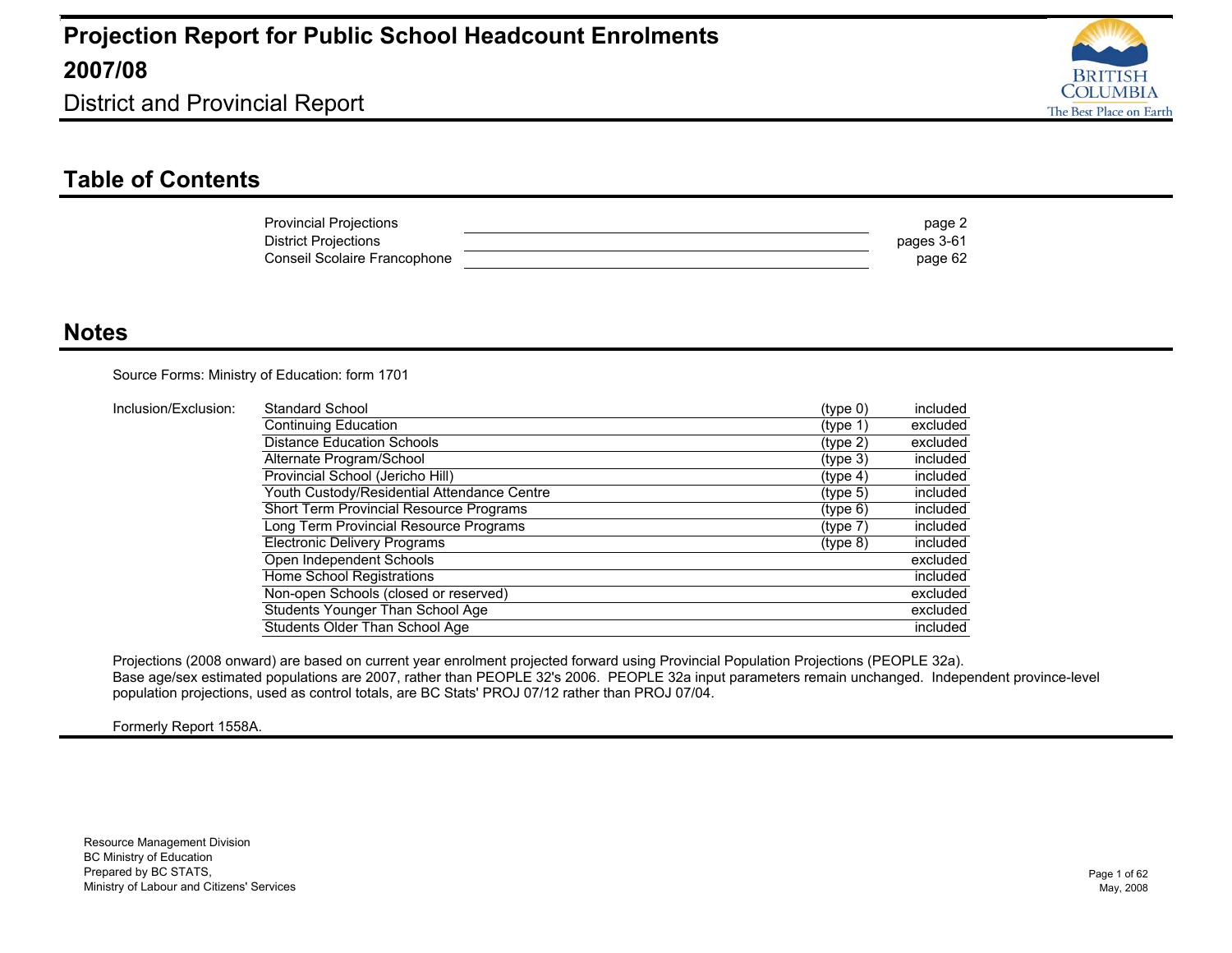

### District and Provincial Report

#### **Provincial Totals**

|      |         |        |                |                |                       |        |        |                |       |          |        |        |        |        |        |       |         | All               |        |         | Yearly   |
|------|---------|--------|----------------|----------------|-----------------------|--------|--------|----------------|-------|----------|--------|--------|--------|--------|--------|-------|---------|-------------------|--------|---------|----------|
|      | Kinder- |        |                |                | Grade                 |        |        |                | Elem. | Elem.    |        |        | Grade  |        |        | Sec.  | Sec.    | <b>Grades</b>     | Home   | Grand   | $\%$     |
| Year | garten  |        | $\overline{2}$ | $\overline{3}$ | $\boldsymbol{\Delta}$ | 5      | 6      | $\overline{7}$ | Ungr. | Subtotal | 8      | 9      | 10     | 11     | 12     | Ungr. |         | Subtotal Subtotal | School | Total   | Change   |
| 2002 | 37,554  | 39.951 | 41.449         | 42.689         | 43.163                | 44.691 | 45.457 | 46.984         | 515   | 342.453  | 48.221 | 49.304 | 50.699 | 53.922 | 50.941 | 3.974 | 257.061 | 599.514           | 353    | 599.867 |          |
| 2003 | 36,552  | 38.715 | 40.426         | 41.930         | 43,210                | 43.673 | 45.313 | 46.143         | 486   | 336.448  | 49.179 | 49.500 | 51.758 | 55,012 | 49.181 | 3.475 | 258.105 | 594,553           | 284    | 594.837 | $-0.84%$ |
| 2004 | 35,939  | 37.619 | 38,865         | 40.861         | 42,279                | 43.787 | 44,233 | 45,904         | 482   | 329.969  | 48,387 | 50,091 | 50,934 | 56,576 | 50,102 | 3,047 | 259.137 | 589,106           | 258    | 589.364 | $-0.92%$ |
| 2005 | 35,316  | 36.961 | 37.957         | 39.397         | 41.471                | 42.920 | 44.551 | 44.941         | 406   | 323.920  | 48.092 | 49.423 | 52,691 | 54.424 | 51.596 | 3.110 | 259.336 | 583.256           | 214    | 583.470 | $-1.00%$ |
| 2006 | 35,131  | 36.044 | 37.020         | 38.184         | 39,473                | 41.459 | 42.840 | 44.347         | 404   | 314.902  | 46.179 | 48,344 | 51,092 | 52.690 | 48,778 | 3,119 | 250.202 | 565,104           | 252    | 565.356 | $-3.10%$ |
| 2007 | 34,927  | 36.087 | 36,390         | 37.418         | 38,658                | 40.007 | 41.908 | 43,505         | 391   | 309,291  | 46.245 | 47.096 | 51,078 | 52,776 | 51,786 | 3.407 | 252.388 | 561.679           | 247    | 561.926 | $-0.61%$ |
| 2008 | 35,278  | 35,989 | 35,807         | 36,879         | 38,119                | 38,942 | 40.401 | 42,759         | 389   | 304,563  | 46,236 | 46,848 | 50,382 | 52,078 | 51,224 | 3,415 | 250.183 | 554,746           | 247    | 554,993 | $-1.23%$ |
| 2009 | 35,285  | 36,378 | 35,722         | 36,311         | 37,584                | 38,423 | 39,336 | 41,243         | 385   | 300.667  | 45.448 | 46,846 | 50,127 | 51.365 | 50,547 | 3.418 | 247.751 | 548.418           | 247    | 548.665 | $-1.14%$ |
| 2010 | 35.686  | 36,427 | 36,139         | 36,269         | 37,061                | 37,954 | 38,851 | 40,227         | 381   | 298,995  | 43,921 | 46.122 | 50,163 | 51.133 | 49,970 | 3.412 | 244.721 | 543.716           | 245    | 543,961 | $-0.86%$ |
| 2011 | 36,145  | 36,833 | 36,156         | 36,667         | 37,017                | 37,42' | 38,378 | 39,740         | 379   | 298.736  | 42,835 | 44,606 | 49,444 | 51.143 | 49,753 | 3,409 | 241.190 | 539,926           | 243    | 540,169 | $-0.70%$ |
| 2012 | 36,776  | 37,298 | 36,558         | 36,717         | 37,416                | 37,375 | 37,864 | 39,271         | 378   | 299,653  | 42,300 | 43,526 | 47,926 | 50,487 | 49,769 | 3,401 | 237.409 | 537,062           | 244    | 537,306 | $-0.53%$ |
| 2013 | 37,257  | 37,967 | 37.059         | 37,159         | 37,475                | 37,815 | 37,851 | 38,801         | 377   | 301.76   | 41,833 | 43,021 | 46,845 | 49,091 | 49,216 | 3,393 | 233.399 | 535,160           | 243    | 535,403 | $-0.35%$ |
| 2014 | 37,919  | 38,459 | 37,742         | 37,669         | 37,902                | 37,894 | 38,289 | 38,802         | 379   | 305,055  | 41,319 | 42,544 | 46,281 | 47,984 | 47,903 | 3,384 | 229,415 | 534,470           | 245    | 534,715 | $-0.13%$ |
| 2015 | 38.462  | 39,140 | 38,231         | 38,351         | 38,410                | 38,336 | 38,383 | 39,248         | 386   | 308,947  | 41,310 | 42,036 | 45,795 | 47,418 | 46,865 | 3,367 | 226.791 | 535,738           | 248    | 535,986 | 0.24%    |
| 2016 | 38,946  | 39,701 | 38,899         | 38,834         | 39,099                | 38,855 | 38,839 | 39,337         | 394   | 312,904  | 41.771 | 42,021 | 45,275 | 46,947 | 46,321 | 3,357 | 225.692 | 538,596           | 250    | 538,846 | 0.53%    |
| 2017 | 39.363  | 40.197 | 39.449         | 39.507         | 39.588                | 39.541 | 39.352 | 39.791         | 405   | 317.193  | 41.877 | 42.466 | 45.223 | 46.445 | 45.910 | 3.364 | 225.285 | 542.478           | 256    | 542.734 | 0.72%    |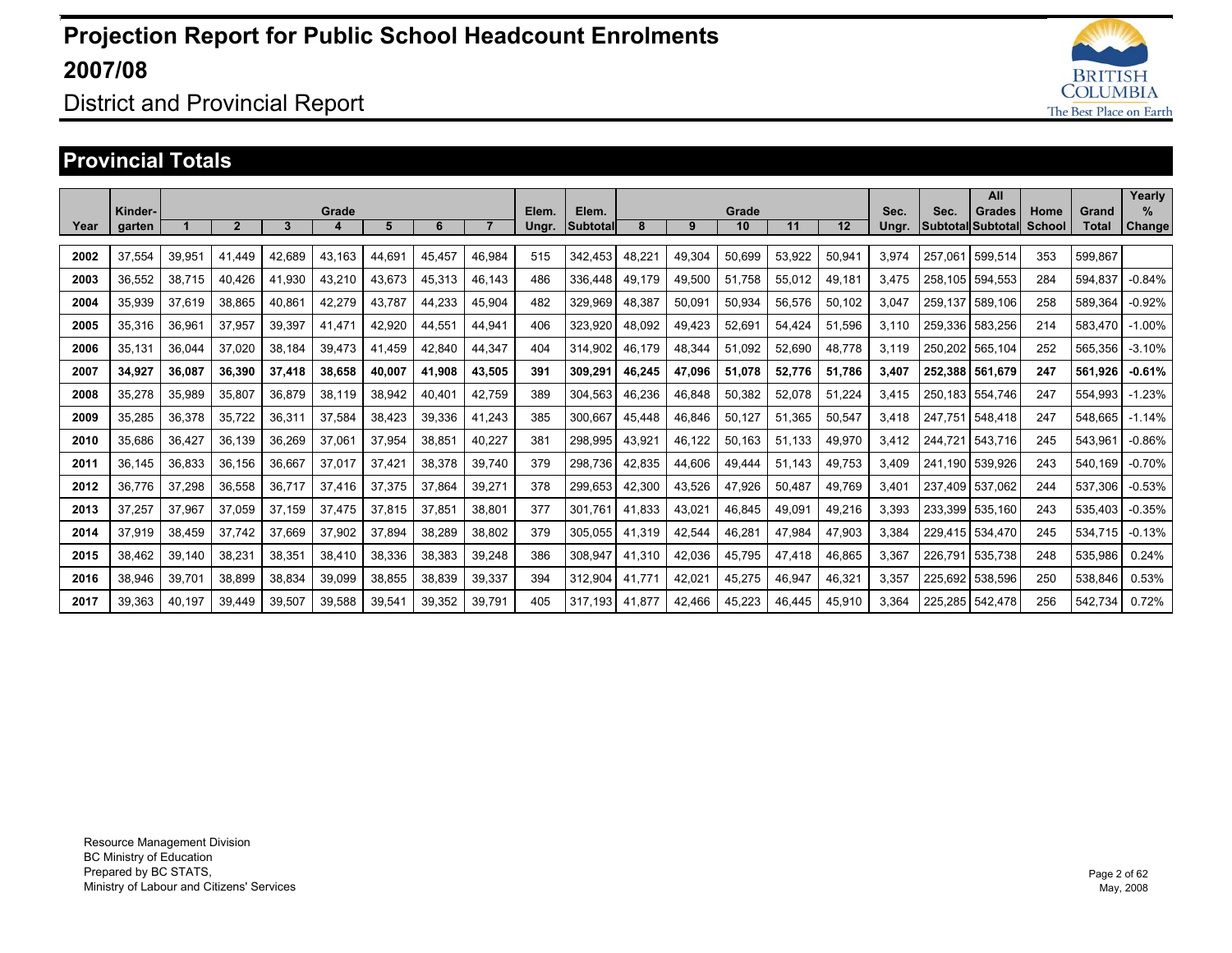

### District and Provincial Report

### **5 Southeast Kootenay**

|      |                   |     |              |     |            |     |     |                |                |                          |     |     |             |     |     |               |       | All                                       |                       |                | Yearly             |
|------|-------------------|-----|--------------|-----|------------|-----|-----|----------------|----------------|--------------------------|-----|-----|-------------|-----|-----|---------------|-------|-------------------------------------------|-----------------------|----------------|--------------------|
| Year | Kinder-<br>garten |     | $\mathbf{2}$ | 3   | Grade<br>4 | 5   | 6   | $\overline{7}$ | Elem.<br>Ungr. | Elem.<br><b>Subtotal</b> | 8   | 9   | Grade<br>10 | 11  | 12  | Sec.<br>Ungr. | Sec.  | <b>Grades</b><br><b>Subtotal Subtotal</b> | Home<br><b>School</b> | Grand<br>Total | %<br><b>Change</b> |
|      |                   |     |              |     |            |     |     |                |                |                          |     |     |             |     |     |               |       |                                           |                       |                |                    |
| 2002 | 389               | 404 | 391          | 449 | 434        | 457 | 506 | 500            | $\mathbf{0}$   | 3.530                    | 570 | 577 | 607         | 612 | 603 | 28            | 2,997 | 6.527                                     |                       | 6.528          |                    |
| 2003 | 368               | 389 | 391          | 394 | 433        | 420 | 471 | 498            | $\Omega$       | 3.364                    | 531 | 582 | 551         | 597 | 534 | 45            | 2,840 | 6.204                                     | -1                    | 6.205          | $-4.95%$           |
| 2004 | 335               | 365 | 375          | 379 | 383        | 417 | 412 | 474            | $\Omega$       | 3.140                    | 548 | 530 | 527         | 552 | 558 | 47            | 2.762 | 5.902                                     |                       | 5.903          | $-4.87%$           |
| 2005 | 332               | 355 | 375          | 387 | 386        | 388 | 431 | 454            | $\Omega$       | 3.108                    | 514 | 558 | 515         | 540 | 567 | 37            | 2.731 | 5.839                                     | $\Omega$              | 5.839          | $-1.08%$           |
| 2006 | 348               | 331 | 351          | 375 | 395        | 393 | 391 | 483            | $\mathbf{0}$   | 3.067                    | 474 | 488 | 535         | 508 | 535 | 12            | 2,552 | 5,619                                     | $\Omega$              | 5,619          | $-3.77%$           |
| 2007 | 346               | 359 | 350          | 363 | 399        | 409 | 399 | 449            | 0              | 3.074                    | 507 | 487 | 480         | 537 | 458 | $\mathbf{0}$  | 2,469 | 5,543                                     | $\mathbf{0}$          | 5,543          | $-1.35%$           |
| 2008 | 348               | 356 | 334          | 348 | 388        | 399 | 386 | 439            | 0              | 2,998                    | 518 | 471 | 453         | 509 | 441 | 0             | 2,392 | 5,390                                     | 0                     | 5,390          | $-2.76%$           |
| 2009 | 345               | 357 | 331          | 332 | 371        | 387 | 377 | 425            | $\mathbf{0}$   | 2.925                    | 508 | 482 | 439         | 483 | 420 | $\Omega$      | 2,332 | 5,257                                     | $\Omega$              | 5,257          | $-2.47%$           |
| 2010 | 348               | 354 | 331          | 328 | 354        | 370 | 365 | 415            | $\Omega$       | 2.865                    | 492 | 473 | 449         | 470 | 401 | $\Omega$      | 2,285 | 5.150                                     | $\Omega$              | 5,150          | $-2.04%$           |
| 2011 | 351               | 358 | 329          | 329 | 351        | 354 | 350 | 403            | 0              | 2,825                    | 481 | 459 | 442         | 480 | 390 | 0             | 2,252 | 5.077                                     | 0                     | 5.077          | $-1.42%$           |
| 2012 | 322               | 362 | 333          | 328 | 352        | 351 | 335 | 387            | $\Omega$       | 2.770                    | 469 | 449 | 430         | 473 | 398 | 0             | 2,219 | 4.989                                     | 0                     | 4.989          | $-1.73%$           |
| 2013 | 290               | 333 | 337          | 332 | 351        | 353 | 333 | 371            | 0              | 2.700                    | 450 | 437 | 420         | 461 | 394 | 0             | 2,162 | 4.862                                     | 0                     | 4,862          | $-2.55%$           |
| 2014 | 290               | 299 | 310          | 336 | 356        | 352 | 335 | 369            | 0              | 2.647                    | 431 | 420 | 410         | 451 | 383 | 0             | 2,095 | 4.742                                     | 0                     | 4.742          | $-2.47%$           |
| 2015 | 292               | 300 | 279          | 309 | 360        | 356 | 334 | 370            | $\Omega$       | 2.600                    | 428 | 403 | 394         | 439 | 375 | 0             | 2,039 | 4.639                                     | $\Omega$              | 4.639          | $-2.17%$           |
| 2016 | 295               | 302 | 280          | 279 | 332        | 360 | 338 | 370            | $\Omega$       | 2,556                    | 430 | 401 | 378         | 423 | 366 | 0             | 1,998 | 4.554                                     | 0                     | 4,554          | $-1.83%$           |
| 2017 | 297               | 305 | 282          | 280 | 300        | 333 | 342 | 374            | $\Omega$       | 2.513                    | 429 | 403 | 375         | 406 | 353 | $\Omega$      | 1,966 | 4.479                                     | $\Omega$              | 4.479          | $-1.65%$           |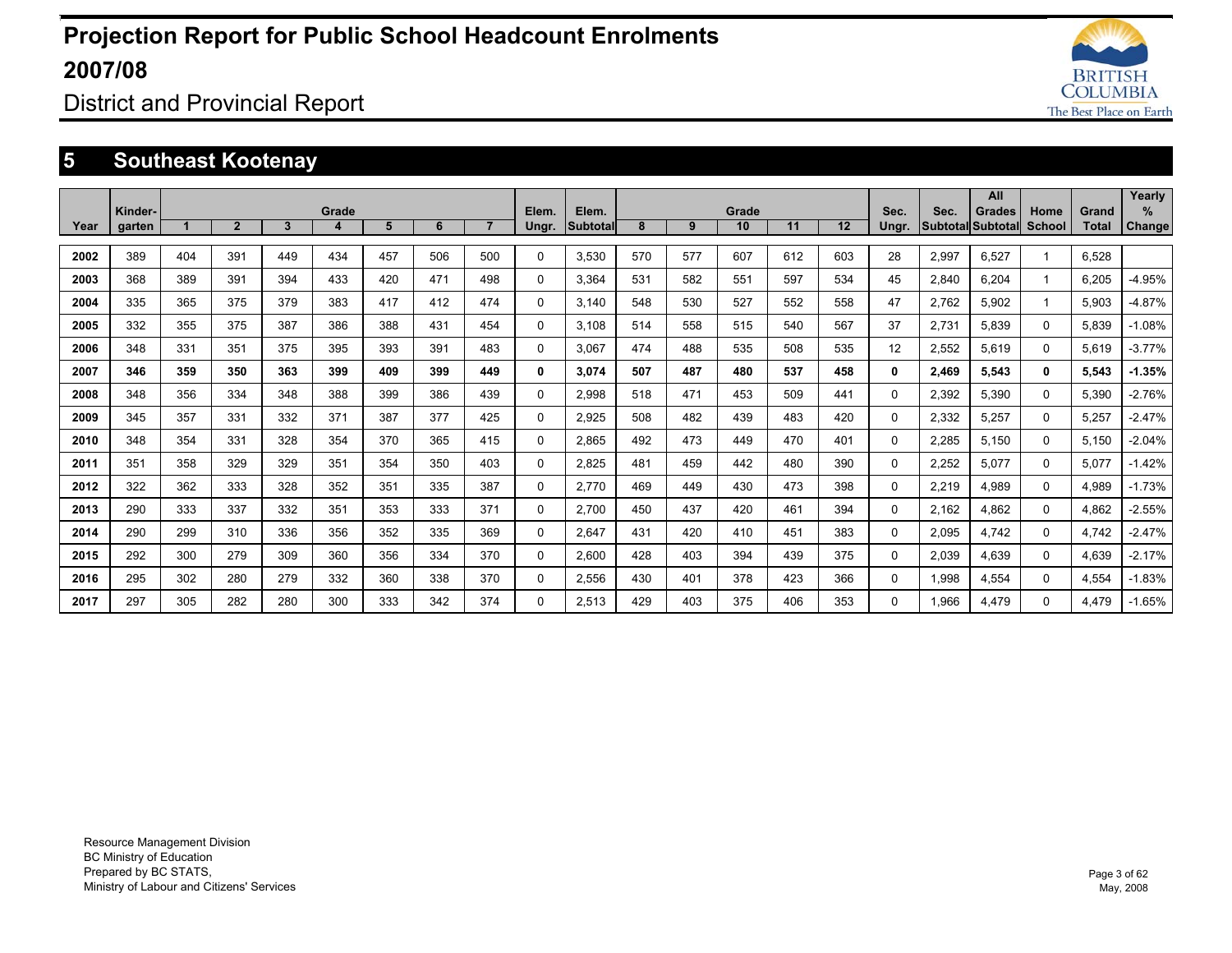

### District and Provincial Report

### **6 Rocky Mountain**

|      |                   |     |                |     |            |     |     |                |                |                   |     |     |             |     |     |               |       | All                                       |                |                       | Yearly      |
|------|-------------------|-----|----------------|-----|------------|-----|-----|----------------|----------------|-------------------|-----|-----|-------------|-----|-----|---------------|-------|-------------------------------------------|----------------|-----------------------|-------------|
| Year | Kinder-<br>garten |     | 2 <sup>1</sup> | 3   | Grade<br>4 | 5   | 6   | $\overline{7}$ | Elem.<br>Ungr. | Elem.<br>Subtotal | 8   | 9   | Grade<br>10 | 11  | 12  | Sec.<br>Ungr. | Sec.  | <b>Grades</b><br><b>Subtotal Subtotal</b> | Home<br>School | Grand<br><b>Total</b> | %<br>Change |
|      |                   |     |                |     |            |     |     |                |                |                   |     |     |             |     |     |               |       |                                           |                |                       |             |
| 2002 | 247               | 231 | 263            | 294 | 279        | 286 | 330 | 312            | $\Omega$       | 2.242             | 316 | 344 | 329         | 365 | 371 | 14            | 1,739 | 3,981                                     | $\Omega$       | 3,981                 |             |
| 2003 | 263               | 250 | 223            | 249 | 292        | 275 | 288 | 325            | 0              | 2.165             | 310 | 324 | 344         | 347 | 324 | 9             | 1.658 | 3.823                                     |                | 3.824                 | $-3.94%$    |
| 2004 | 221               | 253 | 255            | 228 | 250        | 296 | 269 | 297            | 0              | 2.069             | 333 | 301 | 327         | 354 | 309 | 9             | 1.633 | 3.702                                     |                | 3.703                 | $-3.16%$    |
| 2005 | 222               | 212 | 242            | 250 | 227        | 244 | 308 | 270            | 0              | 1.975             | 308 | 346 | 310         | 352 | 334 | 10            | 1.660 | 3.635                                     |                | 3.636                 | $-1.81%$    |
| 2006 | 208               | 222 | 215            | 244 | 244        | 221 | 246 | 301            | 0              | 1.901             | 273 | 301 | 345         | 314 | 296 | 13            | 1,542 | 3.443                                     | 0              | 3.443                 | $-5.31%$    |
| 2007 | 208               | 217 | 222            | 222 | 247        | 249 | 225 | 253            | 0              | 1.843             | 307 | 289 | 312         | 335 | 293 | 17            | 1,553 | 3,396                                     | 0              | 3,396                 | $-1.37%$    |
| 2008 | 215               | 227 | 204            | 219 | 220        | 253 | 235 | 238            | 0              | 1,811             | 293 | 284 | 281         | 323 | 288 | 17            | 1,486 | 3,297                                     | 0              | 3,297                 | $-2.92%$    |
| 2009 | 230               | 237 | 216            | 203 | 218        | 225 | 238 | 248            | 0              | 1.815             | 276 | 273 | 276         | 292 | 278 | 17            | 1,412 | 3,227                                     | $\Omega$       | 3,227                 | $-2.12%$    |
| 2010 | 237               | 250 | 222            | 212 | 201        | 223 | 212 | 252            | $\Omega$       | 1.809             | 289 | 258 | 266         | 289 | 255 | 16            | 1,373 | 3.182                                     | $\Omega$       | 3,182                 | $-1.39%$    |
| 2011 | 230               | 258 | 234            | 219 | 210        | 205 | 210 | 225            | 0              | 1.791             | 294 | 269 | 252         | 278 | 250 | 16            | 1,359 | 3.150                                     | 0              | 3,150                 | $-1.01%$    |
| 2012 | 220               | 252 | 244            | 231 | 217        | 215 | 194 | 223            | 0              | 1.796             | 263 | 273 | 262         | 264 | 242 | 16            | 1,320 | 3.116                                     | 0              | 3.116                 | $-1.08%$    |
| 2013 | 208               | 242 | 238            | 241 | 230        | 223 | 204 | 207            | 0              | 1.793             | 261 | 245 | 266         | 274 | 230 | 16            | 1,292 | 3.085                                     | $\Omega$       | 3,085                 | $-0.99%$    |
| 2014 | 209               | 229 | 229            | 237 | 240        | 236 | 212 | 218            | 0              | 1,810             | 244 | 244 | 241         | 278 | 238 | 15            | 1,260 | 3,070                                     | 0              | 3,070                 | $-0.49%$    |
| 2015 | 207               | 230 | 216            | 228 | 235        | 247 | 224 | 225            | 0              | 1,812             | 256 | 229 | 239         | 254 | 243 | 15            | 1,236 | 3,048                                     | 0              | 3,048                 | $-0.72%$    |
| 2016 | 205               | 227 | 217            | 215 | 227        | 242 | 234 | 239            | 0              | 1,806             | 264 | 240 | 224         | 251 | 223 | 15            | 1,217 | 3.023                                     | 0              | 3,023                 | $-0.82%$    |
| 2017 | 202               | 225 | 215            | 216 | 214        | 233 | 230 | 250            | $\Omega$       | 1.785             | 280 | 248 | 234         | 236 | 219 | 15            | 1,232 | 3.017                                     | $\Omega$       | 3,017                 | $-0.20%$    |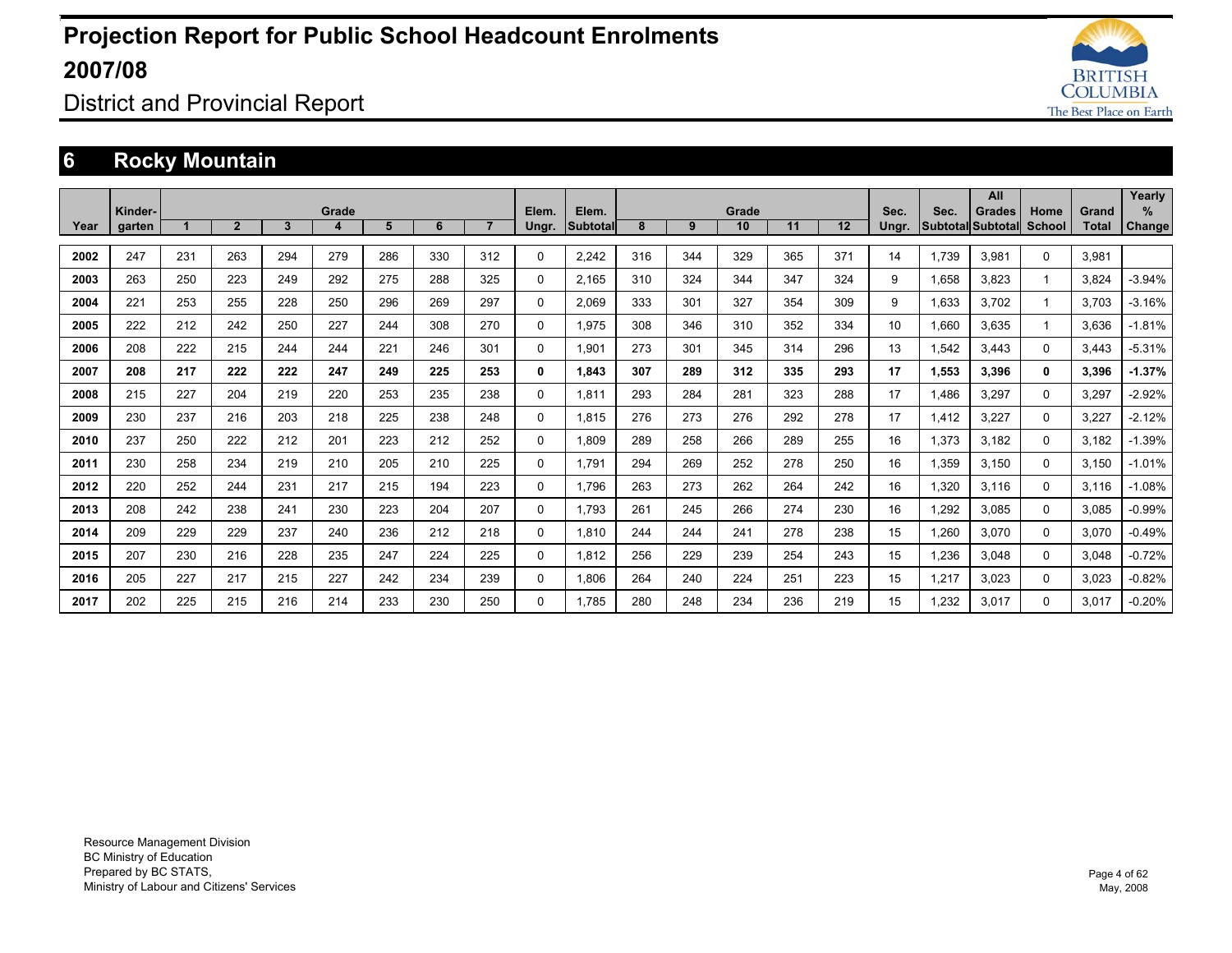

District and Provincial Report

### **8 Kootenay Lake**

|      |                   |     |              |     |            |     |     |                |                |                   |     |     | Grade |     |     |               | Sec.  | All                                | Home |                       | Yearly<br>$\%$ |
|------|-------------------|-----|--------------|-----|------------|-----|-----|----------------|----------------|-------------------|-----|-----|-------|-----|-----|---------------|-------|------------------------------------|------|-----------------------|----------------|
| Year | Kinder-<br>garten |     | $\mathbf{2}$ | 3   | Grade<br>4 | 5   | 6   | $\overline{7}$ | Elem.<br>Ungr. | Elem.<br>Subtotal | 8   | 9   | 10    | 11  | 12  | Sec.<br>Ungr. |       | Grades<br>Subtotal Subtotal School |      | Grand<br><b>Total</b> | Change         |
|      |                   |     |              |     |            |     |     |                |                |                   |     |     |       |     |     |               |       |                                    |      |                       |                |
| 2002 | 335               | 369 | 369          | 393 | 412        | 428 | 460 | 513            | $\Omega$       | 3.279             | 528 | 571 | 598   | 629 | 582 | 69            | 2,977 | 6,256                              | 4    | 6.260                 |                |
| 2003 | 333               | 331 | 356          | 364 | 388        | 428 | 440 | 482            | 0              | 3.122             | 543 | 534 | 592   | 610 | 597 | 115           | 2,991 | 6.113                              | 3    | 6.116                 | $-2.30%$       |
| 2004 | 328               | 344 | 329          | 370 | 369        | 402 | 410 | 448            | 0              | 3.000             | 527 | 552 | 553   | 592 | 601 | 63            | 2.888 | 5.888                              | 5    | 5.893                 | $-3.65%$       |
| 2005 | 330               | 329 | 336          | 324 | 349        | 352 | 402 | 423            | 0              | 2.845             | 472 | 526 | 585   | 575 | 539 | 81            | 2.778 | 5.623                              | 0    | 5.623                 | $-4.58%$       |
| 2006 | 317               | 331 | 321          | 344 | 319        | 346 | 361 | 406            | 0              | 2.745             | 426 | 465 | 549   | 558 | 520 | 55            | 2,573 | 5,318                              | 5    | 5,323                 | $-5.34%$       |
| 2007 | 323               | 304 | 335          | 319 | 353        | 320 | 374 | 395            | 0              | 2,723             | 446 | 433 | 530   | 550 | 653 | 22            | 2,634 | 5,357                              | 0    | 5,357                 | 0.64%          |
| 2008 | 320               | 281 | 332          | 322 | 360        | 315 | 359 | 386            | 0              | 2.675             | 437 | 409 | 507   | 526 | 626 | 22            | 2,527 | 5,202                              | 0    | 5.202                 | $-2.89%$       |
| 2009 | 313               | 279 | 307          | 320 | 364        | 321 | 354 | 371            | $\Omega$       | 2,629             | 427 | 401 | 480   | 505 | 599 | 22            | 2,434 | 5,063                              | 0    | 5,063                 | $-2.67%$       |
| 2010 | 308               | 274 | 306          | 297 | 363        | 326 | 362 | 367            | 0              | 2.603             | 413 | 393 | 470   | 480 | 576 | 21            | 2.353 | 4.956                              | 0    | 4.956                 | $-2.11%$       |
| 2011 | 300               | 270 | 301          | 296 | 338        | 326 | 369 | 376            | 0              | 2,576             | 408 | 380 | 461   | 469 | 548 | 21            | 2,287 | 4,863                              | 0    | 4,863                 | $-1.88%$       |
| 2012 | 304               | 263 | 298          | 292 | 337        | 304 | 369 | 383            | 0              | 2.550             | 418 | 376 | 447   | 461 | 536 | 20            | 2,258 | 4.808                              | 0    | 4.808                 | $-1.13%$       |
| 2013 | 316               | 267 | 291          | 289 | 333        | 304 | 345 | 384            | 0              | 2.529             | 427 | 384 | 442   | 448 | 527 | 20            | 2,248 | 4.777                              | 0    | 4.777                 | $-0.64%$       |
| 2014 | 317               | 278 | 296          | 283 | 330        | 300 | 345 | 360            | 0              | 2.509             | 429 | 393 | 451   | 443 | 514 | 20            | 2,250 | 4.759                              | 0    | 4.759                 | $-0.38%$       |
| 2015 | 317               | 278 | 307          | 289 | 324        | 298 | 341 | 360            | 0              | 2,514             | 402 | 395 | 461   | 450 | 507 | 20            | 2,235 | 4.749                              | 0    | 4.749                 | $-0.21%$       |
| 2016 | 316               | 279 | 309          | 300 | 331        | 294 | 339 | 357            | 0              | 2.525             | 403 | 372 | 463   | 460 | 515 | 20            | 2,233 | 4.758                              | 0    | 4.758                 | 0.19%          |
| 2017 | 314               | 278 | 309          | 301 | 343        | 300 | 335 | 355            | $\Omega$       | 2.535             | 399 | 372 | 439   | 463 | 527 | 20            | 2.220 | 4.755                              | 0    | 4.755                 | $-0.06%$       |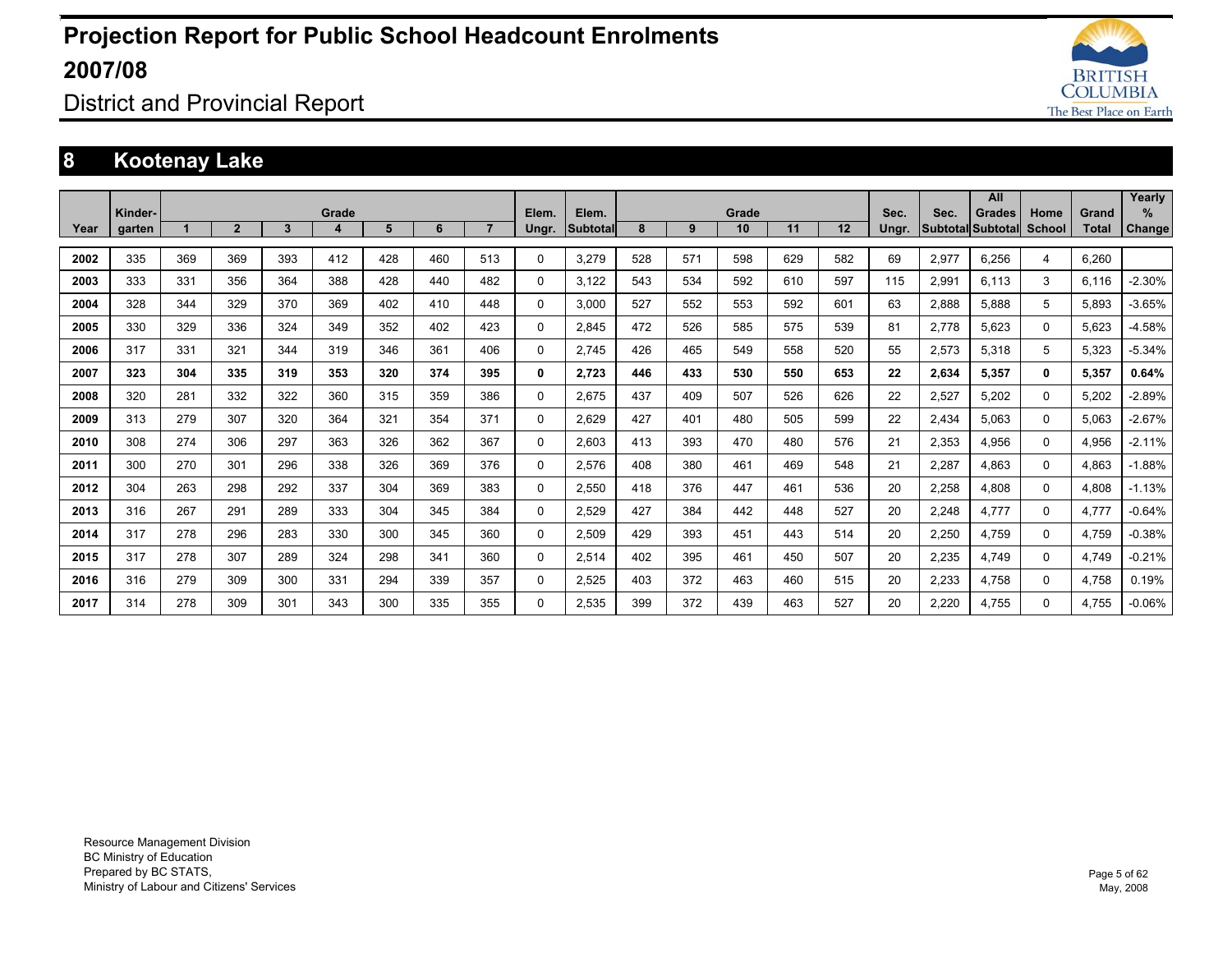

District and Provincial Report

#### **10 Arrow Lakes**

|      |         |    |                |    |       |    |    |                |          |          |    |    |       |    |    |          |      | All                      |                |       | Yearly   |
|------|---------|----|----------------|----|-------|----|----|----------------|----------|----------|----|----|-------|----|----|----------|------|--------------------------|----------------|-------|----------|
|      | Kinder- |    |                |    | Grade |    |    |                | Elem.    | Elem.    |    |    | Grade |    |    | Sec.     | Sec. | <b>Grades</b>            | Home           | Grand | %        |
| Year | garten  |    | $\overline{2}$ | 3  | 4     | 5  | 6  | $\overline{7}$ | Ungr.    | Subtotal | 8  | 9  | 10    | 11 | 12 | Ungr.    |      | <b>Subtotal Subtotal</b> | School         | Total | Change   |
| 2002 | 40      | 44 | 60             | 65 | 56    | 58 | 54 | 65             | 0        | 442      | 36 | 61 | 57    | 51 | 61 | 0        | 266  | 708                      | 4              | 712   |          |
|      |         |    |                |    |       |    |    |                |          |          |    |    |       |    |    |          |      |                          |                |       |          |
| 2003 | 40      | 40 | 40             | 59 | 64    | 57 | 58 | 56             | 0        | 414      | 69 | 35 | 63    | 58 | 53 | 0        | 278  | 692                      | 6              | 698   | $-1.97%$ |
| 2004 | 43      | 42 | 41             | 41 | 59    | 65 | 60 | 54             | 0        | 405      | 57 | 66 | 35    | 58 | 57 | 0        | 273  | 678                      | 4              | 682   | $-2.29%$ |
| 2005 | 41      | 46 | 45             | 39 | 43    | 61 | 62 | 59             | 0        | 396      | 52 | 57 | 67    | 35 | 61 | 0        | 272  | 668                      | 3              | 671   | $-1.61%$ |
| 2006 | 38      | 38 | 47             | 40 | 34    | 46 | 55 | 57             | 0        | 355      | 58 | 58 | 52    | 63 | 39 | 0        | 270  | 625                      | 0              | 625   | $-6.86%$ |
| 2007 | 35      | 34 | 34             | 52 | 46    | 34 | 43 | 56             | 0        | 334      | 57 | 62 | 56    | 55 | 59 | 0        | 289  | 623                      | $\mathbf{2}$   | 625   | $0.00\%$ |
| 2008 | 27      | 34 | 33             | 48 | 54    | 32 | 37 | 44             | 0        | 309      | 55 | 73 | 52    | 59 | 62 | 0        | 301  | 610                      | 2              | 612   | $-2.08%$ |
| 2009 | 23      | 26 | 33             | 46 | 50    | 38 | 35 | 39             | 0        | 290      | 44 | 71 | 61    | 55 | 66 | 0        | 297  | 587                      | $\overline{2}$ | 589   | $-3.76%$ |
| 2010 | 24      | 22 | 25             | 46 | 48    | 35 | 41 | 36             | 0        | 277      | 38 | 57 | 60    | 64 | 62 | 0        | 281  | 558                      | $\overline{2}$ | 560   | $-4.92%$ |
| 2011 | 28      | 23 | 21             | 35 | 48    | 34 | 39 | 43             | 0        | 271      | 36 | 49 | 48    | 63 | 71 | 0        | 267  | 538                      | $\overline{2}$ | 540   | $-3.57%$ |
| 2012 | 26      | 27 | 23             | 29 | 37    | 34 | 37 | 40             | 0        | 253      | 42 | 46 | 42    | 52 | 72 | 0        | 254  | 507                      | $\overline{2}$ | 509   | $-5.74%$ |
| 2013 | 20      | 25 | 26             | 32 | 31    | 26 | 37 | 38             | 0        | 235      | 39 | 54 | 40    | 46 | 61 | 0        | 240  | 475                      | $\overline{2}$ | 477   | $-6.29%$ |
| 2014 | 20      | 19 | 24             | 36 | 33    | 22 | 29 | 38             | 0        | 221      | 38 | 51 | 46    | 44 | 54 | 0        | 233  | 454                      |                | 455   | $-4.61%$ |
| 2015 | 21      | 19 | 19             | 34 | 38    | 23 | 24 | 30             | 0        | 208      | 37 | 49 | 44    | 50 | 51 | $\Omega$ | 231  | 439                      | -1             | 440   | $-3.30%$ |
| 2016 | 21      | 20 | 19             | 26 | 36    | 27 | 26 | 24             | $\Omega$ | 199      | 29 | 48 | 43    | 48 | 58 | $\Omega$ | 226  | 425                      |                | 426   | $-3.18%$ |
| 2017 | 22      | 20 | 20             | 26 | 27    | 25 | 29 | 26             | 0        | 195      | 24 | 38 | 43    | 48 | 57 | 0        | 210  | 405                      |                | 406   | $-4.69%$ |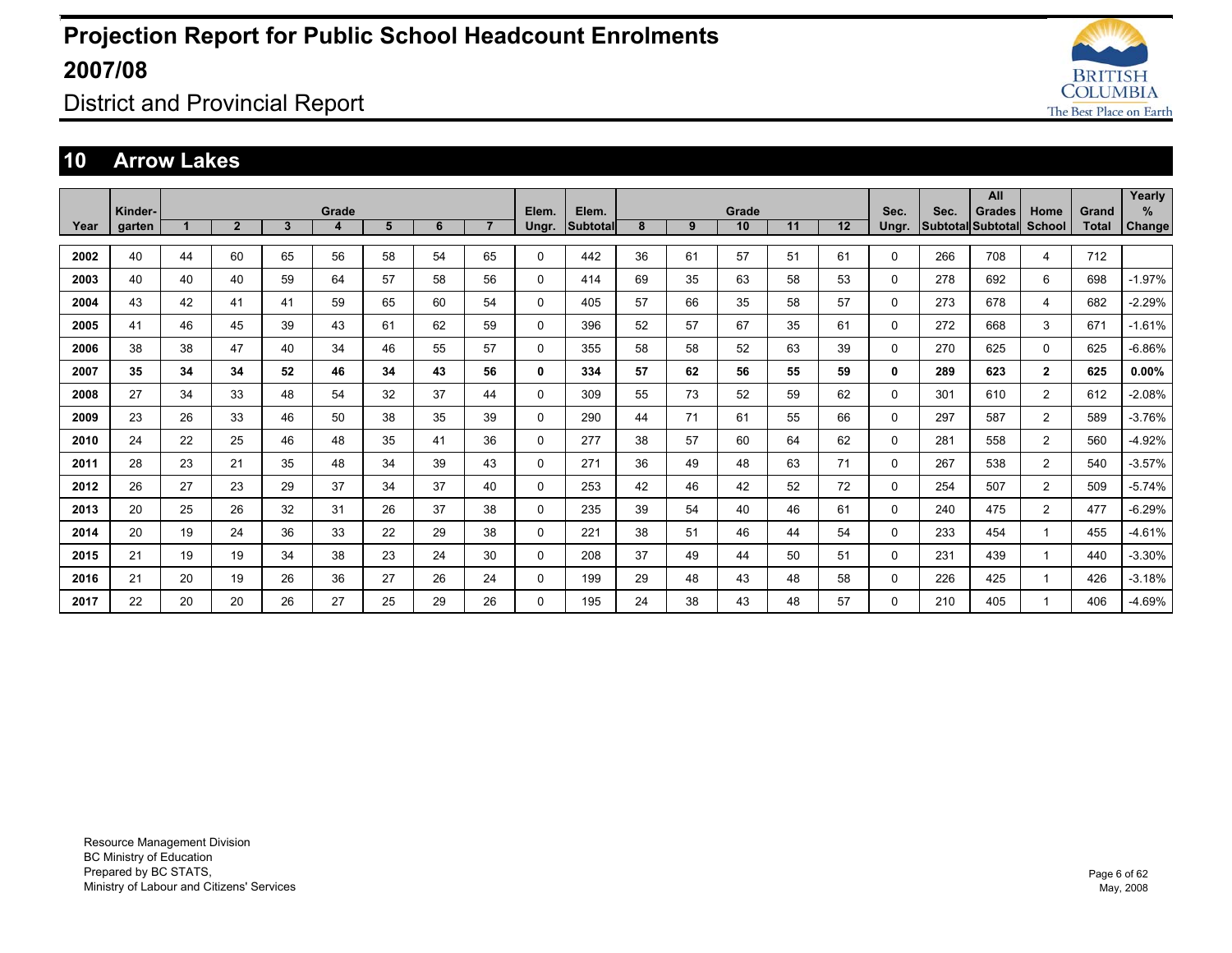

### District and Provincial Report

#### **19 Revelstoke**

|      |         |    |                |     |       |     |     |                |          |                 |     |     |       |     |     |             |      | All                      |                |       | Yearly   |
|------|---------|----|----------------|-----|-------|-----|-----|----------------|----------|-----------------|-----|-----|-------|-----|-----|-------------|------|--------------------------|----------------|-------|----------|
|      | Kinder- |    |                |     | Grade |     |     |                | Elem.    | Elem.           |     |     | Grade |     |     | Sec.        | Sec. | <b>Grades</b>            | Home           | Grand | %        |
| Year | garten  |    | $\overline{2}$ | 3   | 4     | 5   | 6   | $\overline{7}$ | Ungr.    | <b>Subtotal</b> | 8   | 9   | 10    | 11  | 12  | Ungr.       |      | <b>Subtotal Subtotal</b> | <b>School</b>  | Total | Change   |
|      |         |    |                |     |       |     |     |                |          |                 |     |     |       |     |     |             |      |                          |                |       |          |
| 2002 | 91      | 94 | 106            | 105 | 95    | 104 | 104 | 117            | 0        | 816             | 118 | 125 | 119   | 144 | 125 | 5           | 636  | 1.452                    | 9              | 1.461 |          |
| 2003 | 89      | 92 | 98             | 107 | 107   | 96  | 101 | 98             | 0        | 788             | 118 | 120 | 128   | 137 | 113 | 5           | 621  | 1.409                    | 4              | 1,413 | $-3.29%$ |
| 2004 | 73      | 88 | 85             | 102 | 106   | 104 | 91  | 98             | 0        | 747             | 101 | 113 | 123   | 146 | 109 | 6           | 598  | 1,345                    | 4              | 1,349 | $-4.53%$ |
| 2005 | 73      | 70 | 86             | 76  | 98    | 98  | 101 | 85             | 0        | 687             | 101 | 96  | 111   | 125 | 137 | 6           | 576  | 1,263                    | 4              | 1,267 | $-6.08%$ |
| 2006 | 76      | 68 | 70             | 84  | 80    | 99  | 101 | 107            | 0        | 685             | 85  | 102 | 98    | 124 | 122 | $\mathbf 1$ | 532  | 1.217                    | $\overline{2}$ | .219  | $-3.79%$ |
| 2007 | 74      | 78 | 72             | 72  | 80    | 79  | 97  | 97             | 0        | 649             | 108 | 78  | 94    | 113 | 98  | 3           | 494  | 1.143                    | $\overline{2}$ | 1.145 | $-6.07%$ |
| 2008 | 86      | 79 | 82             | 72  | 70    | 77  | 94  | 90             | 0        | 650             | 111 | 79  | 100   | 110 | 89  | 3           | 492  | 1.142                    | 2              | 1.144 | $-0.09%$ |
| 2009 | 77      | 91 | 83             | 82  | 69    | 67  | 91  | 86             | 0        | 646             | 103 | 81  | 101   | 116 | 85  | 3           | 489  | 1.135                    | $\overline{2}$ | 1.137 | $-0.61%$ |
| 2010 | 74      | 82 | 95             | 83  | 79    | 67  | 78  | 83             | 0        | 641             | 99  | 75  | 104   | 117 | 90  | 3           | 488  | 1.129                    | $\overline{2}$ | 1,131 | $-0.53%$ |
| 2011 | 76      | 78 | 85             | 94  | 78    | 75  | 78  | 72             | $\Omega$ | 636             | 95  | 72  | 97    | 120 | 92  | 3           | 479  | 1.115                    | 2              | 1.117 | $-1.24%$ |
| 2012 | 83      | 79 | 81             | 84  | 89    | 74  | 87  | 72             | 0        | 649             | 82  | 69  | 93    | 113 | 94  | 3           | 454  | 1.103                    | $\overline{2}$ | 1.105 | $-1.07%$ |
| 2013 | 89      | 87 | 82             | 80  | 79    | 84  | 87  | 80             | 0        | 668             | 82  | 60  | 90    | 109 | 89  | 3           | 433  | 1.101                    | $\overline{2}$ | 1.103 | $-0.18%$ |
| 2014 | 93      | 94 | 91             | 81  | 75    | 75  | 99  | 80             | 0        | 688             | 92  | 60  | 78    | 105 | 85  | 3           | 423  | 1.111                    | $\overline{2}$ | 1.113 | 0.91%    |
| 2015 | 93      | 97 | 97             | 89  | 76    | 71  | 88  | 91             | 0        | 702             | 91  | 67  | 78    | 92  | 82  | 3           | 413  | 1.115                    | $\overline{2}$ | 1.117 | 0.36%    |
| 2016 | 92      | 98 | 101            | 96  | 85    | 73  | 84  | 81             | 0        | 710             | 104 | 67  | 86    | 91  | 73  | 3           | 424  | 1.134                    | $\overline{2}$ | 1.136 | 1.70%    |
| 2017 | 92      | 97 | 102            | 100 | 92    | 81  | 86  | 78             | $\Omega$ | 728             | 93  | 76  | 86    | 100 | 71  | 3           | 429  | 1.157                    | $\overline{2}$ | 1.159 | 2.02%    |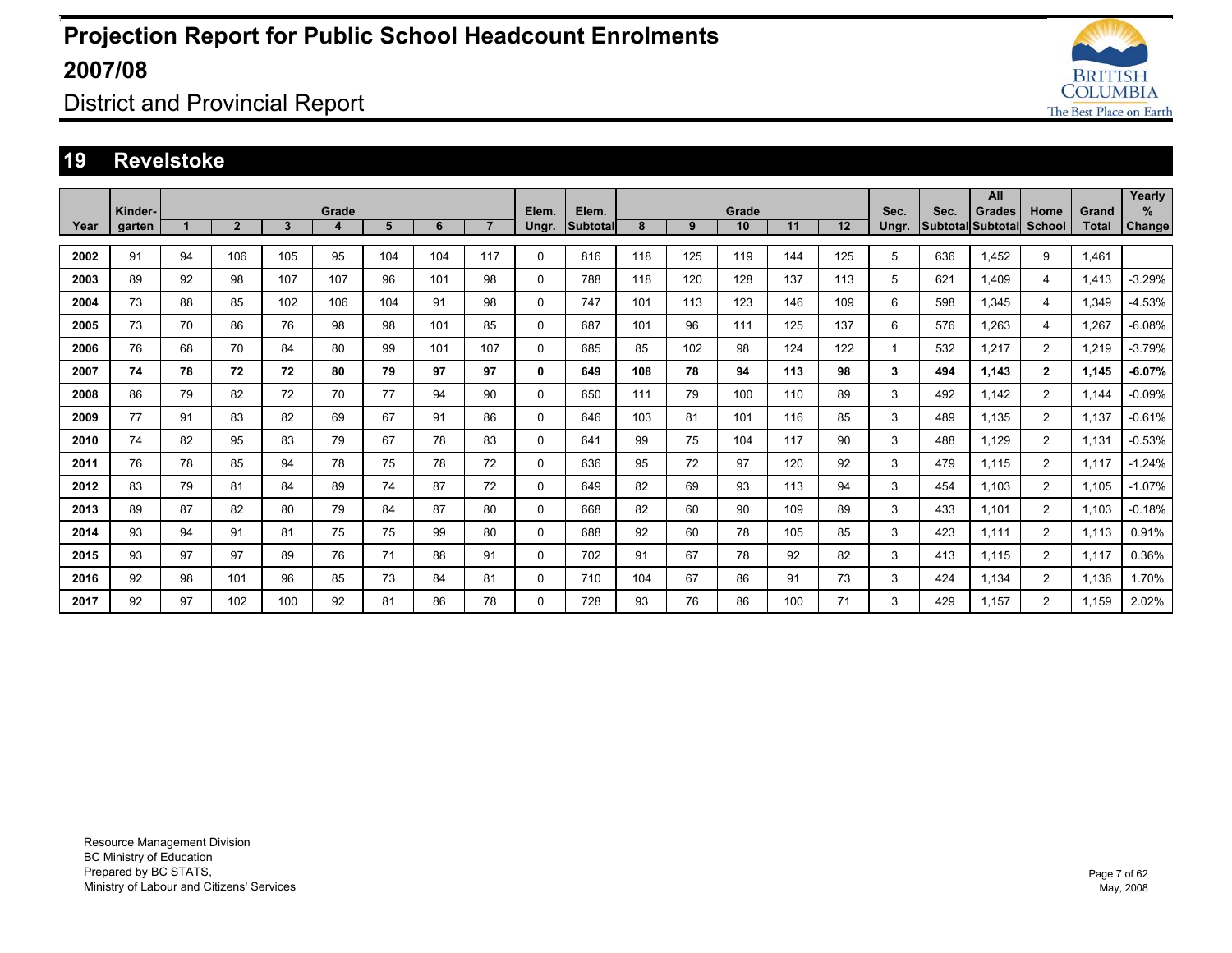

### District and Provincial Report

### **20 Kootenay-Columbia**

|      |         |     |                |              |       |     |     |                |          |                 |     |     |       |     |     |          |       | All                      |                |       | Yearly        |
|------|---------|-----|----------------|--------------|-------|-----|-----|----------------|----------|-----------------|-----|-----|-------|-----|-----|----------|-------|--------------------------|----------------|-------|---------------|
|      | Kinder- |     | $\overline{2}$ |              | Grade |     |     | $\overline{7}$ | Elem.    | Elem.           |     |     | Grade |     |     | Sec.     | Sec.  | <b>Grades</b>            | Home           | Grand | %             |
| Year | garten  |     |                | $\mathbf{3}$ | 4     | 5   | 6   |                | Ungr.    | <b>Subtotal</b> | 8   | 9   | 10    | 11  | 12  | Ungr.    |       | <b>Subtotal Subtotal</b> | School         | Total | <b>Change</b> |
| 2002 | 293     | 308 | 343            | 342          | 346   | 372 | 426 | 425            | 17       | 2.872           | 421 | 444 | 483   | 451 | 513 | 21       | 2,333 | 5,205                    | $\Omega$       | 5,205 |               |
| 2003 | 265     | 284 | 312            | 333          | 342   | 342 | 369 | 410            | 0        | 2.657           | 441 | 437 | 460   | 456 | 475 | 0        | 2,269 | 4.926                    | 0              | 4.926 | $-5.36%$      |
| 2004 | 253     | 267 | 290            | 300          | 334   | 342 | 354 | 390            | 0        | 2,530           | 449 | 437 | 431   | 474 | 430 | 0        | 2,221 | 4.751                    | 0              | 4,751 | $-3.55%$      |
| 2005 | 254     | 263 | 275            | 291          | 304   | 353 | 352 | 352            | $\Omega$ | 2.444           | 434 | 445 | 473   | 439 | 451 | 0        | 2,242 | 4.686                    | $\Omega$       | 4.686 | $-1.37%$      |
| 2006 | 252     | 257 | 272            | 267          | 291   | 313 | 348 | 353            | 0        | 2.353           | 370 | 438 | 494   | 447 | 426 | 0        | 2.175 | 4.528                    |                | 4.529 | $-3.35%$      |
| 2007 | 240     | 269 | 261            | 274          | 279   | 305 | 315 | 359            | 0        | 2.302           | 388 | 381 | 464   | 439 | 434 | 0        | 2.106 | 4,408                    | $\mathbf{2}$   | 4,410 | $-2.63%$      |
| 2008 | 225     | 261 | 242            | 268          | 285   | 292 | 276 | 356            | 0        | 2.205           | 373 | 370 | 416   | 439 | 437 | 0        | 2,035 | 4.240                    | $\overline{2}$ | 4,242 | $-3.81%$      |
| 2009 | 223     | 246 | 236            | 249          | 278   | 299 | 264 | 312            | 0        | 2.107           | 370 | 356 | 402   | 396 | 437 | 0        | 1,961 | 4.068                    | $\overline{2}$ | 4.070 | $-4.05%$      |
| 2010 | 222     | 244 | 222            | 243          | 260   | 293 | 270 | 300            | $\Omega$ | 2.054           | 326 | 353 | 387   | 383 | 397 | $\Omega$ | 1.846 | 3,900                    | $\overline{2}$ | 3,902 | $-4.13%$      |
| 2011 | 206     | 244 | 221            | 230          | 254   | 273 | 265 | 306            | 0        | 1.999           | 313 | 311 | 383   | 368 | 382 | 0        | 1.757 | 3.756                    | $\overline{2}$ | 3.758 | $-3.69%$      |
| 2012 | 195     | 226 | 220            | 228          | 240   | 268 | 248 | 300            | 0        | 1,925           | 320 | 299 | 341   | 365 | 368 | 0        | 1,693 | 3,618                    | $\overline{2}$ | 3,620 | $-3.67%$      |
| 2013 | 203     | 214 | 204            | 227          | 238   | 253 | 243 | 281            | 0        | 1.863           | 313 | 305 | 327   | 327 | 365 | 0        | 1,637 | 3,500                    | $\overline{2}$ | 3,502 | $-3.26%$      |
| 2014 | 206     | 224 | 194            | 211          | 238   | 251 | 230 | 275            | 0        | 1.829           | 294 | 299 | 332   | 313 | 329 | 0        | 1,567 | 3,396                    | $\overline{2}$ | 3,398 | $-2.97%$      |
| 2015 | 210     | 227 | 204            | 201          | 221   | 251 | 229 | 262            | 0        | 1.805           | 288 | 281 | 326   | 317 | 314 | 0        | 1,526 | 3,331                    | $\overline{2}$ | 3,333 | $-1.91%$      |
| 2016 | 214     | 231 | 207            | 212          | 211   | 235 | 229 | 261            | $\Omega$ | 1,800           | 273 | 275 | 307   | 311 | 317 | 0        | 1,483 | 3,283                    | $\overline{2}$ | 3,285 | $-1.44%$      |
| 2017 | 218     | 236 | 211            | 215          | 222   | 223 | 214 | 260            | $\Omega$ | 1.799           | 272 | 261 | 300   | 294 | 313 | $\Omega$ | .440  | 3.239                    | 2              | 3.241 | $-1.34%$      |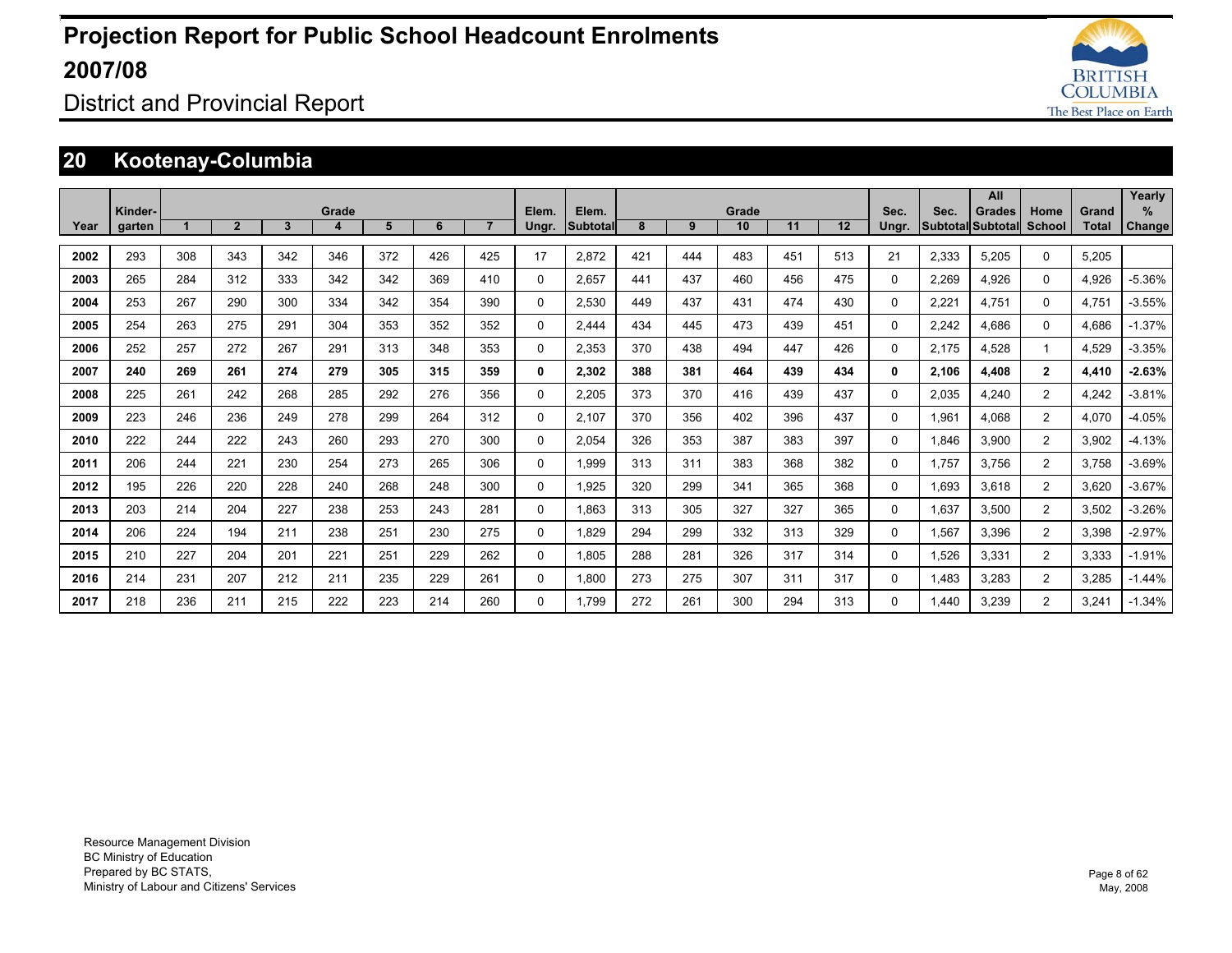

District and Provincial Report

#### **22 Vernon**

|      |         |     |                |     |       |     |     |                |       |          |     |     |       |     |     |       |       | All               |                |              | Yearly   |
|------|---------|-----|----------------|-----|-------|-----|-----|----------------|-------|----------|-----|-----|-------|-----|-----|-------|-------|-------------------|----------------|--------------|----------|
|      | Kinder- |     |                |     | Grade |     |     |                | Elem. | Elem.    |     |     | Grade |     |     | Sec.  | Sec.  | Grades            | Home           | Grand        | ℅        |
| Year | garten  |     | $\overline{2}$ | 3   | 4     | 5   | 6   | $\overline{7}$ | Ungr. | Subtotal | 8   | 9   | 10    | 11  | 12  | Ungr. |       | Subtotal Subtotal | School         | <b>Total</b> | Change   |
|      |         |     |                |     |       |     |     |                |       |          |     |     |       |     |     |       |       |                   |                |              |          |
| 2002 | 546     | 588 | 642            | 658 | 661   | 727 | 751 | 786            | 0     | 5,359    | 786 | 836 | 871   | 893 | 854 | 0     | 4,240 | 9,599             | $\overline{7}$ | 9,606        |          |
| 2003 | 568     | 563 | 593            | 661 | 656   | 673 | 745 | 757            | 0     | 5,216    | 806 | 822 | 877   | 910 | 845 | 0     | 4,260 | 9,476             | 5              | 9,481        | $-1.30%$ |
| 2004 | 573     | 610 | 577            | 596 | 697   | 682 | 688 | 754            | 0     | 5,177    | 789 | 812 | 836   | 966 | 846 |       | 4,250 | 9,427             | 13             | 9,440        | $-0.43%$ |
| 2005 | 497     | 588 | 604            | 588 | 627   | 697 | 704 | 712            | 0     | 5.017    | 789 | 824 | 890   | 868 | 868 |       | 4,240 | 9,257             | 5              | 9,262        | $-1.89%$ |
| 2006 | 556     | 511 | 593            | 616 | 593   | 639 | 716 | 711            | 0     | 4,935    | 746 | 807 | 893   | 856 | 794 | 0     | 4,096 | 9,031             | 8              | 9,039        | $-2.41%$ |
| 2007 | 519     | 601 | 529            | 603 | 631   | 615 | 649 | 713            | 0     | 4.860    | 761 | 792 | 873   | 854 | 804 | 13    | 4,097 | 8,957             | 5              | 8,962        | $-0.85%$ |
| 2008 | 501     | 617 | 536            | 601 | 605   | 606 | 610 | 707            | 0     | 4.783    | 759 | 794 | 861   | 822 | 785 | 13    | 4.034 | 8.817             | 5              | 8.822        | $-1.56%$ |
| 2009 | 496     | 596 | 551            | 610 | 604   | 582 | 602 | 665            | 0     | 4,706    | 753 | 793 | 862   | 811 | 756 | 13    | 3,988 | 8,694             | 5              | 8,699        | $-1.39%$ |
| 2010 | 495     | 592 | 532            | 626 | 612   | 580 | 578 | 658            | 0     | 4.673    | 712 | 788 | 862   | 813 | 747 | 13    | 3,935 | 8.608             | 5              | 8,613        | $-0.99%$ |
| 2011 | 500     | 590 | 528            | 605 | 627   | 588 | 577 | 633            | 0     | 4.648    | 704 | 746 | 857   | 813 | 749 | 13    | 3.882 | 8.530             | 5              | 8.535        | $-0.91%$ |
| 2012 | 512     | 596 | 527            | 601 | 607   | 603 | 584 | 631            | 0     | 4,661    | 677 | 737 | 815   | 809 | 750 | 13    | 3,801 | 8,462             | 5              | 8,467        | $-0.80%$ |
| 2013 | 513     | 609 | 532            | 599 | 604   | 584 | 598 | 639            | 0     | 4,678    | 675 | 711 | 804   | 772 | 746 | 13    | 3,721 | 8,399             | 5              | 8,404        | $-0.74%$ |
| 2014 | 526     | 611 | 544            | 605 | 602   | 580 | 581 | 654            | 0     | 4.703    | 683 | 708 | 776   | 761 | 714 | 13    | 3,655 | 8.358             | 5              | 8.363        | $-0.49%$ |
| 2015 | 538     | 626 | 545            | 618 | 607   | 578 | 577 | 635            | 0     | 4,724    | 699 | 716 | 772   | 735 | 702 | 13    | 3,637 | 8,361             | 5              | 8,366        | 0.04%    |
| 2016 | 541     | 640 | 558            | 619 | 620   | 583 | 575 | 631            | 0     | 4,767    | 679 | 731 | 779   | 732 | 680 | 13    | 3,614 | 8,381             | 5              | 8,386        | 0.24%    |
| 2017 | 541     | 643 | 571            | 634 | 621   | 596 | 580 | 629            | 0     | 4.815    | 675 | 712 | 795   | 737 | 677 | 13    | 3.609 | 8.424             | 5              | 8.429        | 0.51%    |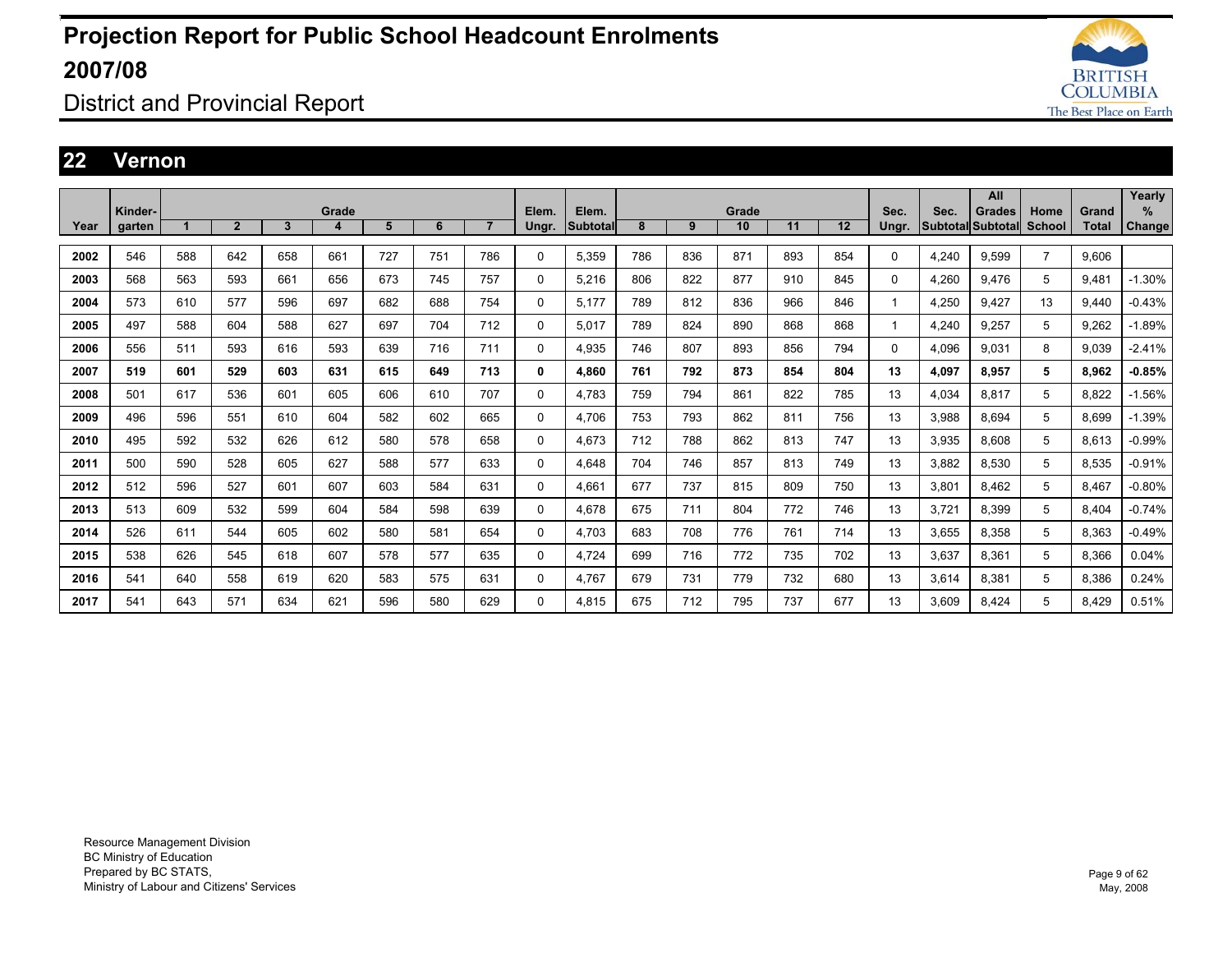

District and Provincial Report

### **23 Central Okanagan**

|      |         |       |                |       |       |             |       |       |          |                  |       |       |       |       |       |                |       | All                |               |              | Yearly        |
|------|---------|-------|----------------|-------|-------|-------------|-------|-------|----------|------------------|-------|-------|-------|-------|-------|----------------|-------|--------------------|---------------|--------------|---------------|
|      | Kinder- |       |                |       | Grade |             |       |       | Elem.    | Elem.            |       |       | Grade |       |       | Sec.           | Sec.  | <b>Grades</b>      | Home          | Grand        | ℅             |
| Year | garten  |       | $\overline{2}$ | 3     |       | 5           | 6     |       | Ungr.    | <b>Subtotall</b> | 8     | 9     | 10    | 11    | 12    | Ungr.          |       | Subtotal  Subtotal | <b>School</b> | <b>Total</b> | <b>Change</b> |
| 2002 | 1.376   | 1.406 | 1.498          | 1.571 | 1.603 | 1.632       | 1.710 | 1.806 | $\Omega$ | 12.602           | 1.909 | 1,885 | 1.872 | 2.057 | 2.101 | 11             | 9.835 | 22.437             | 2             | 22.439       |               |
| 2003 | 1.247   | 1,431 | 1.452          | 1,547 | 1.624 | 1,631       | 1.694 | 1.773 | $\Omega$ | 12,399           | 1,861 | 1,935 | 2,010 | 2.066 | 1,981 | 4              | 9,857 | 22,256             | 4             | 22,260       | $-0.80%$      |
| 2004 | 1,353   | 1,308 | 1.458          | 1,504 | 1,591 | 1,646       | 1.664 | 1.743 | $\Omega$ | 12,267           | 1.786 | 1,898 | 2,022 | 2.149 | 1.924 | 1              | 9.780 | 22.047             | $\Omega$      | 22.047       | $-0.96%$      |
| 2005 | 1.333   | 1.401 | 1.338          | 1,517 | 1,545 | 1.625       | 1,716 | 1.727 | 0        | 12.202           | .840  | 1.827 | 1.974 | 2.092 | 2.017 | $\overline{7}$ | 9.757 | 21.959             | 4             | 21.963       | $-0.38%$      |
| 2006 | 1,328   | 1,400 | 1.444          | 1.420 | .592  | 1,584       | 1.683 | 1.742 | $\Omega$ | 12.193           | 1.777 | 1,876 | 1,893 | 1,937 | 2,063 | 9              | 9,555 | 21,748             | 5             | 21,753       | $-0.96%$      |
| 2007 | 1.326   | 1.389 | 1.441          | 1.494 | 1.452 | 1.643       | 1.621 | 1.728 | 0        | 12.094           | 1.797 | 1.826 | 1.950 | 1.913 | 1.961 | 15             | 9.462 | 21.556             | 11            | 21.567       | $-0.86%$      |
| 2008 | 1,387   | 1,390 | 1.433          | 1.489 | 1.442 | 1,619       | 1.558 | 1.707 | $\Omega$ | 12,025           | 1,827 | 1,859 | 1,907 | 1.897 | 1,945 | 15             | 9.450 | 21.475             | 11            | 21.486       | $-0.38%$      |
| 2009 | 1,367   | 1,452 | 1,433          | 1.481 | 1.438 | <b>009.</b> | 1,536 | 1.643 | 0        | 11,959           | .807  | 1,890 | 1,937 | 1,858 | 1,929 | 15             | 9,436 | 21,395             | 11            | 21,406       | $-0.37%$      |
| 2010 | 1.367   | 1.432 | 1.495          | 1.481 | 1.430 | 1.605       | 1.528 | 1.622 | 0        | 11.960           | 1,744 | 1.872 | 1.969 | 1.886 | 1.894 | 15             | 9.380 | 21.340             | 11            | 21.351       | $-0.26%$      |
| 2011 | 1.388   | 1,432 | 1.475          | 1,542 | 1.430 | 1,597       | 1,525 | 1.614 | $\Omega$ | 12,003           | 1,722 | 1,810 | 1,954 | 1,916 | 1,919 | 15             | 9,336 | 21,339             | 11            | 21,350       | $0.00\%$      |
| 2012 | 1.454   | 1.453 | 1.474          | .522  | .487  | 1.595       | 1.516 | 1.609 | $\Omega$ | 12.110           | 1.712 | 1.786 | 1.894 | 1.904 | 1.950 | 15             | 9.261 | 21.371             | 11            | 21.382       | 0.15%         |
| 2013 | 1.508   | 1,519 | 1.494          | .520  | 1.467 | 1.656       | 1.513 | 1.600 | 0        | 12.277           | 1.707 | 1.775 | 1.868 | 1.849 | 1.939 | 16             | 9.154 | 21,431             | 11            | 21,442       | 0.28%         |
| 2014 | 1,547   | 1,573 | 1,560          | 1,540 | 1.466 | 1,635       | 1,570 | 1.597 | 0        | 12,488           | 1,696 | 1,770 | 1,855 | 1,825 | 1,887 | 16             | 9,049 | 21,537             | 11            | 21,548       | 0.49%         |
| 2015 | 1.577   | 1,614 | 1.615          | 1.606 | .484  | 1.633       | 1.550 | 1.655 | 0        | 12.734           | 1.692 | 1.757 | 1.847 | 1.810 | 1.859 | 16             | 8.981 | 21.715             | 11            | 21.726       | 0.83%         |
| 2016 | 1.601   | 1,644 | 1.655          | 1.662 | 1,546 | 1,652       | 1.548 | .633  | 0        | 12,941           | 1.751 | 1.754 | 1.834 | 1.803 | 1.845 | 16             | 9,003 | 21,944             | 11            | 21,955       | 1.05%         |
| 2017 | 1,616   | 1.668 | 1.685          | 1.701 | .597  | 1.719       | .566  | .632  | 0        | 13.184           | 1.730 | 1.810 | 1.830 | 1.791 | 1.839 | 16             | 9.016 | 22.200             | 12            | 22.212       | 1.17%         |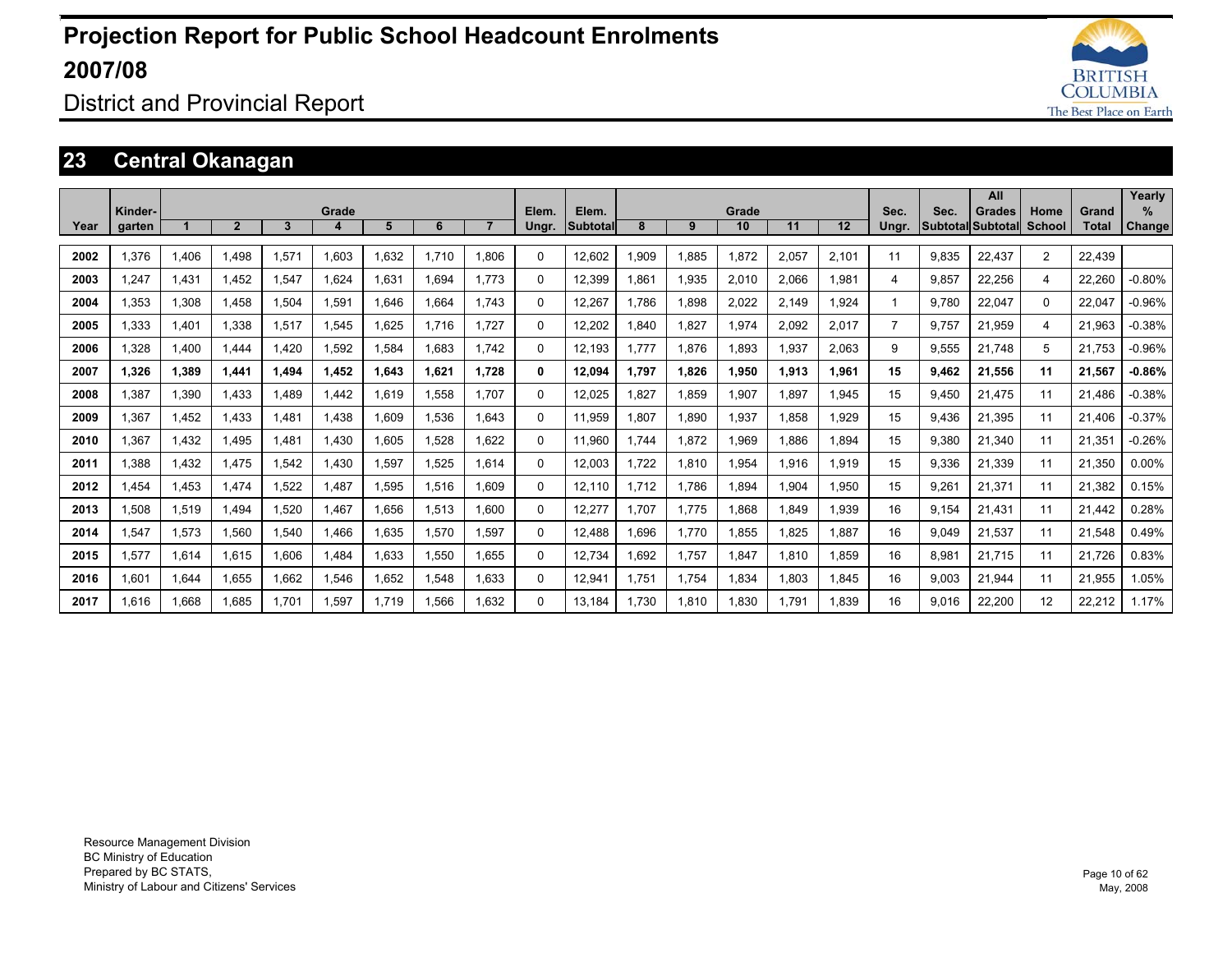

District and Provincial Report

#### **27 Cariboo - Chilcotin**

|      | Kinder- |     |                |     | Grade |     |     |                | Elem. | Elem.           |     |     | Grade |       |     | Sec.  | Sec.  | All<br><b>Grades</b>     | Home          | Grand | Yearly<br>% |
|------|---------|-----|----------------|-----|-------|-----|-----|----------------|-------|-----------------|-----|-----|-------|-------|-----|-------|-------|--------------------------|---------------|-------|-------------|
| Year | garten  |     | $\overline{2}$ | 3   | 4     | 5   | 6   | $\overline{7}$ | Ungr. | <b>Subtotal</b> | 8   | 9   | 10    | 11    | 12  | Ungr. |       | <b>Subtotal Subtotal</b> | <b>School</b> | Total | Change      |
| 2002 | 403     | 406 | 418            | 456 | 442   | 484 | 517 | 520            | 3     | 3.649           | 619 | 636 | 656   | 1.126 | 819 | 63    | 3.919 | 7.568                    | 5             | 7.573 |             |
| 2003 | 391     | 421 | 410            | 434 | 466   | 446 | 488 | 515            | 0     | 3.571           | 572 | 620 | 701   | 1.067 | 863 | 6     | 3.829 | 7,400                    | 3             | 7.403 | $-2.24%$    |
| 2004 | 354     | 410 | 402            | 407 | 428   | 448 | 441 | 486            | 0     | 3.376           | 563 | 575 | 663   | 1.055 | 930 | 39    | 3,825 | 7,201                    | 3             | 7,204 | $-2.69%$    |
| 2005 | 353     | 371 | 406            | 408 | 434   | 424 | 467 | 441            | 0     | 3.304           | 517 | 573 | 615   | 1,032 | 877 | 42    | 3,656 | 6.960                    | 3             | 6,963 | $-3.35%$    |
| 2006 | 354     | 369 | 377            | 418 | 410   | 440 | 442 | 469            | 0     | 3.279           | 491 | 584 | 597   | 1.016 | 785 | 37    | 3,510 | 6.789                    | 5             | 6.794 | $-2.43%$    |
| 2007 | 341     | 368 | 367            | 396 | 422   | 410 | 455 | 445            | 0     | 3.204           | 513 | 507 | 599   | 497   | 481 | 144   | 2,741 | 5.945                    | 6             | 5.951 | $-12.41%$   |
| 2008 | 331     | 359 | 353            | 379 | 409   | 395 | 465 | 415            | 0     | 3.106           | 510 | 500 | 557   | 460   | 455 | 140   | 2,622 | 5,728                    | 6             | 5,734 | $-3.65%$    |
| 2009 | 318     | 348 | 343            | 364 | 391   | 383 | 448 | 425            | 0     | 3.020           | 477 | 497 | 549   | 429   | 422 | 137   | 2,511 | 5.531                    | 6             | 5,537 | $-3.44%$    |
| 2010 | 318     | 334 | 333            | 353 | 375   | 366 | 435 | 411            | 0     | 2,925           | 488 | 468 | 547   | 423   | 395 | 133   | 2,454 | 5,379                    | 5             | 5,384 | $-2.76%$    |
| 2011 | 325     | 334 | 320            | 344 | 365   | 351 | 416 | 399            | 0     | 2.854           | 473 | 478 | 517   | 422   | 391 | 131   | 2,412 | 5.266                    | 5             | 5,271 | $-2.10%$    |
| 2012 | 311     | 342 | 320            | 330 | 355   | 342 | 400 | 383            | 0     | 2.783           | 461 | 465 | 528   | 401   | 391 | 130   | 2,376 | 5.159                    | 5             | 5,164 | $-2.03%$    |
| 2013 | 301     | 327 | 328            | 330 | 341   | 333 | 390 | 368            | 0     | 2,718           | 443 | 454 | 515   | 409   | 374 | 129   | 2,324 | 5.042                    | 5             | 5,047 | $-2.27%$    |
| 2014 | 300     | 317 | 314            | 338 | 341   | 320 | 380 | 359            | 0     | 2,669           | 426 | 438 | 505   | 401   | 381 | 128   | 2,279 | 4,948                    | 5             | 4,953 | $-1.86%$    |
| 2015 | 297     | 316 | 305            | 325 | 350   | 320 | 366 | 350            | 0     | 2,629           | 415 | 422 | 488   | 394   | 375 | 127   | 2,221 | 4,850                    | 5             | 4,855 | $-1.98%$    |
| 2016 | 294     | 314 | 304            | 315 | 337   | 329 | 366 | 337            | 0     | 2,596           | 405 | 411 | 470   | 381   | 368 | 126   | 2,161 | 4,757                    | 5             | 4,762 | $-1.92%$    |
| 2017 | 293     | 311 | 302            | 315 | 327   | 317 | 376 | 338            | 0     | 2.579           | 390 | 400 | 457   | 368   | 357 | 124   | 2,096 | 4.675                    | 5             | 4.680 | $-1.72%$    |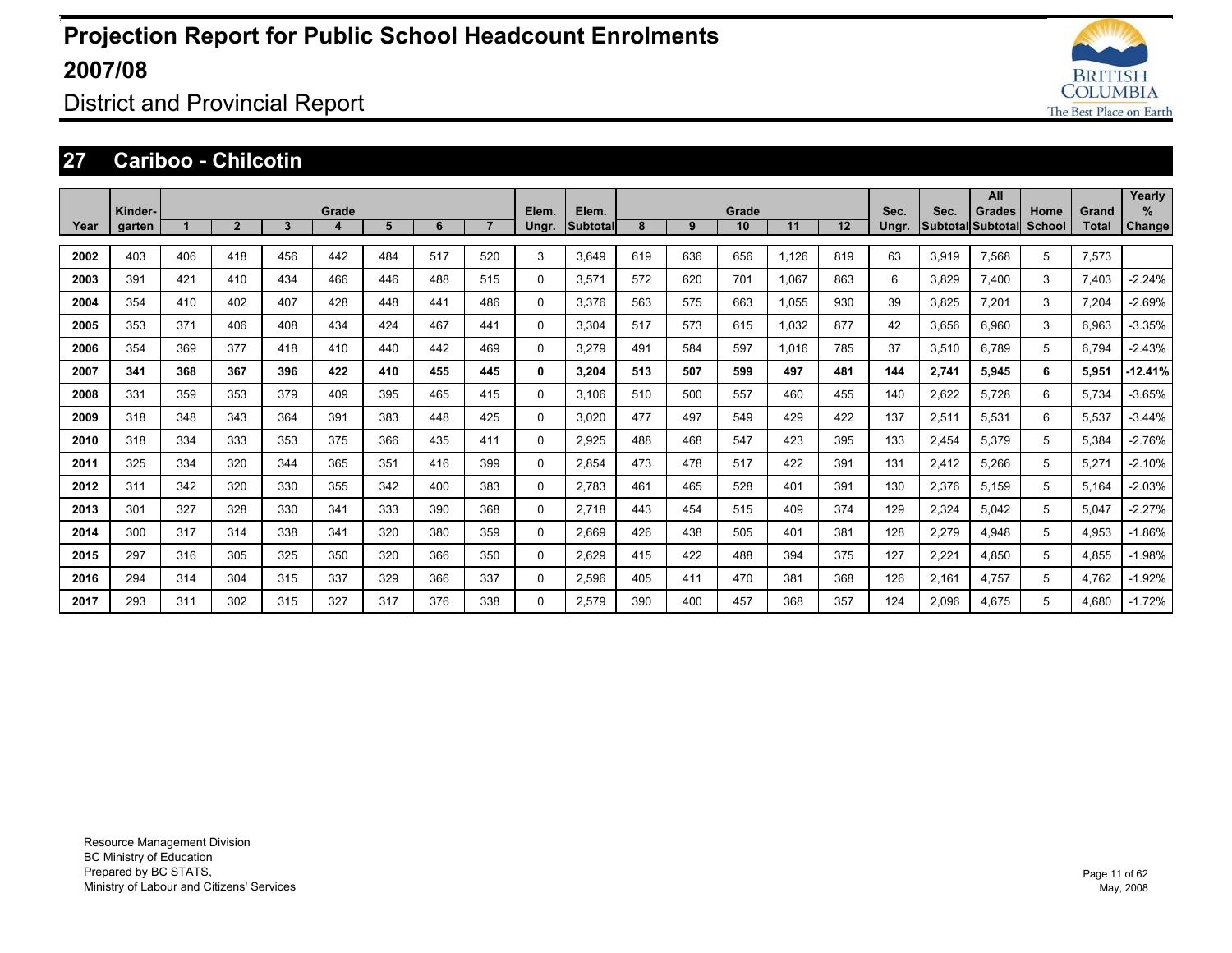

District and Provincial Report

#### **28 Quesnel**

|      |         |     |                |     |       |     |     |                |              |          |     |     |       |     |     |          |       | All                      |                |       | Yearly        |
|------|---------|-----|----------------|-----|-------|-----|-----|----------------|--------------|----------|-----|-----|-------|-----|-----|----------|-------|--------------------------|----------------|-------|---------------|
|      | Kinder- |     |                |     | Grade |     |     |                | Elem.        | Elem.    |     |     | Grade |     |     | Sec.     | Sec.  | <b>Grades</b>            | Home           | Grand | %             |
| Year | garten  |     | $\overline{2}$ | 3   | 4     | 5   | 6   | $\overline{7}$ | Ungr.        | Subtotal | 8   | 9   | 10    | 11  | 12  | Ungr.    |       | <b>Subtotal Subtotal</b> | School         | Total | <b>Change</b> |
| 2002 | 271     | 316 | 300            | 317 | 330   | 319 | 288 | 354            | $\Omega$     | 2,495    | 385 | 365 | 430   | 428 | 383 | 14       | 2,005 | 4,500                    | $\Omega$       | 4,500 |               |
| 2003 | 249     | 282 | 308            | 301 | 306   | 319 | 321 | 298            | 0            | 2,384    | 399 | 374 | 403   | 409 | 391 | 0        | 1,976 | 4,360                    |                | 4,361 | $-3.09%$      |
| 2004 | 269     | 248 | 266            | 300 | 291   | 297 | 310 | 315            | 0            | 2,296    | 336 | 394 | 404   | 368 | 349 | 35       | 1,886 | 4.182                    |                | 4.183 | $-4.08%$      |
| 2005 | 198     | 282 | 248            | 278 | 308   | 295 | 313 | 324            | 0            | 2,246    | 347 | 324 | 411   | 367 | 339 | 16       | 1.804 | 4.050                    | $\Omega$       | 4.050 | $-3.18%$      |
| 2006 | 236     | 192 | 285            | 256 | 274   | 315 | 301 | 313            | $\Omega$     | 2,172    | 351 | 351 | 387   | 359 | 348 | 0        | 1,796 | 3,968                    | $\overline{2}$ | 3.970 | $-1.98%$      |
| 2007 | 195     | 244 | 188            | 295 | 266   | 280 | 322 | 307            | 0            | 2,097    | 326 | 356 | 358   | 337 | 380 | 0        | 1,757 | 3,854                    | 0              | 3,854 | $-2.92%$      |
| 2008 | 186     | 244 | 178            | 274 | 270   | 242 | 290 | 322            | $\mathbf 0$  | 2.006    | 322 | 339 | 361   | 316 | 347 | 0        | 1.685 | 3.691                    | $\Omega$       | 3.691 | $-4.23%$      |
| 2009 | 208     | 231 | 178            | 260 | 251   | 246 | 251 | 291            | $\Omega$     | 1.916    | 337 | 336 | 346   | 318 | 325 | 0        | 1.662 | 3.578                    | $\Omega$       | 3.578 | $-3.06%$      |
| 2010 | 206     | 259 | 169            | 260 | 239   | 230 | 256 | 252            | $\Omega$     | 1.871    | 306 | 352 | 342   | 306 | 328 | 0        | 1.634 | 3.505                    | $\Omega$       | 3.505 | $-2.04%$      |
| 2011 | 199     | 255 | 188            | 246 | 238   | 219 | 240 | 257            | 0            | 1,842    | 266 | 321 | 358   | 304 | 318 | 0        | 1,567 | 3.409                    | 0              | 3.409 | $-2.74%$      |
| 2012 | 200     | 246 | 186            | 274 | 225   | 218 | 227 | 241            | 0            | 1.817    | 271 | 280 | 329   | 317 | 315 | 0        | 1,512 | 3.329                    | 0              | 3.329 | $-2.35%$      |
| 2013 | 188     | 248 | 179            | 271 | 251   | 205 | 226 | 228            | 0            | 1.796    | 254 | 284 | 290   | 294 | 329 | 0        | 1,451 | 3.247                    | 0              | 3,247 | $-2.46%$      |
| 2014 | 190     | 233 | 180            | 261 | 247   | 229 | 214 | 227            | $\Omega$     | 1.781    | 241 | 267 | 293   | 261 | 308 | 0        | 1,370 | 3.151                    | $\Omega$       | 3,151 | $-2.96%$      |
| 2015 | 188     | 236 | 169            | 263 | 238   | 226 | 238 | 215            | $\Omega$     | 1.773    | 240 | 254 | 276   | 262 | 273 | $\Omega$ | 1,305 | 3.078                    | $\Omega$       | 3,078 | $-2.32%$      |
| 2016 | 187     | 233 | 171            | 247 | 241   | 218 | 235 | 239            | $\mathbf{0}$ | 1.771    | 227 | 252 | 263   | 248 | 273 | $\Omega$ | 1,263 | 3.034                    | $\Omega$       | 3,034 | $-1.43%$      |
| 2017 | 187     | 232 | 170            | 250 | 226   | 220 | 226 | 236            | $\Omega$     | 1.747    | 252 | 239 | 260   | 236 | 260 | 0        | .247  | 2.994                    | 0              | 2.994 | $-1.32%$      |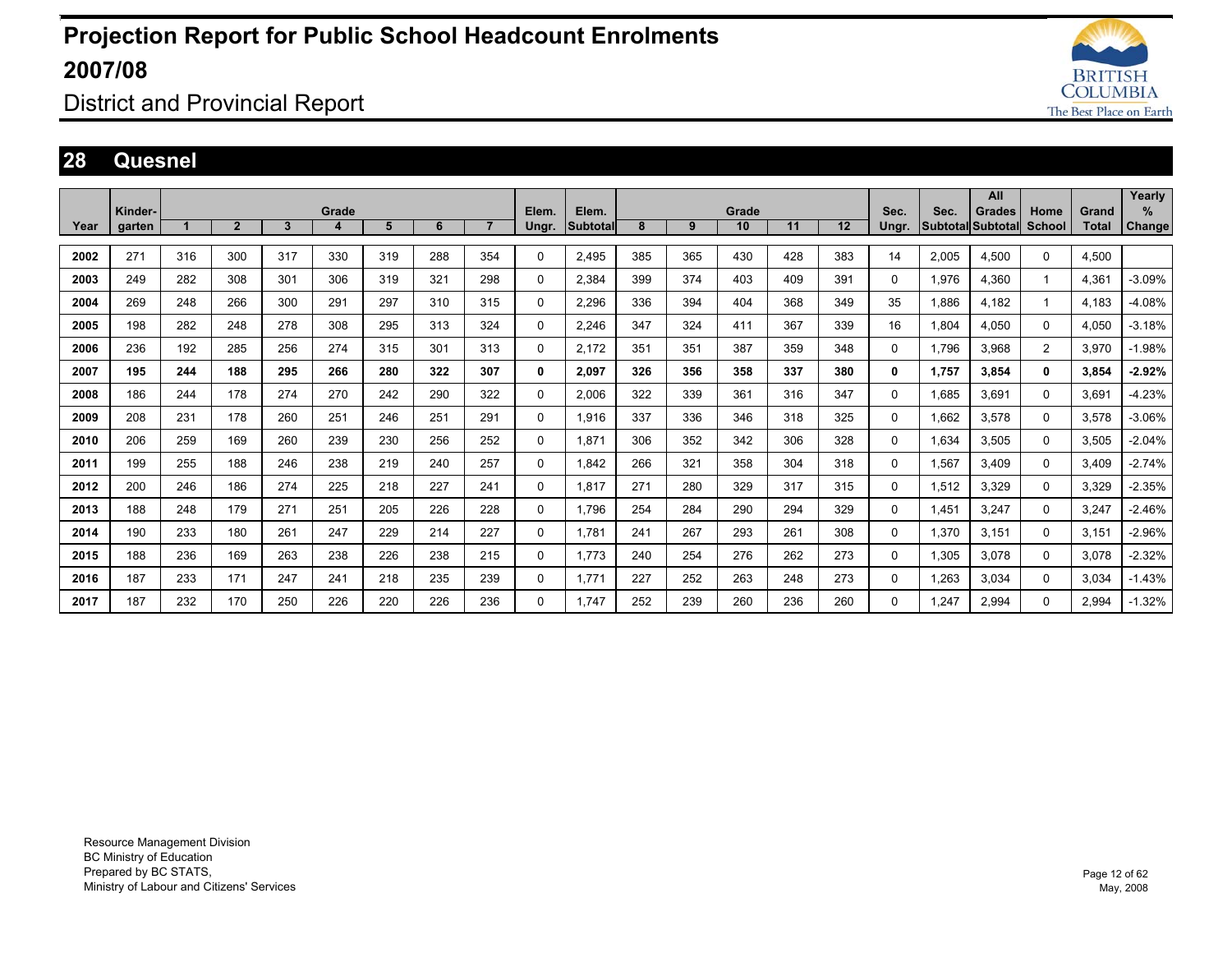

### District and Provincial Report

#### **33 Chilliwack**

|      |         |     |                |              |       |     |       |                |                |          |       |       |       |       |       |       |       | All               |                |              | Yearly        |
|------|---------|-----|----------------|--------------|-------|-----|-------|----------------|----------------|----------|-------|-------|-------|-------|-------|-------|-------|-------------------|----------------|--------------|---------------|
|      | Kinder- |     |                |              | Grade |     |       |                | Elem.          | Elem.    |       |       | Grade |       |       | Sec.  | Sec.  | Grades            | Home           | Grand        | %             |
| Year | garten  |     | $\overline{2}$ | $\mathbf{3}$ | 4     | 5   | 6     | $\overline{7}$ | Ungr.          | Subtotal | 8     | 9     | 10    | 11    | 12    | Ungr. |       | Subtotal Subtotal | School         | <b>Total</b> | <b>Change</b> |
| 2002 | 805     | 882 | 865            | 903          | 946   | 947 | 1.003 | 979            | 0              | 7,330    | 1,006 | 930   | 1,061 | 1,331 | 974   | 271   | 5,573 | 12,903            | $\overline{2}$ | 12,905       |               |
| 2003 | 743     | 835 | 892            | 896          | 914   | 961 | 981   | 1.047          | 0              | 7.269    | 1.019 | 995   | 1.025 | .296  | 926   | 264   | 5.525 | 12,794            | 1              | 12.795       | $-0.85%$      |
| 2004 | 769     | 759 | 848            | 919          | 925   | 962 | 996   | 1,045          | 0              | 7,223    | 1,062 | 952   | 1,006 | 1,306 | 1.153 | 105   | 5,584 | 12,807            | $\Omega$       | 12,807       | 0.09%         |
| 2005 | 758     | 806 | 788            | 858          | 954   | 921 | 999   | 1.030          | 0              | 7,114    | 1.082 | 1,002 | 1,038 | 1,351 | 1.022 | 153   | 5,648 | 12,762            | $\Omega$       | 12.762       | $-0.35%$      |
| 2006 | 800     | 808 | 840            | 824          | 901   | 989 | 928   | 1.060          | 0              | 7.150    | 1.024 | 1.021 | 993   | 1.343 | 811   | 624   | 5.816 | 12,966            | 4              | 12.970       | 1.63%         |
| 2007 | 772     | 839 | 813            | 861          | 831   | 912 | 1.001 | 995            | $\mathbf{2}$   | 7,026    | 1.062 | 967   | 1,065 | 1,431 | 925   | 845   | 6,295 | 13,321            | 5              | 13,326       | 2.74%         |
| 2008 | 791     | 849 | 793            | 891          | 840   | 849 | 985   | 958            | $\overline{2}$ | 6.958    | 1.077 | 980   | 1,036 | 1.497 | 932   | 860   | 6,382 | 13,340            | 5              | 13.345       | 0.14%         |
| 2009 | 803     | 869 | 801            | 869          | 868   | 857 | 918   | 944            | $\overline{2}$ | 6.931    | 1.040 | 994   | 1.049 | .461  | 972   | 874   | 6,390 | 13,321            | 5              | 13.326       | $-0.14%$      |
| 2010 | 821     | 882 | 820            | 878          | 848   | 887 | 928   | 881            | $\overline{2}$ | 6.947    | 1.025 | 962   | 1.065 | .481  | 954   | 883   | 6,370 | 13,317            | 5              | 13.322       | $-0.03%$      |
| 2011 | 847     | 902 | 832            | 899          | 857   | 867 | 960   | 891            | 2              | 7.057    | 959   | 948   | 1,033 | .502  | 965   | 890   | 6,297 | 13,354            | 5              | 13,359       | 0.28%         |
| 2012 | 849     | 930 | 850            | 911          | 877   | 876 | 939   | 921            | $\overline{2}$ | 7,155    | 968   | 889   | 1.018 | .462  | 978   | 891   | 6,206 | 13,361            | 5              | 13,366       | 0.05%         |
| 2013 | 839     | 933 | 877            | 931          | 889   | 896 | 948   | 901            | $\overline{2}$ | 7.216    | 999   | 896   | 959   | .442  | 954   | 892   | 6,142 | 13,358            | 5              | 13.363       | $-0.02%$      |
| 2014 | 853     | 922 | 881            | 960          | 908   | 908 | 969   | 910            | $\overline{2}$ | 7.313    | 979   | 924   | 963   | .363  | 941   | 891   | 6,061 | 13,374            | 5              | 13,379       | 0.12%         |
| 2015 | 862     | 937 | 870            | 963          | 936   | 927 | 982   | 929            | 2              | 7.408    | 989   | 906   | 989   | .365  | 891   | 887   | 6,027 | 13,435            | 5              | 13,440       | 0.46%         |
| 2016 | 870     | 947 | 884            | 953          | 939   | 956 | 1,002 | 942            | 2              | 7.495    | 1.010 | 915   | 973   | 1.400 | 891   | 888   | 6,077 | 13,572            | 5              | 13,577       | 1.02%         |
| 2017 | 880     | 955 | 893            | 968          | 929   | 959 | 1.033 | 961            | 2              | 7,580    | 1.023 | 933   | 981   | .380  | 914   | 894   | 6.125 | 13.705            | 5              | 13.710       | 0.98%         |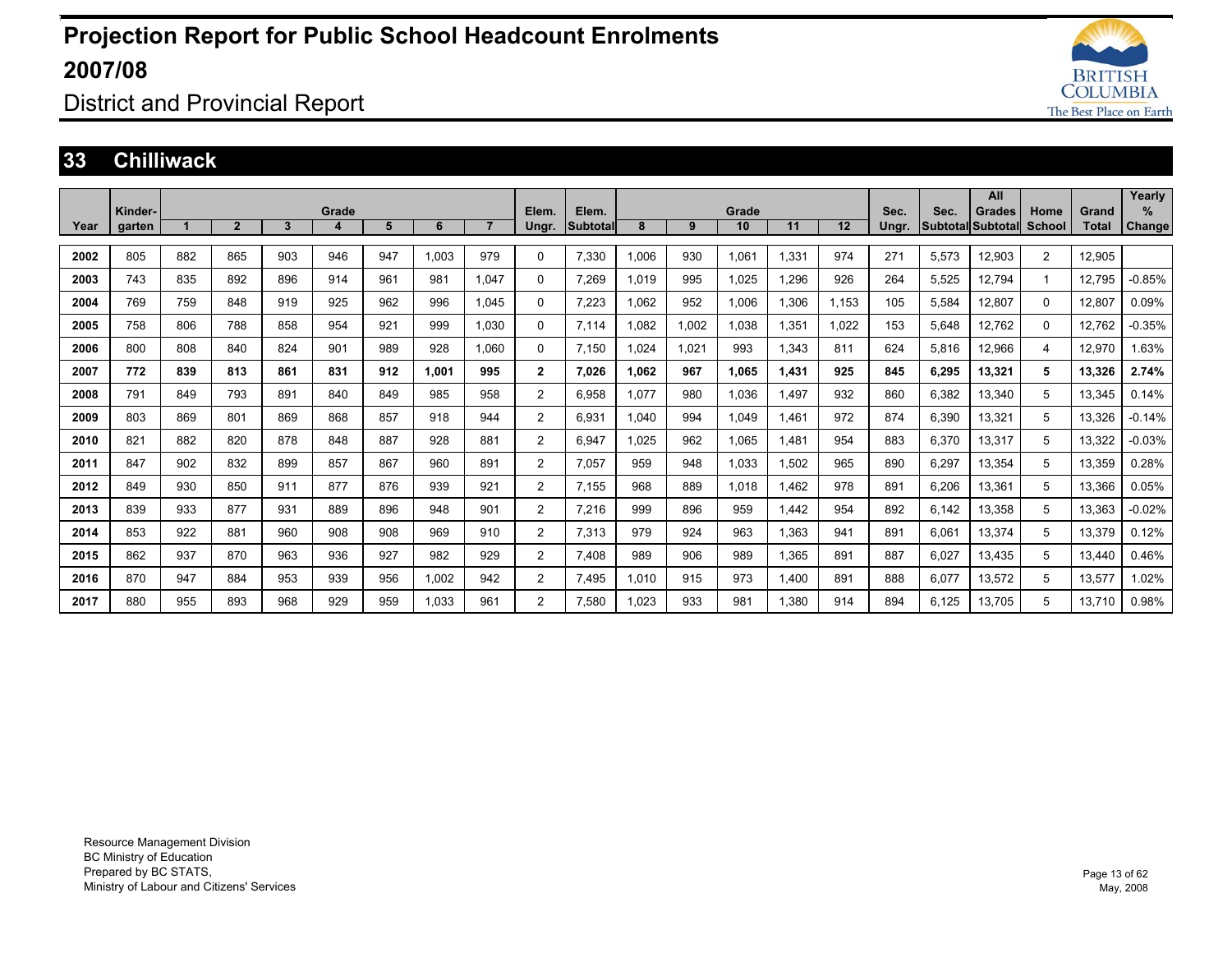

District and Provincial Report

#### **34 Abbotsford**

|      |         |       |                |                |       |       |       |       |          |          |      |       |       |       |       |       |       | All                      |        |        | Yearly        |
|------|---------|-------|----------------|----------------|-------|-------|-------|-------|----------|----------|------|-------|-------|-------|-------|-------|-------|--------------------------|--------|--------|---------------|
|      | Kinder- |       |                |                | Grade |       |       |       | Elem.    | Elem.    |      |       | Grade |       |       | Sec.  | Sec.  | <b>Grades</b>            | Home   | Grand  | $\%$          |
| Year | garten  |       | $\overline{2}$ | $\overline{3}$ | Δ     | 5     | 6     |       | Ungr.    | Subtotal | 8    | 9     | 10    | 11    | 12    | Unar. |       | <b>Subtotal Subtotal</b> | School | Total  | <b>Change</b> |
| 2002 | 1,398   | 1,420 | 1.422          | 1.461          | 1.491 | .495  | 1,503 | 1,510 | $\Omega$ | 11.700   | .424 | 1,569 | 1,585 | 1.838 | 1.707 | 101   | 8,224 | 19,924                   | 8      | 19.932 |               |
| 2003 | 1,445   | 1,431 | 1.430          | 1,431          | 1.482 | ,497  | 1,519 | 1,519 | $\Omega$ | 11.754   | ,527 | 1.463 | 1,619 | 1.982 | 1,676 | 69    | 8,336 | 20,090                   | 8      | 20,098 | 0.83%         |
| 2004 | 1,360   | 1,445 | 1,396          | 1.458          | 1.439 | .489  | 1,511 | 1.548 | $\Omega$ | 11.646   | .550 | 1,594 | 1,508 | 2,035 | 1.581 | 62    | 8,330 | 19,976                   | 6      | 19.982 | $-0.58%$      |
| 2005 | 1,308   | 1,373 | 1.420          | 1.405          | 1.462 | .467  | 1.483 | 1.523 | $\Omega$ | 11.441   | .592 | 1,580 | 1,665 | 1.813 | 1.691 | 82    | 8,423 | 19,864                   | 15     | 19.879 | $-0.52%$      |
| 2006 | 1,316   | 1.288 | 1.312          | 1.372          | 1.402 | .434  | 1.433 | 1.475 | $\Omega$ | 11.032   | .490 | 1.607 | 1.612 | 1.741 | 1.485 | 90    | 8.025 | 19.057                   | 34     | 19.091 | $-3.96%$      |
| 2007 | 1.316   | 1.305 | 1.298          | 1.294          | 1.397 | 1.418 | 1.414 | 1.457 | 0        | 10.899   | .482 | 1,557 | 1.656 | 1.760 | 1.588 | 112   | 8.155 | 19.054                   | 39     | 19.093 | 0.01%         |
| 2008 | 1.348   | 1,331 | 1.304          | 1.294          | 1.396 | .374  | 1.377 | 1.471 | $\Omega$ | 10.895   | .506 | 1,539 | 1.673 | 1.764 | 1.586 | 113   | 8.181 | 19.076                   | 39     | 19.115 | 0.12%         |
| 2009 | 1,370   | 1,363 | 1,330          | 1.299          | 1,395 | .373  | 1,335 | 1.434 | $\Omega$ | 10.899   | .521 | 1,564 | 1,655 | 1.781 | 1,591 | 114   | 8,226 | 19.125                   | 39     | 19.164 | 0.26%         |
| 2010 | 1.381   | 1,385 | 1.361          | 1,325          | 1.402 | .373  | 1,334 | 1.392 | $\Omega$ | 10.953   | .486 | 1,581 | 1.682 | 1.768 | 1.609 | 115   | 8,241 | 19.194                   | 39     | 19,233 | 0.36%         |
| 2011 | 1,427   | 1,395 | 1.382          | 1,355          | 1,430 | ,380  | 1,335 | 1.391 | $\Omega$ | 11.095   | .444 | 1,547 | 1.700 | 1,795 | 1,599 | 116   | 8,201 | 19,296                   | 39     | 19,335 | 0.53%         |
| 2012 | 1.483   | 1,441 | 1,392          | 1,376          | 1,461 | ,407  | 1,342 | 1.392 | $\Omega$ | 11,294   | ,442 | 1,504 | 1,668 | 1,814 | 1,622 | 117   | 8,167 | 19,461                   | 40     | 19,501 | 0.86%         |
| 2013 | 1,536   | 1,498 | 1,438          | 1,386          | 1,483 | ,437  | 1,367 | 1.399 | $\Omega$ | 11,544   | .443 | 1,501 | 1,624 | 1.783 | 1,639 | 118   | 8,108 | 19,652                   | 40     | 19,692 | 0.98%         |
| 2014 | 1.566   | 1,551 | 1.495          | 1.432          | 1.495 | .459  | 1.397 | 1.425 | $\Omega$ | 11.820   | .451 | 1,502 | 1,621 | 1.741 | 1.615 | 119   | 8,049 | 19.869                   | 41     | 19.910 | 1.11%         |
| 2015 | 1.588   | 1,581 | 1.548          | 1.488          | 1,543 | .470  | 1.417 | 1.456 | $\Omega$ | 12.091   | .476 | 1,509 | 1.619 | 1.735 | 1.577 | 119   | 8,035 | 20.126                   | 42     | 20.168 | 1.30%         |
| 2016 | 1.610   | 1,603 | 1.578          | 1,541          | 1.604 | .517  | 1.428 | 1.477 | $\Omega$ | 12,358   | .508 | 1,536 | 1,626 | 1.733 | 1,571 | 119   | 8,093 | 20,451                   | 43     | 20.494 | 1.62%         |
| 2017 | 1.630   | 1,625 | 1.599          | 1.571          | 1.660 | .577  | 1.473 | 1.488 | $\Omega$ | 12.623   | .530 | 1,567 | 1.652 | 1.741 | 1.571 | 120   | 8.181 | 20.804                   | 44     | 20.848 | 1.73%         |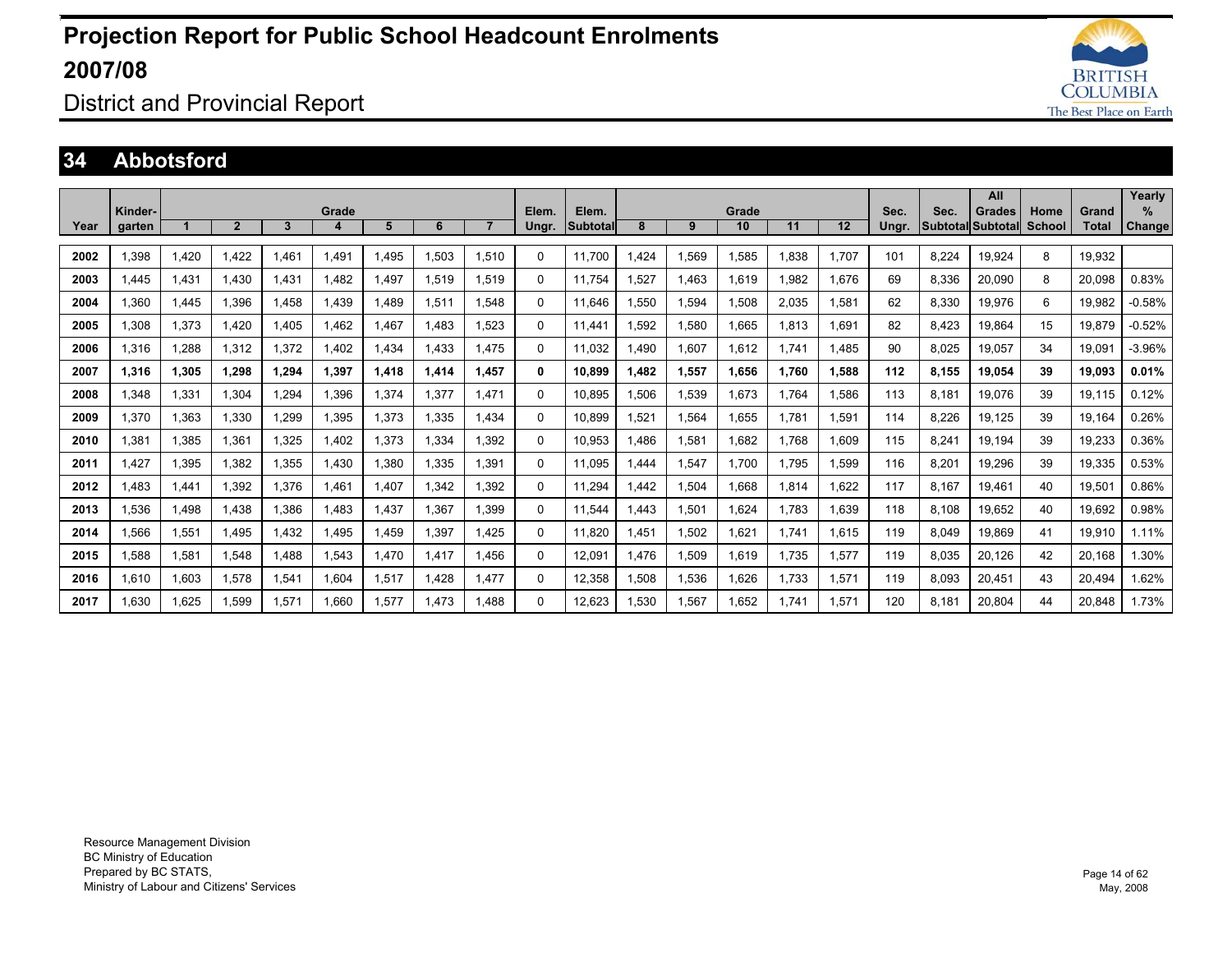

### District and Provincial Report

### **35 Langley**

|      |         |       |                |       |       |             |       |       |          |                 |             |       |       |       |       |       |       | All               |        |        | Yearly   |
|------|---------|-------|----------------|-------|-------|-------------|-------|-------|----------|-----------------|-------------|-------|-------|-------|-------|-------|-------|-------------------|--------|--------|----------|
|      | Kinder- |       |                |       | Grade |             |       |       | Elem.    | Elem.           |             |       | Grade |       |       | Sec.  | Sec.  | <b>Grades</b>     | Home   | Grand  | $\%$     |
| Year | garten  |       | $\overline{2}$ | 3     | 4     | 5           | 6     |       | Ungr.    | <b>Subtotal</b> | 8           | 9     | 10    | 11    | 12    | Ungr. |       | Subtotal Subtotal | School | Total  | Change   |
| 2002 | 1.172   | 1,325 | 1.418          | .482  | 1,491 | 1,584       | 1.613 | .591  | $\Omega$ | 11.676          | 1,699       | 1,770 | 1.707 | 1,745 | 1,611 | 8     | 8,540 | 20,216            | 18     | 20.234 |          |
|      |         |       |                |       |       |             |       |       |          |                 |             |       |       |       |       |       |       |                   |        |        |          |
| 2003 | 1.176   | 1,235 | 1.364          | .463  | 1,521 | 1,539       | 1.628 | 1.666 | 0        | 11,592          | 1.714       | 1.732 | 1,801 | 1,635 | 1,556 | 11    | 8.449 | 20,041            | 11     | 20.052 | $-0.90%$ |
| 2004 | .240    | 1,211 | 1.235          | ,349  | 1.428 | 1,515       | 1.542 | 1.618 | 0        | 11.138          | 1.731       | 1.772 | 1.755 | 1.733 | 1,537 | 0     | 8,528 | 19.666            | 12     | 19.678 | $-1.87%$ |
| 2005 | 1.144   | 1,293 | 1.219          | .297  | 1.402 | 1.456       | 1.556 | 1.551 | 0        | 10.918          | 1.740       | 1.795 | 1.871 | 1.695 | 1.652 | 8     | 8.761 | 19.679            | 5      | 19.684 | 0.03%    |
| 2006 | .229    | 1.169 | 1,290          | ,239  | 1,278 | 1.405       | 1.448 | 1,539 | 0        | 10,597          | 1.618       | 1.725 | 1.835 | 1,611 | 1.630 | 14    | 8.433 | 19.030            | 5      | 19.035 | $-3.30%$ |
| 2007 | 1.225   | 1,266 | 1,233          | 1,321 | 1,259 | 1,307       | 1.460 | 1,480 | 0        | 10,551          | 1,582       | 1,678 | 1,814 | 1.801 | 1.619 | 9     | 8,503 | 19,054            | 13     | 19,067 | 0.17%    |
| 2008 | .261    | 1.309 | 1.239          | 1.300 | 1,265 | .258        | 1.419 | 1.447 | 0        | 10.498          | 1.589       | 1.669 | 1.759 | 1.794 | 1.633 | 9     | 8.453 | 18.951            | 13     | 18.964 | $-0.54%$ |
| 2009 | .238    | 1.352 | 1.284          | 1.311 | 1.250 | 1.269       | 1.372 | 1.412 | 0        | 10.488          | 1.560       | 1.681 | 1.754 | 1.749 | 1.630 | 9     | 8.383 | 18.871            | 13     | 18.884 | $-0.42%$ |
| 2010 | .296    | 1.329 | 1.329          | .360  | 1.262 | .257        | 1.386 | 1.370 | 0        | 10.589          | 1.527       | 1.656 | 1.768 | 1.746 | .595  | 9     | 8.301 | 18.890            | 13     | 18.903 | 0.10%    |
| 2011 | 1.326   | 1,394 | 1,310          | 1.408 | 1,313 | .273        | 1,378 | 1.387 | 0        | 10.789          | 1.487       | 1,626 | 1.749 | 1.764 | 1,595 | 9     | 8,230 | 19,019            | 13     | 19,032 | 0.68%    |
| 2012 | 1.359   | 1.426 | 1.373          | .391  | 1,359 | 1,322       | 1.397 | 1.380 | 0        | 11.007          | 1,504       | 1,585 | 1,720 | 1.749 | 1.612 | 9     | 8.179 | 19.186            | 13     | 19.199 | 0.88%    |
| 2013 | .382    | 1,461 | 1.404          | .456  | 1,342 | 1,368       | .449  | 1.399 | 0        | 11.261          | <b>.497</b> | 1,602 | 1.678 | 1,722 | 1.601 | 10    | 8.110 | 19,371            | 13     | 19,384 | 0.96%    |
| 2014 | .435    | 1,485 | 1,438          | .489  | 1,403 | 1,352       | 1.497 | 1.450 | 0        | 11,549          | 1,517       | 1,596 | 1,694 | 1,684 | 1,578 | 10    | 8,079 | 19,628            | 14     | 19,642 | 1.33%    |
| 2015 | .483    | 1,539 | 1,459          | .522  | 1,432 | 1,410       | 1.478 | 1.496 | 0        | 11.819          | 1,569       | 1,613 | 1,685 | 1.696 | 1,543 | 10    | 8,116 | 19,935            | 14     | 19,949 | .56%     |
| 2016 | 1,533   | 1,590 | 1,510          | .545  | 1.464 | <b>439.</b> | .540  | 1.477 | 0        | 12,098          | 1,617       | 1,667 | 1,702 | 1,689 | 1,554 | 10    | 8,239 | 20,337            | 14     | 20,351 | 2.02%    |
| 2017 | 1.562   | 1.642 | 1.559          | .597  | .485  | .470        | 1,572 | .537  | 0        | 12.424          | 1.599       | 1.717 | 1.754 | 1.705 | .550  | 10    | 8.335 | 20.759            | 15     | 20.774 | 2.08%    |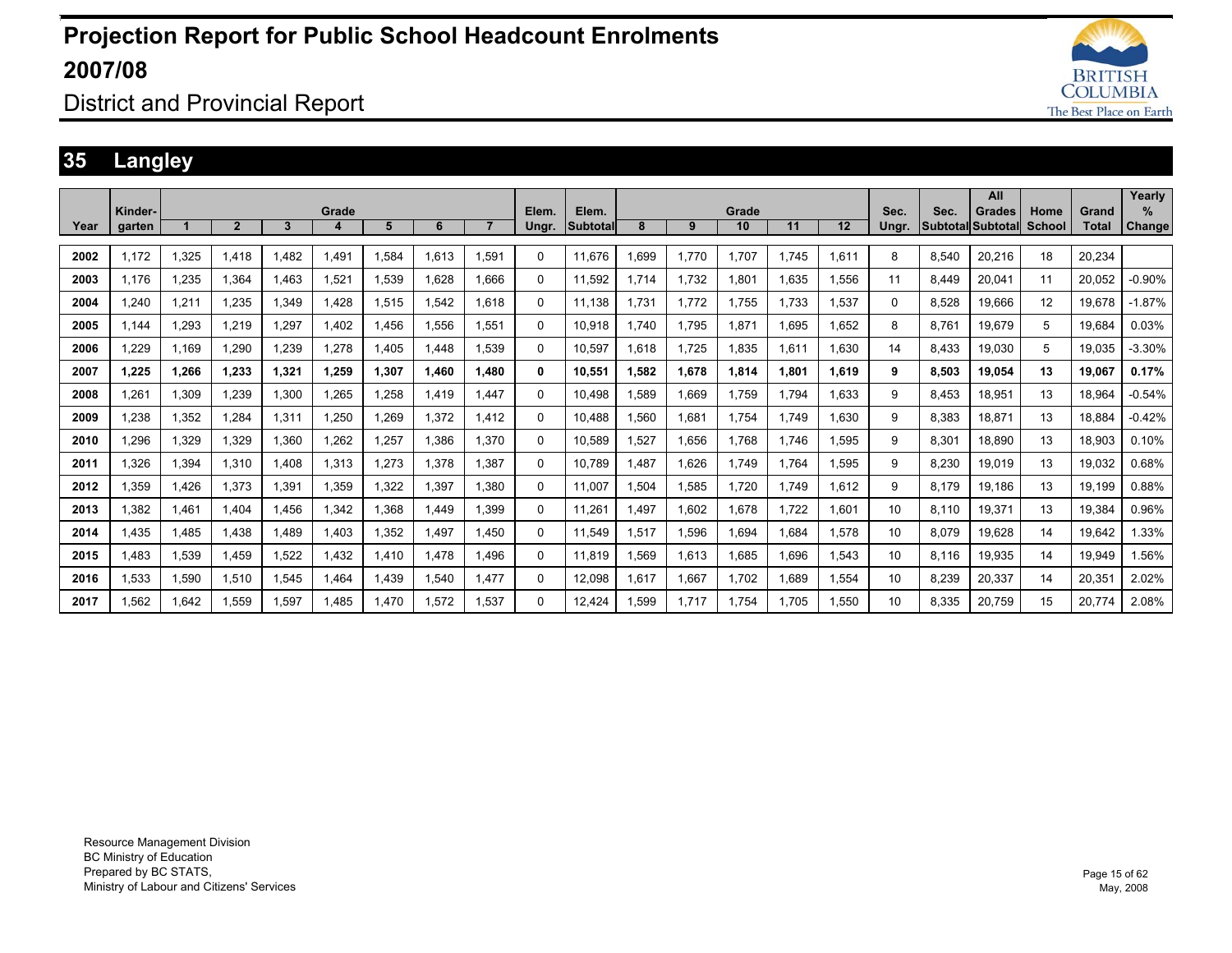

### District and Provincial Report

#### **36 Surrey**

|      |                   |       |                |       |       |       |       |       |                |                          |       |       |             |       |       |               |                                  | All    |                       |                | Yearly                |
|------|-------------------|-------|----------------|-------|-------|-------|-------|-------|----------------|--------------------------|-------|-------|-------------|-------|-------|---------------|----------------------------------|--------|-----------------------|----------------|-----------------------|
| Year | Kinder-<br>garten |       | $\overline{2}$ | 3     | Grade | 5     | 6     |       | Elem.<br>Ungr. | Elem.<br><b>Subtotal</b> | 8     | 9     | Grade<br>10 | 11    | 12    | Sec.<br>Ungr. | Sec.<br><b>Subtotal Subtotal</b> | Grades | Home<br><b>School</b> | Grand<br>Total | $\%$<br><b>Change</b> |
|      |                   |       |                |       |       |       |       |       |                |                          |       |       |             |       |       |               |                                  |        |                       |                |                       |
| 2002 | 4,318             | 4,565 | 4,852          | 4.768 | 4,719 | 4,835 | 4,633 | 4.820 | 6              | 37,516                   | 4,808 | 4,778 | 5.187       | 5,075 | 4,717 | 33            | 24,598                           | 62,114 | 18                    | 62.132         |                       |
| 2003 | 4.403             | 4.490 | 4.615          | 4,918 | 4,816 | 4.798 | 4,927 | 4.716 | 6              | 37.689                   | 5.014 | 4,855 | 5,397       | 5.260 | 4,627 | 33            | 25.186                           | 62,875 | 7                     | 62.882         | 1.21%                 |
| 2004 | 4.233             | 4,521 | 4.624          | 4.689 | 4,999 | 4,984 | 4,903 | 5.007 | $\overline{7}$ | 37.967                   | 4,883 | 5,081 | 5.469       | 5.463 | 4.718 | 38            | 25.652                           | 63,619 | 10                    | 63.629         | 1.19%                 |
| 2005 | 4,186             | 4,351 | 4.673          | 4,673 | 4,822 | 5,135 | 5,081 | 5.016 | 6              | 37,943                   | 5,174 | 5,003 | 5.775       | 5,524 | 4,962 | 45            | 26.483                           | 64,426 | 9                     | 64.435         | 1.27%                 |
| 2006 | 4.229             | 4.302 | 4.431          | 4.742 | 4.755 | 4.819 | 5.188 | 5.098 | 6              | 37.570                   | 5.138 | 5,149 | 5.780       | 5.482 | 5.044 | 20            | 26.613                           | 64.183 | 15                    | 64.198         | $-0.37%$              |
| 2007 | 4.281             | 4,375 | 4.348          | 4.478 | 4.838 | 4.855 | 4,938 | 5,349 | 6              | 37.468                   | 5.347 | 5.236 | 5.800       | 5.513 | 5.919 | 46            | 27.861                           | 65.329 | 17                    | 65.346         | 1.79%                 |
| 2008 | 4.301             | 4.423 | 4.367          | 4.414 | 4.778 | 4.842 | 4.809 | 5.363 | 6              | 37.303                   | 5.432 | 5,321 | 5.937       | 5.551 | 5.920 | 47            | 28.208                           | 65.511 | 17                    | 65.528         | 0.28%                 |
| 2009 | 4.314             | 4.441 | 4.412          | 4.431 | 4.709 | 4.782 | 4.798 | 5.229 | 6              | 37.122                   | 5.450 | 5.408 | 6.034       | 5.674 | 5.955 | 48            | 28.569                           | 65.691 | 17                    | 65.708         | 0.27%                 |
| 2010 | 4.379             | 4.455 | 4.431          | 4.478 | 4.730 | 4.717 | 4.743 | 5.221 | 6              | 37.160                   | 5.324 | 5,432 | 6.139       | 5.775 | 6.093 | 49            | 28.812                           | 65.972 | 17                    | 65.989         | 0.43%                 |
| 2011 | 4.405             | 4.519 | 4.440          | 4.494 | 4.777 | 4.737 | 4.679 | 5.161 | 6              | 37.218                   | 5.314 | 5.313 | 6.172       | 5.874 | 6.202 | 49            | 28.924                           | 66.142 | 17                    | 66.159         | 0.26%                 |
| 2012 | 4.626             | 4,546 | 4.505          | 4.502 | 4.792 | 4.783 | 4.697 | 5.093 | 6              | 37,550                   | 5.255 | 5,302 | 6,051       | 5,911 | 6.307 | 50            | 28.876                           | 66.426 | 17                    | 66.443         | 0.43%                 |
| 2013 | 4.894             | 4.768 | 4.527          | 4.564 | 4.799 | 4.795 | 4.741 | 5.110 | 6              | 38.204                   | 5,184 | 5,241 | 6.030       | 5.802 | 6.341 | 51            | 28.649                           | 66.853 | 17                    | 66.870         | 0.64%                 |
| 2014 | 4,968             | 5,045 | 4.746          | 4,589 | 4,864 | 4,801 | 4,752 | 5.155 | 6              | 38,926                   | 5,199 | 5,170 | 5,963       | 5.782 | 6,232 | 51            | 28,397                           | 67.323 | 17                    | 67,340         | 0.70%                 |
| 2015 | 5.019             | 5,117 | 5,016          | 4.805 | 4,887 | 4,864 | 4,757 | 5.166 | 6              | 39,637                   | 5,241 | 5,179 | 5,880       | 5.717 | 6,200 | 51            | 28,268                           | 67,905 | 18                    | 67,923         | 0.87%                 |
| 2016 | 5.091             | 5.171 | 5.092          | 5.078 | 5.119 | 4.890 | 4.820 | 5.173 | 6              | 40.440                   | 5.254 | 5.221 | 5.889       | 5.647 | 6.143 | 51            | 28.205                           | 68.645 | 18                    | 68.663         | 1.09%                 |
| 2017 | 5.156             | 5.248 | 5.148          | 5.159 | 5.412 | 5.123 | 4.851 | 5.247 | 6              | 41.350                   | 5.267 | 5.242 | 5.940       | 5.663 | 6.085 | 52            | 28.249                           | 69.599 | 18                    | 69.617         | 1.39%                 |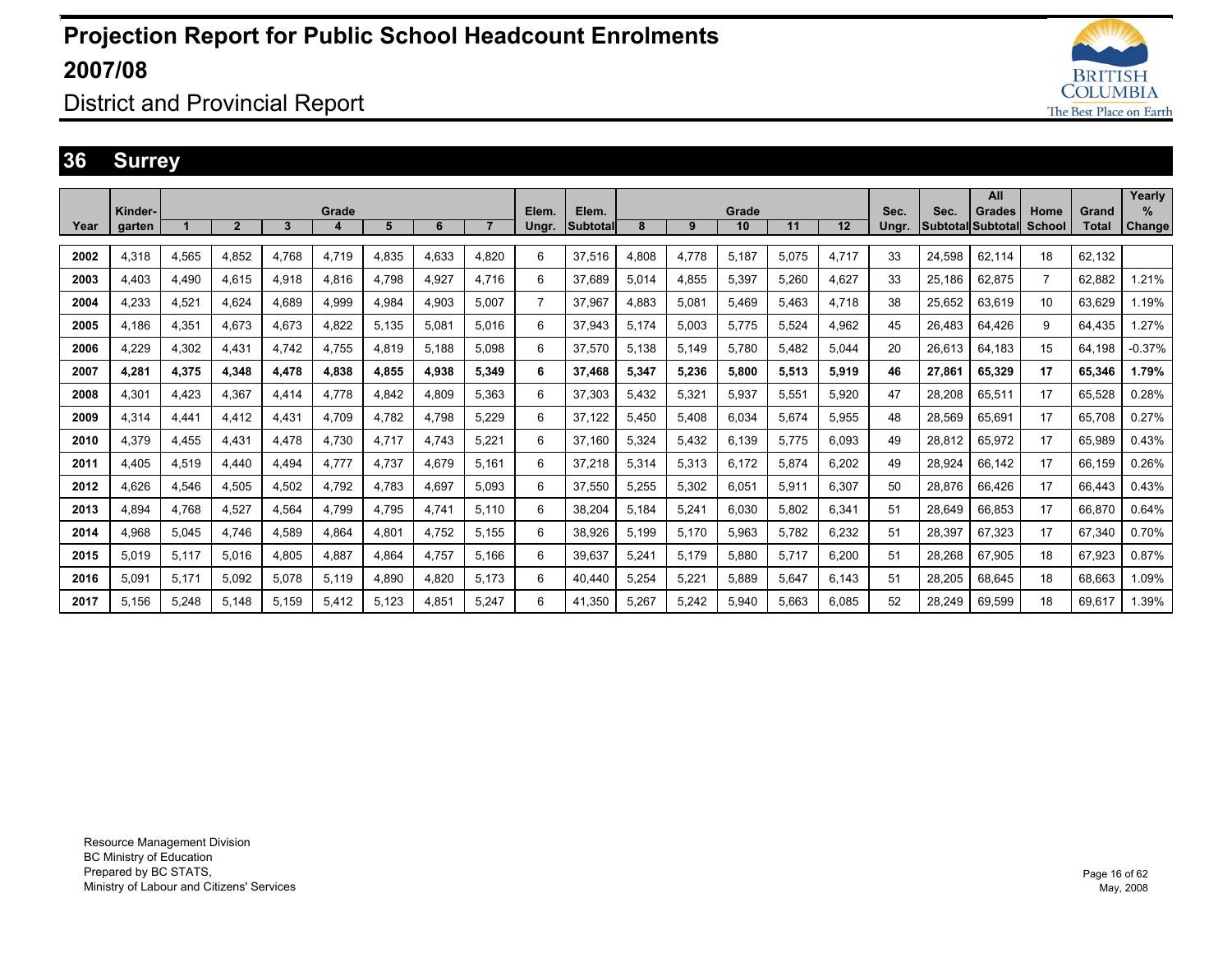

### District and Provincial Report

#### **37 Delta**

|      |         |       |                |                |       |       |       |                |             |          |       |       |       |       |       |          |       | All                      |                |        | Yearly        |
|------|---------|-------|----------------|----------------|-------|-------|-------|----------------|-------------|----------|-------|-------|-------|-------|-------|----------|-------|--------------------------|----------------|--------|---------------|
|      | Kinder- |       |                |                | Grade |       |       |                | Elem.       | Elem.    |       |       | Grade |       |       | Sec.     | Sec.  | Grades                   | Home           | Grand  | %             |
| Year | aarten  |       | $\overline{2}$ | $3\phantom{a}$ | 4     | 5     | 6     | $\overline{7}$ | Ungr.       | Subtotal | 8     | 9     | 10    | 11    | 12    | Ungr.    |       | <b>SubtotallSubtotal</b> | School         | Total  | <b>Change</b> |
|      |         |       |                |                |       |       |       |                |             |          |       |       |       |       |       |          |       |                          |                |        |               |
| 2002 | 1.098   | 1,147 | 1.224          | 1.247          | 1,273 | 1,372 | 1,334 | 1.401          | 0           | 10.096   | 1.388 | 1,472 | 1.483 | 1,510 | .497  | 0        | 7,350 | 17,446                   |                | 17.447 |               |
| 2003 | 1,173   | 1,139 | 1.174          | 1,278          | 1,272 | 1,305 | 1,372 | 1.369          | $\Omega$    | 10,082   | .449  | 1,392 | 1,514 | 1,513 | 1.476 | $\Omega$ | 7,344 | 17,426                   |                | 17.427 | $-0.11%$      |
| 2004 | 1.032   | 1,174 | 1,130          | 1.187          | 1.299 | ,291  | 1,332 | 1.409          | 0           | 9,854    | 1,455 | 1,441 | 1,432 | 1,526 | 1,514 | 0        | 7,368 | 17,222                   | 2              | 17.224 | $-1.16%$      |
| 2005 | 1.026   | 1,037 | 1.170          | 1.149          | 1.198 | 1.330 | 1.333 | 1,361          | 0           | 9.604    | 1.488 | 1.461 | 1,500 | 1,386 | 1,553 | 0        | 7,388 | 16,992                   | 4              | 16.996 | $-1.32%$      |
| 2006 | 976     | 1.025 | 1,011          | 1.172          | 1.111 | 1.192 | 1,303 | 1,303          | $\mathbf 0$ | 9,093    | 1.457 | 1,462 | 1.477 | 1,416 | 1,328 |          | 7,141 | 16,234                   | 4              | 16,238 | $-4.46%$      |
| 2007 | 1.026   | 981   | 1.046          | 1,010          | 1.163 | 1.119 | 1,207 | 1,302          | 0           | 8.854    | 1.412 | 1,481 | 1,484 | 1,459 | 1,506 | 0        | 7,342 | 16.196                   | 3              | 16.199 | $-0.24%$      |
| 2008 | 1.022   | 972   | 1.011          | 960            | 1.052 | 1.115 | 1.175 | 1.219          | 0           | 8.526    | 1.360 | 1,533 | 1.443 | 1.430 | 1.523 | 0        | 7.289 | 15.815                   | 3              | 15.818 | $-2.35%$      |
| 2009 | 938     | 968   | 1.001          | 928            | 999   | 1.008 | 1.171 | 1.187          | $\Omega$    | 8,200    | .275  | 1,478 | 1,489 | 1,392 | 1.496 | 0        | 7,130 | 15,330                   | 3              | 15,333 | $-3.07%$      |
| 2010 | 888     | 891   | 1.000          | 921            | 968   | 959   | 1.061 | 1.185          | $\Omega$    | 7,873    | .242  | 1,389 | 1.443 | 1.436 | .460  | $\Omega$ | 6,970 | 14.843                   | 3              | 14.846 | $-3.18%$      |
| 2011 | 870     | 843   | 920            | 919            | 961   | 929   | 1.009 | 1.074          | 0           | 7.525    | .240  | 1,354 | 1,361 | 1.395 | 1,501 | 0        | 6.851 | 14,376                   | 3              | 14.379 | $-3.15%$      |
| 2012 | 877     | 826   | 872            | 846            | 959   | 922   | 978   | 1.022          | 0           | 7,302    | 1,126 | 1,350 | 1,324 | 1,320 | .464  | 0        | 6,584 | 13,886                   | 3              | 13,889 | $-3.41%$      |
| 2013 | 909     | 833   | 854            | 802            | 884   | 922   | 972   | 991            | $\Omega$    | 7.167    | 1,071 | 1,229 | 1,318 | .283  | 386,  | 0        | 6,287 | 13,454                   | $\overline{2}$ | 13.456 | $-3.12%$      |
| 2014 | 917     | 864   | 861            | 786            | 838   | 850   | 971   | 984            | $\Omega$    | 7.071    | 1.038 | 1,169 | 1,206 | 1.276 | 1,346 | 0        | 6.035 | 13.106                   | $\overline{2}$ | 13.108 | $-2.59%$      |
| 2015 | 934     | 871   | 892            | 793            | 821   | 806   | 896   | 983            | $\Omega$    | 6,996    | 1,031 | 1,131 | 1,146 | 1,173 | 1,338 | 0        | 5,819 | 12,815                   | 2              | 12,817 | $-2.22%$      |
| 2016 | 955     | 887   | 899            | 821            | 828   | 790   | 850   | 907            | $\Omega$    | 6,937    | 1,028 | 1,122 | 1,108 | 1,116 | .236  | 0        | 5,610 | 12,547                   | 2              | 12,549 | $-2.09%$      |
| 2017 | 960     | 907   | 916            | 828            | 858   | 797   | 832   | 860            | $\Omega$    | 6.958    | 951   | 1.119 | 1.096 | 1.077 | 1.173 | 0        | 5.416 | 12.374                   | 2              | 12.376 | $-1.38%$      |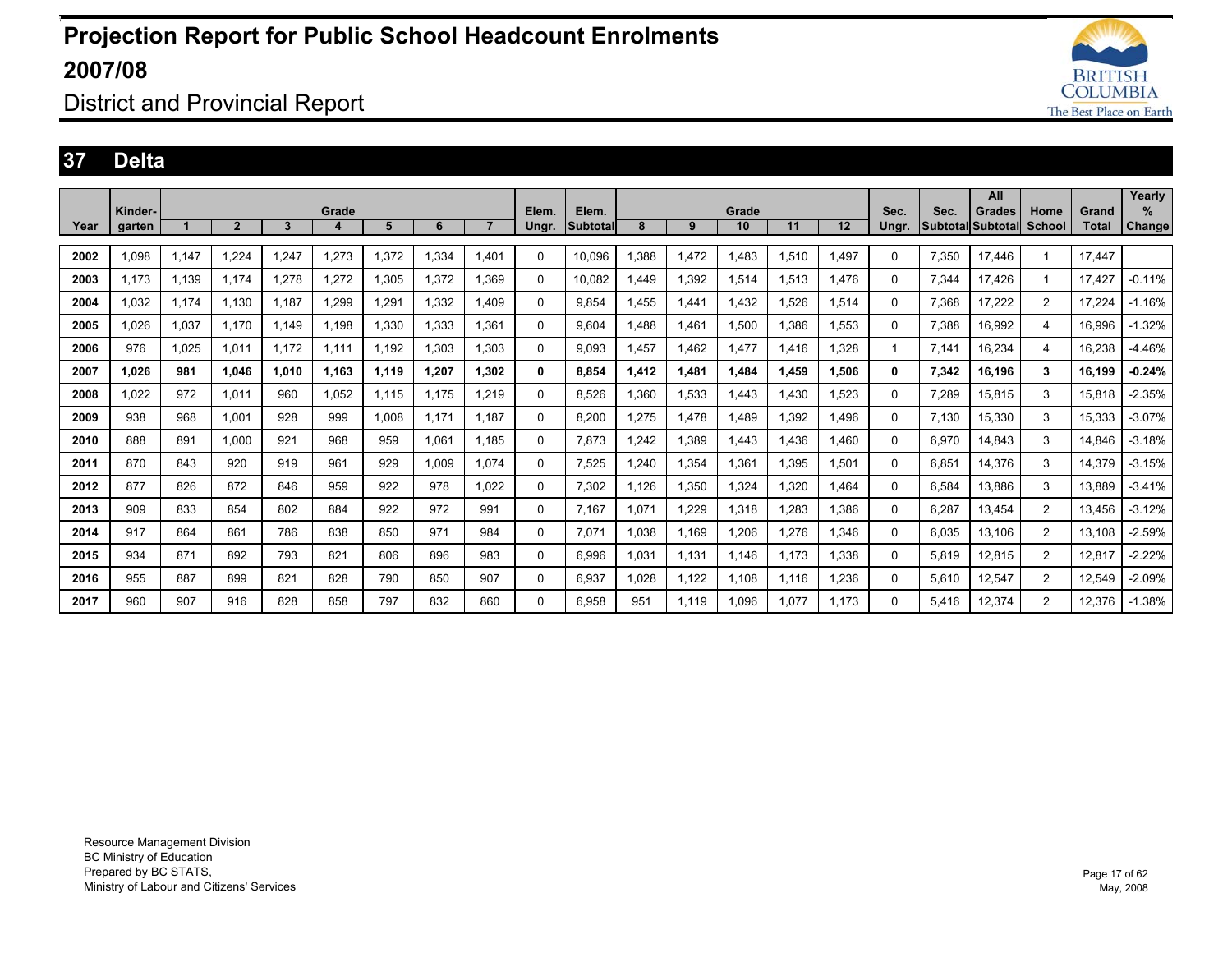

### District and Provincial Report

#### **38 Richmond**

|      |         |       |                |       |       |        |       |                |          |                 |       |       |       |       |       |       |        | All               |                |        | Yearly        |
|------|---------|-------|----------------|-------|-------|--------|-------|----------------|----------|-----------------|-------|-------|-------|-------|-------|-------|--------|-------------------|----------------|--------|---------------|
|      | Kinder- |       |                |       | Grade |        |       |                | Elem.    | Elem.           |       |       | Grade |       |       | Sec.  | Sec.   | <b>Grades</b>     | Home           | Grand  | %             |
| Year | garten  |       | $\overline{2}$ | 3     | 4     | 5      | 6     | $\overline{7}$ | Ungr.    | <b>Subtotal</b> | 8     | 9     | 10    | 11    | 12    | Ungr. |        | Subtotal Subtotal | School         | Total  | <b>Change</b> |
|      |         |       |                |       |       |        |       |                |          |                 |       |       |       |       |       |       |        |                   |                |        |               |
| 2002 | 1.377   | 1.488 | 1.548          | .639  | 1.653 | 1.705  | 1.733 | 1.784          | 0        | 12,927          | 1,916 | 1.996 | 2,040 | 2,213 | 2,380 | 45    | 10,590 | 23,517            | 5              | 23.522 |               |
| 2003 | 1.414   | 1.444 | 1.547          | .596  | 1,663 | 1,679  | 1.758 | 1.766          | 0        | 12,867          | 1,943 | 1,985 | 2,026 | 2,293 | 2,178 | 54    | 10,479 | 23,346            | $\overline{7}$ | 23,353 | $-0.72%$      |
| 2004 | 1,311   | 1,466 | 1.475          | 1,575 | 1,653 | 1,683  | 1.708 | 1.829          | 0        | 12,700          | 1,895 | 1,999 | 2,021 | 2,298 | 2,206 | 53    | 10,472 | 23,172            | 5              | 23.177 | $-0.75%$      |
| 2005 | 1.367   | 1,341 | 1.484          | 1,504 | 1,614 | 1.665  | 1.746 | 1.769          | 0        | 12.490          | 1.935 | 1,961 | 2.107 | 2,225 | 2,302 | 63    | 10,593 | 23,083            | $\overline{7}$ | 23.090 | $-0.38%$      |
| 2006 | 1.389   | 1,423 | 1,376          | 1,505 | 1,524 | 1,659  | 1.730 | 1.780          | 0        | 12,386          | 1,853 | 2,018 | 1,997 | 2,225 | 2,179 | 56    | 10,328 | 22,714            | $\overline{7}$ | 22.721 | $-1.60%$      |
| 2007 | 1.326   | 1,443 | 1,430          | 1.405 | 1,535 | 1,569  | 1,703 | 1.780          | 0        | 12,191          | 1.883 | 1,918 | 2,061 | 2,140 | 2,265 | 19    | 10,286 | 22,477            | 5              | 22,482 | $-1.05%$      |
| 2008 | 1.305   | 1.406 | 1.474          | 1.371 | 1.493 | 1.529  | 1.579 | 1.757          | 0        | 11.914          | 1.902 | 1,841 | 2.053 | 2,085 | 2,186 | 19    | 10.086 | 22,000            | 5              | 22.005 | $-2.12%$      |
| 2009 | 1.310   | 1,382 | 1.436          | 1.411 | 1.456 | 1,487  | 1,539 | 1.631          | 0        | 11,652          | 1.878 | 1,858 | 1,975 | 2,076 | 2,130 | 19    | 9,936  | 21,588            | 5              | 21,593 | $-1.87%$      |
| 2010 | .289    | 1,388 | 1,411          | 1,375 | 1.499 | 1,451  | 1.498 | 1.590          | 0        | 11,501          | 1.748 | 1,838 | 1,992 | 2,005 | 2,124 | 19    | 9,726  | 21.227            | 5              | 21,232 | $-1.67%$      |
| 2011 | .264    | 1.365 | 1.416          | 1,351 | 1.461 | 1.493  | 1.462 | 1.549          | 0        | 11.361          | 1.704 | 1.713 | 1.970 | 2.019 | 2.057 | 19    | 9.482  | 20,843            | 5              | 20.848 | $-1.81%$      |
| 2012 | .291    | 1,339 | 1,394          | .356  | 1,435 | 1,455  | 1,504 | 1,511          | 0        | 11,285          | 1,659 | 1,670 | 1,846 | 2,000 | 2,068 | 19    | 9,262  | 20,547            | 5              | 20,552 | $-1.42%$      |
| 2013 | .330    | 1,368 | 1,367          | 334   | 1.440 | 430, ا | 1.467 | 1.555          | 0        | 11,291          | 1.620 | 1,627 | 1,799 | 1,884 | 2,054 | 18    | 9,002  | 20,293            | 5              | 20,298 | $-1.24%$      |
| 2014 | 1.347   | 1,410 | 1.397          | 1.311 | 1.419 | .436   | 1.442 | 1.518          | 0        | 11.280          | 1.666 | 1,590 | 1.754 | 1.839 | .945  | 18    | 8,812  | 20.092            | 5              | 20.097 | $-0.99%$      |
| 2015 | .366    | 1,428 | 1,439          | ,339  | 1,393 | 1,414  | .448  | 1,492          | 0        | 11,319          | 1,628 | 1,633 | 1,714 | 1,794 | 896.  | 18    | 8,683  | 20,002            | 5              | 20,007 | $-0.45%$      |
| 2016 | .384    | 1,448 | 1,458          | ,379  | 1,424 | 1,390  | .427  | 1,499          | $\Omega$ | 11,409          | 1,602 | 1,598 | 1,756 | 1,756 | 1,854 | 18    | 8,584  | 19,993            | 5              | 19,998 | $-0.04%$      |
| 2017 | .389    | 1.466 | 1.478          | .397  | .466  | I.419  | .403  | 1.478          | 0        | 11.496          | .608  | 1.573 | 1.721 | 1.794 | 1.817 | 18    | 8.531  | 20.027            | 5              | 20.032 | 0.17%         |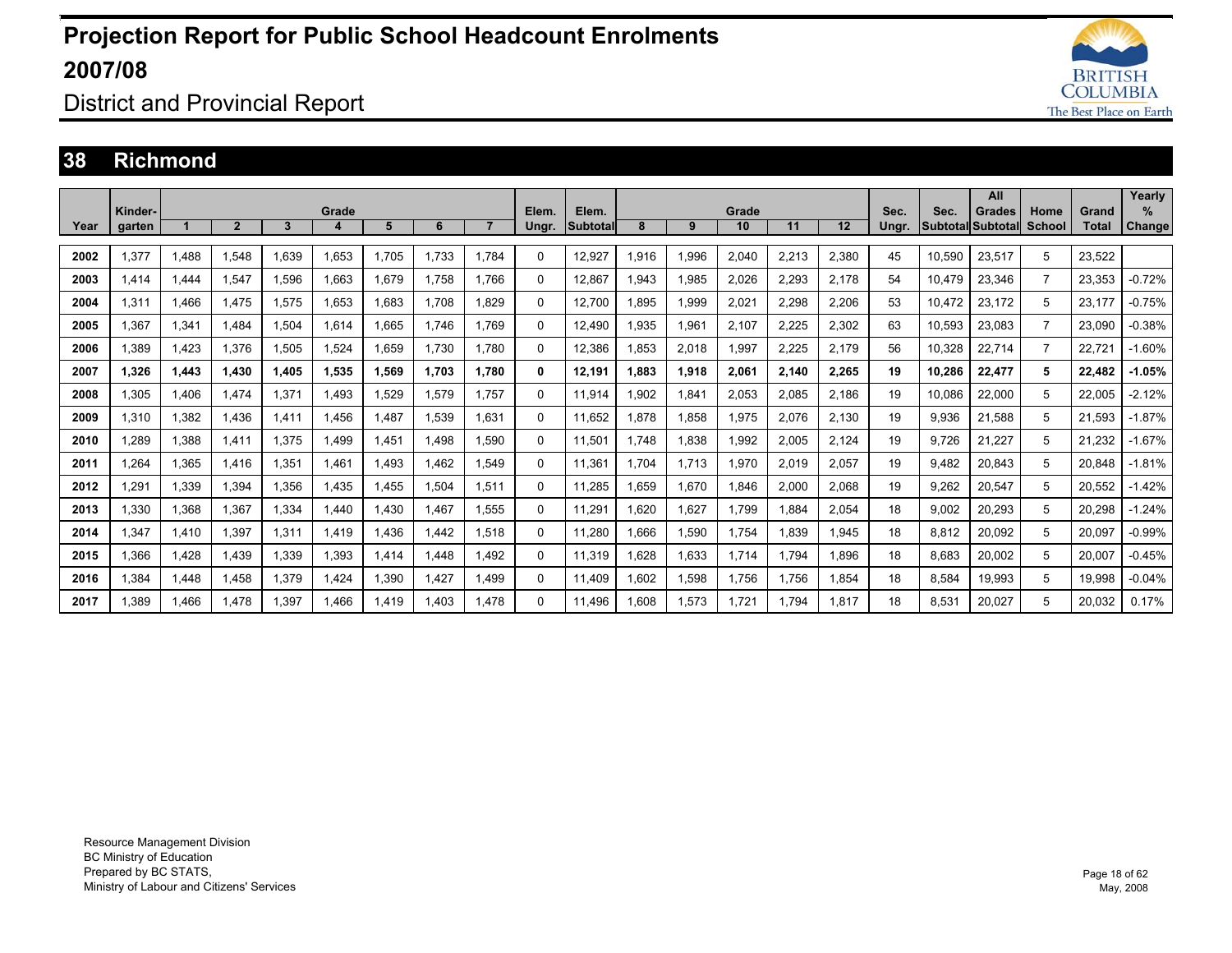

### District and Provincial Report

#### **39 Vancouver**

|      |                   |       |                |       |       |       |       |       |                |                          |       |       |             |       |       |               |                                  | All           |                |                | Yearly         |
|------|-------------------|-------|----------------|-------|-------|-------|-------|-------|----------------|--------------------------|-------|-------|-------------|-------|-------|---------------|----------------------------------|---------------|----------------|----------------|----------------|
| Year | Kinder-<br>garten |       | $\overline{2}$ | 3     | Grade | 5     | 6     |       | Elem.<br>Ungr. | Elem.<br><b>Subtotal</b> | 8     | 9     | Grade<br>10 | 11    | 12    | Sec.<br>Ungr. | Sec.<br><b>Subtotal Subtotal</b> | <b>Grades</b> | Home<br>School | Grand<br>Total | $\%$<br>Change |
|      |                   |       |                |       |       |       |       |       |                |                          |       |       |             |       |       |               |                                  |               |                |                |                |
| 2002 | 3.866             | 4.085 | 4.158          | 4.144 | 3.986 | 4.064 | 3.924 | 4.139 | 268            | 32.634                   | 4,419 | 4,726 | 4.675       | 4.987 | 4.744 | 693           | 24.244                           | 56.878        | 16             | 56.894         |                |
| 2003 | 3.694             | 3,985 | 4,067          | 4.127 | 4,161 | 4,029 | 4,064 | 3,966 | 290            | 32,383                   | 4,346 | 4,593 | 4,944       | 5.136 | 4.498 | 654           | 24.171                           | 56,554        | 14             | 56,568         | $-0.57%$       |
| 2004 | 3.811             | 3.765 | 3,914          | 4.043 | 4,095 | 4.175 | 4.032 | 4.131 | 306            | 32,272                   | 4.180 | 4,550 | 4.747       | 5.435 | 4.727 | 464           | 24.103                           | 56.375        | 16             | 56.391         | $-0.31%$       |
| 2005 | 3.849             | 3,912 | 3.713          | 3.919 | 4,041 | 4,122 | 4.196 | 4.048 | 325            | 32,125                   | 4.404 | 4,364 | 4.813       | 5.184 | 5.062 | 435           | 24,262                           | 56,387        | 19             | 56.406         | 0.03%          |
| 2006 | 3.580             | 3.853 | 3.803          | 3.695 | 3.836 | 4.018 | 4.087 | 4.186 | 316            | 31.374                   | 4.271 | 4.437 | 4.402       | 4.914 | 4.810 | 341           | 23.175                           | 54.549        | 22             | 54.571         | $-3.25%$       |
| 2007 | 3.590             | 3.613 | 3.819          | 3.783 | 3.679 | 3.851 | 3.987 | 4.061 | 306            | 30.689                   | 4.386 | 4,352 | 4.715       | 4.792 | 5.167 | 252           | 23.664                           | 54.353        | 16             | 54.369         | $-0.37%$       |
| 2008 | 3.528             | 3,438 | 3.713          | 3.790 | 3.596 | 3.772 | 3.928 | 4.017 | 305            | 30.087                   | 4.448 | 4,422 | 4.835       | 4.772 | 5.071 | 254           | 23.802                           | 53.889        | 16             | 53.905         | $-0.85%$       |
| 2009 | 3.544             | 3,397 | 3,559          | 3.700 | 3,609 | 3,686 | 3,831 | 3.935 | 303            | 29.564                   | 4,352 | 4,455 | 4.891       | 4.853 | 5.027 | 256           | 23,834                           | 53.398        | 16             | 53.414         | $-0.91%$       |
| 2010 | 3.656             | 3,418 | 3.526          | 3.550 | 3,521 | 3.700 | 3.741 | 3.826 | 300            | 29,238                   | 4,229 | 4,343 | 4.905       | 4.872 | 5.066 | 257           | 23,672                           | 52.910        | 16             | 52,926         | $-0.91%$       |
| 2011 | 3.869             | 3,525 | 3,553          | 3,522 | 3,377 | 3,606 | 3.747 | 3.724 | 298            | 29,221                   | 4.082 | 4,207 | 4.780       | 4.871 | 5.075 | 259           | 23,274                           | 52,495        | 16             | 52,511         | $-0.78%$       |
| 2012 | 3,958             | 3,718 | 3,651          | 3,541 | 3,344 | 3,459 | 3,656 | 3.739 | 298            | 29,364                   | 3,963 | 4,064 | 4,640       | 4.752 | 5,072 | 259           | 22,750                           | 52,114        | 16             | 52.130         | $-0.73%$       |
| 2013 | 4,055             | 3,836 | 3,886          | 3,676 | 3,398 | 3,462 | 3,543 | 3.686 | 297            | 29,839                   | 4,011 | 4,002 | 4,549       | 4,677 | 5.018 | 260           | 22,517                           | 52,356        | 16             | 52,372         | 0.46%          |
| 2014 | 4.136             | 3,922 | 3.997          | 3.901 | 3.524 | 3.519 | 3.551 | 3.583 | 299            | 30.432                   | 3.962 | 4,052 | 4.484       | 4.592 | 4,942 | 259           | 22,291                           | 52.723        | 16             | 52.739         | 0.70%          |
| 2015 | 4.205             | 4,008 | 4.089          | 4.012 | 3.739 | 3.646 | 3.607 | 3.587 | 305            | 31.198                   | 3.849 | 4,003 | 4.528       | 4.526 | 4.853 | 258           | 22,017                           | 53.215        | 17             | 53.232         | 0.93%          |
| 2016 | 4.252             | 4,072 | 4.171          | 4.094 | 3,836 | 3.863 | 3.736 | 3.645 | 313            | 31,982                   | 3.854 | 3,894 | 4.475       | 4.557 | 4,777 | 257           | 21,814                           | 53.796        | 17             | 53.813         | 1.09%          |
| 2017 | 4.305             | 4.128 | 4.245          | 4.178 | 3,913 | 3.960 | 3.952 | 3.771 | 323            | 32.775                   | 3.917 | 3,900 | 4.367       | 4.517 | 4.815 | 257           | 21.773                           | 54.548        | 17             | 54.565         | 1.40%          |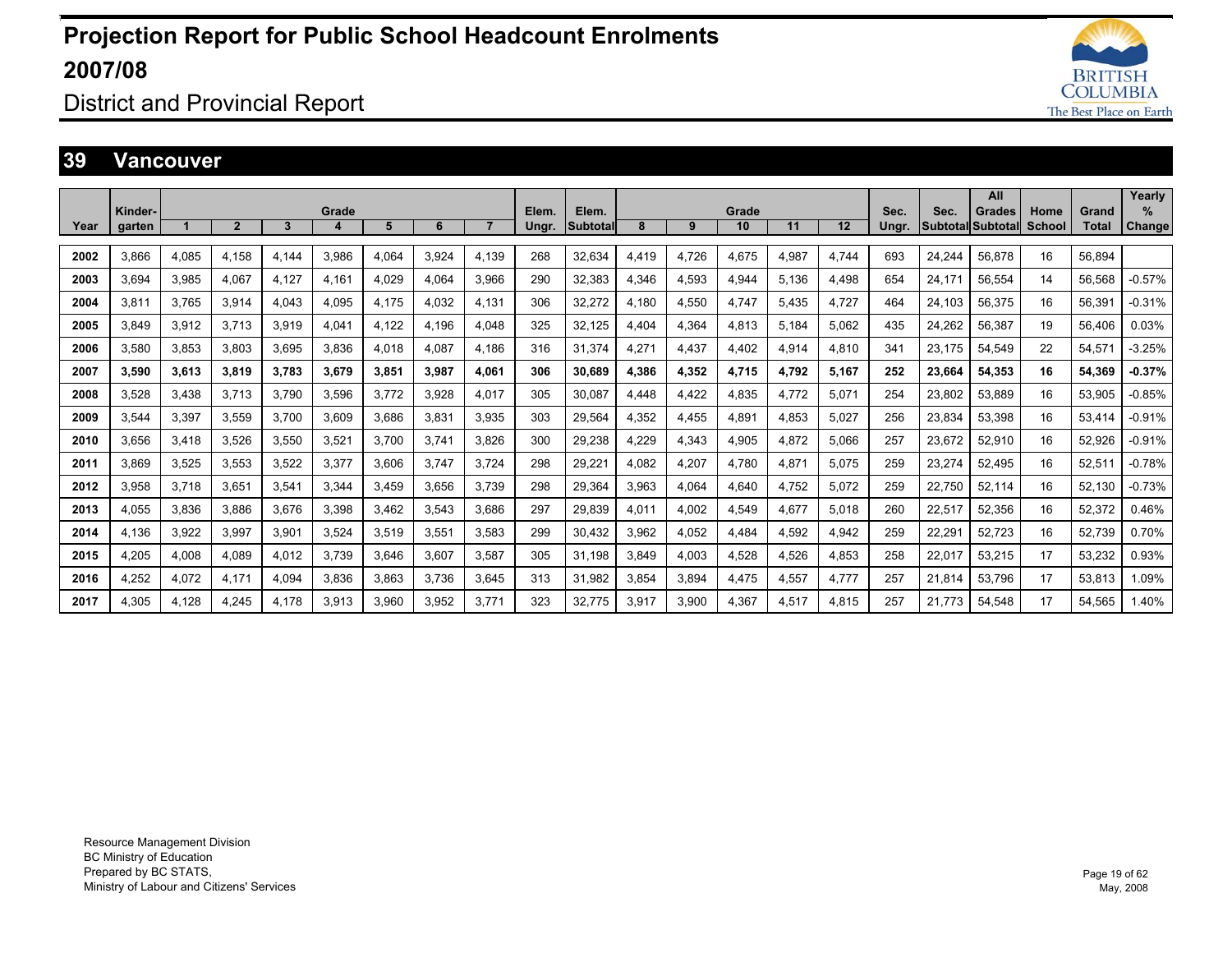

### District and Provincial Report

#### **40 New Westminster**

|      |                   |     |                |     |            |     |     |                |                |                   |     |     |             |     |     |                |       | All                                       |                |                | Yearly                |
|------|-------------------|-----|----------------|-----|------------|-----|-----|----------------|----------------|-------------------|-----|-----|-------------|-----|-----|----------------|-------|-------------------------------------------|----------------|----------------|-----------------------|
| Year | Kinder-<br>garten |     | $\overline{2}$ | 3   | Grade<br>4 | 5   | 6   | $\overline{7}$ | Elem.<br>Ungr. | Elem.<br>Subtotal | 8   | 9   | Grade<br>10 | 11  | 12  | Sec.<br>Ungr.  | Sec.  | <b>Grades</b><br><b>Subtotal Subtotal</b> | Home<br>School | Grand<br>Total | $\%$<br><b>Change</b> |
|      |                   |     |                |     |            |     |     |                |                |                   |     |     |             |     |     |                |       |                                           |                |                |                       |
| 2002 | 400               | 448 | 463            | 443 | 448        | 455 | 413 | 426            | $\Omega$       | 3.496             | 443 | 451 | 445         | 603 | 409 | 0              | 2,351 | 5,847                                     |                | 5,848          |                       |
| 2003 | 460               | 438 | 480            | 478 | 470        | 463 | 490 | 423            | $\Omega$       | 3.702             | 487 | 434 | 515         | 588 | 472 | $\overline{2}$ | 2,498 | 6,200                                     | 5              | 6,205          | 6.10%                 |
| 2004 | 412               | 450 | 432            | 472 | 493        | 478 | 466 | 485            | $\Omega$       | 3.688             | 482 | 515 | 487         | 634 | 482 | 0              | 2,600 | 6,288                                     | $\Omega$       | 6.288          | 1.34%                 |
| 2005 | 464               | 407 | 454            | 444 | 480        | 483 | 490 | 472            | $\Omega$       | 3.694             | 486 | 467 | 557         | 572 | 521 | 0              | 2,603 | 6,297                                     | 8              | 6,305          | 0.27%                 |
| 2006 | 429               | 473 | 421            | 441 | 441        | 466 | 466 | 482            | $\mathbf 0$    | 3.619             | 475 | 476 | 540         | 562 | 494 | 0              | 2,547 | 6.166                                     | 6              | 6.172          | $-2.11%$              |
| 2007 | 430               | 460 | 461            | 424 | 448        | 450 | 477 | 480            | 0              | 3.630             | 484 | 486 | 587         | 516 | 504 | 0              | 2,577 | 6.207                                     | 5              | 6.212          | 0.65%                 |
| 2008 | 442               | 436 | 478            | 422 | 448        | 442 | 450 | 470            | $\Omega$       | 3.588             | 507 | 504 | 626         | 523 | 500 | 0              | 2,660 | 6.248                                     | 5              | 6.253          | 0.66%                 |
| 2009 | 433               | 447 | 451            | 436 | 445        | 442 | 442 | 445            | $\Omega$       | 3.541             | 499 | 529 | 650         | 556 | 508 | 0              | 2.742 | 6.283                                     | 5              | 6,288          | 0.56%                 |
| 2010 | 460               | 437 | 463            | 412 | 460        | 439 | 442 | 438            | $\Omega$       | 3.551             | 474 | 522 | 681         | 578 | 537 | 0              | 2.792 | 6.343                                     | 5              | 6.348          | 0.95%                 |
| 2011 | 494               | 465 | 452            | 422 | 435        | 454 | 440 | 438            | $\Omega$       | 3.600             | 466 | 497 | 675         | 603 | 558 | 0              | 2.799 | 6.399                                     | 5              | 6.404          | 0.88%                 |
| 2012 | 491               | 500 | 480            | 413 | 446        | 429 | 454 | 435            | $\Omega$       | 3.648             | 466 | 490 | 647         | 600 | 581 | 0              | 2.784 | 6.432                                     | 5              | 6.437          | 0.52%                 |
| 2013 | 490               | 497 | 518            | 439 | 436        | 440 | 430 | 450            | $\Omega$       | 3.700             | 464 | 489 | 638         | 579 | 579 | 0              | 2.749 | 6.449                                     | 5              | 6.454          | 0.26%                 |
| 2014 | 501               | 497 | 515            | 473 | 463        | 430 | 440 | 426            | $\Omega$       | 3.745             | 478 | 487 | 637         | 571 | 560 | 0              | 2,733 | 6.478                                     | 5              | 6.483          | 0.45%                 |
| 2015 | 509               | 507 | 515            | 471 | 500        | 457 | 430 | 435            | $\Omega$       | 3.824             | 455 | 501 | 634         | 569 | 553 | 0              | 2,712 | 6,536                                     | 5              | 6,541          | 0.89%                 |
| 2016 | 517               | 515 | 526            | 471 | 497        | 493 | 457 | 426            | $\Omega$       | 3.902             | 464 | 478 | 650         | 567 | 552 | 0              | 2.711 | 6.613                                     | 5              | 6.618          | 1.18%                 |
| 2017 | 525               | 524 | 533            | 481 | 497        | 490 | 493 | 452            | $\Omega$       | 3.995             | 455 | 487 | 623         | 581 | 551 | $\Omega$       | 2.697 | 6.692                                     | 5              | 6.697          | 1.19%                 |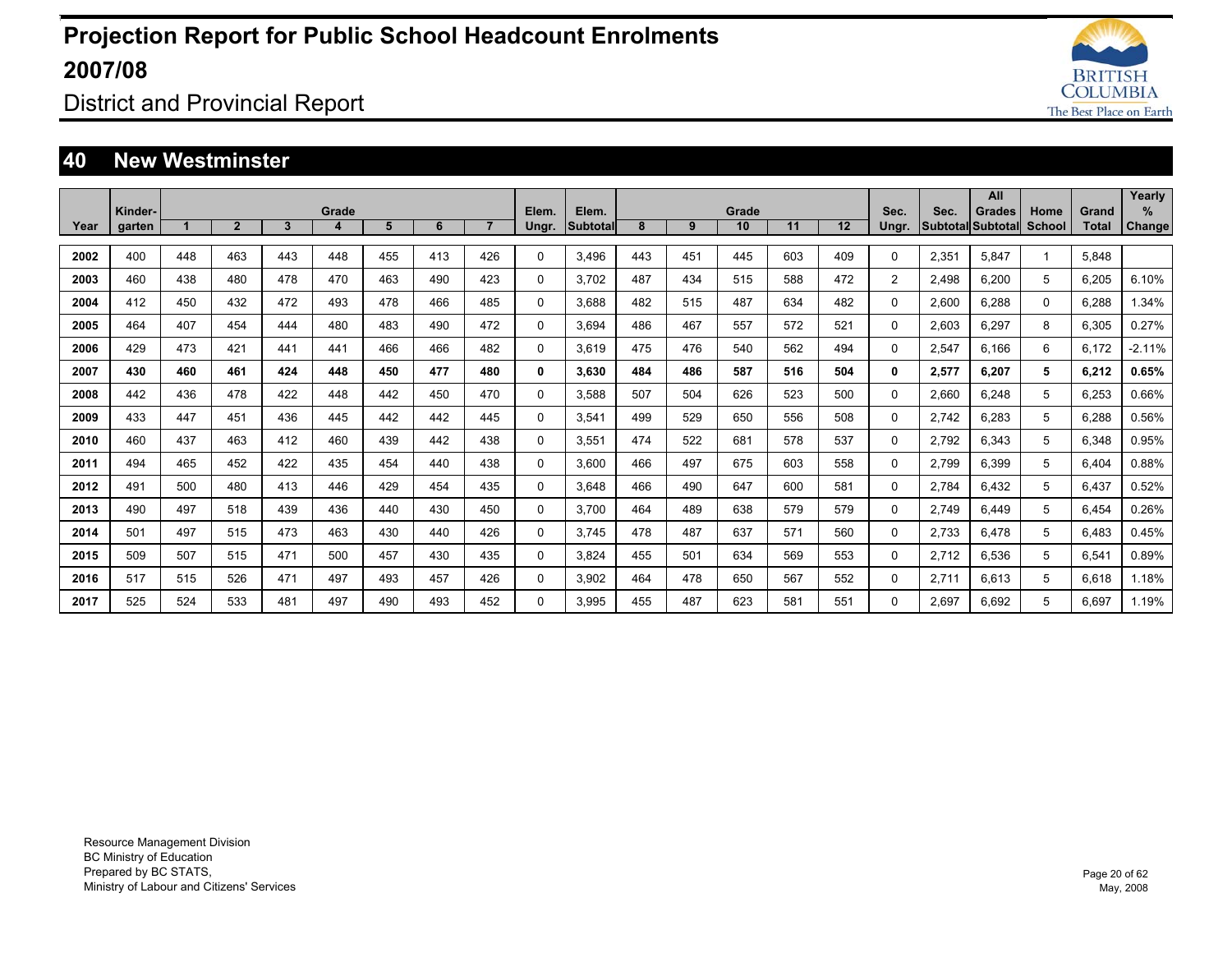

### District and Provincial Report

### **41 Burnaby**

|      |         |       |                |       |       |       |       |       |          |          |       |       |       |       |       |       |        | All               |                |        | Yearly        |
|------|---------|-------|----------------|-------|-------|-------|-------|-------|----------|----------|-------|-------|-------|-------|-------|-------|--------|-------------------|----------------|--------|---------------|
|      | Kinder- |       |                |       | Grade |       |       |       | Elem.    | Elem.    |       |       | Grade |       |       | Sec.  | Sec.   | <b>Grades</b>     | Home           | Grand  | $\%$          |
| Year | garten  |       | $\overline{2}$ | 3     | 4     | 5     | 6     |       | Ungr.    | Subtotal | 8     | 9     | 10    | 11    | 12    | Ungr. |        | Subtotal Subtotal | School         | Total  | <b>Change</b> |
|      |         |       |                |       |       |       |       |       |          |          |       |       |       |       |       |       |        |                   |                |        |               |
| 2002 | 1,549   | 1,598 | 1.733          | 1.758 | 1.764 | 1,777 | 1,837 | 1,980 | $\Omega$ | 13,996   | .938  | 2,020 | 2,179 | 2,215 | 2,195 | 0     | 10,547 | 24,543            | 3              | 24,546 |               |
| 2003 | 1,559   | 1,551 | 1.602          | 1.792 | 1,847 | 1.773 | 1,843 | 1.895 | 0        | 13.862   | 2,067 | 2,103 | 2,142 | 2,345 | 2,078 | 0     | 10.735 | 24,597            | 2              | 24,599 | 0.22%         |
| 2004 | 1.489   | 1,581 | 1.595          | 1.605 | 1.773 | .867  | 1.850 | 1.849 | 0        | 13.609   | .985  | 2,105 | 2,186 | 2,359 | 2,246 | 0     | 10.881 | 24,490            | $\overline{2}$ | 24.492 | $-0.43%$      |
| 2005 | 1,537   | 1,551 | 1.579          | 1.610 | 1.652 | .797  | 1,930 | 1.847 | $\Omega$ | 13.503   | 2,048 | 2.118 | 2,285 | 2,411 | 2.297 | 0     | 11.159 | 24.662            | 2              | 24.664 | 0.70%         |
| 2006 | 1.481   | 1,554 | 1,567          | 1,570 | 1,647 | .670  | 1.803 | 1.928 | $\Omega$ | 13,220   | .913  | 2,079 | 2,188 | 2,350 | 2,258 | 0     | 10.788 | 24,008            | 2              | 24.010 | $-2.65%$      |
| 2007 | 1,543   | 1,544 | 1,578          | 1,588 | 1,637 | 1,661 | 1,722 | 1,836 | 0        | 13,109   | 2,027 | 2,013 | 2,218 | 2,349 | 2,338 | 1.    | 10.946 | 24,055            | 1              | 24.056 | 0.19%         |
| 2008 | 1.617   | 1,591 | 1.564          | 1.585 | 1.674 | .639  | 1.676 | 1.782 | $\Omega$ | 13.128   | 2.082 | 2,037 | 2,254 | 2,342 | 2.324 |       | 11.040 | 24.168            |                | 24.169 | 0.47%         |
| 2009 | 1.623   | 1.665 | 1.608          | 1.570 | 1.670 | .674  | 1.654 | 1.735 | $\Omega$ | 13.199   | 2.023 | 2,087 | 2,277 | 2.374 | 2.315 |       | 11.077 | 24.276            | 1              | 24.277 | 0.45%         |
| 2010 | 1.673   | 1,672 | 1.683          | 1.615 | 1.655 | .671  | 1.689 | 1.714 | $\Omega$ | 13.372   | .974  | 2,035 | 2,332 | 2.400 | 2.347 |       | 11.089 | 24.461            | -1             | 24.462 | 0.76%         |
| 2011 | 1.777   | 1,722 | 1.688          | 1.686 | 1.701 | ,657  | 1.687 | 1.749 | $\Omega$ | 13.667   | .951  | 1,988 | 2,282 | 2,454 | 2,373 |       | 11.049 | 24,716            | -1             | 24.717 | 1.04%         |
| 2012 | 1.859   | 1,827 | 1.738          | 1.692 | 1.775 | .701  | 1,673 | 1.747 | $\Omega$ | 14.012   | .989  | 1,966 | 2,235 | 2.411 | 2.425 |       | 11.027 | 25,039            | 1              | 25.040 | 1.31%         |
| 2013 | 1.813   | 1,913 | 1.843          | 1.742 | 1.781 | .775  | 1.717 | 1.734 | $\Omega$ | 14.318   | .988  | 2,002 | 2,211 | 2,366 | 2,388 |       | 10.956 | 25,274            | 1              | 25,275 | 0.94%         |
| 2014 | 1,817   | 1,867 | 1,933          | 1,848 | 1,835 | .782  | 1,791 | 1.781 | $\Omega$ | 14.654   | ,977  | 2,005 | 2,250 | 2,347 | 2,351 |       | 10,931 | 25,585            | 1              | 25,586 | .23%          |
| 2015 | 1,842   | 1,871 | 1.888          | 1,937 | 1,947 | .837  | 1,802 | 1.859 | $\Omega$ | 14,983   | 2,033 | 2,001 | 2,260 | 2,390 | 2,337 |       | 11,022 | 26,005            | 1              | 26,006 | 1.64%         |
| 2016 | 1,861   | 1,897 | 1,892          | 1,894 | 2,039 | .947  | 1,856 | 1.870 | $\Omega$ | 15,256   | 2,117 | 2,053 | 2,256 | 2,402 | 2,378 |       | 11,207 | 26,463            | 1              | 26.464 | 1.76%         |
| 2017 | 1.869   | 1.916 | 1.917          | 898.  | 1.995 | 2.038 | 1.964 | 1.925 | $\Omega$ | 15.522   | 2.131 | 2.134 | 2.311 | 2.400 | 2.393 |       | 11.370 | 26.892            |                | 26.893 | 1.62%         |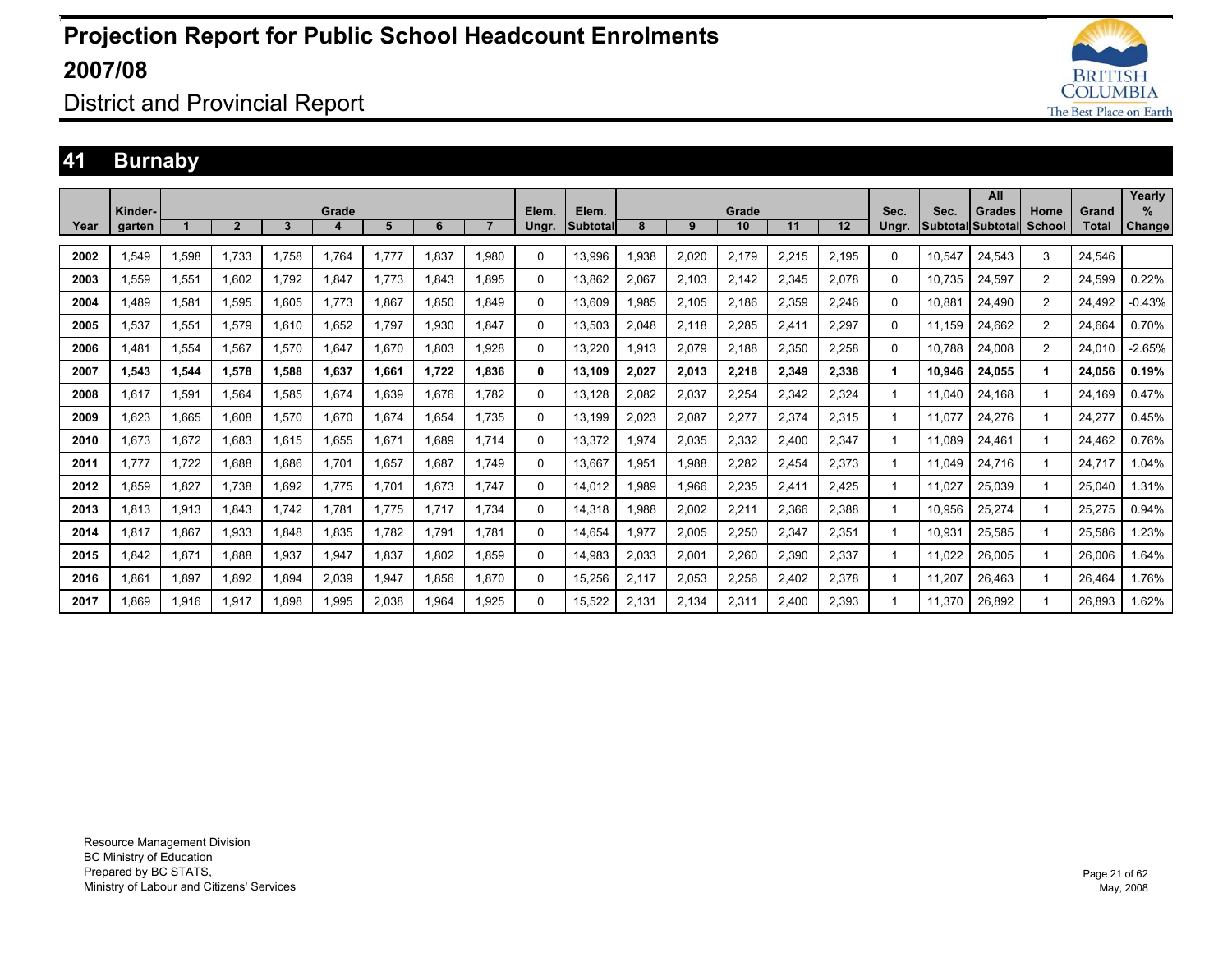

District and Provincial Report

### **42 Maple Ridge-Pitt Meadows**

|      |                   |       |                |       |            |       |       |                |                |                          |       |       |             |       |       |               |                                  | All           |                       |                | Yearly                |
|------|-------------------|-------|----------------|-------|------------|-------|-------|----------------|----------------|--------------------------|-------|-------|-------------|-------|-------|---------------|----------------------------------|---------------|-----------------------|----------------|-----------------------|
| Year | Kinder-<br>garten |       | $\overline{2}$ | 3     | Grade<br>4 | 5     | 6     | $\overline{7}$ | Elem.<br>Ungr. | Elem.<br><b>Subtotal</b> | 8     | 9     | Grade<br>10 | 11    | 12    | Sec.<br>Ungr. | Sec.<br><b>Subtotal Subtotal</b> | <b>Grades</b> | Home<br><b>School</b> | Grand<br>Total | $\%$<br><b>Change</b> |
|      |                   |       |                |       |            |       |       |                |                |                          |       |       |             |       |       |               |                                  |               |                       |                |                       |
| 2002 | 991               | 1,074 | 1,091          | 1.148 | 1.170      | .216  | ,293  | 1.266          |                | 9,250                    | 1,221 | 1.166 | 1,257       | 1,304 | 1.162 | 49            | 6,159                            | 15.409        | 4                     | 15.413         |                       |
| 2003 | 984               | 1.010 | 1.110          | 1.106 | 1.180      | 1,211 | 1.258 | 1.317          | 0              | 9.176                    | 1.332 | 1,271 | 1.224       | 1,374 | 1.133 | 49            | 6,383                            | 15.559        | 4                     | 15.563         | 0.97%                 |
| 2004 | 934               | 1.008 | 1.023          | 1.120 | 1.141      | 1.202 | 1.263 | 1.260          | 0              | 8.951                    | 1.365 | 1.352 | 1.290       | 1.277 | 1.265 | 48            | 6,597                            | 15.548        | 5                     | 15.553         | $-0.06%$              |
| 2005 | 917               | 939   | 1.019          | 1.028 | 1.129      | 1.143 | 1.237 | 1.259          | 0              | 8.671                    | 1.318 | 1.362 | 1.390       | 1.365 | .226  | 83            | 6.744                            | 15.415        | 3                     | 15.418         | $-0.87%$              |
| 2006 | 884               | 935   | 938            | 1.014 | 1,015      | 1,138 | 1,136 | 1,201          | 0              | 8,261                    | 1.264 | 1,293 | 1,386       | 1,356 | 1.148 | 40            | 6.487                            | 14.748        | $\Omega$              | 14.748         | $-4.35%$              |
| 2007 | 937               | 896   | 944            | 947   | 1,010      | 1.036 | 1.150 | 1.166          | 0              | 8.086                    | 1.249 | 1,292 | 1,378       | 1,333 | 1,318 | 0             | 6,570                            | 14,656        | 1                     | 14.657         | $-0.62%$              |
| 2008 | 959               | 940   | 932            | 895   | 1.024      | 980   | 1.111 | 1.127          | 0              | 7.968                    | 1.235 | 1.277 | 1.372       | 1,330 | 1.355 | 0             | 6.569                            | 14.537        |                       | 14.538         | $-0.81%$              |
| 2009 | 923               | 961   | 976            | 883   | 968        | 992   | 1.052 | 1.090          | 0              | 7.845                    | 1.195 | 1.263 | 1.357       | 1.325 | .353  | $\Omega$      | 6.493                            | 14.338        |                       | 14.339         | $-1.37%$              |
| 2010 | 938               | 926   | 999            | 923   | 955        | 939   | 1.065 | 1.033          | 0              | 7.778                    | 1.157 | 1.224 | 1.344       | 1,313 | .349  | 0             | 6.387                            | 14.165        |                       | 14.166         | $-1.21%$              |
| 2011 | 937               | 940   | 961            | 944   | 998        | 927   | 1.009 | 1.046          | 0              | 7.762                    | 1.098 | 1.185 | 1.304       | 1.301 | .338  | 0             | 6.226                            | 13.988        |                       | 13.989         | $-1.25%$              |
| 2012 | 949               | 940   | 977            | 910   | 1.021      | 969   | 996   | 992            | 0              | 7,754                    | 1.111 | 1,127 | 1,265       | 1,265 | .326  | $\Omega$      | 6,094                            | 13,848        |                       | 13,849         | $-1.00%$              |
| 2013 | 934               | 952   | 976            | 924   | 984        | 991   | 1.040 | 979            | 0              | 7,780                    | 1,054 | 1,138 | 1,204       | ,229  | .292  | 0             | 5,917                            | 13,697        |                       | 13,698         | $-1.09%$              |
| 2014 | 966               | 937   | 990            | 925   | 1.000      | 956   | 1.064 | 1.022          | 0              | 7.860                    | 1.041 | 1,082 | 1,212       | 1,173 | .255  | 0             | 5,763                            | 13.623        |                       | 13,624         | $-0.54%$              |
| 2015 | 979               | 969   | 975            | 937   | 1.000      | 971   | 1,028 | 1.046          | 0              | 7.905                    | 1.085 | 1,067 | 1,155       | 1.178 | ,200  | 0             | 5,685                            | 13,590        |                       | 13,591         | $-0.24%$              |
| 2016 | 987               | 981   | 1,006          | 924   | 1,015      | 971   | 1,044 | 1.010          | 0              | 7,938                    | 1.109 | 1,111 | 1,139       | 1,127 | ,203  | 0             | 5,689                            | 13,627        |                       | 13,628         | 0.27%                 |
| 2017 | 999               | 990   | 1.019          | 953   | 1.000      | 985   | 1.044 | 1.026          | 0              | 8.016                    | 1.074 | 1.136 | 1.181       | 1.110 | 1.155 | $\Omega$      | 5.656                            | 13.672        |                       | 13.673         | 0.33%                 |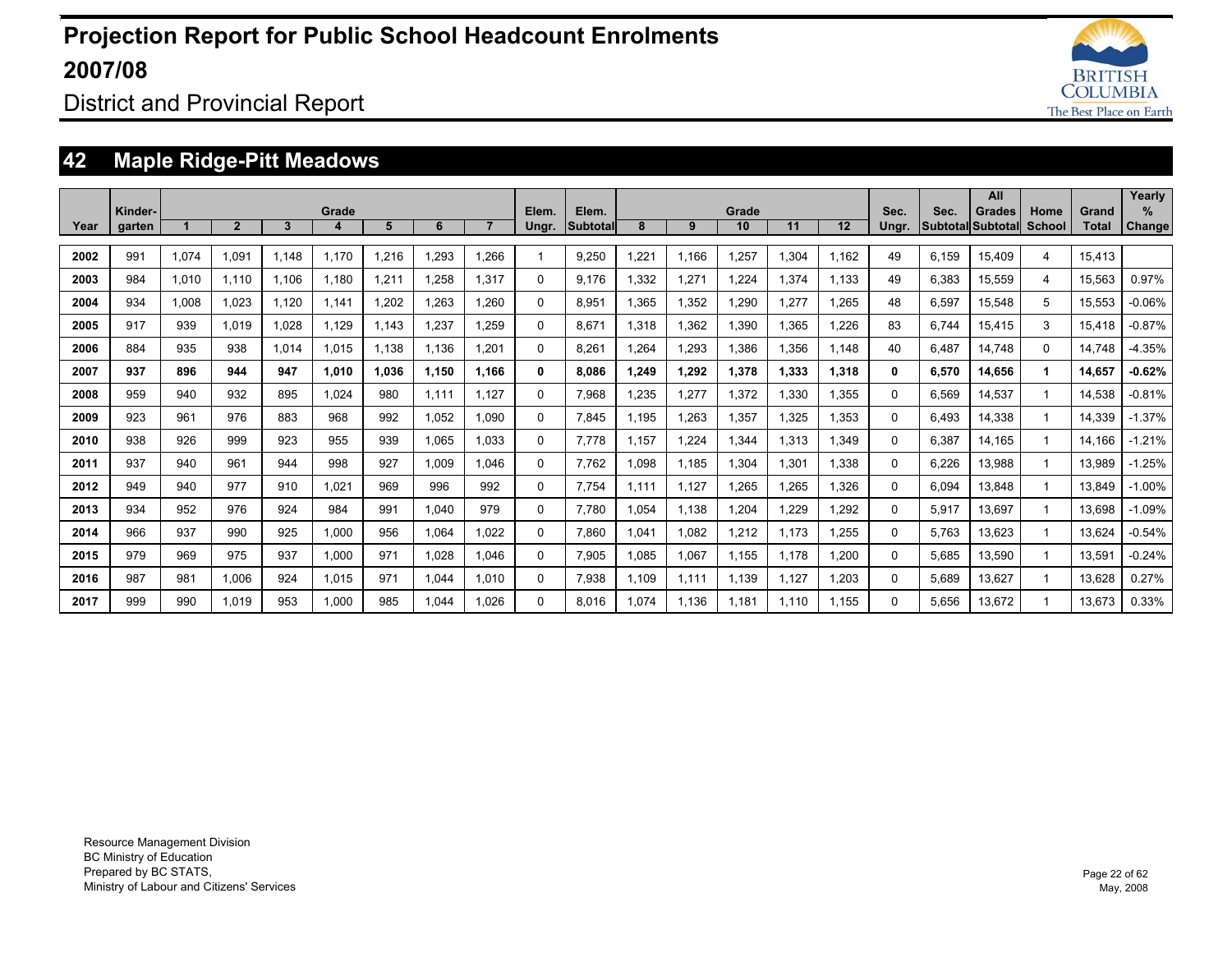

### District and Provincial Report

### **43 Coquitlam**

|      |         |       |                |       |       |       |       |                |          |          |       |       |       |       |       |          |        | All               |                |        | Yearly   |
|------|---------|-------|----------------|-------|-------|-------|-------|----------------|----------|----------|-------|-------|-------|-------|-------|----------|--------|-------------------|----------------|--------|----------|
|      | Kinder- |       |                |       | Grade |       |       |                | Elem.    | Elem.    |       |       | Grade |       |       | Sec.     | Sec.   | <b>Grades</b>     | Home           | Grand  | %        |
| Year | garten  |       | $\overline{2}$ | 3     | 4     | 5     | 6     | $\overline{7}$ | Ungr.    | Subtotal | 8     | 9     | 10    | 11    | 12    | Ungr.    |        | Subtotal Subtotal | School         | Total  | Change   |
|      |         |       |                |       |       |       |       |                |          |          |       |       |       |       |       |          |        |                   |                |        |          |
| 2002 | 2,003   | 2,194 | 2,271          | 2,362 | 2,406 | 2,490 | 2,647 | 2,606          | $\Omega$ | 18,979   | 2,676 | 2,807 | 2,770 | 3.097 | 2,813 | 17       | 14,180 | 33,159            | 6              | 33.165 |          |
| 2003 | 1,982   | 2,078 | 2.223          | 2,338 | 2,391 | 2,502 | 2,571 | 2,687          | 0        | 18.772   | 2.636 | 2,747 | 2,953 | 2,924 | 2.798 | 8        | 14.066 | 32,838            | 3              | 32.841 | $-0.98%$ |
| 2004 | 1,923   | 2,001 | 2,073          | 2.261 | 2,327 | 2.403 | 2,533 | 2,590          | 0        | 18.111   | 2,736 | 2,754 | 2,816 | 3.160 | 2.828 | $\Omega$ | 14.294 | 32,405            | 2              | 32.407 | $-1.32%$ |
| 2005 | 1,920   | 1,998 | 2,029          | 2,109 | 2,303 | 2,398 | 2,484 | 2,581          | $\Omega$ | 17.822   | 2,591 | 2,804 | 2,845 | 2,953 | 3,123 | $\Omega$ | 14,316 | 32,138            | 2              | 32.140 | $-0.82%$ |
| 2006 | 1.924   | 1,956 | 2,003          | 2,027 | 2.124 | 2,255 | 2,330 | 2,305          | 0        | 16.924   | 2.620 | 2,581 | 2.817 | 2.784 | 2.841 | $\Omega$ | 13.643 | 30.567            | 2              | 30.569 | $-4.89%$ |
| 2007 | 1,871   | 1,997 | 1,976          | 2,031 | 2,036 | 2,157 | 2,281 | 2,404          | 0        | 16,753   | 2,472 | 2,541 | 2,709 | 2,900 | 2,868 | 58       | 13,548 | 30,301            | $\mathbf{2}$   | 30,303 | $-0.87%$ |
| 2008 | 1.864   | 1,933 | 1.937          | 2.048 | 1.990 | 2.063 | 2,151 | 2,323          | $\Omega$ | 16.309   | 2,461 | 2,536 | 2,667 | 2.846 | 2.839 | 58       | 13.407 | 29,716            | 2              | 29.718 | $-1.93%$ |
| 2009 | 1,935   | 1,931 | 1.882          | 2,015 | 2,014 | 2,024 | 2,068 | 2,204          | $\Omega$ | 16,073   | 2,392 | 2,537 | 2,672 | 2,816 | 2,802 | 58       | 13.277 | 29,350            | 2              | 29,352 | $-1.23%$ |
| 2010 | 1,948   | 2,015 | 1.889          | 1,970 | .993  | 2.060 | 2,042 | 2,133          | $\Omega$ | 16,050   | 2,286 | 2,483 | 2,689 | 2.840 | 2.794 | 59       | 13.151 | 29,201            | 2              | 29,203 | $-0.51%$ |
| 2011 | 1,912   | 2,028 | 1.967          | 1.975 | 1,947 | 2.039 | 2,077 | 2.106          | $\Omega$ | 16.051   | 2,213 | 2,377 | 2.638 | 2.859 | 2.817 | 60       | 12.964 | 29.015            | 2              | 29.017 | $-0.64%$ |
| 2012 | 1,989   | 1,990 | 1,981          | 2,054 | 1,953 | 1,993 | 2,056 | 2.141          | $\Omega$ | 16.157   | 2,186 | 2,303 | 2,533 | 2,811 | 2,837 | 60       | 12,730 | 28,887            | 2              | 28.889 | $-0.44%$ |
| 2013 | 2,012   | 2,069 | 1.944          | 2,068 | 2,030 | 1,998 | 2,011 | 2,120          | 0        | 16,252   | 2,220 | 2,274 | 2,456 | 2.707 | 2.793 | 60       | 12,510 | 28,762            | 2              | 28.764 | $-0.43%$ |
| 2014 | 2,063   | 2,093 | 2,021          | 2,032 | 2,044 | 2,074 | 2,015 | 2,074          | $\Omega$ | 16,416   | 2,198 | 2,306 | 2,423 | 2,629 | 2,695 | 60       | 12,311 | 28,727            | 2              | 28,729 | $-0.12%$ |
| 2015 | 2.100   | 2,144 | 2,043          | 2.110 | 2,008 | 2,089 | 2,090 | 2,077          | 0        | 16.661   | 2,151 | 2,284 | 2,449 | 2,591 | 2,617 | 60       | 12.152 | 28,813            | $\overline{2}$ | 28,815 | 0.30%    |
| 2016 | 2,137   | 2,180 | 2,091          | 2,131 | 2,081 | 2,050 | 2,103 | 2,151          | 0        | 16,924   | 2,152 | 2,235 | 2,425 | 2,614 | 2,580 | 60       | 12,066 | 28,990            | $\overline{c}$ | 28,992 | 0.61%    |
| 2017 | 2,206   | 2,212 | 2.120          | 2.174 | 2,097 | 2.119 | 2,060 | 2.158          | $\Omega$ | 17.146   | 2,219 | 2,228 | 2,369 | 2.584 | 2,594 | 60       | 12.054 | 29,200            | $\overline{2}$ | 29,202 | 0.72%    |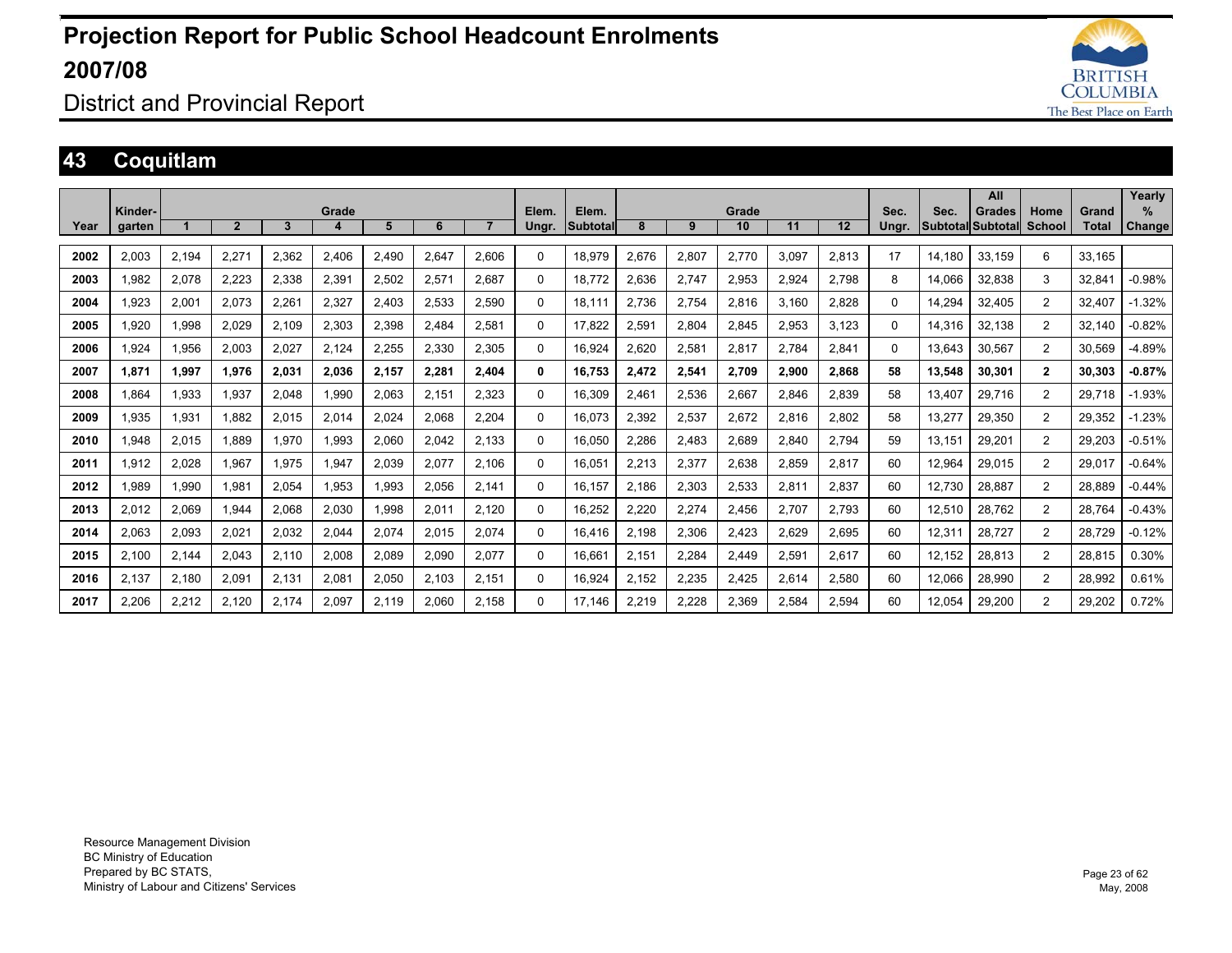

### District and Provincial Report

#### **44 North Vancouver**

|      |                   |       |                |       |            |        |       |                |                |                          |       |       |             |       |       |               |       | All                                |                       |                | Yearly             |
|------|-------------------|-------|----------------|-------|------------|--------|-------|----------------|----------------|--------------------------|-------|-------|-------------|-------|-------|---------------|-------|------------------------------------|-----------------------|----------------|--------------------|
| Year | Kinder-<br>garten |       | $\overline{2}$ | 3     | Grade<br>4 | 5      | 6     | $\overline{7}$ | Elem.<br>Ungr. | Elem.<br><b>Subtotal</b> | 8     | 9     | Grade<br>10 | 11    | 12    | Sec.<br>Ungr. | Sec.  | <b>Grades</b><br>Subtotal Subtotal | Home<br><b>School</b> | Grand<br>Total | %<br><b>Change</b> |
|      |                   |       |                |       |            |        |       |                |                |                          |       |       |             |       |       |               |       |                                    |                       |                |                    |
| 2002 | 1.167             | 1.255 | 1.305          | 1.276 | 1,317      | .446   | 1.414 | 1.471          | 118            | 10.769                   | .444  | 1.502 | 1.513       | 1.553 | .560  | 60            | 7.632 | 18.401                             | 9                     | 18.410         |                    |
| 2003 | 1.080             | 1.165 | 1.278          | 1.347 | 1.275      | 1.371  | 1.453 | 1.422          | 112            | 10.503                   | 1.511 | 1.517 | 1.498       | 1.539 | 1.507 | 57            | 7.629 | 18.132                             | 13                    | 18.145         | $-1.44%$           |
| 2004 | 1.133             | 1.099 | 1.177          | .285  | 1.374      | .278   | 1.406 | 1.495          | 87             | 10.334                   | 1.492 | 1.549 | 1.509       | 1.529 | 1.476 | 53            | 7.608 | 17.942                             | 11                    | 17.953         | $-1.06%$           |
| 2005 | 1.080             | 1.168 | 1.116          | .217  | 1.285      | 1.400  | 1,315 | 1.422          | 0              | 10.003                   | 1.506 | 1,544 | 1.547       | 1.503 | .502  | $\Omega$      | 7.602 | 17.605                             | 12                    | 17.617         | $-1.87%$           |
| 2006 | 973               | 1.075 | 1.143          | 1.110 | 1.166      | 1.254  | 1.364 | 1.260          | 0              | 9.345                    | 1.353 | 1.465 | 1,487       | 1.462 | 1,355 | $\Omega$      | 7.122 | 16.467                             | 10                    | 16.477         | $-6.47%$           |
| 2007 | 969               | 976   | 1.064          | 1,151 | 1,114      | 1,181  | 1.259 | 1,357          | 0              | 9,071                    | 1,232 | 1,391 | 1,458       | 1,474 | 1.409 | $\bf{0}$      | 6,964 | 16.035                             | 9                     | 16.044         | $-2.63%$           |
| 2008 | 980               | 976   | 996            | 1.083 | 1.124      | 1.119  | 1.169 | 1,321          | 0              | 8.768                    | .253  | 1,386 | 1,430       | 1.496 | 1.415 | 0             | 6,980 | 15.748                             | 9                     | 15.757         | $-1.79%$           |
| 2009 | 964               | 988   | 996            | 1.015 | 1,059      | 1,131  | 1.110 | .225           | 0              | 8.488                    | .228  | 1.408 | 1.424       | 1.471 | .436  | $\Omega$      | 6,967 | 15.455                             | 9                     | 15.464         | $-1.86%$           |
| 2010 | 942               | 984   | 1.020          | 027   | 1,003      | 1,077  | 1,133 | 1.175          | 0              | 8,361                    | 1.157 | 1,382 | 1.446       | 1.465 | 1.415 | $\Omega$      | 6,865 | 15,226                             | 9                     | 15,235         | $-1.48%$           |
| 2011 | 937               | 961   | 1.016          | 1.050 | 1,014      | 020, ا | 1.079 | 1.199          | 0              | 8.276                    | 1.111 | 1,304 | 1,422       | 1.485 | .408  | 0             | 6.730 | 15,006                             | 8                     | 15.014         | $-1.45%$           |
| 2012 | 897               | 956   | 992            | .045  | 1.037      | 1,031  | 1.024 | 1.144          | 0              | 8.126                    | 1.132 | 1,254 | 1.347       | 1.464 | .427  | 0             | 6,624 | 14.750                             | 8                     | 14.758         | $-1.71%$           |
| 2013 | 879               | 916   | 988            | 022   | 1,033      | 1,054  | 1,035 | 1.086          | 0              | 8.013                    | 1.083 | 1,276 | 1,298       | 1,395 | 1.410 | 0             | 6.462 | 14,475                             | 8                     | 14.483         | $-1.86%$           |
| 2014 | 893               | 898   | 948            | 1.018 | 1,010      | 1,050  | 1.058 | 1.097          | 0              | 7,972                    | 1.031 | 1,223 | 1.316       | 1,345 | .346  | 0             | 6,261 | 14.233                             | 8                     | 14.241         | $-1.67%$           |
| 2015 | 905               | 911   | 928            | 976   | 1.005      | 1,027  | 1,053 | 1.121          | 0              | 7.926                    | 1.040 | 1.165 | 1,263       | 1,358 | .297  | 0             | 6.123 | 14.049                             | 8                     | 14.057         | $-1.29%$           |
| 2016 | 917               | 923   | 941            | 957   | 964        | 1,022  | 1,030 | 1.117          | 0              | 7,871                    | 1,061 | 1.173 | 1,206       | 1,309 | .308  | 0             | 6,057 | 13,928                             | 8                     | 13,936         | $-0.86%$           |
| 2017 | 930               | 936   | 953            | 970   | 945        | 981    | 1.025 | 1.092          | 0              | 7.832                    | 1.057 | 1.195 | 1.211       | .253  | .266  | $\Omega$      | 5.982 | 13.814                             | 8                     | 13.822         | $-0.82%$           |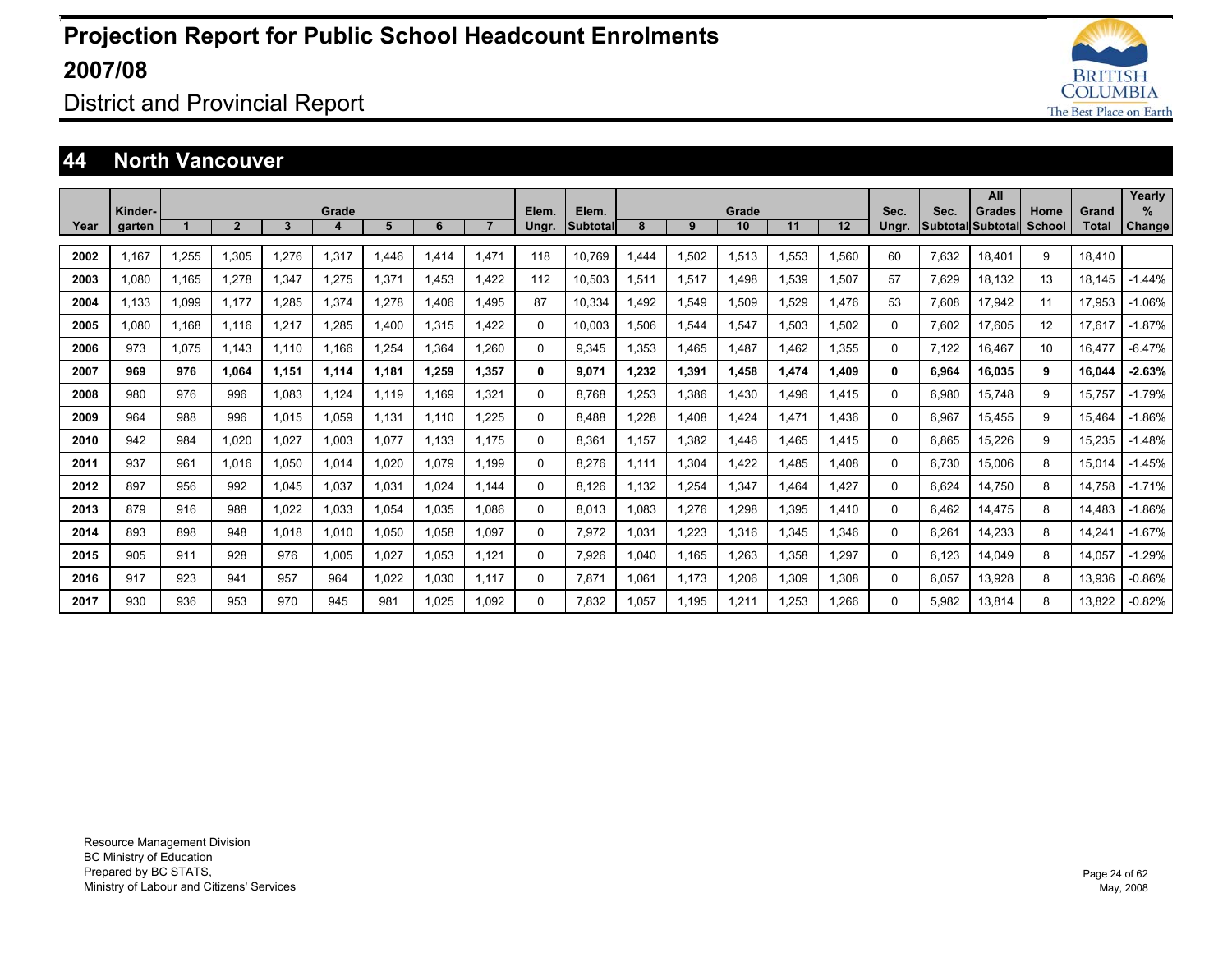

### District and Provincial Report

#### **45 West Vancouver**

|      |                   |     |                |              |            |     |     |                |                |                   |     |     |             |     |     |               |       | All                                       |                |                | Yearly                |
|------|-------------------|-----|----------------|--------------|------------|-----|-----|----------------|----------------|-------------------|-----|-----|-------------|-----|-----|---------------|-------|-------------------------------------------|----------------|----------------|-----------------------|
| Year | Kinder-<br>garten |     | $\overline{2}$ | $\mathbf{3}$ | Grade<br>4 | 5   | 6   | $\overline{7}$ | Elem.<br>Ungr. | Elem.<br>Subtotal | 8   | 9   | Grade<br>10 | 11  | 12  | Sec.<br>Ungr. | Sec.  | <b>Grades</b><br><b>Subtotal Subtotal</b> | Home<br>School | Grand<br>Total | $\%$<br><b>Change</b> |
|      |                   |     |                |              |            |     |     |                |                |                   |     |     |             |     |     |               |       |                                           |                |                |                       |
| 2002 | 310               | 356 | 379            | 411          | 418        | 467 | 454 | 547            | $\Omega$       | 3,342             | 582 | 591 | 677         | 798 | 641 | $\Omega$      | 3,289 | 6,631                                     | 6              | 6,637          |                       |
| 2003 | 316               | 367 | 384            | 406          | 430        | 460 | 490 | 492            | 0              | 3.345             | 613 | 625 | 661         | 784 | 673 | 0             | 3,356 | 6.701                                     | 6              | 6.707          | 1.05%                 |
| 2004 | 304               | 348 | 374            | 402          | 425        | 453 | 471 | 506            | 0              | 3.283             | 565 | 652 | 696         | 810 | 679 | 0             | 3.402 | 6.685                                     | 5              | 6.690          | $-0.25%$              |
| 2005 | 325               | 352 | 364            | 385          | 427        | 453 | 482 | 503            | $\Omega$       | 3.291             | 574 | 624 | 729         | 794 | 671 | 63            | 3.455 | 6.746                                     | $\overline{2}$ | 6.748          | 0.87%                 |
| 2006 | 352               | 354 | 363            | 390          | 392        | 408 | 444 | 470            | $\Omega$       | 3.173             | 529 | 579 | 611         | 714 | 623 | 2             | 3,058 | 6,231                                     | 4              | 6,235          | $-7.60%$              |
| 2007 | 340               | 386 | 366            | 374          | 424        | 409 | 425 | 448            | 0              | 3.172             | 557 | 564 | 627         | 661 | 671 | $\mathbf{0}$  | 3,080 | 6.252                                     | 4              | 6,256          | 0.34%                 |
| 2008 | 344               | 360 | 374            | 392          | 424        | 386 | 411 | 429            | $\Omega$       | 3.120             | 549 | 594 | 627         | 643 | 680 | 0             | 3.093 | 6,213                                     | 4              | 6.217          | $-0.62%$              |
| 2009 | 332               | 366 | 351            | 400          | 444        | 388 | 391 | 411            | $\Omega$       | 3.083             | 538 | 586 | 656         | 643 | 663 | 0             | 3.086 | 6.169                                     | 4              | 6.173          | $-0.71%$              |
| 2010 | 329               | 352 | 354            | 375          | 451        | 405 | 392 | 392            | $\Omega$       | 3.050             | 534 | 573 | 647         | 668 | 659 | 0             | 3,081 | 6.131                                     | 4              | 6.135          | $-0.62%$              |
| 2011 | 316               | 349 | 343            | 379          | 424        | 412 | 408 | 397            | $\Omega$       | 3.028             | 524 | 571 | 635         | 664 | 686 | 0             | 3.080 | 6.108                                     | 4              | 6.112          | $-0.37%$              |
| 2012 | 334               | 334 | 340            | 366          | 427        | 389 | 415 | 413            | $\Omega$       | 3.018             | 536 | 558 | 629         | 651 | 685 | 0             | 3,059 | 6,077                                     | 3              | 6,080          | $-0.52%$              |
| 2013 | 330               | 353 | 326            | 363          | 412        | 391 | 393 | 421            | $\Omega$       | 2,989             | 565 | 571 | 615         | 646 | 671 | 0             | 3,068 | 6.057                                     | 3              | 6,060          | $-0.33%$              |
| 2014 | 330               | 344 | 339            | 345          | 404        | 375 | 391 | 395            | 0              | 2,923             | 566 | 582 | 609         | 617 | 649 | 0             | 3,023 | 5.946                                     | 3              | 5,949          | $-1.83%$              |
| 2015 | 335               | 344 | 332            | 358          | 385        | 368 | 376 | 393            | 0              | 2,891             | 537 | 583 | 620         | 610 | 621 | 0             | 2,971 | 5.862                                     | 3              | 5.865          | $-1.41%$              |
| 2016 | 340               | 349 | 331            | 350          | 399        | 351 | 369 | 379            | $\Omega$       | 2,868             | 534 | 554 | 621         | 619 | 614 | 0             | 2,942 | 5.810                                     | 3              | 5,813          | $-0.89%$              |
| 2017 | 346               | 354 | 336            | 350          | 391        | 363 | 352 | 372            | $\Omega$       | 2.864             | 517 | 551 | 592         | 621 | 623 | $\Omega$      | 2.904 | 5.768                                     | 3              | 5.771          | $-0.72%$              |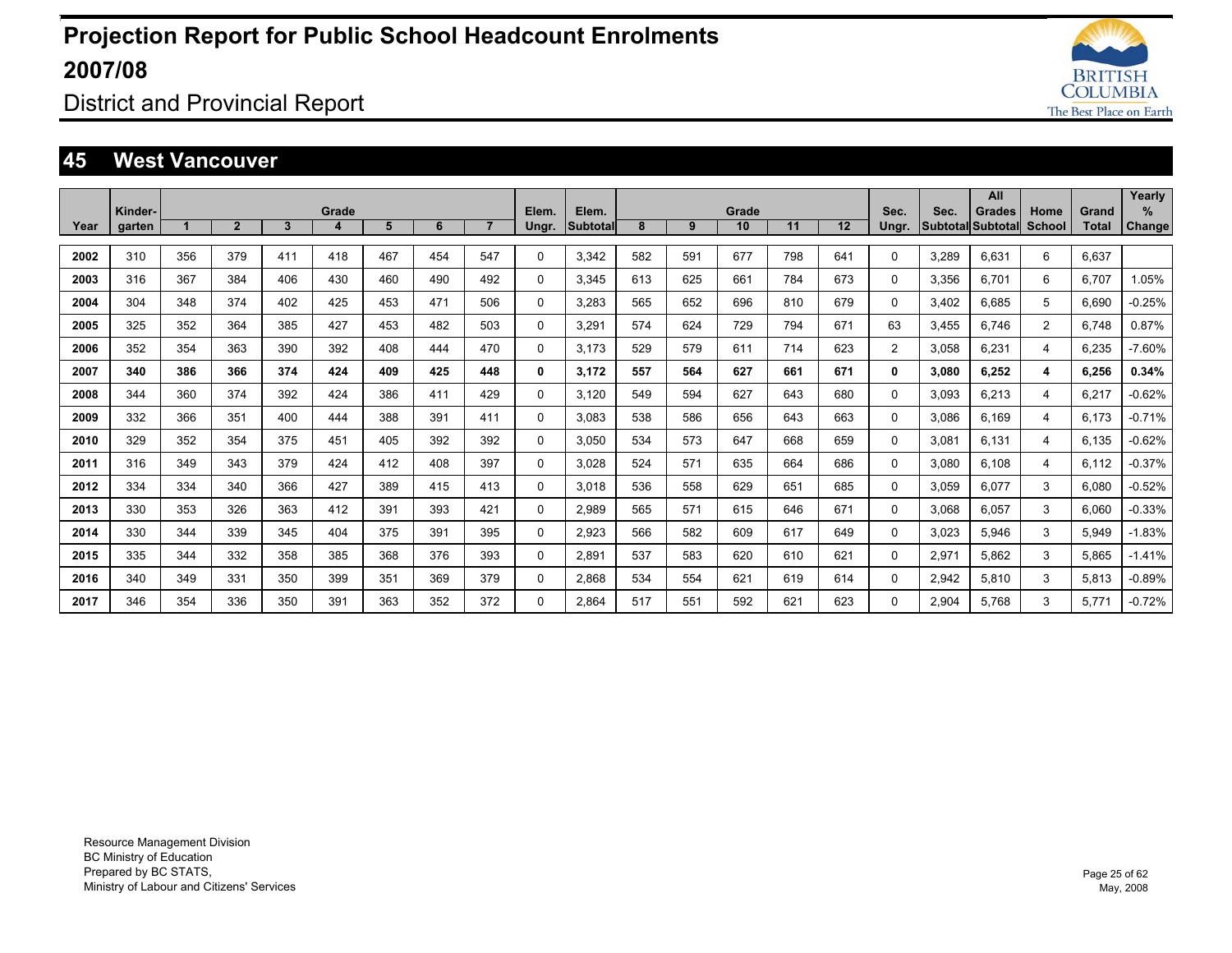

District and Provincial Report

#### **46 Sunshine Coast**

|      |                   |     |              |     |            |     |     |                |                |                          |     |     |             |     |     |               |       | All                                       |                       |                       | Yearly             |
|------|-------------------|-----|--------------|-----|------------|-----|-----|----------------|----------------|--------------------------|-----|-----|-------------|-----|-----|---------------|-------|-------------------------------------------|-----------------------|-----------------------|--------------------|
| Year | Kinder-<br>garten |     | $\mathbf{2}$ | 3   | Grade<br>4 | 5   | 6   | $\overline{7}$ | Elem.<br>Ungr. | Elem.<br><b>Subtotal</b> | 8   | 9   | Grade<br>10 | 11  | 12  | Sec.<br>Ungr. | Sec.  | <b>Grades</b><br><b>Subtotal Subtotal</b> | Home<br><b>School</b> | Grand<br><b>Total</b> | %<br><b>Change</b> |
|      |                   |     |              |     |            |     |     |                |                |                          |     |     |             |     |     |               |       |                                           |                       |                       |                    |
| 2002 | 236               | 289 | 267          | 286 | 304        | 343 | 334 | 377            | $\mathbf{0}$   | 2,436                    | 354 | 357 | 381         | 398 | 343 | 141           | 1,974 | 4.410                                     | 8                     | 4,418                 |                    |
| 2003 | 215               | 242 | 297          | 272 | 279        | 311 | 331 | 345            | $\Omega$       | 2.292                    | 390 | 358 | 381         | 404 | 309 | 115           | 1.957 | 4.249                                     | 6                     | 4,255                 | $-3.69%$           |
| 2004 | 191               | 234 | 246          | 292 | 265        | 271 | 308 | 333            | 0              | 2.140                    | 352 | 391 | 383         | 395 | 327 | 111           | 1.959 | 4.099                                     | $\overline{2}$        | 4.101                 | $-3.62%$           |
| 2005 | 209               | 194 | 236          | 240 | 294        | 270 | 279 | 307            | 0              | 2.029                    | 350 | 367 | 437         | 383 | 303 | 84            | 1.924 | 3.953                                     | 11                    | 3.964                 | $-3.34%$           |
| 2006 | 170               | 210 | 206          | 226 | 259        | 289 | 268 | 286            | 0              | 1,914                    | 317 | 358 | 418         | 388 | 319 | 75            | 1,875 | 3.789                                     | 5                     | 3.794                 | $-4.29%$           |
| 2007 | 205               | 185 | 216          | 201 | 230        | 256 | 300 | 282            | 0              | 1.875                    | 286 | 325 | 385         | 405 | 328 | 68            | 1,797 | 3.672                                     | 6                     | 3,678                 | $-3.06%$           |
| 2008 | 210               | 193 | 193          | 195 | 232        | 237 | 259 | 305            | $\Omega$       | 1,824                    | 294 | 297 | 370         | 403 | 327 | 68            | 1,759 | 3,583                                     | 6                     | 3,589                 | $-2.42%$           |
| 2009 | 203               | 198 | 202          | 174 | 225        | 240 | 240 | 264            | $\Omega$       | 1.746                    | 317 | 305 | 340         | 387 | 324 | 68            | 1,741 | 3.487                                     | 6                     | 3,493                 | $-2.67%$           |
| 2010 | 202               | 192 | 206          | 182 | 202        | 232 | 242 | 244            | $\Omega$       | 1,702                    | 276 | 329 | 347         | 359 | 313 | 68            | 1,692 | 3,394                                     | 6                     | 3,400                 | $-2.66%$           |
| 2011 | 188               | 191 | 199          | 186 | 211        | 208 | 235 | 247            | 0              | 1.665                    | 256 | 289 | 372         | 364 | 291 | 67            | 1,639 | 3,304                                     | 5                     | 3,309                 | $-2.68%$           |
| 2012 | 190               | 178 | 199          | 180 | 215        | 217 | 211 | 239            | $\mathbf 0$    | 1.629                    | 259 | 268 | 331         | 389 | 294 | 67            | 1,608 | 3.237                                     | 5                     | 3,242                 | $-2.02%$           |
| 2013 | 185               | 180 | 186          | 180 | 209        | 222 | 220 | 216            | $\mathbf{0}$   | 1.598                    | 252 | 270 | 308         | 350 | 314 | 66            | 1,560 | 3.158                                     | 5                     | 3,163                 | $-2.44%$           |
| 2014 | 186               | 175 | 188          | 168 | 209        | 216 | 224 | 224            | 0              | 1,590                    | 227 | 263 | 310         | 328 | 286 | 66            | 1,480 | 3,070                                     | 5                     | 3,075                 | $-2.78%$           |
| 2015 | 189               | 176 | 183          | 170 | 195        | 215 | 219 | 229            | 0              | 1,576                    | 235 | 238 | 301         | 327 | 266 | 64            | 1,431 | 3,007                                     | 5                     | 3,012                 | $-2.05%$           |
| 2016 | 190               | 179 | 184          | 165 | 198        | 201 | 218 | 223            | 0              | 1,558                    | 240 | 246 | 274         | 318 | 265 | 63            | 1,406 | 2,964                                     | 5                     | 2,969                 | $-1.43%$           |
| 2017 | 191               | 180 | 186          | 166 | 192        | 204 | 204 | 223            | $\Omega$       | 1,546                    | 234 | 251 | 282         | 292 | 259 | 62            | 1,380 | 2.926                                     | 5                     | 2,931                 | $-1.28%$           |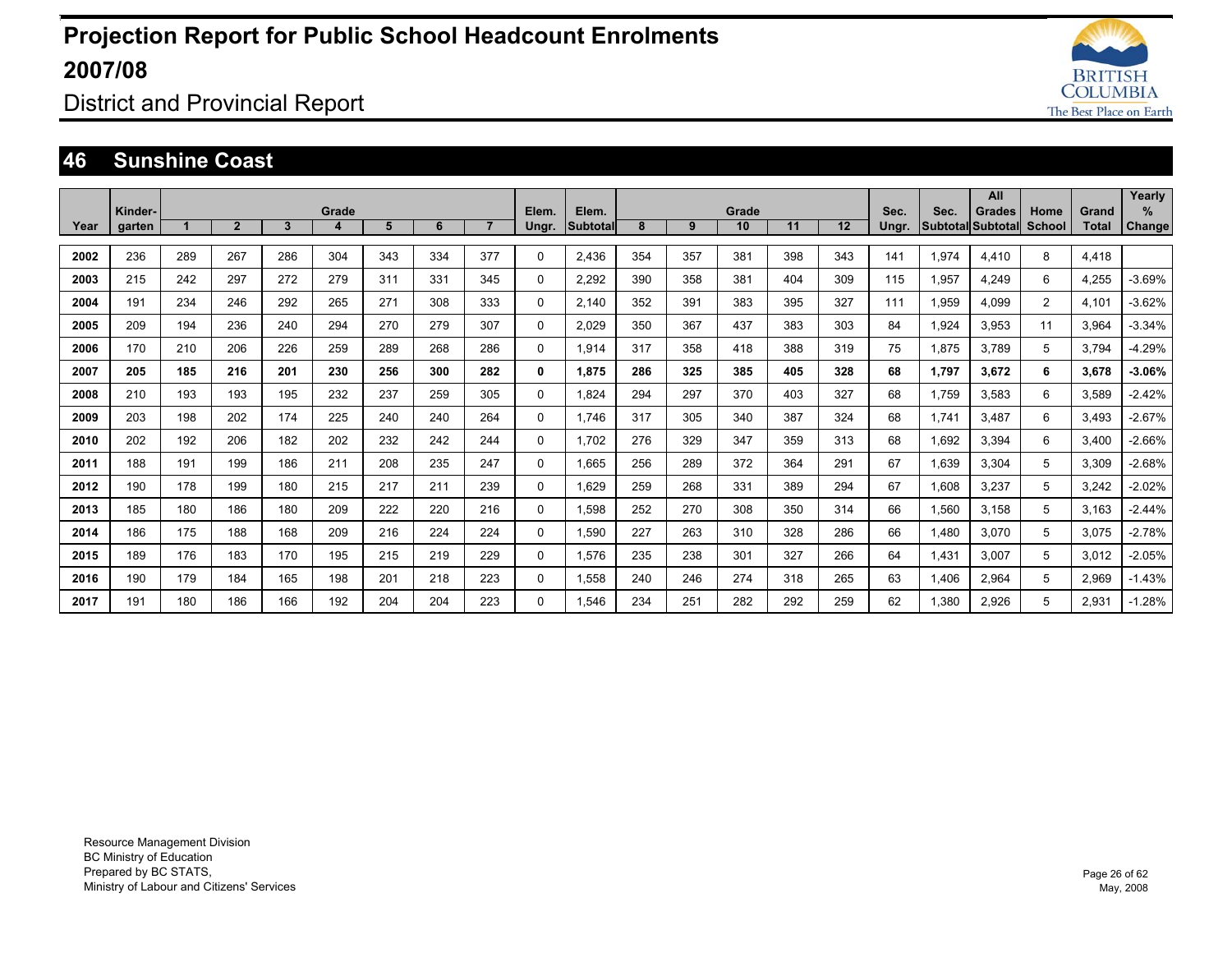

### District and Provincial Report

#### **47 Powell River**

|      | Kinder- |     |                |     | Grade |     |     |                | Elem.    | Elem.           |     |     | Grade |     |     | Sec.         | Sec.                     | All<br><b>Grades</b> | Home          | Grand | Yearly<br>%   |
|------|---------|-----|----------------|-----|-------|-----|-----|----------------|----------|-----------------|-----|-----|-------|-----|-----|--------------|--------------------------|----------------------|---------------|-------|---------------|
| Year | garten  |     | $\overline{2}$ | 3   | 4     | 5   | 6   | $\overline{7}$ | Ungr.    | <b>Subtotal</b> | 8   | 9   | 10    | 11  | 12  | Ungr.        | <b>Subtotal Subtotal</b> |                      | <b>School</b> | Total | <b>Change</b> |
| 2002 | 150     | 156 | 183            | 216 | 201   | 198 | 209 | 252            | 0        | 1.565           | 216 | 288 | 301   | 287 | 281 | 0            | 1,373                    | 2,938                |               | 2,939 |               |
| 2003 | 150     | 155 | 158            | 187 | 223   | 190 | 217 | 211            | 0        | 1.491           | 263 | 255 | 260   | 282 | 266 | 0            | 1,326                    | 2,817                | 0             | 2,817 | $-4.15%$      |
| 2004 | 127     | 148 | 163            | 160 | 185   | 223 | 194 | 201            | $\Omega$ | 1.401           | 213 | 255 | 262   | 269 | 296 | 0            | 1,295                    | 2,696                | $\Omega$      | 2,696 | $-4.30%$      |
| 2005 | 136     | 133 | 147            | 170 | 160   | 201 | 222 | 200            | $\Omega$ | 1.369           | 201 | 224 | 296   | 291 | 248 | 0            | 1,260                    | 2,629                | $\Omega$      | 2,629 | $-2.49%$      |
| 2006 | 127     | 142 | 137            | 151 | 169   | 175 | 194 | 216            | 0        | 1.311           | 206 | 220 | 249   | 304 | 266 | 0            | 1.245                    | 2,556                | 0             | 2,556 | $-2.78%$      |
| 2007 | 139     | 129 | 143            | 134 | 154   | 177 | 174 | 197            | 0        | 1.247           | 224 | 216 | 241   | 246 | 309 | 0            | 1.236                    | 2.483                | 0             | 2.483 | $-2.86%$      |
| 2008 | 135     | 120 | 154            | 120 | 165   | 168 | 155 | 181            | 0        | 1.198           | 208 | 220 | 246   | 235 | 290 | 0            | 1.199                    | 2.397                | 0             | 2.397 | $-3.46%$      |
| 2009 | 129     | 117 | 144            | 129 | 147   | 179 | 147 | 161            | 0        | 1.153           | 191 | 205 | 251   | 239 | 277 | 0            | 1.163                    | 2,316                | 0             | 2,316 | $-3.38%$      |
| 2010 | 115     | 112 | 140            | 120 | 158   | 160 | 157 | 153            | 0        | 1.115           | 171 | 190 | 236   | 245 | 282 | 0            | 1,124                    | 2,239                | 0             | 2,239 | $-3.32%$      |
| 2011 | 110     | 100 | 134            | 117 | 148   | 172 | 140 | 163            | 0        | 1.084           | 161 | 169 | 219   | 231 | 289 | 0            | 1,069                    | 2.153                | 0             | 2,153 | $-3.84%$      |
| 2012 | 104     | 96  | 119            | 112 | 143   | 161 | 151 | 146            | 0        | 1.032           | 172 | 160 | 196   | 216 | 274 | 0            | 1,018                    | 2,050                | 0             | 2,050 | $-4.78%$      |
| 2013 | 100     | 90  | 115            | 100 | 137   | 156 | 141 | 157            | 0        | 996             | 154 | 170 | 185   | 193 | 255 | 0            | 957                      | 1.953                | $\Omega$      | 1,953 | $-4.73%$      |
| 2014 | 103     | 88  | 110            | 96  | 123   | 150 | 137 | 146            | 0        | 953             | 165 | 153 | 195   | 181 | 228 | 0            | 922                      | 1.875                | 0             | 1.875 | $-3.99%$      |
| 2015 | 106     | 90  | 106            | 92  | 119   | 134 | 131 | 142            | $\Omega$ | 920             | 155 | 163 | 176   | 190 | 213 | 0            | 897                      | 1.817                | 0             | 1.817 | $-3.09%$      |
| 2016 | 110     | 93  | 110            | 90  | 115   | 131 | 118 | 136            | $\Omega$ | 903             | 150 | 153 | 187   | 172 | 221 | 0            | 883                      | 1.786                | 0             | 1.786 | $-1.71%$      |
| 2017 | 113     | 96  | 112            | 93  | 113   | 127 | 116 | 123            | $\Omega$ | 893             | 144 | 148 | 174   | 181 | 202 | $\mathbf{0}$ | 849                      | 1.742                | 0             | 1.742 | $-2.46%$      |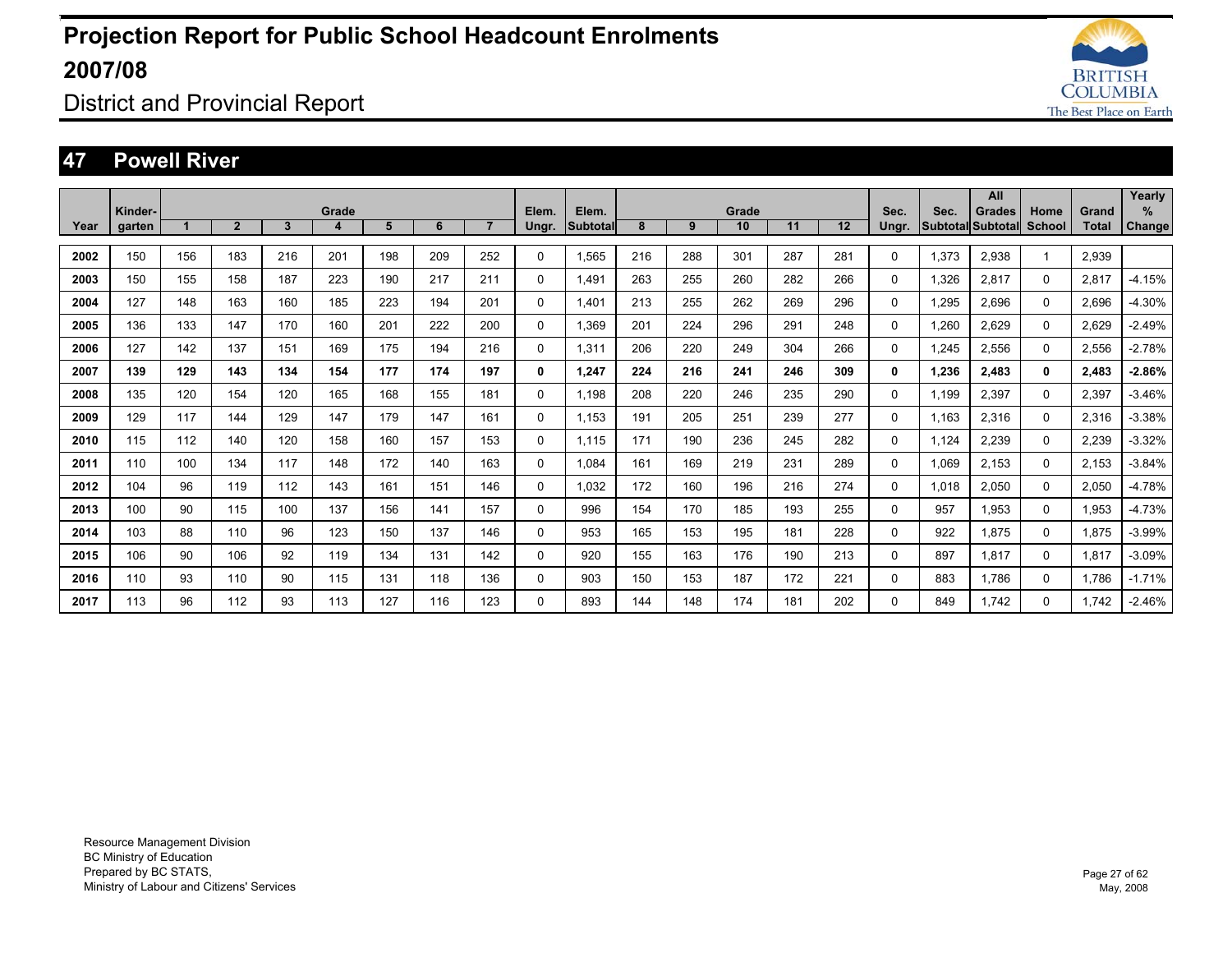

### District and Provincial Report

#### **48 Howe Sound**

|      | Kinder- |     |                |              | Grade |     |     |                | Elem.          | Elem.           |     |     | Grade |     |     | Sec.  | Sec.  | All<br><b>Grades</b>     | Home         | Grand | Yearly<br>%   |
|------|---------|-----|----------------|--------------|-------|-----|-----|----------------|----------------|-----------------|-----|-----|-------|-----|-----|-------|-------|--------------------------|--------------|-------|---------------|
| Year | garten  |     | $\overline{2}$ | $\mathbf{3}$ | 4     | 5   | 6   | $\overline{7}$ | Ungr.          | <b>Subtotal</b> | 8   | 9   | 10    | 11  | 12  | Ungr. |       | <b>Subtotal Subtotal</b> | School       | Total | <b>Change</b> |
| 2002 | 289     | 329 | 328            | 376          | 362   | 419 | 378 | 385            | 0              | 2,866           | 377 | 337 | 342   | 328 | 333 | 101   | 1,818 | 4.684                    | -1           | 4.685 |               |
| 2003 | 299     | 308 | 326            | 313          | 362   | 364 | 403 | 373            | $\mathbf 0$    | 2,748           | 359 | 373 | 321   | 335 | 328 | 72    | 1,788 | 4,536                    |              | 4,537 | $-3.16%$      |
| 2004 | 305     | 305 | 293            | 343          | 330   | 381 | 371 | 389            | $\overline{7}$ | 2,724           | 367 | 351 | 372   | 333 | 308 | 86    | 1.817 | 4,541                    | 6            | 4,547 | 0.22%         |
| 2005 | 284     | 297 | 300            | 304          | 327   | 342 | 372 | 366            | $\mathbf{0}$   | 2,592           | 393 | 351 | 354   | 408 | 338 | 45    | 1,889 | 4.481                    |              | 4.482 | $-1.43%$      |
| 2006 | 287     | 299 | 285            | 294          | 296   | 311 | 305 | 358            | 0              | 2.435           | 362 | 373 | 350   | 359 | 338 | 32    | 1.814 | 4.249                    |              | 4,250 | $-5.18%$      |
| 2007 | 274     | 289 | 300            | 303          | 299   | 308 | 317 | 308            | 0              | 2.398           | 371 | 358 | 372   | 349 | 330 | 20    | 1.800 | 4.198                    | $\mathbf{0}$ | 4.198 | $-1.22%$      |
| 2008 | 259     | 284 | 304            | 277          | 317   | 303 | 293 | 291            | 0              | 2.328           | 346 | 351 | 365   | 374 | 364 | 21    | 1.821 | 4.149                    | $\Omega$     | 4.149 | $-1.17%$      |
| 2009 | 264     | 272 | 302            | 284          | 294   | 326 | 292 | 267            | 0              | 2,301           | 327 | 333 | 364   | 374 | 392 | 22    | 1,812 | 4.113                    | 0            | 4,113 | $-0.87%$      |
| 2010 | 269     | 278 | 290            | 283          | 302   | 303 | 315 | 268            | 0              | 2.308           | 306 | 317 | 349   | 375 | 393 | 23    | 1.763 | 4.071                    | 0            | 4.071 | $-1.02%$      |
| 2011 | 277     | 283 | 296            | 272          | 301   | 312 | 293 | 290            | $\Omega$       | 2,324           | 307 | 297 | 333   | 361 | 391 | 23    | 1,712 | 4.036                    | $\Omega$     | 4,036 | $-0.86%$      |
| 2012 | 302     | 291 | 302            | 277          | 289   | 311 | 302 | 269            | $\mathbf 0$    | 2,343           | 332 | 298 | 312   | 345 | 377 | 23    | 1,687 | 4,030                    | $\Omega$     | 4,030 | $-0.15%$      |
| 2013 | 294     | 319 | 311            | 283          | 295   | 299 | 301 | 277            | $\Omega$       | 2,379           | 310 | 321 | 312   | 325 | 362 | 23    | 1,653 | 4.032                    | $\Omega$     | 4,032 | 0.05%         |
| 2014 | 301     | 310 | 342            | 292          | 301   | 305 | 289 | 277            | $\Omega$       | 2.417           | 319 | 300 | 333   | 323 | 341 | 23    | 1,639 | 4.056                    | 0            | 4.056 | 0.60%         |
| 2015 | 307     | 318 | 332            | 321          | 310   | 311 | 296 | 266            | $\Omega$       | 2.461           | 319 | 308 | 314   | 342 | 338 | 23    | 1,644 | 4.105                    | $\Omega$     | 4.105 | 1.21%         |
| 2016 | 316     | 324 | 340            | 312          | 341   | 321 | 302 | 272            | $\Omega$       | 2.528           | 307 | 308 | 321   | 325 | 356 | 23    | 1,640 | 4,168                    | $\Omega$     | 4.168 | 1.53%         |
| 2017 | 327     | 333 | 347            | 320          | 332   | 354 | 312 | 278            | $\Omega$       | 2.603           | 313 | 297 | 321   | 331 | 341 | 23    | 1.626 | 4.229                    | $\Omega$     | 4,229 | 1.46%         |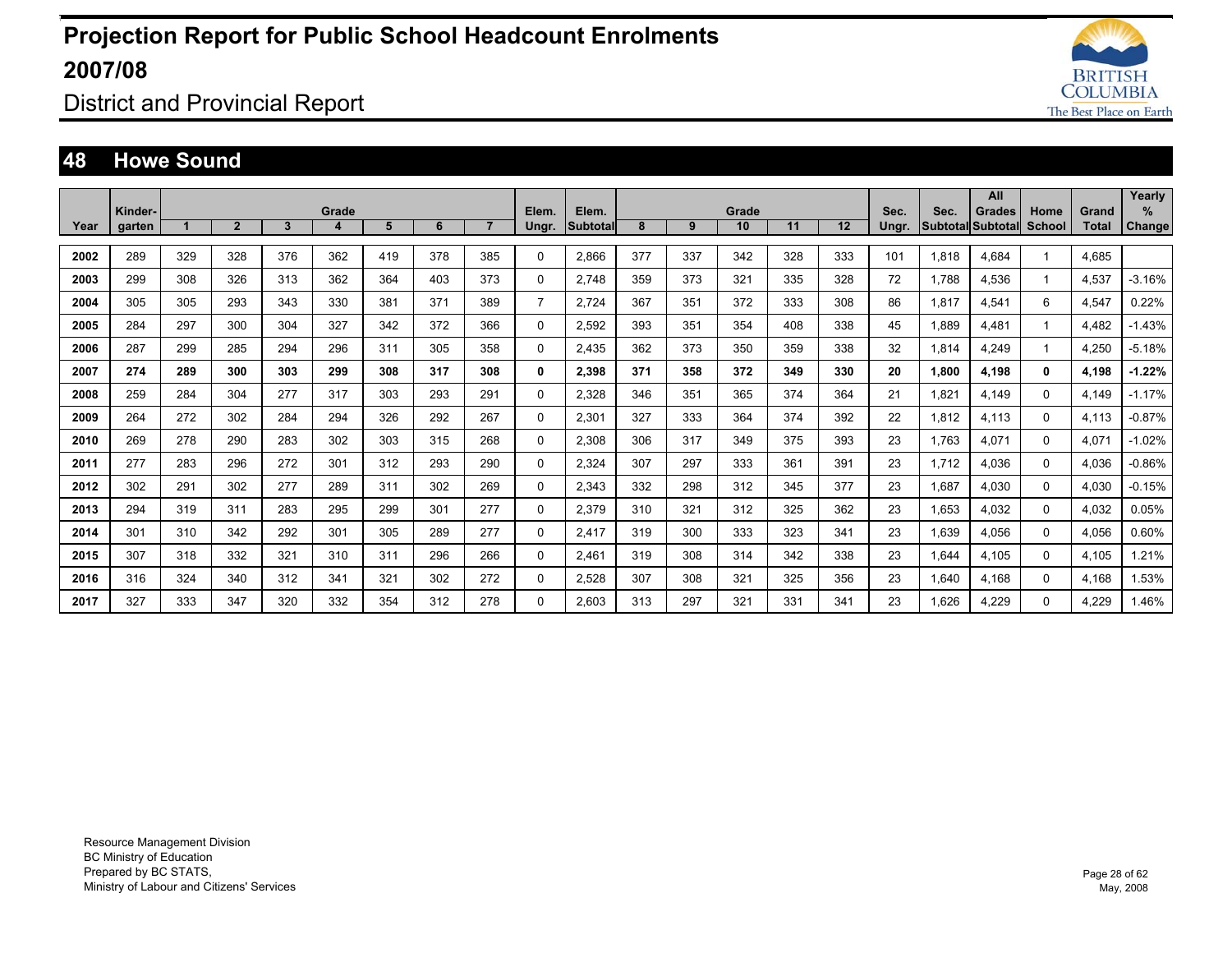

### District and Provincial Report

#### **49 Central Coast**

|      |         |    |                |    |       |    |    |                |          |          |    |    |                 |    |    |       |      | All                      |             |       | Yearly    |
|------|---------|----|----------------|----|-------|----|----|----------------|----------|----------|----|----|-----------------|----|----|-------|------|--------------------------|-------------|-------|-----------|
|      | Kinder- |    |                |    | Grade |    |    |                | Elem.    | Elem.    |    |    | Grade           |    |    | Sec.  | Sec. | <b>Grades</b>            | Home        | Grand | %         |
| Year | garten  |    | $\overline{2}$ | 3  | 4     | 5  | 6  | $\overline{7}$ | Ungr.    | Subtotal | 8  | 9  | 10              | 11 | 12 | Ungr. |      | <b>Subtotal Subtotal</b> | School      | Total | Change    |
|      |         |    |                |    |       |    |    |                |          |          |    |    |                 |    |    |       |      |                          |             |       |           |
| 2002 | 26      | 25 | 27             | 16 | 31    | 29 | 28 | 26             | 0        | 208      | 28 | 22 | 29              | 24 | 19 | 20    | 142  | 350                      | $\mathbf 0$ | 350   |           |
| 2003 | 18      | 26 | 21             | 19 | 12    | 29 | 25 | 26             | 0        | 176      | 28 | 23 | 22              | 34 | 29 | 14    | 150  | 326                      | 0           | 326   | $-6.86%$  |
| 2004 | 22      | 18 | 23             | 16 | 20    | 15 | 21 | 27             | 0        | 162      | 17 | 26 | 17              | 20 | 21 | 52    | 153  | 315                      | 0           | 315   | $-3.37%$  |
| 2005 | 23      | 19 | 19             | 20 | 15    | 18 | 20 | 18             | 0        | 152      | 22 | 16 | 27              | 17 | 16 | 62    | 160  | 312                      | 0           | 312   | $-0.95%$  |
| 2006 | 19      | 23 | 18             | 23 | 20    | 19 | 17 | 19             | $\Omega$ | 158      | 18 | 19 | 18              | 19 | 12 | 65    | 151  | 309                      | $\Omega$    | 309   | $-0.96%$  |
| 2007 | 12      | 14 | 19             | 16 | 18    | 18 | 19 | 14             | 0        | 130      | 15 | 16 | 13              | 14 | 17 | 71    | 146  | 276                      | 0           | 276   | $-10.68%$ |
| 2008 | 17      | 13 | 17             | 15 | 19    | 18 | 19 | 13             | 0        | 131      | 17 | 14 | 12              | 15 | 15 | 70    | 143  | 274                      | $\mathbf 0$ | 274   | $-0.72%$  |
| 2009 | 21      | 19 | 16             | 14 | 17    | 18 | 19 | 12             | $\Omega$ | 136      | 15 | 16 | 11              | 14 | 15 | 68    | 139  | 275                      | $\mathbf 0$ | 275   | 0.36%     |
| 2010 | 19      | 24 | 24             | 13 | 16    | 17 | 19 | 12             | $\Omega$ | 144      | 15 | 15 | 12              | 12 | 15 | 67    | 136  | 280                      | $\mathbf 0$ | 280   | 1.82%     |
| 2011 | 20      | 21 | 31             | 18 | 15    | 16 | 18 | 13             | 0        | 152      | 15 | 14 | 11              | 14 | 13 | 67    | 134  | 286                      | $\mathbf 0$ | 286   | 2.14%     |
| 2012 | 17      | 22 | 27             | 24 | 22    | 15 | 17 | 12             | 0        | 156      | 16 | 15 | 11              | 13 | 15 | 66    | 136  | 292                      | 0           | 292   | 2.10%     |
| 2013 | 18      | 19 | 28             | 21 | 29    | 22 | 16 | 11             | 0        | 164      | 14 | 15 | 11              | 13 | 14 | 67    | 134  | 298                      | $\mathbf 0$ | 298   | 2.05%     |
| 2014 | 17      | 20 | 24             | 22 | 25    | 29 | 23 | 11             | 0        | 171      | 14 | 14 | 11              | 13 | 14 | 67    | 133  | 304                      | $\mathbf 0$ | 304   | 2.01%     |
| 2015 | 15      | 19 | 25             | 18 | 25    | 25 | 30 | 16             | $\Omega$ | 173      | 13 | 13 | 11              | 13 | 14 | 67    | 131  | 304                      | $\Omega$    | 304   | $0.00\%$  |
| 2016 | 15      | 17 | 24             | 19 | 22    | 25 | 26 | 20             | $\Omega$ | 168      | 19 | 13 | 10 <sup>1</sup> | 12 | 14 | 67    | 135  | 303                      | $\Omega$    | 303   | $-0.33%$  |
| 2017 | 14      | 16 | 22             | 19 | 23    | 22 | 27 | 18             | 0        | 161      | 25 | 18 | 10 <sup>°</sup> | 12 | 14 | 69    | 148  | 309                      | 0           | 309   | 1.98%     |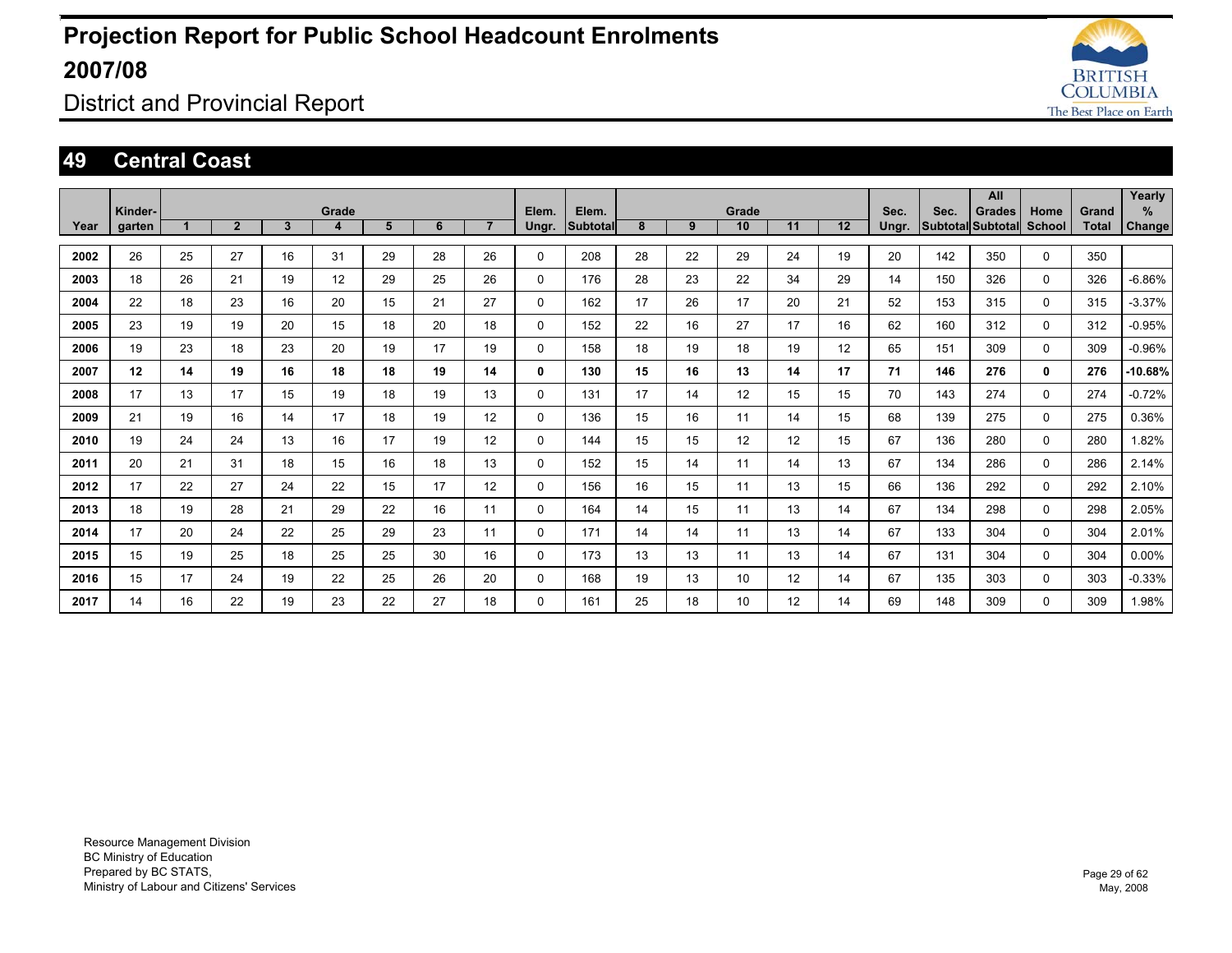

District and Provincial Report

### **50 Haida Qwaii/Queen Charlotte**

|      |         |    |                |              |       |    |    |                |              |                 |    |    |       |    |    |       |      | All                      |                |              | Yearly    |
|------|---------|----|----------------|--------------|-------|----|----|----------------|--------------|-----------------|----|----|-------|----|----|-------|------|--------------------------|----------------|--------------|-----------|
|      | Kinder- |    |                |              | Grade |    |    |                | Elem.        | Elem.           |    |    | Grade |    |    | Sec.  | Sec. | <b>Grades</b>            | Home           | Grand        | %         |
| Year | garten  |    | $\overline{2}$ | $\mathbf{3}$ | 4     | 5  | 6  | $\overline{7}$ | Ungr.        | <b>Subtotal</b> | 8  | 9  | 10    | 11 | 12 | Ungr. |      | <b>Subtotal Subtotal</b> | School         | <b>Total</b> | Change    |
| 2002 | 53      | 71 | 53             | 66           | 66    | 75 | 74 | 55             | $\Omega$     | 513             | 86 | 79 | 79    | 63 | 66 | 120   | 493  | 1.006                    | $\overline{2}$ | 1,008        |           |
| 2003 | 58      | 47 | 70             | 45           | 56    | 63 | 76 | 79             | $\mathbf 0$  | 494             | 74 | 84 | 77    | 66 | 58 | 94    | 453  | 947                      | 4              | 951          | $-5.65%$  |
| 2004 | 46      | 53 | 39             | 59           | 47    | 65 | 61 | 70             | $\Omega$     | 440             | 89 | 73 | 81    | 63 | 62 | 40    | 408  | 848                      |                | 849          | $-10.73%$ |
| 2005 | 53      | 42 | 52             | 45           | 58    | 55 | 60 | 60             | $\mathbf{0}$ | 425             | 78 | 74 | 74    | 66 | 52 | 32    | 376  | 801                      |                | 802          | $-5.54%$  |
| 2006 | 40      | 56 | 41             | 57           | 42    | 65 | 48 | 57             | $\mathbf{0}$ | 406             | 60 | 73 | 75    | 66 | 61 | 28    | 363  | 769                      | $\mathbf 0$    | 769          | $-4.11%$  |
| 2007 | 38      | 41 | 55             | 43           | 51    | 53 | 66 | 53             | 0            | 400             | 65 | 58 | 71    | 69 | 56 | 23    | 342  | 742                      | 1              | 743          | $-3.38%$  |
| 2008 | 44      | 31 | 50             | 43           | 53    | 47 | 64 | 52             | $\mathbf{0}$ | 384             | 59 | 63 | 63    | 65 | 56 | 23    | 329  | 713                      |                | 714          | $-3.90%$  |
| 2009 | 53      | 36 | 38             | 39           | 54    | 50 | 57 | 50             | $\mathbf{0}$ | 377             | 57 | 57 | 68    | 58 | 53 | 23    | 316  | 693                      |                | 694          | $-2.80%$  |
| 2010 | 42      | 45 | 44             | 29           | 49    | 51 | 61 | 45             | $\mathbf{0}$ | 366             | 56 | 56 | 63    | 64 | 48 | 22    | 309  | 675                      |                | 676          | $-2.59%$  |
| 2011 | 46      | 36 | 56             | 35           | 37    | 46 | 63 | 49             | $\mathbf{0}$ | 368             | 51 | 54 | 62    | 60 | 52 | 22    | 301  | 669                      |                | 670          | $-0.89%$  |
| 2012 | 45      | 39 | 45             | 45           | 45    | 35 | 57 | 51             | $\mathbf{0}$ | 362             | 56 | 51 | 61    | 59 | 50 | 22    | 299  | 661                      |                | 662          | $-1.19%$  |
| 2013 | 54      | 38 | 49             | 36           | 58    | 43 | 44 | 46             | $\mathbf{0}$ | 368             | 58 | 55 | 57    | 58 | 49 | 22    | 299  | 667                      |                | 668          | 0.91%     |
| 2014 | 54      | 46 | 48             | 40           | 46    | 55 | 53 | 35             | $\mathbf{0}$ | 377             | 53 | 57 | 62    | 55 | 48 | 22    | 297  | 674                      |                | 675          | 1.05%     |
| 2015 | 53      | 45 | 57             | 39           | 51    | 44 | 68 | 43             | $\mathbf{0}$ | 400             | 41 | 52 | 64    | 59 | 45 | 22    | 283  | 683                      |                | 684          | 1.33%     |
| 2016 | 53      | 45 | 56             | 46           | 49    | 49 | 55 | 55             | $\Omega$     | 408             | 49 | 41 | 59    | 61 | 48 | 22    | 280  | 688                      |                | 689          | 0.73%     |
| 2017 | 52      | 44 | 56             | 46           | 59    | 47 | 60 | 44             | $\Omega$     | 408             | 63 | 49 | 46    | 56 | 50 | 22    | 286  | 694                      |                | 695          | 0.87%     |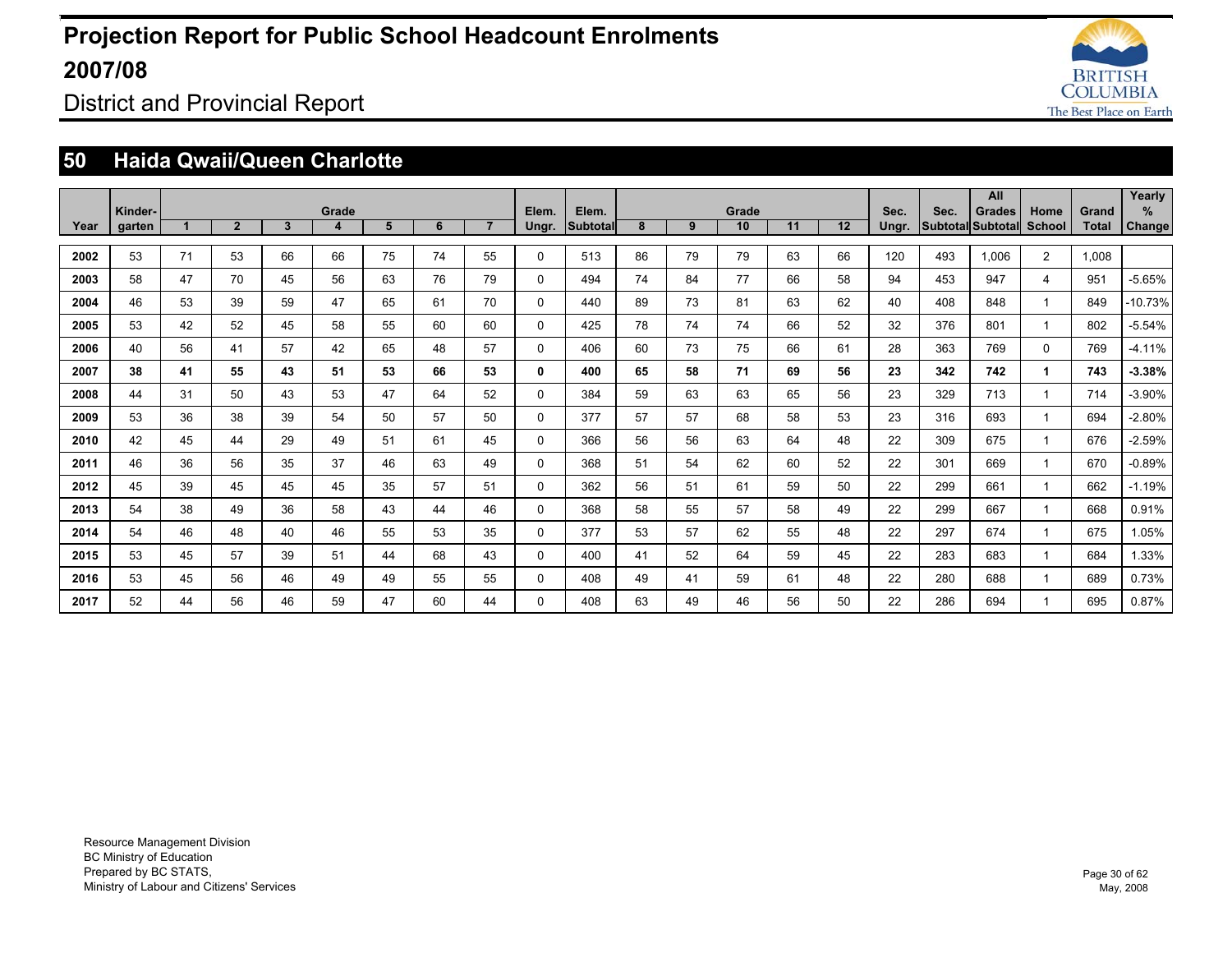

District and Provincial Report

### **51 Boundary**

|      |         |     |                |     |       |     |     |                |                |          |     |     |       |     |     |       |                          | All           |                         |       | Yearly   |
|------|---------|-----|----------------|-----|-------|-----|-----|----------------|----------------|----------|-----|-----|-------|-----|-----|-------|--------------------------|---------------|-------------------------|-------|----------|
|      | Kinder- |     |                |     | Grade |     |     |                | Elem.          | Elem.    |     |     | Grade |     |     | Sec.  | Sec.                     | <b>Grades</b> | Home                    | Grand | %        |
| Year | garten  |     | $\overline{2}$ | 3   | 4     | 5   | 6   | $\overline{7}$ | Ungr.          | Subtotal | 8   | 9   | 10    | 11  | 12  | Ungr. | <b>Subtotal Subtotal</b> |               | <b>School</b>           | Total | Change   |
|      |         |     |                |     |       |     |     |                |                |          |     |     |       |     |     |       |                          |               |                         |       |          |
| 2002 | 97      | 113 | 117            | 116 | 135   | 143 | 161 | 165            | $\overline{2}$ | 1,049    | 165 | 161 | 166   | 160 | 164 | 65    | 881                      | 1.930         | 4                       | 1,934 |          |
| 2003 | 108     | 103 | 120            | 129 | 128   | 145 | 149 | 166            |                | 1,049    | 170 | 177 | 169   | 159 | 152 | 47    | 874                      | 1.923         | 0                       | 1,923 | $-0.57%$ |
| 2004 | 108     | 106 | 107            | 123 | 121   | 139 | 149 | 148            | 0              | 1.001    | 174 | 184 | 182   | 162 | 151 | 42    | 895                      | 1.896         | 0                       | 1.896 | $-1.40%$ |
| 2005 | 98      | 117 | 106            | 103 | 124   | 133 | 135 | 151            | 0              | 967      | 155 | 175 | 170   | 161 | 147 | 37    | 845                      | 1.812         | 0                       | 1.812 | $-4.43%$ |
| 2006 | 114     | 103 | 104            | 109 | 87    | 113 | 131 | 127            | 0              | 888      | 134 | 139 | 167   | 156 | 163 | 0     | 759                      | 1.647         | 3                       | 1.650 | $-8.94%$ |
| 2007 | 97      | 100 | 96             | 96  | 101   | 83  | 111 | 131            | 0              | 815      | 130 | 142 | 131   | 150 | 148 | 10    | 711                      | 1.526         | 4                       | 1.530 | $-7.27%$ |
| 2008 | 100     | 99  | 102            | 90  | 96    | 80  | 110 | 135            | 0              | 812      | 120 | 131 | 126   | 154 | 140 | 10    | 681                      | 1.493         | $\overline{\mathbf{4}}$ | 1.497 | $-2.16%$ |
| 2009 | 99      | 102 | 101            | 96  | 90    | 76  | 107 | 135            | 0              | 806      | 123 | 121 | 117   | 148 | 143 | 10    | 662                      | 1.468         | 4                       | 1.472 | $-1.67%$ |
| 2010 | 89      | 102 | 106            | 97  | 97    | 72  | 102 | 130            | 0              | 795      | 124 | 125 | 108   | 138 | 138 | 10    | 643                      | 1.438         | 4                       | 1.442 | $-2.04%$ |
| 2011 | 82      | 92  | 105            | 101 | 97    | 78  | 97  | 125            | 0              | 777      | 121 | 126 | 111   | 129 | 128 | 10    | 625                      | 1,402         | 4                       | 1,406 | $-2.50%$ |
| 2012 | 73      | 85  | 96             | 100 | 102   | 79  | 105 | 120            | 0              | 760      | 115 | 122 | 111   | 132 | 120 | 9     | 609                      | 1,369         | 4                       | 1,373 | $-2.35%$ |
| 2013 | 69      | 77  | 90             | 92  | 101   | 82  | 106 | 130            | 0              | 747      | 110 | 117 | 109   | 132 | 123 | 9     | 600                      | 1.347         | 4                       | 1,351 | $-1.60%$ |
| 2014 | 74      | 73  | 81             | 86  | 93    | 82  | 111 | 132            | 0              | 732      | 120 | 113 | 104   | 129 | 124 | 9     | 599                      | 1.331         | 4                       | 1,335 | $-1.18%$ |
| 2015 | 78      | 77  | 76             | 78  | 87    | 75  | 111 | 137            | 0              | 719      | 122 | 122 | 100   | 124 | 121 | 9     | 598                      | 1.317         | 4                       | 1,321 | $-1.05%$ |
| 2016 | 79      | 82  | 81             | 74  | 80    | 71  | 103 | 138            | 0              | 708      | 127 | 124 | 107   | 119 | 116 | 9     | 602                      | 1,310         | 3                       | 1,313 | $-0.61%$ |
| 2017 | 80      | 83  | 86             | 79  | 76    | 65  | 97  | 127            | $\Omega$       | 693      | 128 | 130 | 110   | 127 | 112 | 9     | 616                      | 1.309         | 3                       | 1,312 | $-0.08%$ |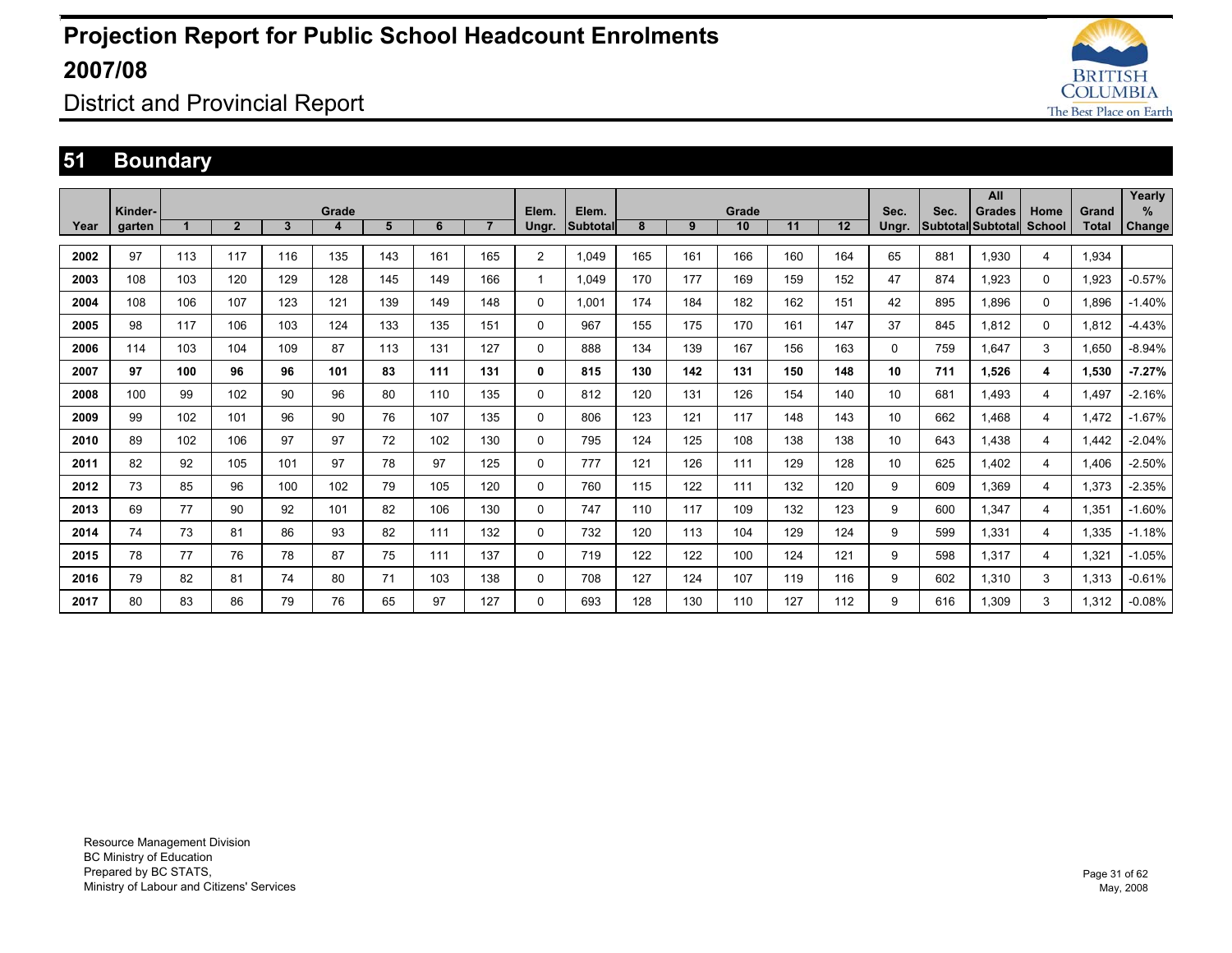

District and Provincial Report

### **52 Prince Rupert**

|      |                   |     |              |     |            |     |     |                |                |                          |     |     |             |     |     |                |       | All                                |          |                       | Yearly         |
|------|-------------------|-----|--------------|-----|------------|-----|-----|----------------|----------------|--------------------------|-----|-----|-------------|-----|-----|----------------|-------|------------------------------------|----------|-----------------------|----------------|
| Year | Kinder-<br>garten |     | $\mathbf{2}$ | 3   | Grade<br>4 | 5   | 6   | $\overline{7}$ | Elem.<br>Ungr. | Elem.<br><b>Subtotal</b> | 8   | 9   | Grade<br>10 | 11  | 12  | Sec.<br>Ungr.  | Sec.  | Grades<br>Subtotal Subtotal School | Home     | Grand<br><b>Total</b> | $\%$<br>Change |
|      |                   |     |              |     |            |     |     |                |                |                          |     |     |             |     |     |                |       |                                    |          |                       |                |
| 2002 | 208               | 179 | 195          | 208 | 222        | 208 | 211 | 242            | $\Omega$       | 1.673                    | 275 | 286 | 285         | 232 | 320 | 41             | 1.439 | 3.112                              | 0        | 3,112                 |                |
| 2003 | 183               | 189 | 174          | 183 | 207        | 218 | 200 | 211            | 0              | 1.565                    | 253 | 251 | 302         | 257 | 269 | 40             | 1,372 | 2,937                              | 0        | 2,937                 | $-5.62%$       |
| 2004 | 157               | 183 | 181          | 166 | 170        | 202 | 206 | 199            | $\Omega$       | 1.464                    | 237 | 240 | 299         | 275 | 285 | 34             | 1,370 | 2.834                              | 0        | 2,834                 | $-3.51%$       |
| 2005 | 157               | 157 | 185          | 185 | 166        | 174 | 197 | 208            | 0              | 1.429                    | 227 | 235 | 298         | 247 | 310 | 43             | 1.360 | 2.789                              | $\Omega$ | 2.789                 | $-1.59%$       |
| 2006 | 164               | 151 | 155          | 180 | 185        | 169 | 177 | 201            | 0              | 1,382                    | 244 | 202 | 259         | 245 | 269 | 81             | 1,300 | 2,682                              | 0        | 2,682                 | $-3.84%$       |
| 2007 | 174               | 162 | 152          | 151 | 173        | 185 | 178 | 177            | 0              | 1.352                    | 222 | 248 | 263         | 250 | 288 | $\overline{2}$ | 1.273 | 2.625                              | 0        | 2.625                 | $-2.13%$       |
| 2008 | 168               | 162 | 155          | 149 | 159        | 171 | 178 | 160            | 0              | 1,302                    | 232 | 259 | 246         | 244 | 277 | 2              | 1,260 | 2,562                              | 0        | 2,562                 | $-2.40%$       |
| 2009 | 153               | 157 | 155          | 152 | 157        | 157 | 165 | 161            | 0              | 1,257                    | 211 | 271 | 257         | 230 | 271 | $\overline{2}$ | 1,242 | 2.499                              | 0        | 2.499                 | $-2.46%$       |
| 2010 | 146               | 143 | 150          | 151 | 160        | 155 | 152 | 149            | 0              | 1.206                    | 212 | 247 | 269         | 239 | 256 | $\overline{2}$ | 1,225 | 2.431                              | 0        | 2.431                 | $-2.72%$       |
| 2011 | 156               | 135 | 137          | 146 | 159        | 158 | 150 | 137            | 0              | 1.178                    | 197 | 248 | 247         | 250 | 266 | $\overline{2}$ | 1,210 | 2.388                              | 0        | 2,388                 | $-1.77%$       |
| 2012 | 158               | 145 | 129          | 133 | 154        | 157 | 153 | 135            | 0              | 1.164                    | 181 | 231 | 248         | 231 | 279 | $\overline{2}$ | 1.172 | 2.336                              | 0        | 2.336                 | $-2.18%$       |
| 2013 | 159               | 146 | 138          | 126 | 139        | 151 | 151 | 137            | 0              | 1.147                    | 177 | 211 | 231         | 232 | 259 | $\overline{2}$ | 1.112 | 2.259                              | 0        | 2.259                 | $-3.30%$       |
| 2014 | 162               | 147 | 139          | 134 | 131        | 136 | 145 | 136            | 0              | 1,130                    | 180 | 207 | 211         | 216 | 258 | $\overline{2}$ | 1,074 | 2,204                              | 0        | 2,204                 | $-2.43%$       |
| 2015 | 165               | 150 | 140          | 135 | 140        | 129 | 132 | 131            | 0              | 1,122                    | 179 | 210 | 206         | 199 | 242 | $\overline{2}$ | 1.038 | 2.160                              | 0        | 2.160                 | $-2.00%$       |
| 2016 | 166               | 155 | 145          | 137 | 142        | 138 | 124 | 119            | $\Omega$       | 1.126                    | 173 | 209 | 209         | 193 | 222 | $\overline{2}$ | 1,008 | 2.134                              | 0        | 2.134                 | $-1.20%$       |
| 2017 | 165               | 155 | 149          | 141 | 144        | 140 | 133 | 113            | $\Omega$       | 1.140                    | 158 | 202 | 207         | 195 | 216 | $\overline{2}$ | 980   | 2.120                              | 0        | 2.120                 | $-0.66%$       |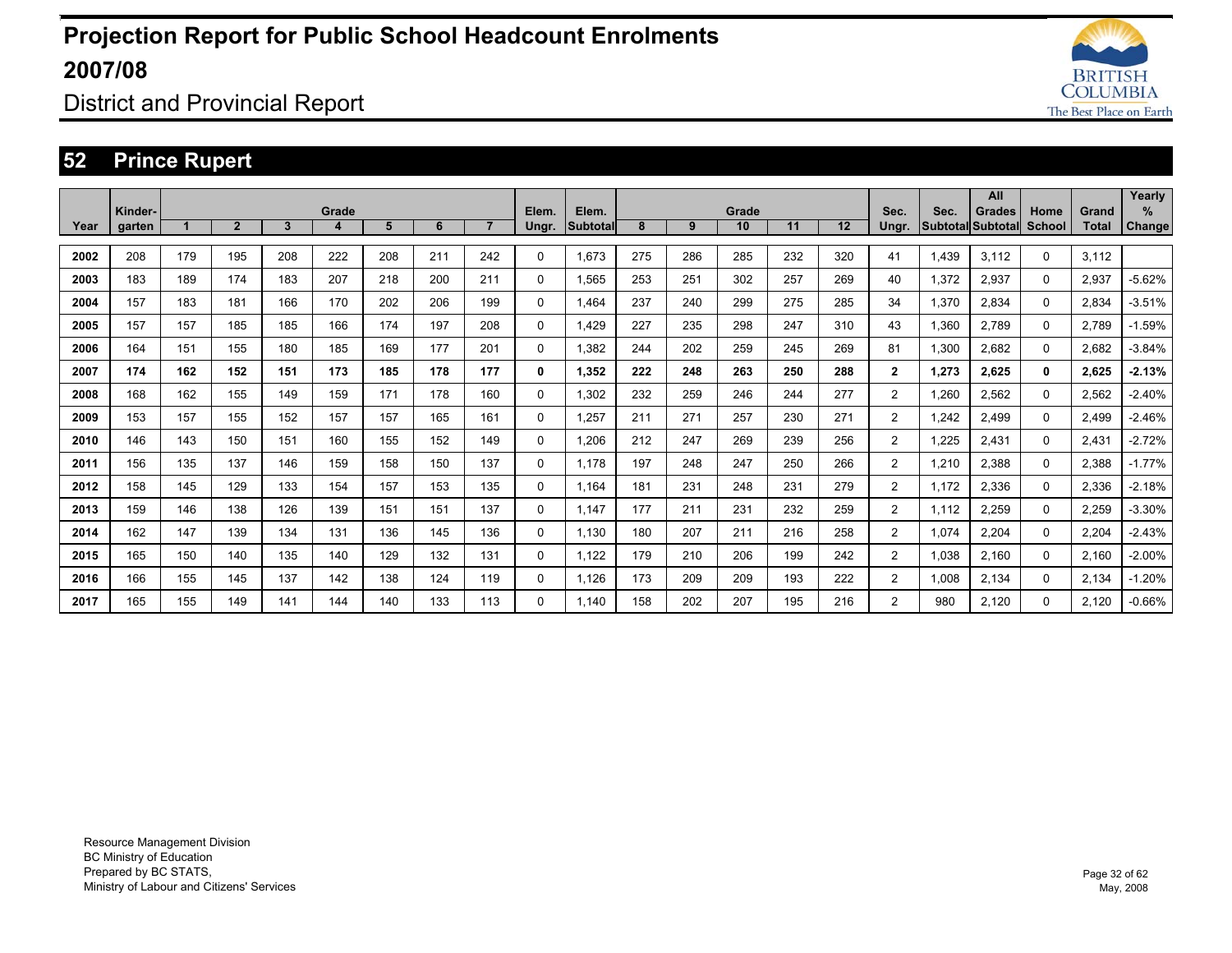

### District and Provincial Report

### **53 Okanagan Similkameen**

|      |                   |     |                |     |            |     |     |                |                |                          |     |     |             |     |     |               |       | All                                |                       |                | Yearly             |
|------|-------------------|-----|----------------|-----|------------|-----|-----|----------------|----------------|--------------------------|-----|-----|-------------|-----|-----|---------------|-------|------------------------------------|-----------------------|----------------|--------------------|
| Year | Kinder-<br>garten |     | $\overline{2}$ | 3   | Grade<br>4 | 5   | 6   | $\overline{7}$ | Elem.<br>Ungr. | Elem.<br><b>Subtotal</b> | 8   | 9   | Grade<br>10 | 11  | 12  | Sec.<br>Ungr. | Sec.  | <b>Grades</b><br>Subtotal Subtotal | Home<br><b>School</b> | Grand<br>Total | %<br><b>Change</b> |
|      |                   |     |                |     |            |     |     |                |                |                          |     |     |             |     |     |               |       |                                    |                       |                |                    |
| 2002 | 200               | 187 | 192            | 203 | 212        | 235 | 224 | 245            | 0              | 1.698                    | 260 | 240 | 228         | 292 | 250 | 11            | 1.281 | 2,979                              | 1                     | 2.980          |                    |
| 2003 | 190               | 196 | 195            | 207 | 200        | 205 | 227 | 227            | 0              | 1.647                    | 256 | 253 | 238         | 239 | 283 | 1             | 1.270 | 2.917                              | $\Omega$              | 2.917          | $-2.11%$           |
| 2004 | 171               | 184 | 193            | 202 | 217        | 204 | 205 | 227            | 0              | 1.603                    | 241 | 256 | 252         | 264 | 205 | 3             | 1.221 | 2.824                              |                       | 2.825          | $-3.15%$           |
| 2005 | 178               | 179 | 194            | 199 | 199        | 216 | 206 | 213            | 0              | 1.584                    | 247 | 244 | 255         | 251 | 235 | 4             | 1.236 | 2.820                              | $\Omega$              | 2.820          | $-0.18%$           |
| 2006 | 163               | 176 | 178            | 196 | 200        | 197 | 206 | 212            | 0              | 1,528                    | 217 | 236 | 260         | 249 | 245 | $\Omega$      | 1.207 | 2.735                              | $\Omega$              | 2,735          | $-3.01%$           |
| 2007 | 160               | 175 | 175            | 178 | 217        | 207 | 184 | 211            | 0              | 1,507                    | 213 | 215 | 247         | 238 | 211 | 38            | 1,162 | 2,669                              | 0                     | 2,669          | $-2.41%$           |
| 2008 | 162               | 172 | 172            | 179 | 213        | 205 | 173 | 211            | 0              | 1.487                    | 233 | 200 | 226         | 228 | 206 | 38            | 1,131 | 2,618                              | 0                     | 2,618          | $-1.91%$           |
| 2009 | 163               | 173 | 169            | 175 | 213        | 201 | 171 | 198            | 0              | 1.463                    | 233 | 217 | 210         | 210 | 197 | 38            | 1,105 | 2,568                              | $\Omega$              | 2,568          | $-1.91%$           |
| 2010 | 146               | 176 | 170            | 172 | 210        | 201 | 168 | 197            | 0              | 1.440                    | 219 | 218 | 227         | 197 | 183 | 37            | 1,081 | 2,521                              | $\Omega$              | 2,521          | $-1.83%$           |
| 2011 | 161               | 156 | 173            | 173 | 206        | 198 | 168 | 193            | 0              | 1.428                    | 218 | 206 | 228         | 210 | 171 | 37            | 1,070 | 2.498                              | 0                     | 2.498          | $-0.91%$           |
| 2012 | 157               | 173 | 154            | 177 | 208        | 195 | 166 | 194            | 0              | 1,424                    | 214 | 205 | 217         | 212 | 182 | 37            | 1,067 | 2.491                              | 0                     | 2,491          | $-0.28%$           |
| 2013 | 145               | 167 | 169            | 156 | 210        | 195 | 162 | 190            | 0              | 1,394                    | 214 | 201 | 215         | 201 | 183 | 37            | 1,051 | 2.445                              | 0                     | 2.445          | $-1.85%$           |
| 2014 | 146               | 155 | 163            | 172 | 186        | 197 | 162 | 186            | 0              | 1,367                    | 210 | 201 | 210         | 198 | 174 | 36            | 1,029 | 2,396                              | 0                     | 2,396          | $-2.00%$           |
| 2015 | 149               | 155 | 151            | 166 | 205        | 175 | 164 | 187            | 0              | 1,352                    | 206 | 197 | 210         | 194 | 171 | 36            | 1,014 | 2.366                              | 0                     | 2,366          | $-1.25%$           |
| 2016 | 153               | 160 | 152            | 155 | 199        | 194 | 147 | 190            | 0              | 1,350                    | 206 | 193 | 207         | 195 | 170 | 36            | 1,007 | 2,357                              | 0                     | 2,357          | $-0.38%$           |
| 2017 | 155               | 163 | 157            | 156 | 186        | 189 | 161 | 169            | 0              | 1.336                    | 209 | 193 | 202         | 192 | 169 | 36            | 1.001 | 2,337                              | 0                     | 2,337          | $-0.85%$           |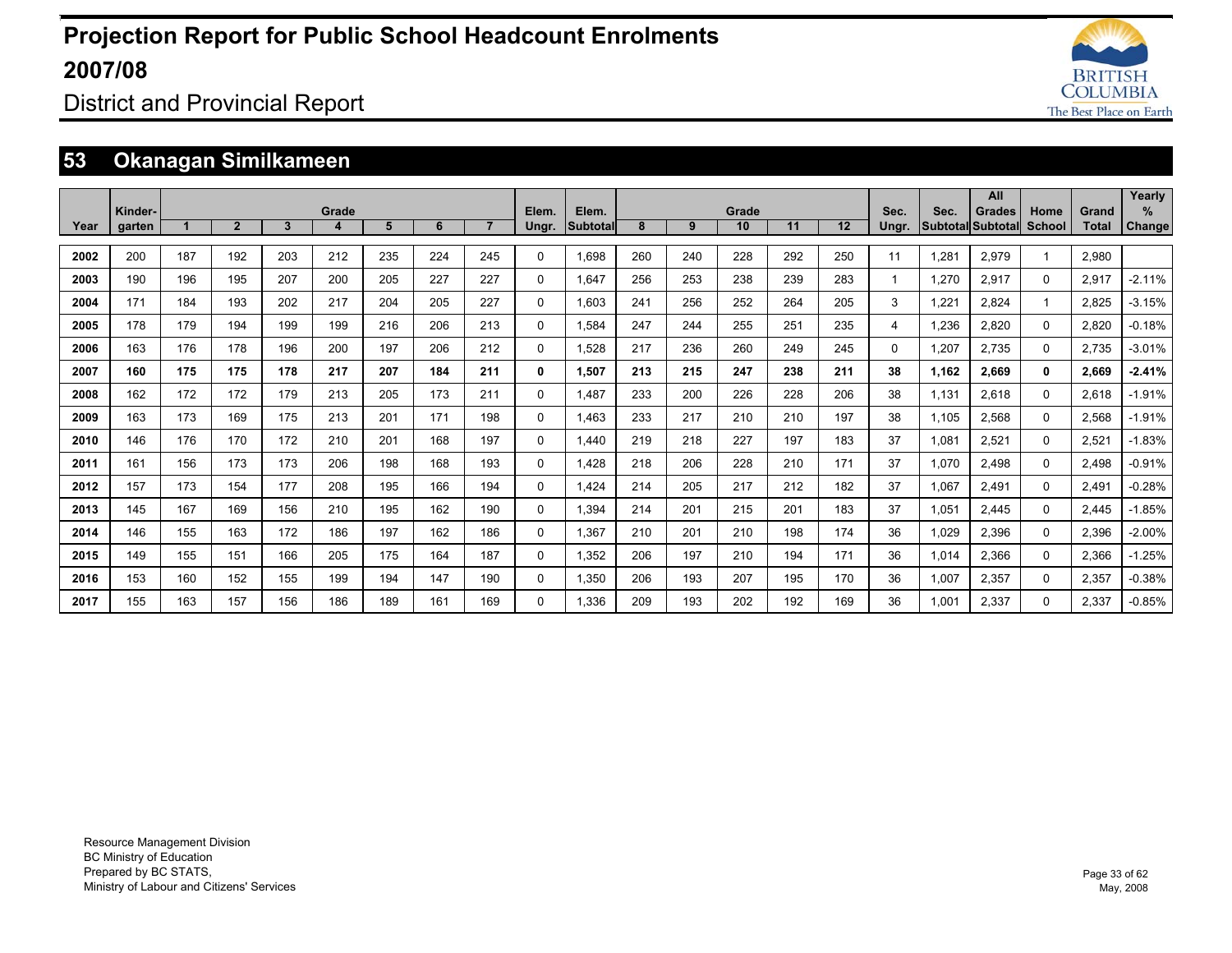

### District and Provincial Report

### **54 Bulkley Valley**

|      |         |     |              |              |       |     |     |                |              |          |     |     |                 |     |     |       |       | All                      |          |              | Yearly        |
|------|---------|-----|--------------|--------------|-------|-----|-----|----------------|--------------|----------|-----|-----|-----------------|-----|-----|-------|-------|--------------------------|----------|--------------|---------------|
|      | Kinder- |     |              |              | Grade |     | 6   | $\overline{7}$ | Elem.        | Elem.    | 8   |     | Grade           | 11  | 12  | Sec.  | Sec.  | <b>Grades</b>            | Home     | Grand        | $\%$          |
| Year | garten  |     | $\mathbf{2}$ | $\mathbf{3}$ | 4     | 5   |     |                | Ungr.        | Subtotal |     | 9   | 10 <sup>°</sup> |     |     | Ungr. |       | <b>Subtotal Subtotal</b> | School   | <b>Total</b> | <b>Change</b> |
| 2002 | 204     | 173 | 189          | 168          | 189   | 209 | 199 | 239            | $\Omega$     | 1.570    | 255 | 247 | 250             | 292 | 229 | 12    | 1.285 | 2.855                    |          | 2.856        |               |
| 2003 | 139     | 200 | 169          | 194          | 165   | 189 | 206 | 217            | $\mathbf{0}$ | 1.479    | 242 | 272 | 248             | 280 | 251 | 9     | 1,302 | 2.781                    |          | 2,782        | $-2.59%$      |
| 2004 | 179     | 132 | 190          | 161          | 179   | 167 | 174 | 198            | $\Omega$     | 1,380    | 224 | 266 | 261             | 257 | 251 | 22    | 1,281 | 2.661                    | $\Omega$ | 2,661        | $-4.35%$      |
| 2005 | 167     | 178 | 134          | 183          | 159   | 182 | 162 | 185            | $\Omega$     | 1.350    | 247 | 230 | 270             | 266 | 230 | 47    | 1.290 | 2.640                    | $\Omega$ | 2.640        | $-0.79%$      |
| 2006 | 152     | 163 | 170          | 143          | 178   | 165 | 174 | 166            | $\mathbf{0}$ | 1,311    | 232 | 265 | 238             | 285 | 238 | 47    | 1,305 | 2,616                    | $\Omega$ | 2,616        | $-0.91%$      |
| 2007 | 153     | 154 | 151          | 175          | 145   | 177 | 163 | 183            | 0            | 1.301    | 218 | 235 | 269             | 279 | 252 | 0     | 1.253 | 2.554                    | 0        | 2,554        | $-2.37%$      |
| 2008 | 163     | 147 | 130          | 183          | 145   | 170 | 147 | 180            | $\mathbf{0}$ | 1,265    | 222 | 219 | 270             | 260 | 252 | 0     | 1,223 | 2.488                    | $\Omega$ | 2,488        | $-2.58%$      |
| 2009 | 163     | 157 | 125          | 159          | 152   | 170 | 140 | 162            | $\Omega$     | 1,228    | 218 | 222 | 252             | 261 | 236 | 0     | 1,189 | 2.417                    | $\Omega$ | 2,417        | $-2.85%$      |
| 2010 | 166     | 158 | 135          | 154          | 133   | 180 | 142 | 157            | $\mathbf 0$  | 1.225    | 198 | 220 | 257             | 247 | 238 | 0     | 1.160 | 2.385                    | 0        | 2,385        | $-1.32%$      |
| 2011 | 165     | 161 | 136          | 165          | 129   | 157 | 150 | 158            | 0            | 1,221    | 192 | 201 | 256             | 252 | 227 | 0     | 1,128 | 2,349                    | 0        | 2,349        | $-1.51%$      |
| 2012 | 163     | 161 | 138          | 166          | 138   | 152 | 131 | 167            | $\Omega$     | 1.216    | 194 | 194 | 234             | 249 | 230 | 0     | 1.101 | 2.317                    | $\Omega$ | 2,317        | $-1.36%$      |
| 2013 | 156     | 158 | 138          | 170          | 140   | 164 | 127 | 146            | $\mathbf 0$  | 1.199    | 203 | 195 | 225             | 229 | 227 | 0     | 1,079 | 2,278                    | 0        | 2,278        | $-1.68%$      |
| 2014 | 155     | 151 | 136          | 169          | 142   | 164 | 136 | 140            | $\mathbf 0$  | 1,193    | 178 | 204 | 225             | 220 | 209 | 0     | 1,036 | 2,229                    | 0        | 2,229        | $-2.15%$      |
| 2015 | 154     | 150 | 130          | 166          | 140   | 167 | 136 | 150            | $\Omega$     | 1.193    | 171 | 179 | 235             | 220 | 199 | 0     | 1,004 | 2.197                    | $\Omega$ | 2.197        | $-1.44%$      |
| 2016 | 154     | 149 | 129          | 159          | 139   | 166 | 139 | 152            | $\Omega$     | 1.187    | 183 | 172 | 208             | 229 | 200 | 0     | 992   | 2.179                    | 0        | 2,179        | $-0.82%$      |
| 2017 | 154     | 150 | 128          | 158          | 134   | 165 | 138 | 155            | $\Omega$     | 1.182    | 185 | 184 | 200             | 205 | 209 | 0     | 983   | 2.165                    | $\Omega$ | 2.165        | $-0.64%$      |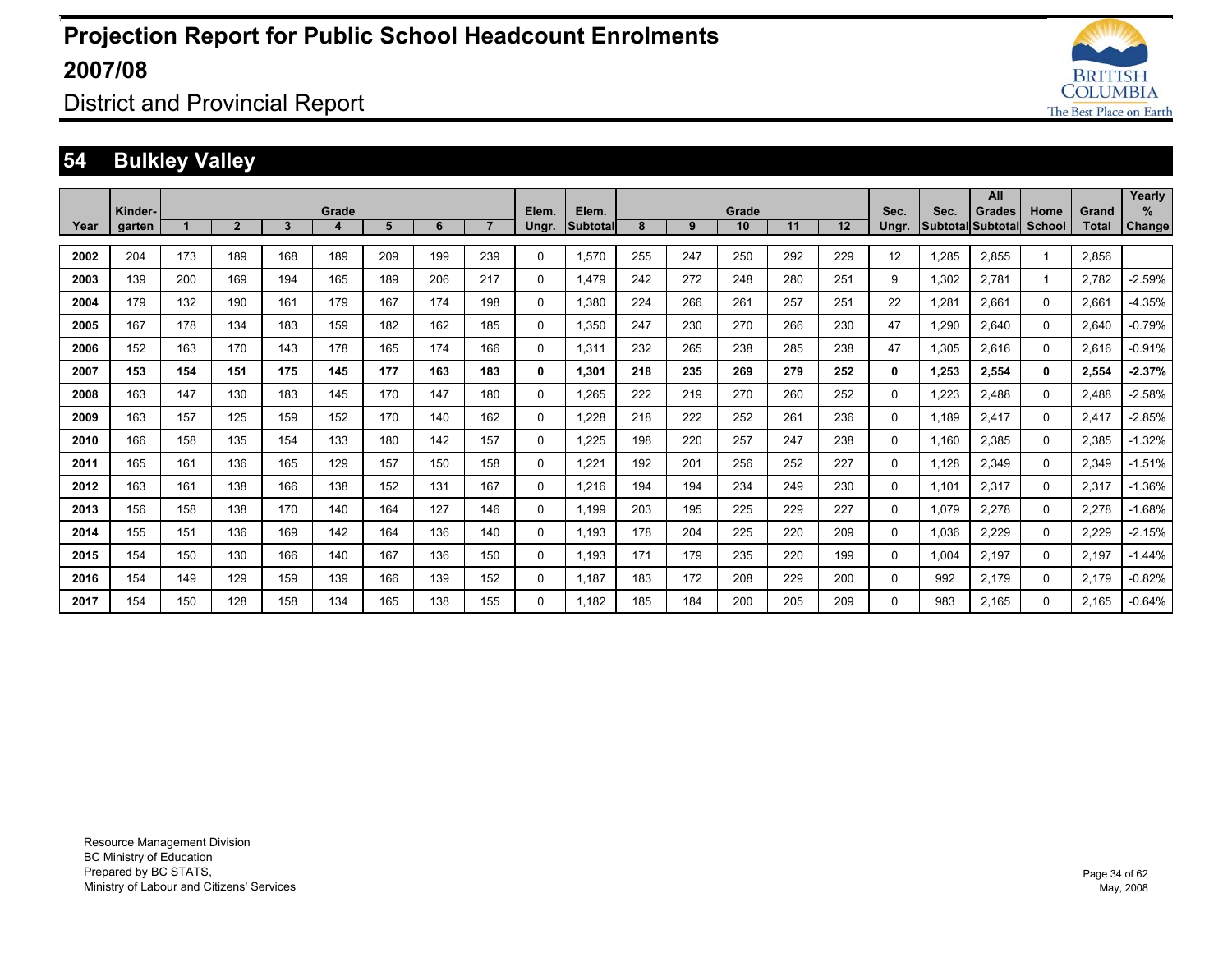

District and Provincial Report

### **57 Prince George**

|      |         |       |                |       |       |       |       |                |       |           |       |       |       |       |       |       |       | All               |                |        | Yearly        |
|------|---------|-------|----------------|-------|-------|-------|-------|----------------|-------|-----------|-------|-------|-------|-------|-------|-------|-------|-------------------|----------------|--------|---------------|
|      | Kinder- |       |                |       | Grade |       |       |                | Elem. | Elem.     |       |       | Grade |       |       | Sec.  | Sec.  | <b>Grades</b>     | Home           | Grand  | $\%$          |
| Year | garten  |       | $\overline{2}$ | 3     |       | 5     | 6     | $\overline{7}$ | Ungr. | Subtotall | 8     | 9     | 10    | 11    | 12    | Ungr. |       | Subtotal Subtotal | School         | Total  | <b>Change</b> |
| 2002 | 1.062   | 1,084 | 1,132          | 1.180 | 1,282 | 1.178 | 1.289 | 1.394          | 0     | 9.601     | 1,355 | 1,303 | 1,359 | 1,576 | ,323  | 496   | 7,412 | 17,013            | 9              | 17.022 |               |
| 2003 | 1.018   | 1.049 | 1.073          | 1,071 | 1.169 | .255  | 1.162 | 1.278          | 0     | 9.075     | 1.430 | 1,332 | 1.248 | 1,585 | 1.188 | 495   | 7,278 | 16,353            | 10             | 16,363 | $-3.87%$      |
| 2004 | 953     | 1.022 | 1.052          | 1.085 | 1,075 | 1.191 | 1.249 | 1.152          | 0     | 8.779     | 1.334 | 1,390 | 1.331 | 1.432 | .297  | 399   | 7.183 | 15,962            | 6              | 15.968 | $-2.41%$      |
| 2005 | 922     | 987   | 994            | .062  | 1,087 | 1.103 | 1.185 | 1.248          | 0     | 8.588     | 1.245 | 1,374 | 1,363 | 1.482 | 1.189 | 398   | 7,051 | 15.639            | $\overline{2}$ | 15.641 | $-2.05%$      |
| 2006 | 902     | 972   | 1.005          | 1.016 | 1,077 | 1.094 | 1.107 | 1.215          | 0     | 8.388     | 1.336 | 1,248 | 1.386 | 1.492 | .280  | 221   | 6,963 | 15.351            | $\Omega$       | 15.351 | $-1.85%$      |
| 2007 | 925     | 896   | 957            | 1.002 | 1,031 | 1.097 | 1,093 | 1.119          | 0     | 8.120     | 1,294 | 1,322 | 1,302 | 1,541 | 1.384 | 189   | 7,032 | 15.152            | 1              | 15.153 | $-1.29%$      |
| 2008 | 953     | 896   | 933            | 950   | 1,012 | 1,041 | 1,052 | 1.097          | 0     | 7,934     | 1,253 | 1,278 | 1,290 | 1.469 | 1,334 | 186   | 6,810 | 14.744            |                | 14.745 | $-2.69%$      |
| 2009 | 942     | 922   | 932            | 927   | 960   | 1.023 | 1.000 | 1.058          | 0     | 7.764     | 1.231 | 1.240 | 1,250 | 1.456 | .274  | 183   | 6,634 | 14.398            |                | 14.399 | $-2.35%$      |
| 2010 | 948     | 911   | 960            | 927   | 937   | 972   | 983   | 1.007          | 0     | 7.645     | 1.189 | 1.221 | 1.217 | 1,417 | .266  | 181   | 6.491 | 14.136            |                | 14.137 | $-1.82%$      |
| 2011 | 940     | 917   | 948            | 954   | 937   | 949   | 935   | 992            | 0     | 7,572     | 1,134 | 1,182 | 1,200 | 1,383 | .236  | 179   | 6,314 | 13,886            |                | 13.887 | $-1.77%$      |
| 2012 | 918     | 911   | 954            | 942   | 964   | 948   | 913   | 944            | 0     | 7,494     | 1.117 | 1,128 | 1,163 | 1,365 | .208  | 177   | 6,158 | 13,652            |                | 13,653 | $-1.69%$      |
| 2013 | 886     | 889   | 948            | 948   | 953   | 977   | 914   | 922            | 0     | 7,437     | 1,065 | 1,111 | 1,113 | 1,327 | 1,193 | 175   | 5,984 | 13,421            |                | 13,422 | $-1.69%$      |
| 2014 | 898     | 858   | 926            | 943   | 960   | 966   | 941   | 924            | 0     | 7,416     | 1,040 | 1,061 | 1,096 | 1,273 | 1.163 | 173   | 5,806 | 13,222            |                | 13,223 | $-1.48%$      |
| 2015 | 898     | 869   | 893            | 921   | 955   | 973   | 931   | 952            | 0     | 7,392     | 1,042 | 1,036 | 1,048 | 1,253 | 1.116 | 171   | 5,666 | 13,058            |                | 13,059 | $-1.24%$      |
| 2016 | 900     | 870   | 905            | 889   | 933   | 969   | 939   | 943            | 0     | 7,348     | 1,075 | 1,039 | 1,025 | 1,202 | 1,100 | 169   | 5,610 | 12,958            |                | 12,959 | $-0.77%$      |
| 2017 | 900     | 872   | 906            | 901   | 900   | 947   | 935   | 950            | 0     | 7.311     | 1.065 | 1,071 | 1.025 | 1.176 | 1.058 | 167   | 5.562 | 12.873            |                | 12.874 | $-0.66%$      |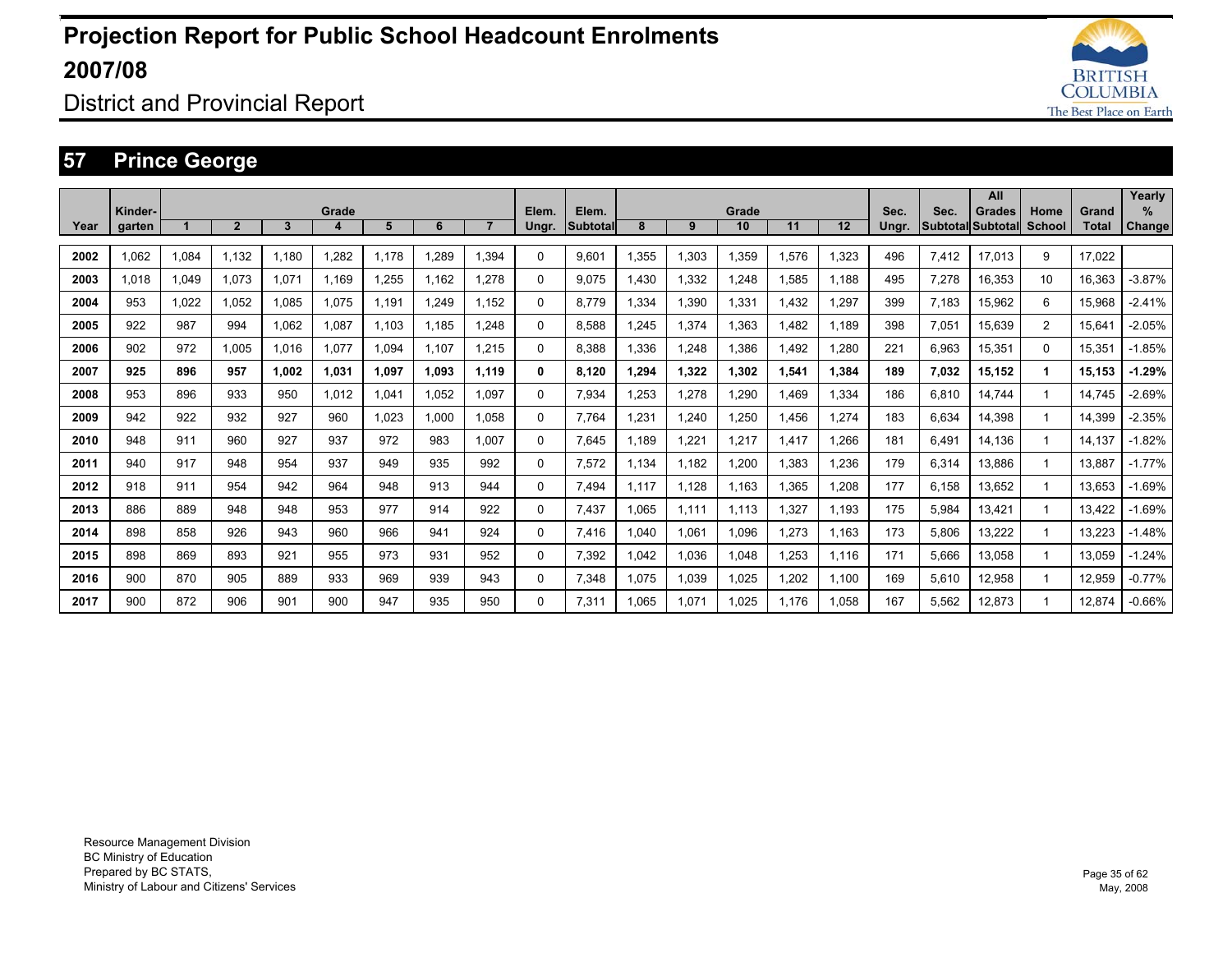

### District and Provincial Report

#### **58 Nicola - Similkameen**

|      | Kinder- |     |                |              | Grade |     |     |                | Elem.        | Elem.    |     |     | Grade |     |     | Sec.  | Sec.  | All<br><b>Grades</b>     | Home         | Grand        | Yearly<br>%   |
|------|---------|-----|----------------|--------------|-------|-----|-----|----------------|--------------|----------|-----|-----|-------|-----|-----|-------|-------|--------------------------|--------------|--------------|---------------|
| Year | garten  |     | $\overline{2}$ | $\mathbf{3}$ | 4     | 5   | 6   | $\overline{7}$ | Ungr.        | Subtotal | 8   | 9   | 10    | 11  | 12  | Ungr. |       | <b>Subtotal Subtotal</b> | School       | <b>Total</b> | <b>Change</b> |
| 2002 | 174     | 210 | 181            | 201          | 222   | 234 | 221 | 254            | $\Omega$     | 1,697    | 238 | 233 | 230   | 223 | 220 | 143   | 1,287 | 2,984                    | 5            | 2,989        |               |
| 2003 | 162     | 164 | 200            | 185          | 204   | 228 | 226 | 232            | $\mathbf 0$  | 1.601    | 256 | 245 | 248   | 260 | 249 | 177   | 1.435 | 3.036                    | 4            | 3.040        | 1.71%         |
| 2004 | 151     | 178 | 171            | 203          | 197   | 200 | 222 | 240            | $\mathbf 0$  | 1.562    | 247 | 283 | 236   | 339 | 339 | 136   | 1,580 | 3.142                    |              | 3.143        | 3.39%         |
| 2005 | 135     | 155 | 169            | 173          | 200   | 185 | 203 | 230            | $\mathbf{0}$ | 1.450    | 253 | 293 | 267   | 381 | 312 | 108   | 1.614 | 3.064                    |              | 3.065        | $-2.48%$      |
| 2006 | 135     | 146 | 145            | 166          | 178   | 208 | 184 | 212            |              | 1.375    | 228 | 288 | 265   | 269 | 242 | 14    | 1,306 | 2,681                    |              | 2,682        | $-12.50\%$    |
| 2007 | 142     | 150 | 148            | 153          | 164   | 184 | 207 | 193            | 0            | 1,341    | 236 | 278 | 298   | 310 | 365 | 84    | 1,571 | 2,912                    | $\mathbf{0}$ | 2,912        | 8.58%         |
| 2008 | 131     | 133 | 151            | 153          | 163   | 161 | 206 | 193            | 0            | 1.291    | 228 | 271 | 287   | 315 | 363 | 85    | 1.549 | 2,840                    | 0            | 2,840        | $-2.47%$      |
| 2009 | 157     | 123 | 134            | 156          | 163   | 160 | 181 | 192            | 0            | 1.266    | 229 | 262 | 280   | 304 | 368 | 84    | 1,527 | 2.793                    | 0            | 2.793        | $-1.65%$      |
| 2010 | 177     | 145 | 123            | 138          | 166   | 160 | 179 | 169            | 0            | 1.257    | 228 | 265 | 271   | 296 | 357 | 84    | 1,501 | 2.758                    | 0            | 2.758        | $-1.25%$      |
| 2011 | 163     | 165 | 146            | 127          | 148   | 163 | 178 | 167            | $\mathbf 0$  | 1.257    | 201 | 264 | 273   | 287 | 347 | 83    | 1.455 | 2.712                    | $\Omega$     | 2.712        | $-1.67%$      |
| 2012 | 164     | 152 | 166            | 151          | 137   | 145 | 182 | 166            | $\Omega$     | 1,263    | 199 | 234 | 272   | 289 | 337 | 82    | 1,413 | 2,676                    | 0            | 2,676        | $-1.33%$      |
| 2013 | 153     | 153 | 153            | 170          | 161   | 134 | 163 | 170            | $\Omega$     | 1,257    | 198 | 231 | 243   | 287 | 338 | 81    | 1,378 | 2,635                    | $\Omega$     | 2,635        | $-1.53%$      |
| 2014 | 158     | 143 | 155            | 158          | 182   | 157 | 151 | 153            | 0            | 1,257    | 202 | 229 | 241   | 260 | 337 | 80    | 1,349 | 2,606                    | 0            | 2,606        | $-1.10%$      |
| 2015 | 161     | 148 | 145            | 161          | 170   | 179 | 178 | 142            | 0            | 1,284    | 182 | 234 | 238   | 256 | 306 | 79    | 1,295 | 2,579                    | 0            | 2,579        | $-1.04%$      |
| 2016 | 162     | 150 | 149            | 149          | 171   | 166 | 200 | 166            | 0            | 1,313    | 169 | 211 | 241   | 252 | 300 | 78    | 1,251 | 2,564                    | 0            | 2,564        | $-0.58%$      |
| 2017 | 164     | 151 | 150            | 153          | 159   | 168 | 186 | 187            | $\Omega$     | 1.318    | 197 | 197 | 220   | 256 | 297 | 76    | 1.243 | 2.561                    | 0            | 2.561        | $-0.12%$      |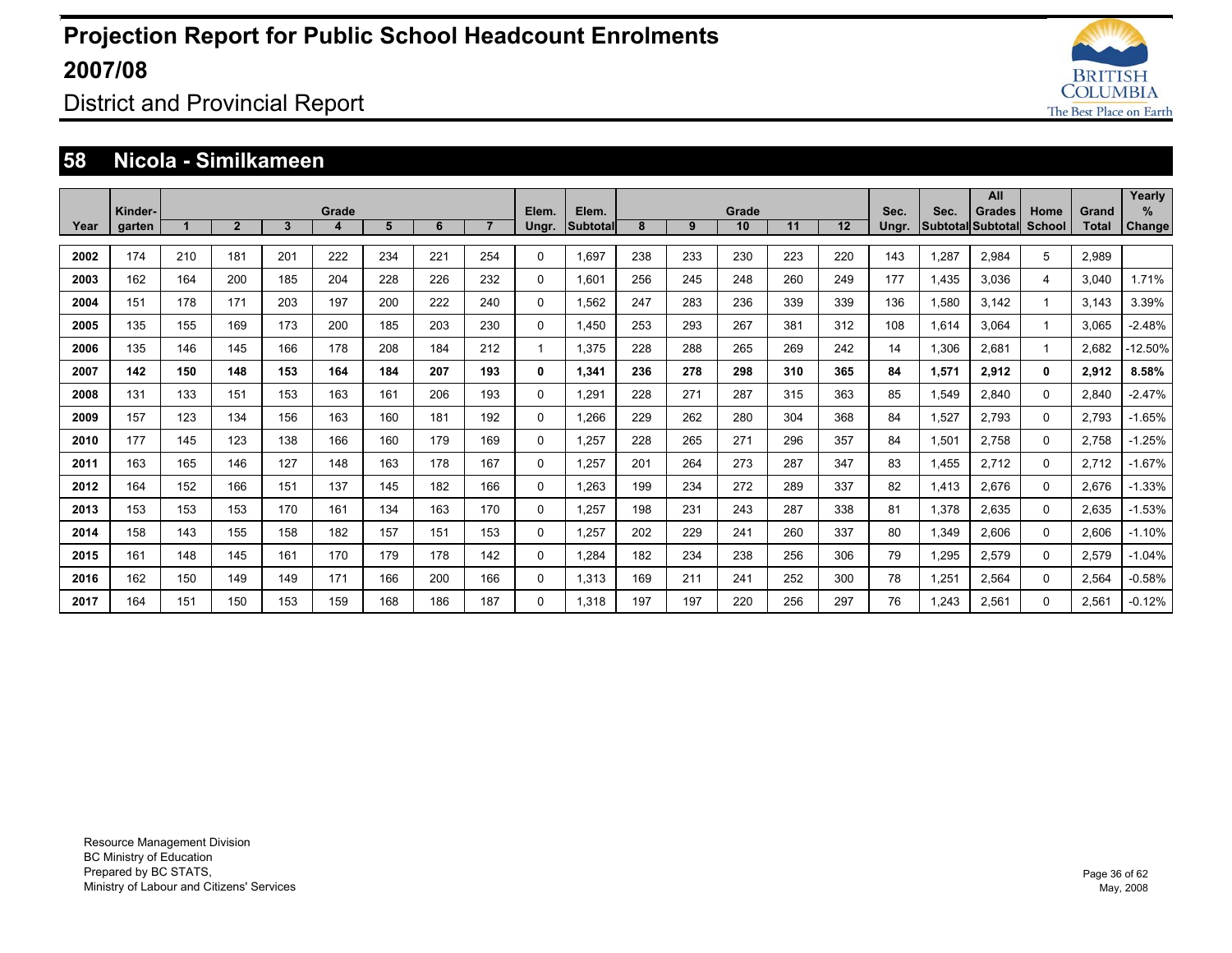

### District and Provincial Report

#### **59 Peace River South**

|      | Kinder- |     |                |     | Grade |     |     |                | Elem.    | Elem.           |     |     | Grade |     |     | Sec.  | Sec.  | All<br><b>Grades</b> | Home           | Grand        | Yearly<br>%   |
|------|---------|-----|----------------|-----|-------|-----|-----|----------------|----------|-----------------|-----|-----|-------|-----|-----|-------|-------|----------------------|----------------|--------------|---------------|
| Year | garten  |     | $\overline{2}$ | 3   | 4     | 5   | 6   | $\overline{7}$ | Ungr.    | <b>Subtotal</b> | 8   | 9   | 10    | 11  | 12  | Ungr. |       | Subtotal Subtotal    | <b>School</b>  | <b>Total</b> | <b>Change</b> |
| 2002 | 319     | 330 | 357            | 352 | 365   | 379 | 394 | 423            | 3        | 2,922           | 413 | 407 | 414   | 431 | 439 | 25    | 2,129 | 5,051                | 10             | 5.061        |               |
| 2003 | 273     | 321 | 336            | 336 | 354   | 361 | 380 | 396            |          | 2.758           | 413 | 411 | 420   | 408 | 391 | 54    | 2,097 | 4.855                | 10             | 4.865        | $-3.87%$      |
| 2004 | 291     | 285 | 322            | 329 | 354   | 346 | 356 | 400            | 0        | 2.683           | 406 | 402 | 413   | 452 | 378 | 77    | 2,128 | 4.811                | 5              | 4.816        | $-1.01%$      |
| 2005 | 260     | 298 | 291            | 334 | 332   | 358 | 326 | 370            | 0        | 2.569           | 403 | 384 | 409   | 421 | 409 | 32    | 2,058 | 4.627                | $\overline{7}$ | 4.634        | $-3.78%$      |
| 2006 | 277     | 286 | 302            | 297 | 343   | 336 | 360 | 342            | 0        | 2,543           | 373 | 415 | 401   | 437 | 350 | 24    | 2,000 | 4,543                | $\Omega$       | 4,543        | $-1.96%$      |
| 2007 | 297     | 281 | 285            | 304 | 300   | 335 | 333 | 367            | 0        | 2,502           | 360 | 377 | 422   | 446 | 367 | 10    | 1,982 | 4,484                | 0              | 4,484        | $-1.30%$      |
| 2008 | 300     | 303 | 282            | 290 | 295   | 312 | 311 | 357            | 0        | 2.450           | 367 | 373 | 407   | 421 | 367 | 10    | 1.945 | 4.395                | 0              | 4.395        | $-1.98%$      |
| 2009 | 289     | 306 | 303            | 287 | 281   | 306 | 290 | 334            | 0        | 2.396           | 358 | 381 | 402   | 406 | 347 | 10    | 1.904 | 4.300                | 0              | 4,300        | $-2.16%$      |
| 2010 | 287     | 295 | 308            | 309 | 279   | 294 | 286 | 312            | 0        | 2.370           | 337 | 373 | 410   | 401 | 335 | 10    | 1.866 | 4,236                | 0              | 4,236        | $-1.49%$      |
| 2011 | 292     | 293 | 297            | 314 | 300   | 291 | 274 | 307            | 0        | 2.368           | 314 | 351 | 402   | 407 | 331 | 10    | 1.815 | 4.183                | 0              | 4.183        | $-1.25%$      |
| 2012 | 296     | 298 | 295            | 303 | 304   | 313 | 271 | 294            | 0        | 2.374           | 309 | 328 | 380   | 401 | 336 | 10    | 1.764 | 4.138                | $\Omega$       | 4,138        | $-1.08%$      |
| 2013 | 281     | 303 | 300            | 301 | 294   | 317 | 292 | 293            | 0        | 2,381           | 297 | 322 | 355   | 380 | 331 | 10    | 1,695 | 4,076                | 0              | 4,076        | $-1.50%$      |
| 2014 | 285     | 288 | 305            | 306 | 292   | 306 | 296 | 314            | 0        | 2,392           | 295 | 309 | 348   | 356 | 315 | 10    | 1,633 | 4.025                | 0              | 4,025        | $-1.25%$      |
| 2015 | 290     | 292 | 290            | 311 | 297   | 304 | 286 | 319            | 0        | 2.389           | 316 | 307 | 334   | 348 | 295 | 9     | 1,609 | 3.998                | 0              | 3,998        | $-0.67%$      |
| 2016 | 294     | 296 | 294            | 296 | 302   | 310 | 284 | 308            | 0        | 2,384           | 321 | 329 | 331   | 335 | 288 | 9     | 1,613 | 3,997                | 0              | 3,997        | $-0.03%$      |
| 2017 | 294     | 299 | 298            | 299 | 288   | 315 | 289 | 306            | $\Omega$ | 2.388           | 310 | 334 | 352   | 332 | 278 | 9     | 1.615 | 4.003                | 0              | 4.003        | 0.15%         |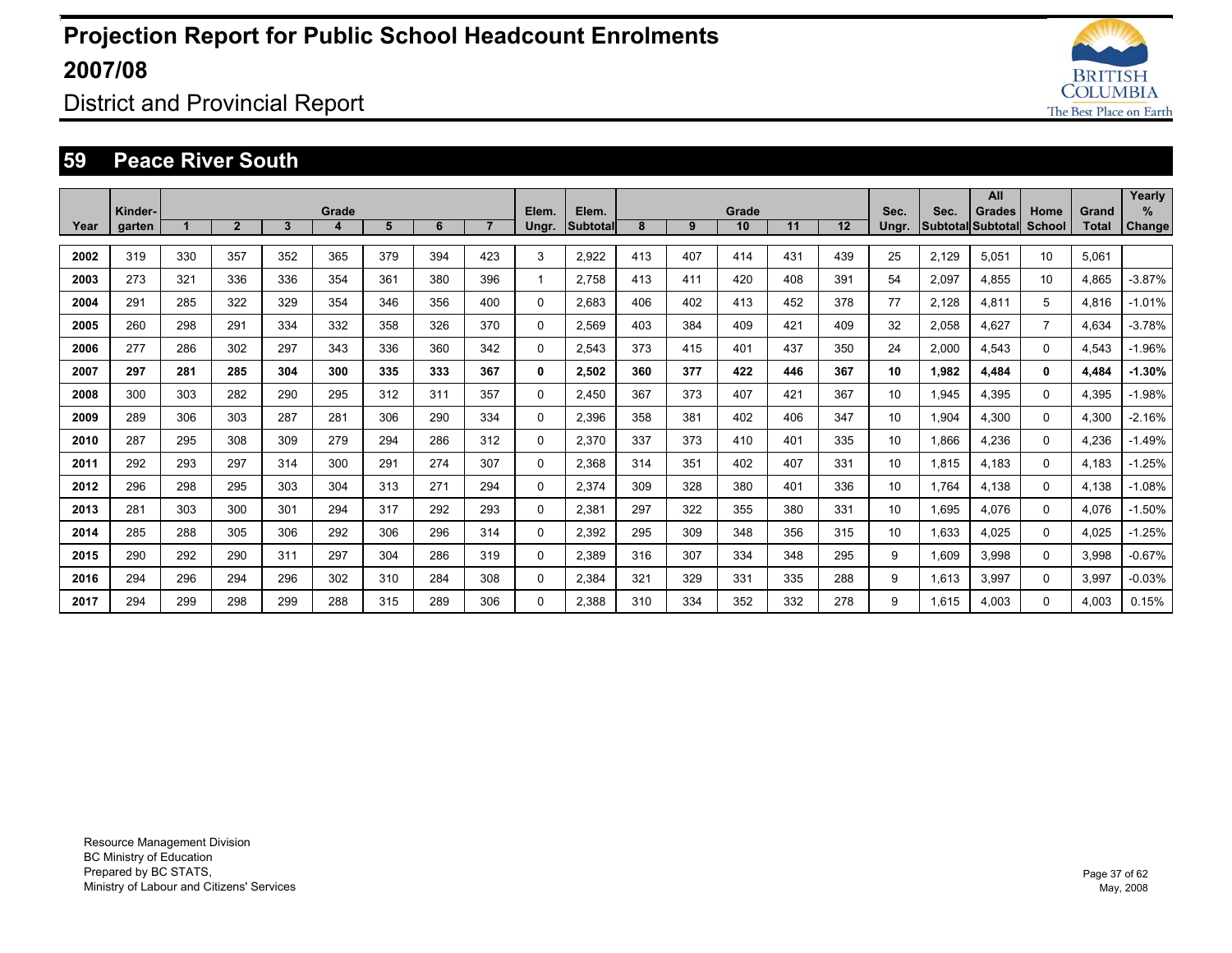

### District and Provincial Report

#### **60 Peace River North**

|      |                   |     |                |              |            |     |     |                |                |                          |     |     |             |     |     |               |       | All                                |                |                | Yearly             |
|------|-------------------|-----|----------------|--------------|------------|-----|-----|----------------|----------------|--------------------------|-----|-----|-------------|-----|-----|---------------|-------|------------------------------------|----------------|----------------|--------------------|
| Year | Kinder-<br>garten |     | $\overline{2}$ | $\mathbf{3}$ | Grade<br>4 | 5   | 6   | $\overline{7}$ | Elem.<br>Ungr. | Elem.<br><b>Subtotal</b> | 8   | 9   | Grade<br>10 | 11  | 12  | Sec.<br>Ungr. | Sec.  | <b>Grades</b><br>Subtotal Subtotal | Home<br>School | Grand<br>Total | %<br><b>Change</b> |
|      |                   |     |                |              |            |     |     |                |                |                          |     |     |             |     |     |               |       |                                    |                |                |                    |
| 2002 | 422               | 446 | 419            | 481          | 448        | 471 | 462 | 460            |                | 3.610                    | 449 | 505 | 412         | 441 | 412 | 66            | 2.285 | 5.895                              | 40             | 5.935          |                    |
| 2003 | 418               | 431 | 427            | 421          | 471        | 448 | 462 | 459            | $\Omega$       | 3.537                    | 506 | 453 | 465         | 429 | 410 | 47            | 2.310 | 5.847                              | 36             | 5.883          | $-0.88%$           |
| 2004 | 388               | 421 | 425            | 455          | 429        | 457 | 449 | 452            | $\Omega$       | 3.476                    | 495 | 499 | 426         | 512 | 407 | 48            | 2,387 | 5.863                              | 40             | 5.903          | 0.34%              |
| 2005 | 487               | 400 | 431            | 419          | 457        | 445 | 451 | 469            | $\Omega$       | 3.559                    | 500 | 504 | 484         | 409 | 439 | 70            | 2.406 | 5.965                              | 14             | 5.979          | 1.29%              |
| 2006 | 466               | 478 | 412            | 424          | 422        | 455 | 443 | 457            | $\overline{2}$ | 3.559                    | 482 | 516 | 454         | 479 | 378 | 60            | 2,369 | 5.928                              | 3              | 5,931          | $-0.80%$           |
| 2007 | 398               | 450 | 459            | 393          | 414        | 425 | 453 | 434            | 5              | 3,431                    | 461 | 497 | 496         | 486 | 436 | 60            | 2,436 | 5,867                              | 8              | 5,875          | $-0.94%$           |
| 2008 | 409               | 459 | 448            | 430          | 417        | 415 | 443 | 439            | 5              | 3.465                    | 469 | 478 | 490         | 505 | 431 | 60            | 2,433 | 5.898                              | 8              | 5,906          | 0.53%              |
| 2009 | 410               | 473 | 457            | 420          | 457        | 417 | 433 | 429            | 5              | 3,501                    | 475 | 487 | 474         | 501 | 448 | 61            | 2,446 | 5,947                              | 8              | 5,955          | 0.83%              |
| 2010 | 431               | 474 | 471            | 429          | 446        | 459 | 435 | 421            | 5              | 3,571                    | 465 | 493 | 482         | 486 | 446 | 61            | 2,433 | 6.004                              | 8              | 6,012          | 0.96%              |
| 2011 | 441               | 498 | 471            | 441          | 456        | 448 | 478 | 423            | 5              | 3.661                    | 456 | 483 | 487         | 494 | 433 | 62            | 2,415 | 6.076                              | 8              | 6.084          | 1.20%              |
| 2012 | 473               | 509 | 496            | 442          | 469        | 458 | 468 | 465            | 5              | 3.785                    | 459 | 474 | 479         | 499 | 439 | 62            | 2,412 | 6.197                              | 9              | 6,206          | 2.01%              |
| 2013 | 477               | 547 | 507            | 465          | 470        | 471 | 479 | 455            | 5              | 3.876                    | 503 | 477 | 470         | 491 | 444 | 62            | 2,447 | 6.323                              | 9              | 6,332          | 2.03%              |
| 2014 | 476               | 553 | 544            | 476          | 495        | 472 | 492 | 466            | 6              | 3.980                    | 494 | 522 | 472         | 483 | 439 | 63            | 2,473 | 6.453                              | 9              | 6.462          | 2.05%              |
| 2015 | 473               | 551 | 550            | 510          | 505        | 497 | 494 | 479            | 6              | 4.065                    | 505 | 513 | 514         | 485 | 431 | 64            | 2,512 | 6.577                              | 9              | 6.586          | 1.92%              |
| 2016 | 467               | 548 | 549            | 517          | 542        | 508 | 519 | 480            | 6              | 4,136                    | 519 | 524 | 507         | 525 | 433 | 64            | 2,572 | 6.708                              | 9              | 6.717          | 1.99%              |
| 2017 | 460               | 541 | 547            | 516          | 549        | 545 | 530 | 505            | 6              | 4.199                    | 521 | 539 | 518         | 520 | 467 | 66            | 2.631 | 6.830                              | 10             | 6.840          | 1.83%              |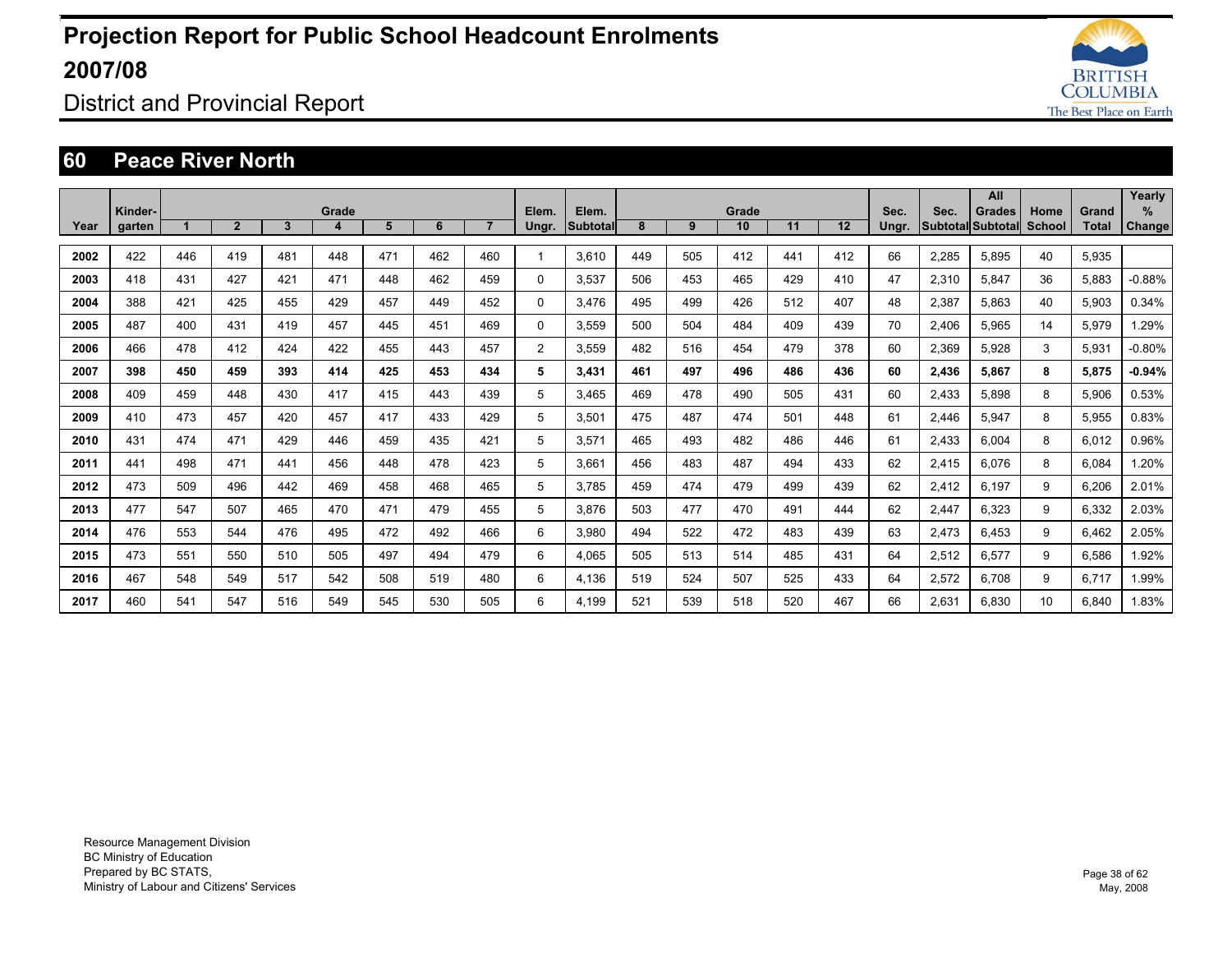

### District and Provincial Report

#### **61 Greater Victoria**

|      |         |       |                |       |       |       |       |                |          |                 |      |       |             |       |       |       |       | All               |        |        | Yearly        |
|------|---------|-------|----------------|-------|-------|-------|-------|----------------|----------|-----------------|------|-------|-------------|-------|-------|-------|-------|-------------------|--------|--------|---------------|
|      | Kinder- |       | $\overline{2}$ | 3     | Grade | 5     | 6     | $\overline{7}$ | Elem.    | Elem.           | 8    | 9     | Grade<br>10 | 11    | 12    | Sec.  | Sec.  | <b>Grades</b>     | Home   | Grand  | $\%$          |
| Year | garten  |       |                |       | 4     |       |       |                | Ungr.    | <b>Subtotal</b> |      |       |             |       |       | Ungr. |       | Subtotal Subtotal | School | Total  | <b>Change</b> |
| 2002 | 1.333   | 1,385 | 1.487          | 1.606 | 1.549 | .600  | 1.581 | 1.552          | $\Omega$ | 12.093          | .647 | 1.820 | 1.894       | 1.935 | 2.144 | 0     | 9.440 | 21.533            | 10     | 21.543 |               |
| 2003 | 1,265   | 1,396 | 1.384          | 1.493 | 1.619 | .543  | 1,552 | 1.564          | 0        | 11.816          | .672 | 1.767 | 1,864       | 2,006 | 1.806 | 0     | 9.115 | 20,931            | 13     | 20.944 | $-2.78%$      |
| 2004 | 1.279   | 1,348 | 1.393          | 1.401 | 1.502 | .618  | 1.545 | 1.562          | $\Omega$ | 11.648          | .674 | 1.765 | 1.765       | 2.084 | 1.803 | 0     | 9.091 | 20,739            | 11     | 20.750 | $-0.93%$      |
| 2005 | 1,251   | 1.344 | 1.351          | 1.400 | 1.413 | .516  | 1.607 | 1.565          | $\Omega$ | 11.447          | .612 | 1.820 | 1.843       | 1.855 | 1.905 | 0     | 9.035 | 20.482            | 8      | 20.490 | .25%<br>-1    |
| 2006 | 1,263   | 1,317 | 1.338          | 1.338 | 1,374 | .393  | 1.484 | 1.563          | 0        | 11.070          | .542 | 1,641 | 1,833       | 1.818 | 1.610 | 78    | 8,522 | 19,592            | 16     | 19.608 | $-4.30%$      |
| 2007 | 1.269   | 1,337 | 1.306          | 1.339 | 1,336 | 1.392 | 1.360 | 1.483          | 0        | 10.822          | .550 | 1,668 | 1.760       | 1.880 | 1.781 | 122   | 8.761 | 19.583            | 12     | 19,595 | $-0.07%$      |
| 2008 | 1,330   | 1,303 | 1,253          | 1,357 | 1.326 | ,405  | 1.328 | 1.464          | $\Omega$ | 10.766          | .484 | 1,667 | 1,737       | .840  | 1.765 | 122   | 8,615 | 19,381            | 12     | 19,393 | $-1.03%$      |
| 2009 | 1,367   | 1,366 | 1,219          | 1,303 | 1,344 | ,395  | 1,341 | 1.433          | $\Omega$ | 10.768          | .459 | 1,601 | 1.735       | 1.815 | 1,725 | 121   | 8,456 | 19,224            | 12     | 19,236 | $-0.81%$      |
| 2010 | 1.376   | 1.400 | 1.272          | .265  | 1.287 | .411  | 1.329 | 1.442          | 0        | 10.782          | .419 | 1,567 | 1.660       | 1.800 | 1.687 | 120   | 8,253 | 19.035            | 12     | 19.047 | $-0.98%$      |
| 2011 | 1,334   | 1,404 | 1,299          | 1,314 | 1,245 | .347  | 1,338 | 1.427          | $\Omega$ | 10.708          | .416 | 1,522 | 1,626       | 1,730 | 1,677 | 120   | 8,091 | 18,799            | 12     | 18,811 | $-1.24%$      |
| 2012 | 1,305   | 1,368 | 1,308          | 1,348 | 1,299 | .310  | 1,283 | 1.440          | $\Omega$ | 10,661          | .398 | 1,529 | 1,590       | 1.705 | 1,623 | 121   | 7,966 | 18,627            | 12     | 18,639 | $-0.91%$      |
| 2013 | 1,333   | 1,335 | 1.271          | 1,354 | 1,328 | .363  | 1.244 | 1.383          | $\Omega$ | 10.611          | .403 | 1,506 | 1,588       | 1.660 | 1.588 | 120   | 7,865 | 18,476            | 12     | 18.488 | $-0.81%$      |
| 2014 | 1,342   | 1,366 | 1,240          | 1,317 | 1,334 | .395  | 1,295 | 1,341          | $\Omega$ | 10,630          | ,338 | 1,511 | 1,562       | .652  | 1,540 | 119   | 7,722 | 18,352            | 12     | 18,364 | $-0.67%$      |
| 2015 | 1,345   | 1,388 | 1,282          | 1,301 | 1,313 | .416  | 1,339 | 1.410          | $\Omega$ | 10.794          | .316 | 1,470 | 1,595       | 1,659 | 1,565 | 120   | 7,725 | 18,519            | 12     | 18,531 | 0.91%         |
| 2016 | 1,329   | 1,392 | 1,304          | 1,346 | 1,298 | 1,395 | 1,359 | 1.457          | $\Omega$ | 10,880          | .384 | 1,447 | 1,558       | 1,693 | 1.574 | 121   | 7.777 | 18,657            | 12     | 18,669 | 0.74%         |
| 2017 | 1.318   | 1.375 | 1.307          | 1.367 | 1.341 | 1,379 | 1.339 | 1.479          | $\Omega$ | 10.905          | .430 | 1.517 | 1.535       | 1.659 | 1.604 | 122   | 7.867 | 18.772            | 13     | 18.785 | 0.62%         |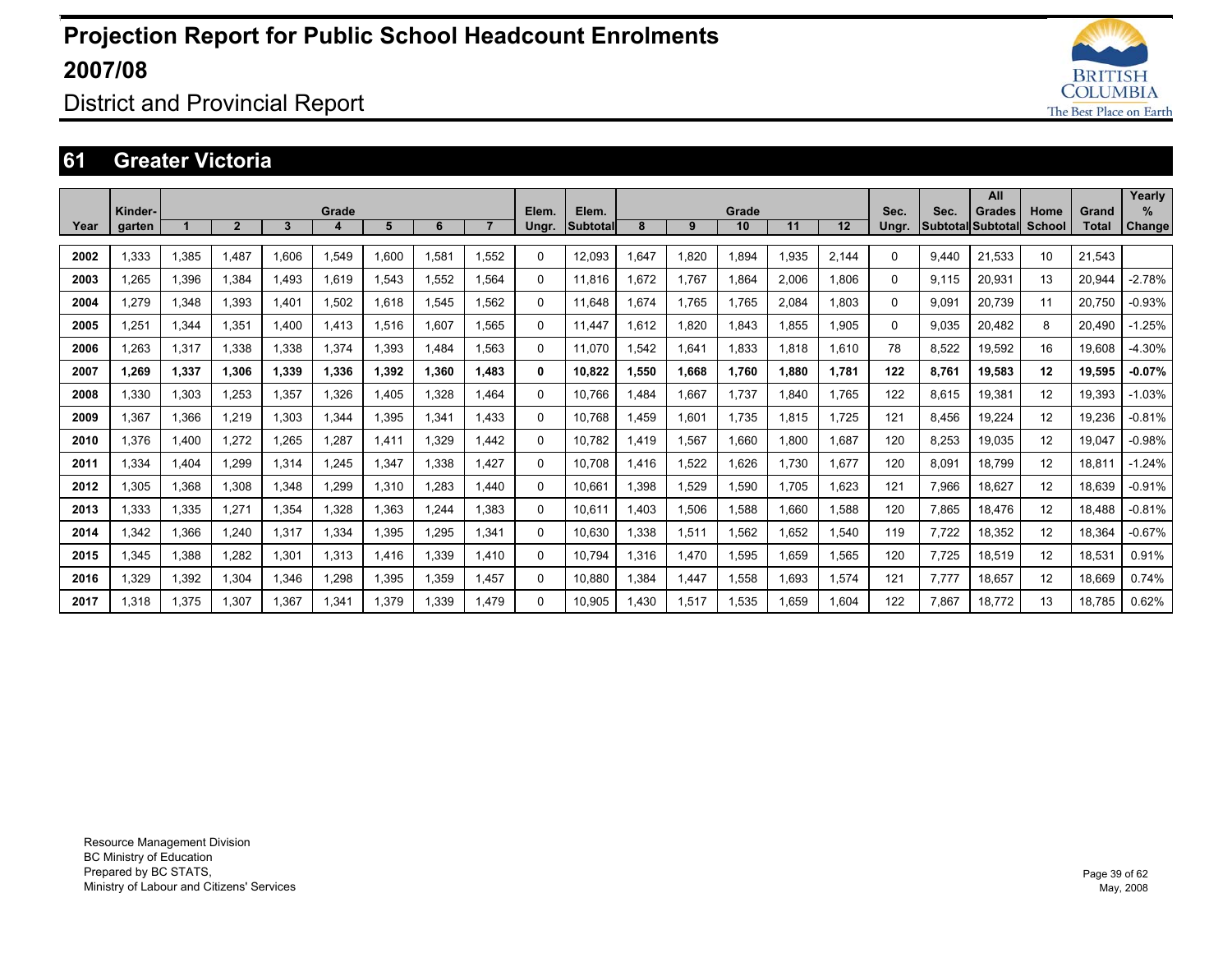

District and Provincial Report

#### **62 Sooke**

|      |         |     |                |     |       |     |     |                |          |                 |     |     |       |       |     |       |       | All                      |                |              | Yearly        |
|------|---------|-----|----------------|-----|-------|-----|-----|----------------|----------|-----------------|-----|-----|-------|-------|-----|-------|-------|--------------------------|----------------|--------------|---------------|
|      | Kinder- |     |                |     | Grade |     |     |                | Elem.    | Elem.           |     |     | Grade |       |     | Sec.  | Sec.  | Grades                   | Home           | Grand        | ℅             |
| Year | garten  |     | $\overline{2}$ | 3   | 4     | 5   | 6   | $\overline{7}$ | Ungr.    | <b>Subtotal</b> | 8   | 9   | 10    | 11    | 12  | Ungr. |       | <b>Subtotal Subtotal</b> | School         | <b>Total</b> | <b>Change</b> |
| 2002 | 593     | 625 | 639            | 673 | 687   | 728 | 705 | 744            | 0        | 5,394           | 718 | 741 | 689   | 1.019 | 756 | 68    | 3,991 | 9.385                    |                | 9,386        |               |
| 2003 | 564     | 613 | 632            | 644 | 694   | 690 | 731 | 723            | 0        | 5,291           | 755 | 725 | 773   | 1,031 | 675 | 65    | 4,024 | 9,315                    | 1              | 9,316        | $-0.75%$      |
| 2004 | 553     | 583 | 621            | 646 | 651   | 701 | 705 | 754            | 0        | 5,214           | 726 | 748 | 723   | 1.173 | 696 | 36    | 4,102 | 9,316                    | 1              | 9,317        | 0.01%         |
| 2005 | 558     | 560 | 599            | 627 | 658   | 656 | 709 | 706            | 0        | 5.073           | 744 | 728 | 744   | 1.085 | 785 | 13    | 4,099 | 9,172                    | 0              | 9.172        | $-1.56\%$     |
| 2006 | 544     | 558 | 576            | 609 | 640   | 667 | 669 | 698            | 0        | 4,961           | 698 | 756 | 687   | 801   | 689 | 270   | 3,901 | 8,862                    | 0              | 8,862        | $-3.38%$      |
| 2007 | 573     | 574 | 572            | 597 | 588   | 643 | 678 | 666            | 0        | 4.891           | 697 | 661 | 737   | 819   | 717 | 236   | 3,867 | 8,758                    | $\mathbf{2}$   | 8.760        | $-1.15%$      |
| 2008 | 577     | 607 | 588            | 585 | 565   | 622 | 682 | 660            | 0        | 4.886           | 689 | 629 | 712   | 815   | 683 | 235   | 3.763 | 8.649                    | $\overline{2}$ | 8.651        | $-1.24%$      |
| 2009 | 605     | 610 | 621            | 602 | 554   | 598 | 661 | 665            | $\Omega$ | 4,916           | 684 | 623 | 679   | 789   | 679 | 235   | 3,689 | 8.605                    | $\overline{2}$ | 8,607        | $-0.51%$      |
| 2010 | 639     | 637 | 623            | 634 | 569   | 588 | 639 | 648            | 0        | 4,977           | 694 | 623 | 677   | 763   | 666 | 235   | 3,658 | 8.635                    | $\overline{2}$ | 8,637        | 0.35%         |
| 2011 | 659     | 674 | 650            | 637 | 601   | 605 | 628 | 626            | 0        | 5.080           | 676 | 630 | 676   | 757   | 643 | 235   | 3.617 | 8.697                    | $\overline{2}$ | 8.699        | 0.72%         |
| 2012 | 647     | 698 | 690            | 666 | 604   | 637 | 644 | 612            | 0        | 5,198           | 649 | 610 | 676   | 748   | 631 | 234   | 3,548 | 8.746                    | $\overline{2}$ | 8.748        | 0.56%         |
| 2013 | 698     | 686 | 715            | 706 | 631   | 640 | 678 | 628            | 0        | 5,382           | 635 | 586 | 656   | 748   | 624 | 234   | 3,483 | 8.865                    | $\overline{2}$ | 8,867        | .36%          |
| 2014 | 717     | 739 | 703            | 732 | 669   | 669 | 681 | 661            | 0        | 5,571           | 650 | 573 | 630   | 727   | 624 | 234   | 3,438 | 9.009                    | $\overline{2}$ | 9.011        | 1.62%         |
| 2015 | 732     | 758 | 756            | 719 | 692   | 708 | 711 | 664            | 0        | 5.740           | 683 | 586 | 616   | 700   | 607 | 234   | 3,426 | 9.166                    | $\overline{2}$ | 9,168        | 1.74%         |
| 2016 | 749     | 774 | 775            | 772 | 680   | 732 | 752 | 693            | $\Omega$ | 5,927           | 687 | 615 | 628   | 684   | 585 | 235   | 3,434 | 9,361                    | $\overline{2}$ | 9,363        | 2.13%         |
| 2017 | 762     | 791 | 791            | 791 | 730   | 720 | 778 | 733            | 0        | 6.096           | 717 | 619 | 657   | 695   | 571 | 236   | 3.495 | 9.591                    | $\overline{c}$ | 9.593        | 2.46%         |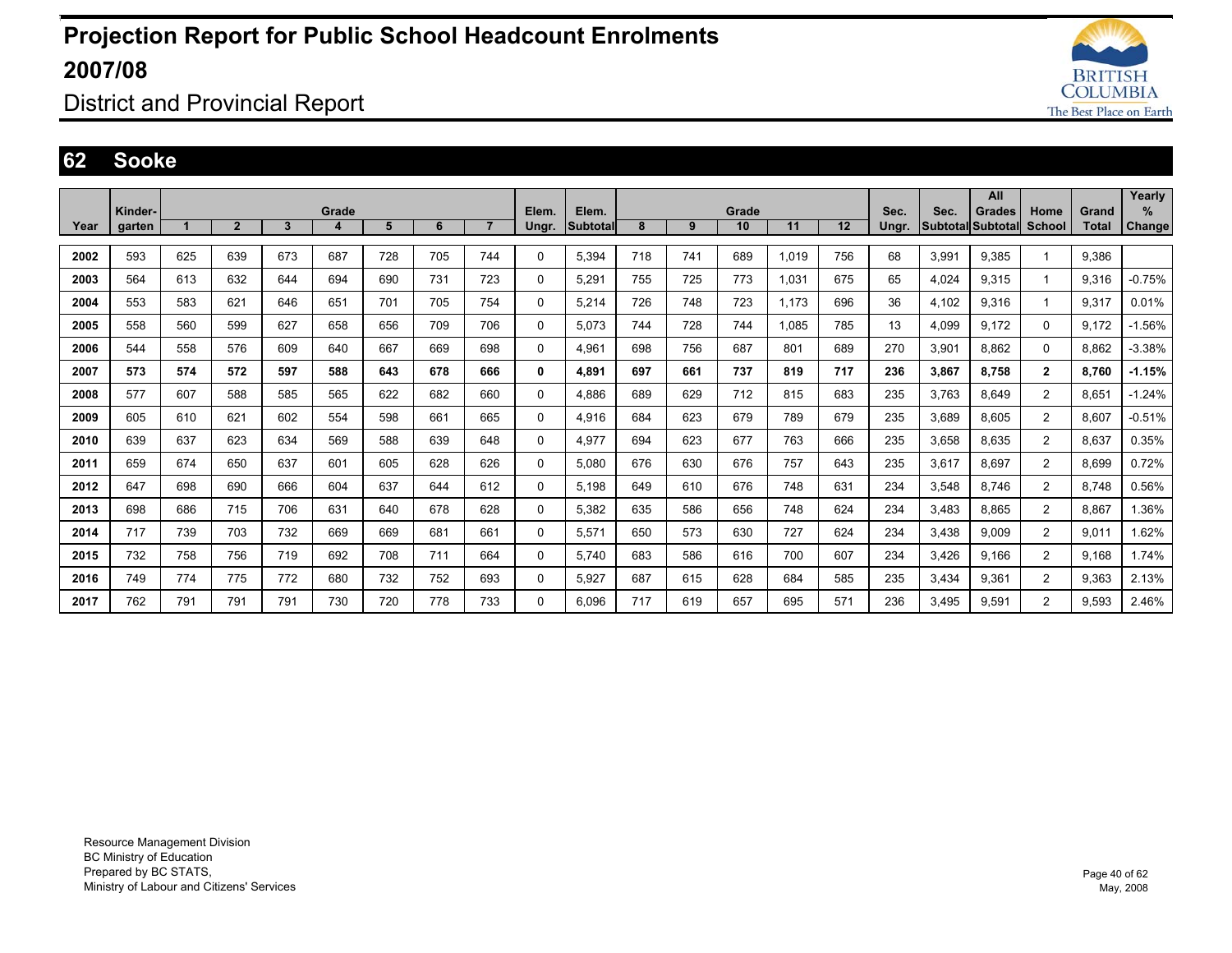

### District and Provincial Report

#### **63 Saanich**

|      |         |     |                |              |       |     |     |                |                |          |     |     |       |       |       |                |       | All                      |                |       | Yearly        |
|------|---------|-----|----------------|--------------|-------|-----|-----|----------------|----------------|----------|-----|-----|-------|-------|-------|----------------|-------|--------------------------|----------------|-------|---------------|
|      | Kinder- |     |                |              | Grade |     |     |                | Elem.          | Elem.    |     |     | Grade |       |       | Sec.           | Sec.  | <b>Grades</b>            | Home           | Grand | %             |
| Year | garten  |     | $\overline{2}$ | $\mathbf{3}$ | 4     | 5   | 6   | $\overline{7}$ | Ungr.          | Subtotal | 8   | 9   | 10    | 11    | 12    | Ungr.          |       | <b>Subtotal Subtotal</b> | School         | Total | <b>Change</b> |
| 2002 | 440     | 503 | 557            | 598          | 590   | 643 | 718 | 729            |                | 4,779    | 781 | 798 | 929   | 829   | 1,053 | $\Omega$       | 4,390 | 9,169                    | 9              | 9,178 |               |
|      |         |     |                |              |       |     |     |                |                |          |     |     |       |       |       |                |       |                          |                |       |               |
| 2003 | 420     | 490 | 510            | 562          | 592   | 600 | 690 | 738            | $\mathbf 0$    | 4,602    | 766 | 854 | 926   | 1,135 | 798   | 0              | 4,479 | 9.081                    | 8              | 9.089 | $-0.97%$      |
| 2004 | 408     | 466 | 491            | 521          | 555   | 611 | 631 | 708            | 0              | 4,391    | 779 | 852 | 956   | 1.074 | 930   | $\overline{7}$ | 4,598 | 8.989                    | 4              | 8.993 | $-1.06%$      |
| 2005 | 381     | 443 | 484            | 493          | 534   | 552 | 632 | 651            | 0              | 4.170    | 726 | 804 | 939   | 1.085 | 917   | 0              | 4.471 | 8.641                    | 5              | 8.646 | $-3.86%$      |
| 2006 | 390     | 411 | 464            | 481          | 502   | 530 | 588 | 659            | $\overline{2}$ | 4.027    | 662 | 791 | 871   | 997   | 927   | 16             | 4,264 | 8,291                    | 3              | 8.294 | $-4.07%$      |
| 2007 | 379     | 414 | 429            | 466          | 504   | 522 | 574 | 613            | 3              | 3.904    | 686 | 739 | 900   | 1.016 | 1,209 | 165            | 4,715 | 8,619                    | $\mathbf{2}$   | 8,621 | 3.94%         |
| 2008 | 378     | 420 | 412            | 450          | 486   | 471 | 546 | 603            | 3              | 3.769    | 652 | 708 | 863   | 950   | 1,201 | 163            | 4,537 | 8.306                    | $\overline{2}$ | 8.308 | $-3.63%$      |
| 2009 | 349     | 420 | 418            | 434          | 472   | 456 | 495 | 576            | 3              | 3.623    | 642 | 675 | 828   | 911   | 1.127 | 160            | 4.343 | 7.966                    | 2              | 7.968 | $-4.09%$      |
| 2010 | 331     | 390 | 419            | 441          | 456   | 444 | 481 | 523            | 3              | 3.488    | 615 | 666 | 790   | 877   | 1.082 | 157            | 4.187 | 7.675                    | $\overline{2}$ | 7.677 | $-3.65%$      |
| 2011 | 336     | 370 | 390            | 442          | 463   | 429 | 468 | 508            | 3              | 3.409    | 561 | 639 | 779   | 839   | 1,042 | 153            | 4,013 | 7,422                    | $\overline{2}$ | 7,424 | $-3.30%$      |
| 2012 | 341     | 375 | 370            | 412          | 464   | 436 | 453 | 495            | $\overline{2}$ | 3.348    | 544 | 583 | 748   | 825   | 998   | 150            | 3,848 | 7.196                    | $\overline{2}$ | 7.198 | $-3.04%$      |
| 2013 | 336     | 381 | 374            | 391          | 433   | 437 | 460 | 479            | $\overline{2}$ | 3,293    | 530 | 566 | 685   | 794   | 981   | 147            | 3,703 | 6.996                    | $\overline{2}$ | 6,998 | $-2.78%$      |
| 2014 | 348     | 375 | 381            | 396          | 411   | 408 | 461 | 486            | $\overline{2}$ | 3,268    | 513 | 551 | 665   | 731   | 946   | 144            | 3,550 | 6,818                    | $\overline{2}$ | 6,820 | $-2.54%$      |
| 2015 | 357     | 389 | 375            | 402          | 416   | 388 | 431 | 488            | $\overline{2}$ | 3,248    | 521 | 533 | 646   | 708   | 873   | 141            | 3,422 | 6.670                    | $\overline{2}$ | 6,672 | $-2.17%$      |
| 2016 | 366     | 398 | 388            | 397          | 423   | 393 | 410 | 457            | 2              | 3,234    | 523 | 541 | 626   | 688   | 843   | 138            | 3,359 | 6,593                    | 2              | 6,595 | $-1.15%$      |
| 2017 | 376     | 409 | 398            | 411          | 418   | 399 | 415 | 435            | 2              | 3.263    | 490 | 543 | 633   | 667   | 821   | 136            | 3.290 | 6.553                    | 2              | 6.555 | $-0.61%$      |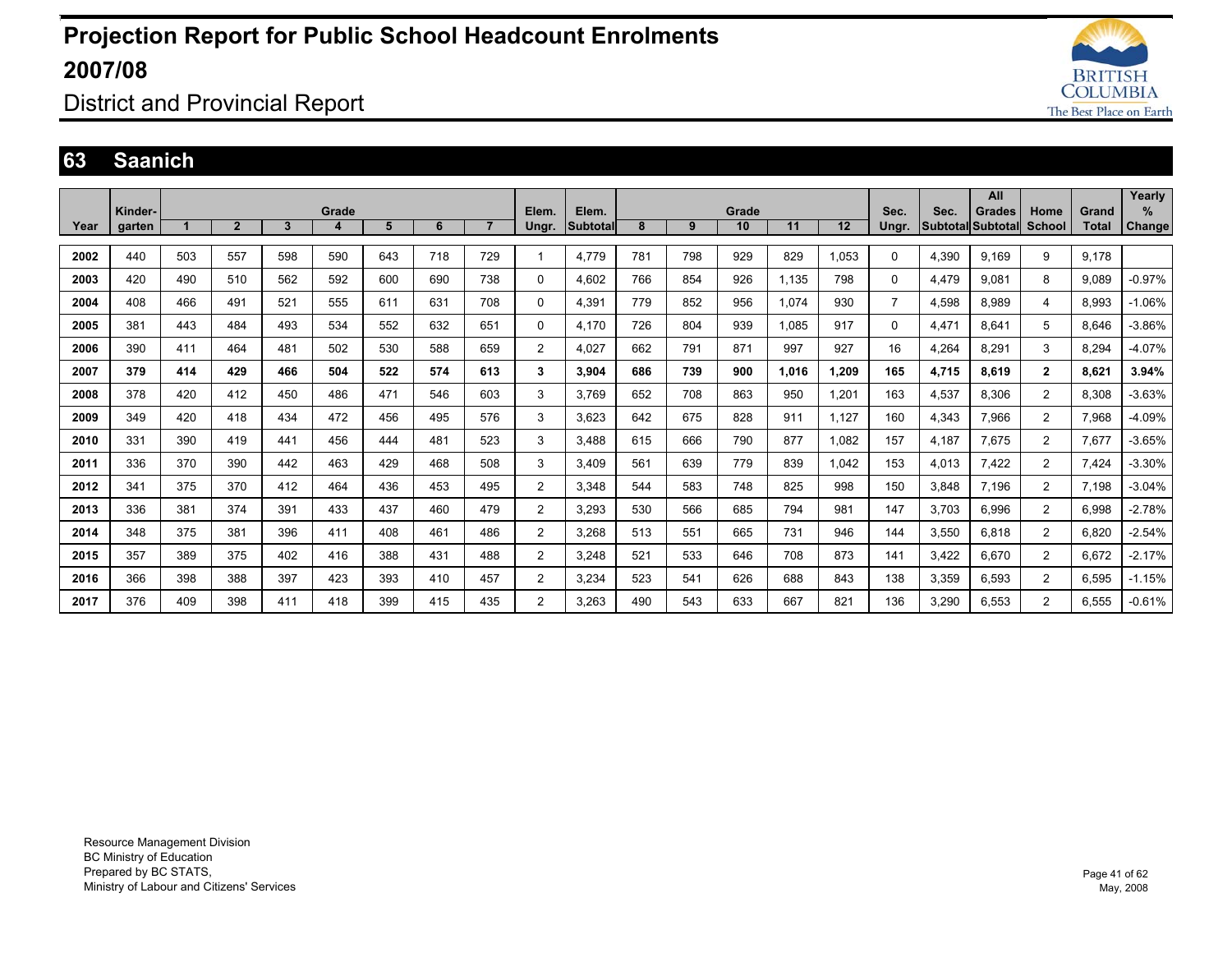

### District and Provincial Report

#### **64 Gulf Islands**

| Year | Kinder-<br>garten |     | $\overline{2}$ | $\mathbf{3}$ | Grade<br>4 | 5   | 6   | $\overline{7}$ | Elem.<br>Ungr. | Elem.<br><b>Subtotal</b> | 8   | 9   | Grade<br>10 | 11  | 12  | Sec.<br>Ungr. | Sec.<br><b>Subtotal Subtotal</b> | All<br><b>Grades</b> | Home<br><b>School</b> | Grand<br>Total | Yearly<br>%<br>Change |
|------|-------------------|-----|----------------|--------------|------------|-----|-----|----------------|----------------|--------------------------|-----|-----|-------------|-----|-----|---------------|----------------------------------|----------------------|-----------------------|----------------|-----------------------|
| 2002 | 96                | 107 | 115            | 99           | 134        | 128 | 140 | 133            | 0              | 952                      | 121 | 138 | 159         | 194 | 176 | 112           | 900                              | 1.852                | $\overline{7}$        | 1.859          |                       |
|      |                   |     |                |              |            |     |     |                |                |                          |     |     |             |     |     |               |                                  |                      |                       |                |                       |
| 2003 | 102               | 106 | 111            | 117          | 96         | 129 | 143 | 136            | 0              | 940                      | 132 | 135 | 144         | 197 | 157 | 94            | 859                              | 1.799                |                       | 1,800          | $-3.17%$              |
| 2004 | 85                | 106 | 108            | 125          | 121        | 105 | 141 | 146            | 0              | 937                      | 133 | 136 | 145         | 185 | 165 | 54            | 818                              | 1.755                | $\Omega$              | 1,755          | $-2.50%$              |
| 2005 | 100               | 93  | 108            | 120          | 124        | 125 | 102 | 136            | $\Omega$       | 908                      | 147 | 126 | 143         | 201 | 158 | 56            | 831                              | 1.739                |                       | 1.740          | $-0.85%$              |
| 2006 | 81                | 99  | 98             | 115          | 117        | 112 | 125 | 96             | 0              | 843                      | 134 | 148 | 142         | 134 | 179 | 13            | 750                              | 1.593                | 4                     | 1,597          | $-8.22%$              |
| 2007 | 94                | 91  | 111            | 94           | 120        | 122 | 118 | 124            | $\mathbf{0}$   | 874                      | 95  | 135 | 147         | 135 | 139 | 38            | 689                              | 1.563                | 9                     | 1.572          | $-1.57%$              |
| 2008 | 99                | 89  | 113            | 88           | 113        | 115 | 115 | 143            | 0              | 875                      | 91  | 125 | 144         | 137 | 139 | 38            | 674                              | 1.549                | 9                     | 1,558          | $-0.89%$              |
| 2009 | 86                | 95  | 111            | 89           | 105        | 108 | 108 | 139            | 0              | 841                      | 104 | 120 | 134         | 135 | 141 | 38            | 672                              | 1,513                | 9                     | 1,522          | $-2.31%$              |
| 2010 | 83                | 82  | 118            | 88           | 107        | 102 | 102 | 131            | 0              | 813                      | 101 | 136 | 129         | 127 | 139 | 38            | 670                              | 1.483                | 8                     | 1,491          | $-2.04%$              |
| 2011 | 94                | 80  | 103            | 94           | 106        | 104 | 97  | 124            | $\Omega$       | 802                      | 96  | 133 | 144         | 122 | 131 | 38            | 664                              | 1.466                | 8                     | 1.474          | $-1.14%$              |
| 2012 | 103               | 90  | 100            | 83           | 113        | 103 | 98  | 118            | 0              | 808                      | 91  | 126 | 142         | 135 | 126 | 38            | 658                              | 1.466                | 8                     | 1,474          | $0.00\%$              |
| 2013 | 97                | 98  | 112            | 80           | 99         | 109 | 97  | 119            | $\Omega$       | 811                      | 86  | 120 | 136         | 134 | 139 | 38            | 653                              | 1.464                | 8                     | 1,472          | $-0.14%$              |
| 2014 | 99                | 93  | 122            | 90           | 96         | 96  | 103 | 118            | 0              | 817                      | 87  | 114 | 129         | 128 | 138 | 38            | 634                              | 1.451                | 8                     | 1.459          | $-0.88%$              |
| 2015 | 101               | 94  | 115            | 97           | 107        | 93  | 91  | 125            | $\Omega$       | 823                      | 86  | 115 | 123         | 122 | 133 | 39            | 618                              | 1.441                | 8                     | 1.449          | $-0.69%$              |
| 2016 | 104               | 96  | 116            | 91           | 115        | 103 | 88  | 111            | $\Omega$       | 824                      | 91  | 114 | 124         | 117 | 127 | 38            | 611                              | 1.435                | 9                     | 1.444          | $-0.35%$              |
| 2017 | 108               | 99  | 119            | 93           | 109        | 111 | 98  | 107            | $\Omega$       | 844                      | 81  | 120 | 123         | 117 | 121 | 38            | 600                              | 1.444                | 9                     | .453           | 0.62%                 |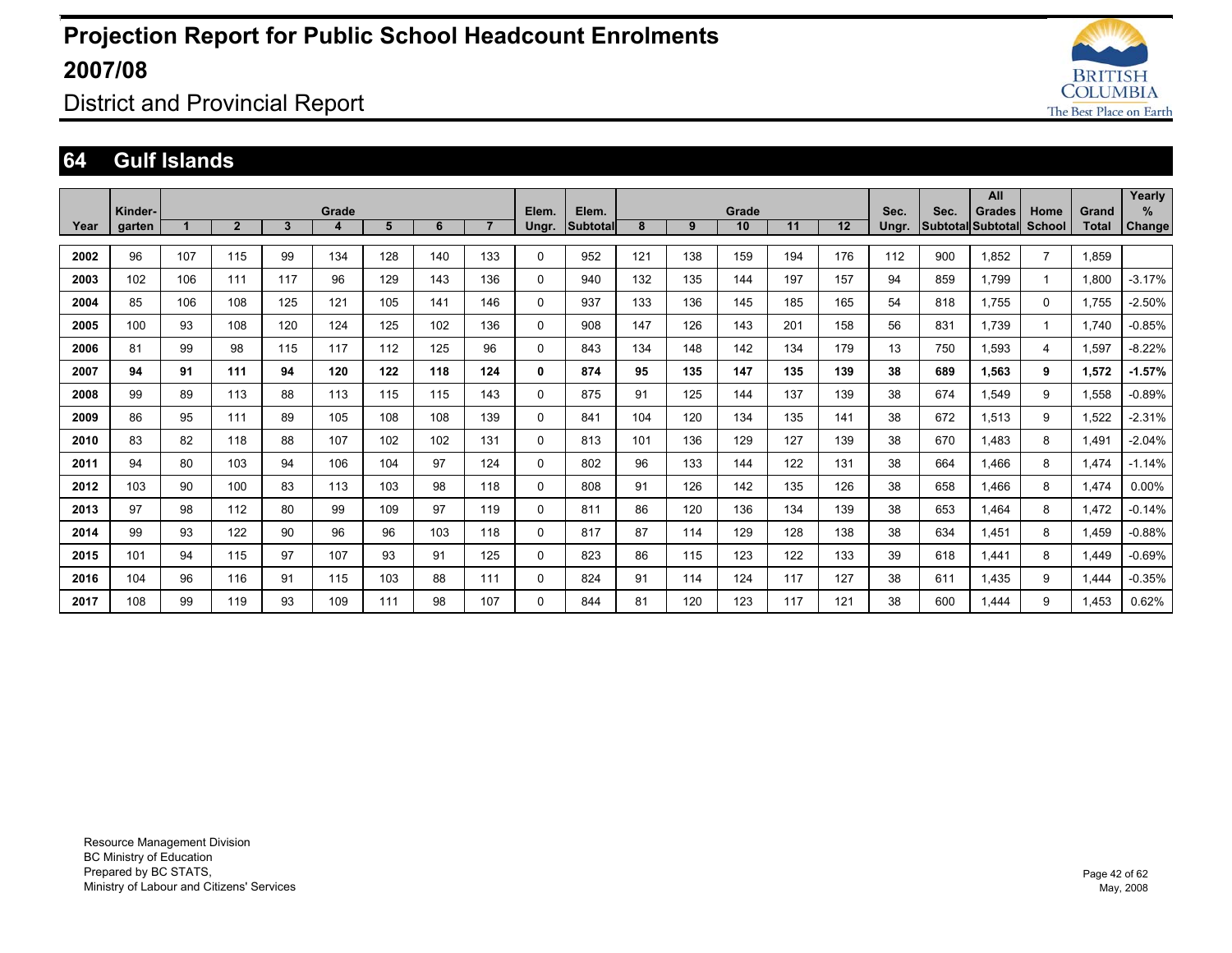

District and Provincial Report

### **67 Okanagan Skaha**

|      |         |     |              |              |       |     |     |                |              |                 |     |     |             |     |     |       |       | All                      |                |                       | Yearly        |
|------|---------|-----|--------------|--------------|-------|-----|-----|----------------|--------------|-----------------|-----|-----|-------------|-----|-----|-------|-------|--------------------------|----------------|-----------------------|---------------|
|      | Kinder- |     | $\mathbf{2}$ | $\mathbf{3}$ | Grade | 5   | 6   | $\overline{7}$ | Elem.        | Elem.           | 8   | 9   | Grade<br>10 | 11  | 12  | Sec.  | Sec.  | <b>Grades</b>            | Home<br>School | Grand<br><b>Total</b> | %             |
| Year | garten  |     |              |              | 4     |     |     |                | Ungr.        | <b>Subtotal</b> |     |     |             |     |     | Ungr. |       | <b>Subtotal Subtotal</b> |                |                       | <b>Change</b> |
| 2002 | 427     | 442 | 486          | 484          | 512   | 554 | 598 | 614            | $\Omega$     | 4.117           | 614 | 698 | 621         | 815 | 632 | 188   | 3.568 | 7.685                    | 2              | 7.687                 |               |
| 2003 | 376     | 444 | 445          | 498          | 496   | 538 | 590 | 606            | $\mathbf{0}$ | 3.993           | 647 | 637 | 686         | 757 | 591 | 100   | 3,418 | 7,411                    |                | 7,412                 | $-3.58%$      |
| 2004 | 407     | 381 | 449          | 477          | 498   | 515 | 565 | 597            | $\Omega$     | 3.889           | 641 | 669 | 647         | 848 | 579 | 117   | 3,501 | 7,390                    |                | 7,391                 | $-0.28%$      |
| 2005 | 380     | 411 | 379          | 445          | 486   | 512 | 544 | 575            | $\Omega$     | 3.732           | 607 | 665 | 699         | 791 | 634 | 97    | 3.493 | 7.225                    |                | 7.226                 | $-2.23%$      |
| 2006 | 369     | 406 | 413          | 387          | 464   | 494 | 539 | 555            | $\Omega$     | 3.627           | 605 | 625 | 695         | 794 | 617 | 97    | 3,433 | 7,060                    | $\Omega$       | 7,060                 | $-2.30%$      |
| 2007 | 362     | 390 | 431          | 410          | 404   | 471 | 543 | 559            | 0            | 3.570           | 570 | 625 | 667         | 821 | 583 | 60    | 3,326 | 6.896                    | $\mathbf{0}$   | 6.896                 | $-2.32%$      |
| 2008 | 353     | 385 | 424          | 401          | 393   | 438 | 528 | 565            | $\Omega$     | 3.487           | 553 | 628 | 622         | 802 | 582 | 60    | 3,247 | 6.734                    | $\Omega$       | 6,734                 | $-2.35%$      |
| 2009 | 346     | 376 | 419          | 396          | 386   | 428 | 493 | 551            | $\mathbf{0}$ | 3,395           | 559 | 610 | 624         | 750 | 569 | 59    | 3,171 | 6.566                    | $\Omega$       | 6,566                 | $-2.49%$      |
| 2010 | 348     | 368 | 410          | 393          | 382   | 421 | 482 | 516            | $\mathbf 0$  | 3.320           | 546 | 618 | 608         | 752 | 534 | 59    | 3,117 | 6.437                    | $\Omega$       | 6.437                 | $-1.96%$      |
| 2011 | 365     | 371 | 402          | 384          | 379   | 418 | 475 | 504            | $\Omega$     | 3,298           | 512 | 605 | 614         | 734 | 534 | 58    | 3,057 | 6.355                    | $\Omega$       | 6,355                 | $-1.27%$      |
| 2012 | 379     | 389 | 406          | 378          | 372   | 414 | 471 | 497            | $\Omega$     | 3.306           | 502 | 569 | 602         | 740 | 523 | 58    | 2,994 | 6.300                    | $\Omega$       | 6.300                 | $-0.87%$      |
| 2013 | 388     | 404 | 424          | 380          | 365   | 407 | 467 | 493            | $\Omega$     | 3.328           | 494 | 557 | 568         | 727 | 526 | 58    | 2,930 | 6.258                    | 0              | 6,258                 | $-0.67%$      |
| 2014 | 405     | 413 | 441          | 397          | 368   | 400 | 460 | 490            | $\Omega$     | 3,374           | 490 | 549 | 557         | 689 | 519 | 57    | 2,861 | 6,235                    | $\Omega$       | 6,235                 | $-0.37%$      |
| 2015 | 423     | 431 | 451          | 412          | 384   | 403 | 452 | 482            | $\Omega$     | 3.438           | 487 | 544 | 548         | 675 | 493 | 57    | 2,804 | 6.242                    | $\Omega$       | 6.242                 | 0.11%         |
| 2016 | 432     | 450 | 469          | 422          | 398   | 420 | 456 | 475            | $\Omega$     | 3,522           | 480 | 541 | 543         | 664 | 482 | 56    | 2,766 | 6.288                    | 0              | 6,288                 | 0.74%         |
| 2017 | 437     | 459 | 490          | 439          | 407   | 435 | 474 | 478            | $\Omega$     | 3.619           | 472 | 533 | 540         | 658 | 475 | 56    | 2.734 | 6.353                    | 0              | 6.353                 | 1.03%         |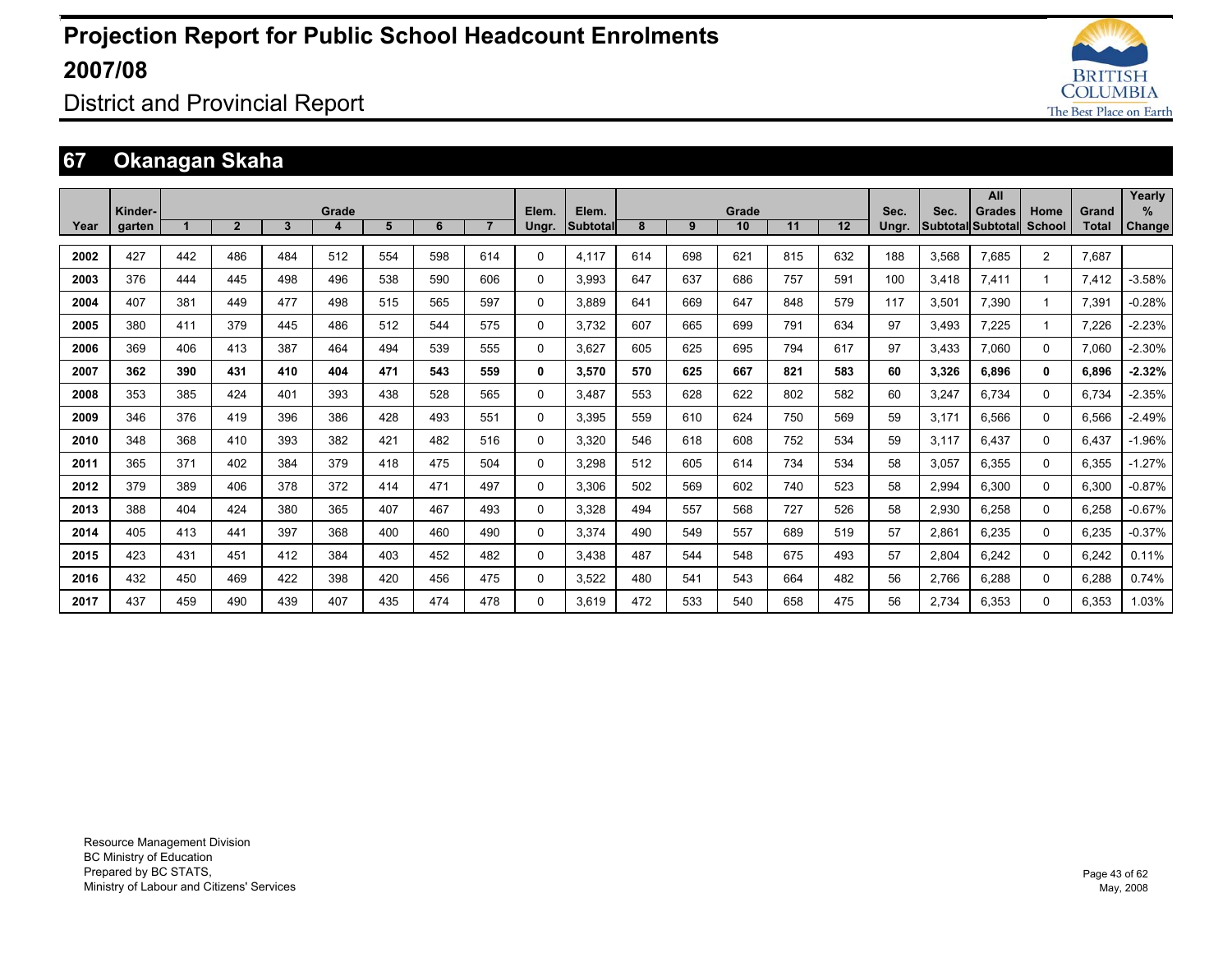

### District and Provincial Report

### **68 Nanaimo-Ladysmith**

|      |                   |       |                |       |            |       |       |                |                |                    |             |        |             |       |       |               |       | All                                       |                |                       | Yearly             |
|------|-------------------|-------|----------------|-------|------------|-------|-------|----------------|----------------|--------------------|-------------|--------|-------------|-------|-------|---------------|-------|-------------------------------------------|----------------|-----------------------|--------------------|
| Year | Kinder-<br>garten |       | $\overline{2}$ | 3     | Grade<br>4 | 5     | 6     | $\overline{7}$ | Elem.<br>Ungr. | Elem.<br>Subtotall | 8           | 9      | Grade<br>10 | 11    | 12    | Sec.<br>Ungr. | Sec.  | <b>Grades</b><br><b>Subtotal Subtotal</b> | Home<br>School | Grand<br><b>Total</b> | %<br><b>Change</b> |
|      |                   |       |                |       |            |       |       |                |                |                    |             |        |             |       |       |               |       |                                           |                |                       |                    |
| 2002 | 1.018             | 1,131 | 1.094          | 1.123 | 1.189      | .236  | 1.299 | 1.253          | 15             | 9.358              | 1,358       | 1,334  | 1.414       | 1,334 | .356  | 280           | 7,076 | 16.434                                    | 11             | 16,445                |                    |
| 2003 | 917               | 1.035 | 1.146          | 1.106 | 1.122      | 1.186 | 1.254 | 1.311          | 16             | 9.093              | 1.295       | 1.360  | 1.401       | 1.382 | 1.440 | 311           | 7.189 | 16.282                                    | $\overline{7}$ | 16.289                | $-0.95%$           |
| 2004 | 972               | 958   | 1.056          | 1.136 | 1.110      | 1.137 | 1.204 | 1.252          | 14             | 8.839              | 1.350       | 1.276  | 1.360       | 1.426 | .449  | 265           | 7.126 | 15.965                                    | 11             | 15.976                | $-1.92%$           |
| 2005 | 885               | 994   | 978            | 1.070 | 1.129      | 1.132 | 1.153 | 1.243          | 12             | 8.596              | .276        | 1.352  | 1.311       | 1.400 | .462  | 293           | 7.094 | 15.690                                    | 5              | 15.695                | $-1.76%$           |
| 2006 | 924               | 868   | 991            | 986   | 1,057      | 1,132 | 1,122 | 1.152          | 9              | 8.241              | 1,271       | 1,268  | 1.344       | 1.270 | .369  | 256           | 6,778 | 15.019                                    | 10             | 15.029                | $-4.24%$           |
| 2007 | 886               | 946   | 891            | 997   | 1.005      | 1.063 | 1,135 | 1.109          | 9              | 8.041              | 1.196       | 1,273  | 1,297       | 1,342 | 1,253 | 206           | 6,567 | 14.608                                    | 10             | 14,618                | $-2.73%$           |
| 2008 | 900               | 943   | 856            | 1,011 | 1,003      | 1,012 | 1.118 | 1.118          | 9              | 7,970              | <b>206.</b> | 1,243  | 1,244       | 1,334 | .233  | 206           | 6,466 | 14,436                                    | 10             | 14.446                | $-1.18%$           |
| 2009 | 909               | 956   | 853            | 973   | 1,017      | 1,010 | 1,066 | 1.103          | 9              | 7,896              | 1,217       | 1,254  | 1,216       | ,283  | ,225  | 206           | 6,401 | 14,297                                    | 10             | 14,307                | $-0.96%$           |
| 2010 | 960               | 965   | 865            | 970   | 979        | 1,024 | 1,065 | 1.054          | 9              | 7,891              | 1,201       | .266   | 1,224       | 1,256 | 1.183 | 206           | 6,336 | 14,227                                    | 10             | 14,237                | $-0.49%$           |
| 2011 | 993               | 1,017 | 871            | 981   | 976        | 987   | 1.080 | 1.053          | 9              | 7.967              | 1.149       | 1.251  | 1,235       | .263  | 1.158 | 206           | 6,262 | 14.229                                    | 10             | 14,239                | 0.01%              |
| 2012 | 996               | 1,052 | 917            | 988   | 987        | 983   | 1,042 | 1.067          | 9              | 8.041              | 1.148       | 1.199  | 1,221       | 1.273 | 1.163 | 206           | 6,210 | 14,251                                    | 10             | 14,261                | 0.15%              |
| 2013 | 1.046             | 1,055 | 948            | 1.039 | 994        | 993   | 1.036 | 1.029          | 9              | 8.149              | 1.161       | 1.196  | 1.174       | 1.261 | 1.173 | 206           | 6.171 | 14,320                                    | 10             | 14,330                | 0.48%              |
| 2014 | 1.072             | 1,108 | 950            | 1,073 | 1,043      | 999   | 1,047 | 1,025          | 9              | 8,326              | 1,122       | 209. ا | 1.170       | 1,216 | 1.163 | 207           | 6,087 | 14,413                                    | 10             | 14,423                | 0.65%              |
| 2015 | 1,095             | 1,133 | 996            | 1.075 | 1,076      | 1,048 | 1,053 | 1.034          | 9              | 8,519              | 1.117       | 1.169  | 1,180       | 1,210 | 1,123 | 206           | 6,005 | 14,524                                    | 10             | 14,534                | 0.77%              |
| 2016 | 1.122             | 1.157 | 1.019          | 1,127 | 1,079      | 1,081 | 1.103 | 1.040          | 9              | 8.737              | 1.127       | 1.163  | 1.143       | 1.219 | 1.116 | 206           | 5,974 | 14.711                                    | 10             | 14,721                | 1.29%              |
| 2017 | 1.149             | 1.185 | 1.040          | 1.153 | 1.129      | .084  | 1.137 | 1.088          | 9              | 8.974              | 1.132       | 1.172  | 1.136       | 1.185 | 1.125 | 206           | 5,956 | 14.930                                    | 11             | 14,941                | 1.49%              |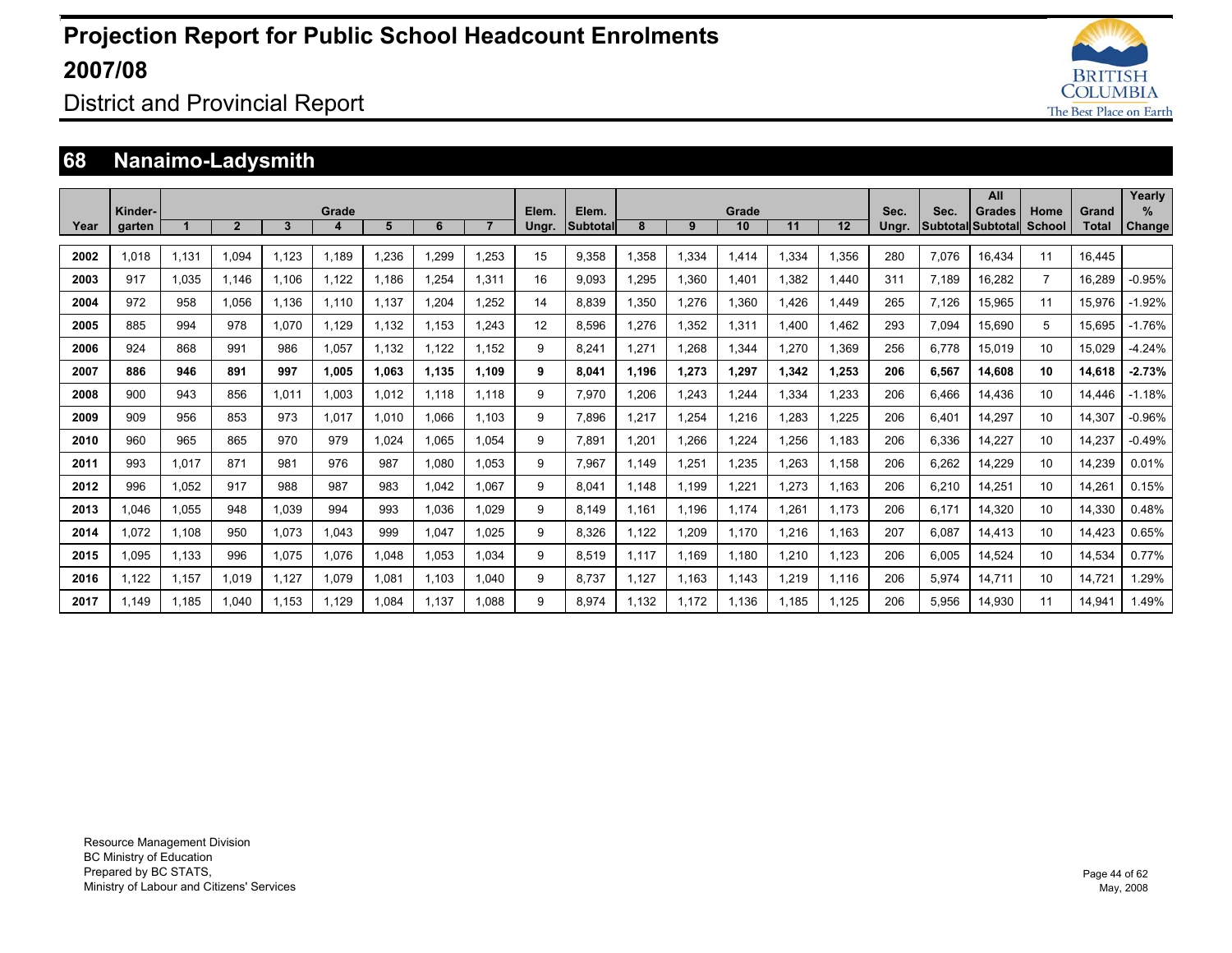

### District and Provincial Report

#### **69 Qualicum**

|      |         |     |                |     |       |     |     |                |             |                 |     |     |       |     |     |              |       | All                      |                |              | Yearly   |
|------|---------|-----|----------------|-----|-------|-----|-----|----------------|-------------|-----------------|-----|-----|-------|-----|-----|--------------|-------|--------------------------|----------------|--------------|----------|
|      | Kinder- |     |                |     | Grade |     |     |                | Elem.       | Elem.           |     |     | Grade |     |     | Sec.         | Sec.  | <b>Grades</b>            | Home           | Grand        | $\%$     |
| Year | garten  |     | $\overline{2}$ | 3   | 4     | 5   | 6   | $\overline{7}$ | Ungr.       | <b>Subtotal</b> | 8   | 9   | 10    | 11  | 12  | Ungr.        |       | Subtotal Subtotal School |                | <b>Total</b> | Change   |
| 2002 | 293     | 305 | 353            | 338 | 430   | 428 | 431 | 437            | 0           | 3.015           | 474 | 462 | 471   | 504 | 470 | $\mathbf 1$  | 2,382 |                          |                | 5.401        |          |
|      |         |     |                |     |       |     |     |                |             |                 |     |     |       |     |     |              |       | 5,397                    | 4              |              |          |
| 2003 | 301     | 315 | 320            | 345 | 367   | 425 | 434 | 437            | $\mathbf 0$ | 2,944           | 452 | 513 | 454   | 524 | 434 | $\mathbf{1}$ | 2,378 | 5,322                    | $\overline{7}$ | 5,329        | $-1.33%$ |
| 2004 | 294     | 324 | 328            | 335 | 368   | 400 | 447 | 453            | 0           | 2,949           | 461 | 496 | 513   | 467 | 434 | $\Omega$     | 2,371 | 5,320                    | $\overline{7}$ | 5,327        | $-0.04%$ |
| 2005 | 259     | 288 | 333            | 332 | 334   | 368 | 395 | 436            | 0           | 2,745           | 481 | 469 | 479   | 537 | 429 | $\mathbf 0$  | 2,395 | 5,140                    | 6              | 5,146        | $-3.40%$ |
| 2006 | 287     | 266 | 304            | 335 | 337   | 316 | 366 | 395            |             | 2,607           | 456 | 487 | 499   | 477 | 436 | $\mathbf{1}$ | 2,356 | 4,963                    | 5              | 4,968        | $-3.46%$ |
| 2007 | 229     | 295 | 275            | 300 | 337   | 336 | 322 | 386            |             | 2,481           | 396 | 469 | 500   | 474 | 430 | 1            | 2,270 | 4.751                    | 4              | 4.755        | $-4.29%$ |
| 2008 | 240     | 296 | 262            | 279 | 335   | 340 | 307 | 369            |             | 2.429           | 383 | 433 | 488   | 484 | 422 | $\mathbf{1}$ | 2.211 | 4.640                    | 4              | 4.644        | $-2.33%$ |
| 2009 | 252     | 309 | 263            | 267 | 312   | 338 | 311 | 353            |             | 2.406           | 368 | 420 | 453   | 473 | 429 | 1            | 2.144 | 4.550                    | 4              | 4.554        | $-1.94%$ |
| 2010 | 253     | 324 | 274            | 267 | 299   | 316 | 309 | 358            |             | 2.401           | 352 | 403 | 439   | 442 | 421 | $\mathbf{1}$ | 2.058 | 4.459                    | 4              | 4.463        | $-2.00%$ |
| 2011 | 261     | 326 | 286            | 278 | 300   | 303 | 290 | 357            |             | 2.402           | 357 | 387 | 421   | 428 | 394 | $\mathbf{1}$ | 1.988 | 4,390                    | 4              | 4.394        | $-1.55%$ |
| 2012 | 255     | 335 | 287            | 289 | 310   | 304 | 278 | 335            |             | 2,394           | 355 | 391 | 405   | 411 | 381 | $\mathbf{1}$ | 1.944 | 4,338                    | 4              | 4,342        | $-1.18%$ |
| 2013 | 257     | 328 | 296            | 290 | 323   | 314 | 278 | 322            |             | 2.409           | 334 | 390 | 408   | 396 | 366 | $\mathbf{1}$ | 1.895 | 4,304                    | 4              | 4,308        | $-0.78%$ |
| 2014 | 267     | 330 | 289            | 298 | 324   | 326 | 287 | 321            |             | 2.443           | 321 | 367 | 406   | 398 | 353 | $\mathbf{1}$ | 1.846 | 4.289                    | 4              | 4.293        | $-0.35%$ |
| 2015 | 273     | 342 | 291            | 292 | 332   | 327 | 298 | 331            |             | 2.487           | 320 | 353 | 384   | 396 | 355 | 1            | 1.809 | 4.296                    | 4              | 4.300        | 0.16%    |
| 2016 | 281     | 349 | 301            | 293 | 325   | 335 | 299 | 343            |             | 2.527           | 329 | 352 | 370   | 376 | 353 | 1            | 1.781 | 4.308                    | 4              | 4.312        | 0.28%    |
| 2017 | 288     | 359 | 307            | 303 | 327   | 328 | 306 | 344            |             | 2.563           | 341 | 361 | 367   | 363 | 337 | 1            | 1.770 | 4.333                    | 4              | 4.337        | 0.58%    |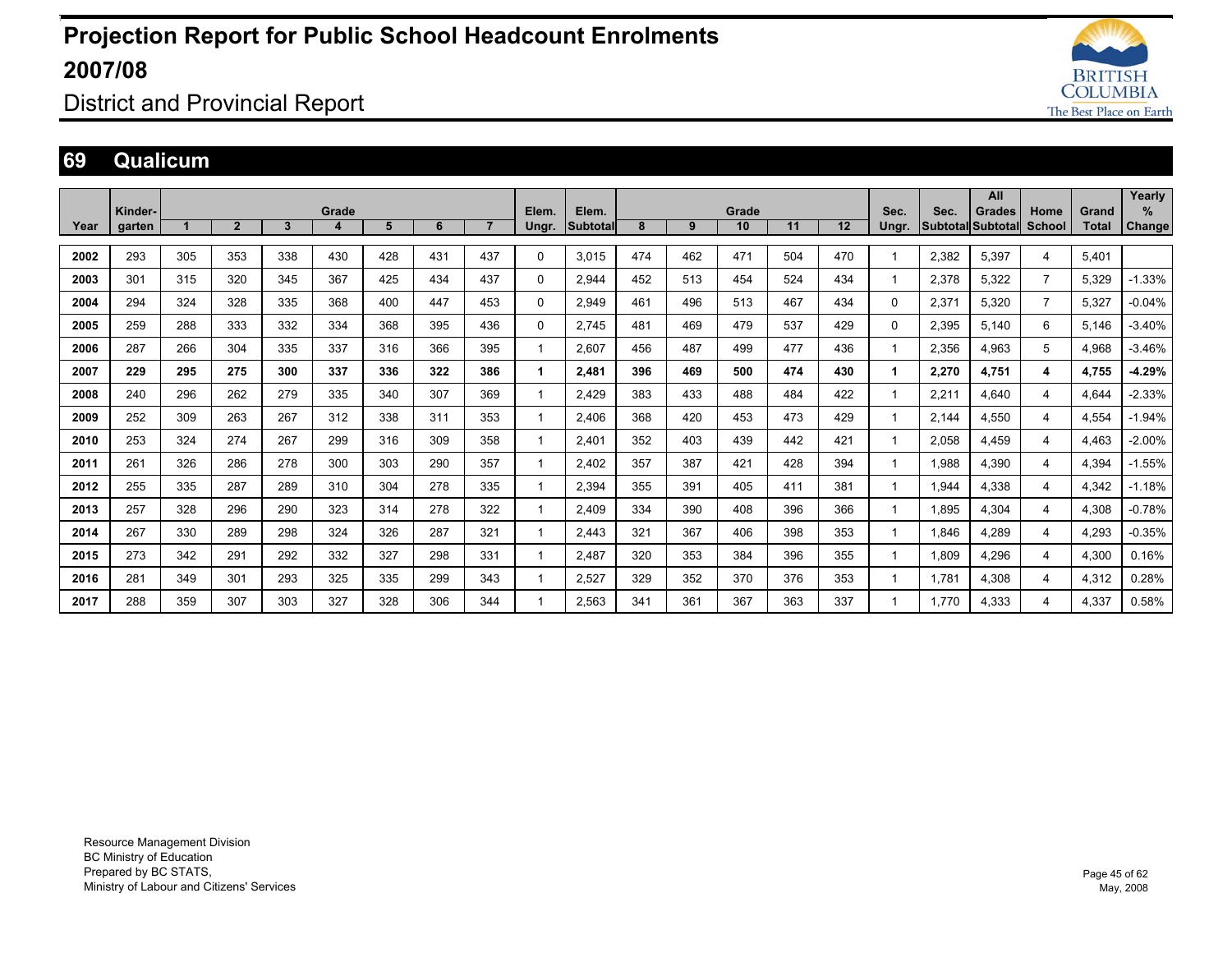

District and Provincial Report

#### **70 Alberni**

|      |         |     |                |     |       |     |     |                |       |          |     |     |       |     |     |       |       | All               |          |       | Yearly   |
|------|---------|-----|----------------|-----|-------|-----|-----|----------------|-------|----------|-----|-----|-------|-----|-----|-------|-------|-------------------|----------|-------|----------|
|      | Kinder- |     |                |     | Grade |     |     |                | Elem. | Elem.    |     |     | Grade |     |     | Sec.  | Sec.  | <b>Grades</b>     | Home     | Grand | %        |
| Year | garten  |     | $\overline{2}$ | 3   | 4     | 5   | 6   | $\overline{7}$ | Ungr. | Subtotal | 8   | 9   | 10    | 11  | 12  | Ungr. |       | Subtotal Subtotal | School   | Total | Change   |
|      |         |     |                |     |       |     |     |                |       |          |     |     |       |     |     |       |       |                   |          |       |          |
| 2002 | 309     | 322 | 318            | 357 | 343   | 347 | 366 | 396            | 0     | 2,758    | 465 | 380 | 446   | 490 | 550 | 48    | 2,379 | 5.137             | 3        | 5.140 |          |
| 2003 | 236     | 295 | 327            | 326 | 349   | 330 | 359 | 380            | 0     | 2.602    | 414 | 462 | 421   | 481 | 562 | 37    | 2,377 | 4.979             | 3        | 4.982 | $-3.07%$ |
| 2004 | 278     | 262 | 312            | 339 | 339   | 369 | 333 | 384            | 0     | 2,616    | 410 | 411 | 441   | 571 | 543 | 12    | 2,388 | 5,004             | 3        | 5,007 | 0.50%    |
| 2005 | 251     | 284 | 265            | 313 | 341   | 350 | 369 | 357            | 0     | 2,530    | 400 | 398 | 408   | 573 | 498 | 13    | 2,290 | 4,820             | $\Omega$ | 4,820 | $-3.73%$ |
| 2006 | 246     | 249 | 286            | 259 | 309   | 334 | 354 | 370            | 0     | 2.407    | 355 | 394 | 405   | 465 | 500 | 26    | 2,145 | 4.552             | 0        | 4,552 | $-5.56%$ |
| 2007 | 267     | 245 | 261            | 293 | 256   | 312 | 336 | 355            | 0     | 2,325    | 380 | 359 | 435   | 518 | 467 | 45    | 2,204 | 4,529             | 0        | 4,529 | $-0.51%$ |
| 2008 | 262     | 251 | 248            | 294 | 234   | 302 | 306 | 344            | 0     | 2,241    | 384 | 339 | 398   | 514 | 435 | 44    | 2,114 | 4,355             | 0        | 4,355 | $-3.84%$ |
| 2009 | 273     | 246 | 254            | 280 | 235   | 276 | 297 | 314            | 0     | 2,175    | 372 | 343 | 377   | 473 | 432 | 43    | 2,040 | 4,215             | $\Omega$ | 4,215 | $-3.21%$ |
| 2010 | 296     | 256 | 249            | 286 | 224   | 278 | 271 | 304            | 0     | 2.164    | 341 | 334 | 381   | 450 | 402 | 42    | 1,950 | 4,114             | $\Omega$ | 4.114 | $-2.40%$ |
| 2011 | 307     | 278 | 259            | 281 | 229   | 265 | 273 | 278            | 0     | 2.170    | 331 | 306 | 372   | 455 | 381 | 41    | 1.886 | 4.056             | $\Omega$ | 4.056 | $-1.41%$ |
| 2012 | 305     | 288 | 281            | 292 | 224   | 270 | 260 | 280            | 0     | 2,200    | 304 | 298 | 344   | 446 | 386 | 40    | 1.818 | 4.018             | $\Omega$ | 4.018 | $-0.94%$ |
| 2013 | 270     | 286 | 291            | 317 | 234   | 266 | 266 | 267            | 0     | 2.197    | 306 | 275 | 335   | 415 | 381 | 39    | 1.751 | 3,948             | $\Omega$ | 3,948 | $-1.74%$ |
| 2014 | 267     | 253 | 290            | 329 | 253   | 277 | 262 | 274            | 0     | 2.205    | 293 | 276 | 310   | 405 | 357 | 39    | 1.680 | 3.885             | $\Omega$ | 3.885 | $-1.60%$ |
| 2015 | 263     | 251 | 256            | 327 | 263   | 300 | 273 | 270            | 0     | 2,203    | 300 | 265 | 311   | 376 | 348 | 38    | 1,638 | 3.841             | $\Omega$ | 3.841 | $-1.13%$ |
| 2016 | 258     | 247 | 253            | 289 | 261   | 311 | 296 | 281            | 0     | 2.196    | 295 | 272 | 300   | 378 | 324 | 37    | 1.606 | 3.802             | $\Omega$ | 3.802 | $-1.02%$ |
| 2017 | 252     | 242 | 249            | 285 | 231   | 309 | 307 | 304            | 0     | 2.179    | 307 | 268 | 307   | 366 | 326 | 37    | 1.611 | 3.790             | $\Omega$ | 3.790 | $-0.32%$ |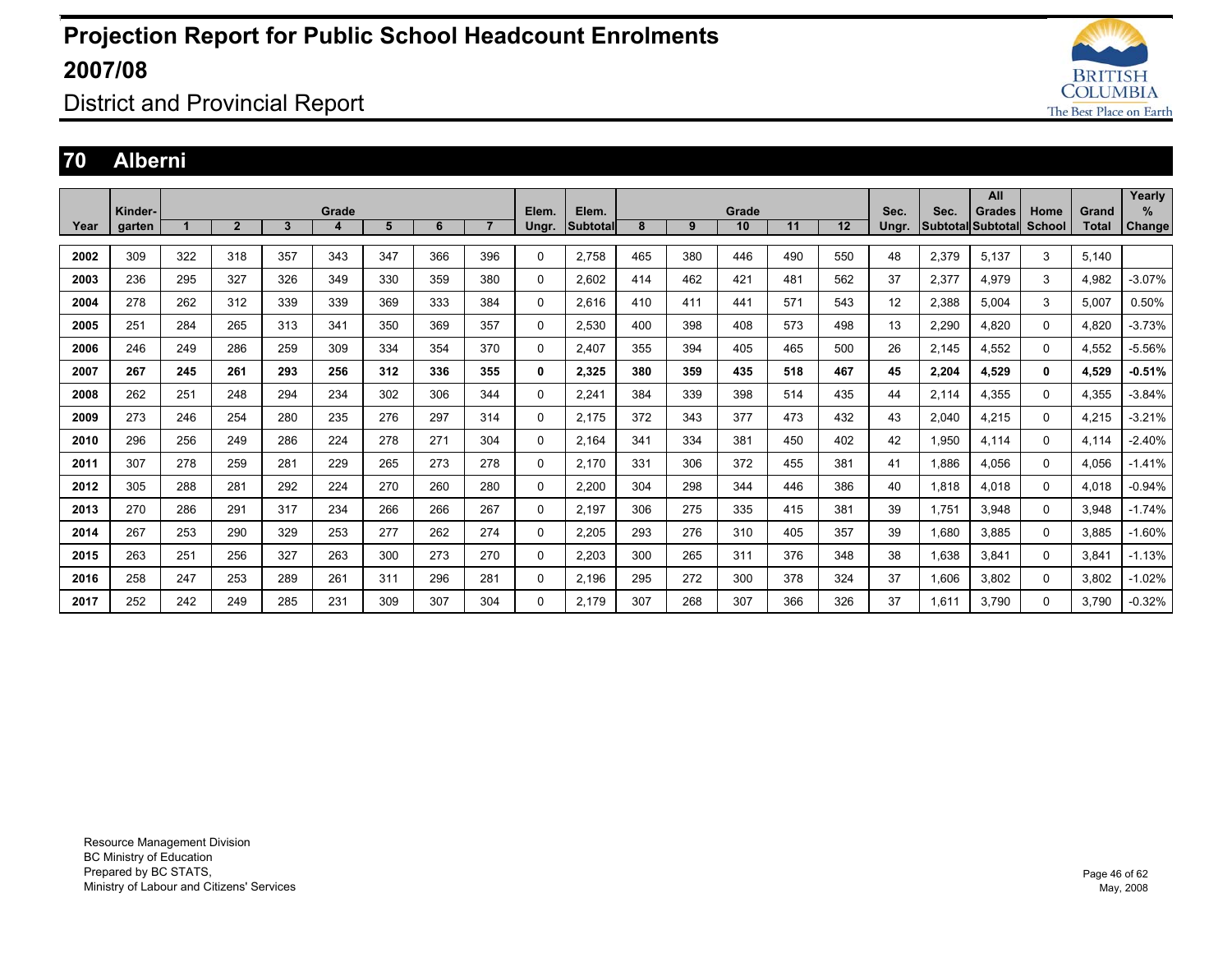

District and Provincial Report

### **71 Comox Valley**

|      |                   |     |              |              |            |     |     |                |                |                          |     |     |             |       |     |                |       | All                                       |                |                | Yearly             |
|------|-------------------|-----|--------------|--------------|------------|-----|-----|----------------|----------------|--------------------------|-----|-----|-------------|-------|-----|----------------|-------|-------------------------------------------|----------------|----------------|--------------------|
| Year | Kinder-<br>garten |     | $\mathbf{2}$ | $\mathbf{3}$ | Grade<br>4 | 5   | 6   | $\overline{7}$ | Elem.<br>Ungr. | Elem.<br><b>Subtotal</b> | 8   | 9   | Grade<br>10 | 11    | 12  | Sec.<br>Ungr.  | Sec.  | <b>Grades</b><br><b>Subtotal Subtotal</b> | Home<br>School | Grand<br>Total | %<br><b>Change</b> |
|      |                   |     |              |              |            |     |     |                |                |                          |     |     |             |       |     |                |       |                                           |                |                |                    |
| 2002 | 545               | 650 | 616          | 687          | 684        | 676 | 776 | 822            | $\mathbf{0}$   | 5.456                    | 832 | 826 | 978         | 866   | 869 | 0              | 4.371 | 9.827                                     | 38             | 9.865          |                    |
| 2003 | 551               | 594 | 678          | 623          | 695        | 696 | 680 | 795            | $\Omega$       | 5.312                    | 838 | 842 | 901         | 954   | 812 | $\Omega$       | 4.347 | 9.659                                     | 19             | 9.678          | $-1.90%$           |
| 2004 | 544               | 562 | 596          | 686          | 621        | 701 | 724 | 729            | $\Omega$       | 5.163                    | 864 | 852 | 911         | 940   | 913 | 0              | 4.480 | 9.643                                     | 16             | 9.659          | $-0.20%$           |
| 2005 | 499               | 554 | 574          | 594          | 701        | 636 | 718 | 765            | $\mathbf{0}$   | 5.041                    | 744 | 865 | 953         | 940   | 890 | $\Omega$       | 4,392 | 9.433                                     | 15             | 9.448          | $-2.18%$           |
| 2006 | 541               | 517 | 555          | 567          | 609        | 711 | 644 | 758            | $\Omega$       | 4.902                    | 767 | 746 | 916         | 1.059 | 723 | 1              | 4,212 | 9.114                                     | 11             | 9.125          | $-3.42%$           |
| 2007 | 518               | 544 | 539          | 596          | 599        | 614 | 729 | 678            | 0              | 4,817                    | 814 | 775 | 856         | 1,043 | 978 | $\overline{2}$ | 4,468 | 9,285                                     | 5              | 9,290          | 1.81%              |
| 2008 | 522               | 543 | 539          | 579          | 595        | 589 | 703 | 670            | 0              | 4.740                    | 820 | 768 | 855         | 1,015 | 942 | $\overline{2}$ | 4,402 | 9.142                                     | 5              | 9.147          | $-1.54%$           |
| 2009 | 513               | 548 | 538          | 579          | 579        | 585 | 675 | 647            | $\mathbf{0}$   | 4.664                    | 812 | 774 | 848         | 1,013 | 917 | 2              | 4,366 | 9.030                                     | 5              | 9.035          | $-1.22%$           |
| 2010 | 524               | 539 | 544          | 579          | 580        | 571 | 672 | 623            | $\Omega$       | 4,632                    | 786 | 767 | 855         | 1,006 | 916 | 2              | 4,332 | 8,964                                     | 5              | 8,969          | $-0.73%$           |
| 2011 | 511               | 552 | 535          | 586          | 581        | 573 | 657 | 622            | 0              | 4.617                    | 759 | 744 | 849         | 1,015 | 911 | $\overline{2}$ | 4,280 | 8.897                                     | 5              | 8,902          | $-0.75%$           |
| 2012 | 510               | 537 | 548          | 577          | 587        | 573 | 659 | 607            | $\Omega$       | 4.598                    | 756 | 719 | 825         | 1,008 | 918 | $\overline{2}$ | 4,228 | 8.826                                     | 5              | 8,831          | $-0.80%$           |
| 2013 | 523               | 536 | 533          | 589          | 578        | 579 | 659 | 609            | 0              | 4.606                    | 738 | 716 | 798         | 983   | 913 | $\overline{2}$ | 4,150 | 8.756                                     | 5              | 8,761          | $-0.79%$           |
| 2014 | 540               | 551 | 533          | 575          | 591        | 571 | 666 | 610            | 0              | 4.637                    | 741 | 701 | 795         | 953   | 891 | $\overline{2}$ | 4,083 | 8.720                                     | 5              | 8,725          | $-0.41%$           |
| 2015 | 558               | 568 | 547          | 576          | 578        | 584 | 657 | 617            | $\Omega$       | 4.685                    | 743 | 702 | 778         | 947   | 864 | $\overline{2}$ | 4,036 | 8.721                                     | 5              | 8.726          | 0.01%              |
| 2016 | 569               | 586 | 564          | 589          | 578        | 571 | 672 | 608            | $\Omega$       | 4.737                    | 750 | 704 | 778         | 928   | 859 | $\overline{2}$ | 4,021 | 8.758                                     | 5              | 8.763          | 0.42%              |
| 2017 | 575               | 597 | 581          | 607          | 591        | 570 | 658 | 621            | $\Omega$       | 4.800                    | 740 | 710 | 779         | 928   | 843 | $\overline{2}$ | 4.002 | 8.802                                     | 5              | 8.807          | 0.50%              |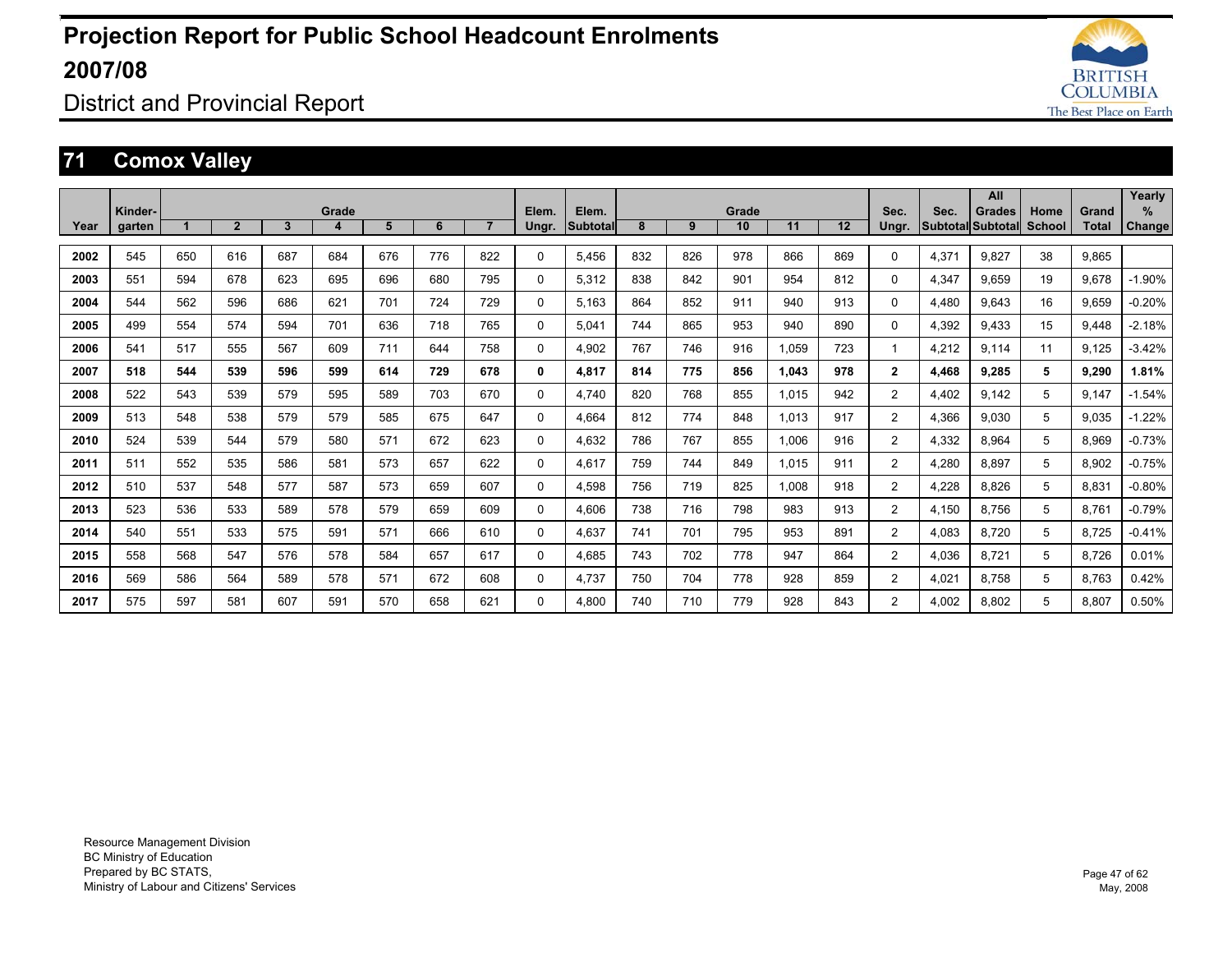

District and Provincial Report

### **72 Campbell River**

|      |         |     |              |              |       |     |     |                |              |                 |     |     |       |     |     |          |       | All                      |                |              | Yearly        |
|------|---------|-----|--------------|--------------|-------|-----|-----|----------------|--------------|-----------------|-----|-----|-------|-----|-----|----------|-------|--------------------------|----------------|--------------|---------------|
|      | Kinder- |     |              |              | Grade |     |     |                | Elem.        | Elem.           |     |     | Grade |     |     | Sec.     | Sec.  | <b>Grades</b>            | Home           | Grand        | %             |
| Year | garten  |     | $\mathbf{2}$ | $\mathbf{3}$ | 4     | 5   | 6   | $\overline{7}$ | Ungr.        | <b>Subtotal</b> | 8   | 9   | 10    | 11  | 12  | Ungr.    |       | <b>Subtotal Subtotal</b> | School         | <b>Total</b> | <b>Change</b> |
| 2002 | 414     | 427 | 449          | 443          | 436   | 485 | 530 | 557            | $\Omega$     | 3.741           | 560 | 537 | 541   | 665 | 623 | 22       | 2,948 | 6.689                    | 3              | 6.692        |               |
| 2003 | 399     | 402 | 433          | 431          | 456   | 449 | 479 | 526            | $\mathbf{0}$ | 3,575           | 553 | 559 | 567   | 578 | 634 | $\Omega$ | 2,891 | 6.466                    | 6              | 6,472        | $-3.29%$      |
| 2004 | 393     | 404 | 413          | 440          | 444   | 471 | 453 | 486            | $\Omega$     | 3,504           | 534 | 554 | 577   | 633 | 521 | 3        | 2,822 | 6,326                    | 3              | 6,329        | $-2.21%$      |
| 2005 | 369     | 382 | 414          | 427          | 460   | 465 | 469 | 462            | $\Omega$     | 3.448           | 500 | 526 | 602   | 598 | 573 | 3        | 2,802 | 6.250                    | 3              | 6.253        | $-1.20%$      |
| 2006 | 348     | 374 | 399          | 411          | 427   | 477 | 460 | 474            | $\Omega$     | 3,370           | 452 | 523 | 560   | 634 | 525 | 0        | 2,694 | 6.064                    | 3              | 6,067        | $-2.97%$      |
| 2007 | 358     | 369 | 371          | 403          | 416   | 410 | 457 | 458            | 0            | 3.242           | 457 | 446 | 548   | 563 | 555 | 24       | 2,593 | 5.835                    | $\overline{2}$ | 5.837        | $-3.79%$      |
| 2008 | 347     | 409 | 332          | 386          | 419   | 390 | 443 | 449            | $\Omega$     | 3.175           | 475 | 428 | 501   | 543 | 548 | 24       | 2,519 | 5.694                    | $\overline{2}$ | 5.696        | $-2.42%$      |
| 2009 | 333     | 396 | 368          | 347          | 402   | 393 | 421 | 435            | $\Omega$     | 3.095           | 467 | 444 | 480   | 499 | 528 | 24       | 2,442 | 5,537                    | $\overline{2}$ | 5,539        | $-2.76%$      |
| 2010 | 330     | 381 | 357          | 384          | 362   | 378 | 424 | 414            | $\Omega$     | 3.030           | 453 | 437 | 496   | 479 | 488 | 23       | 2,376 | 5.406                    | $\overline{2}$ | 5.408        | $-2.37%$      |
| 2011 | 326     | 377 | 343          | 372          | 400   | 340 | 409 | 418            | $\Omega$     | 2,985           | 432 | 425 | 489   | 493 | 468 | 23       | 2,330 | 5,315                    | $\overline{2}$ | 5,317        | $-1.68%$      |
| 2012 | 323     | 374 | 339          | 358          | 388   | 376 | 369 | 403            | $\Omega$     | 2.930           | 436 | 406 | 477   | 487 | 480 | 23       | 2,309 | 5.239                    | $\overline{2}$ | 5.241        | $-1.43%$      |
| 2013 | 330     | 369 | 336          | 354          | 374   | 365 | 406 | 363            | $\Omega$     | 2.897           | 420 | 408 | 457   | 476 | 476 | 23       | 2,260 | 5.157                    | 2              | 5.159        | $-1.56%$      |
| 2014 | 337     | 377 | 332          | 351          | 370   | 351 | 395 | 400            | $\mathbf 0$  | 2,913           | 380 | 393 | 457   | 456 | 465 | 23       | 2,174 | 5,087                    | 2              | 5,089        | $-1.36%$      |
| 2015 | 343     | 385 | 339          | 347          | 366   | 347 | 380 | 389            | $\Omega$     | 2.896           | 416 | 357 | 441   | 456 | 446 | 22       | 2.138 | 5.034                    | $\overline{2}$ | 5.036        | $-1.04%$      |
| 2016 | 350     | 393 | 347          | 355          | 363   | 345 | 377 | 375            | $\Omega$     | 2,905           | 406 | 390 | 402   | 441 | 445 | 22       | 2,106 | 5.011                    | 2              | 5.013        | $-0.46%$      |
| 2017 | 358     | 400 | 354          | 364          | 371   | 342 | 374 | 372            | $\Omega$     | 2.935           | 392 | 381 | 436   | 404 | 432 | 22       | 2,067 | 5.002                    | 2              | 5.004        | $-0.18%$      |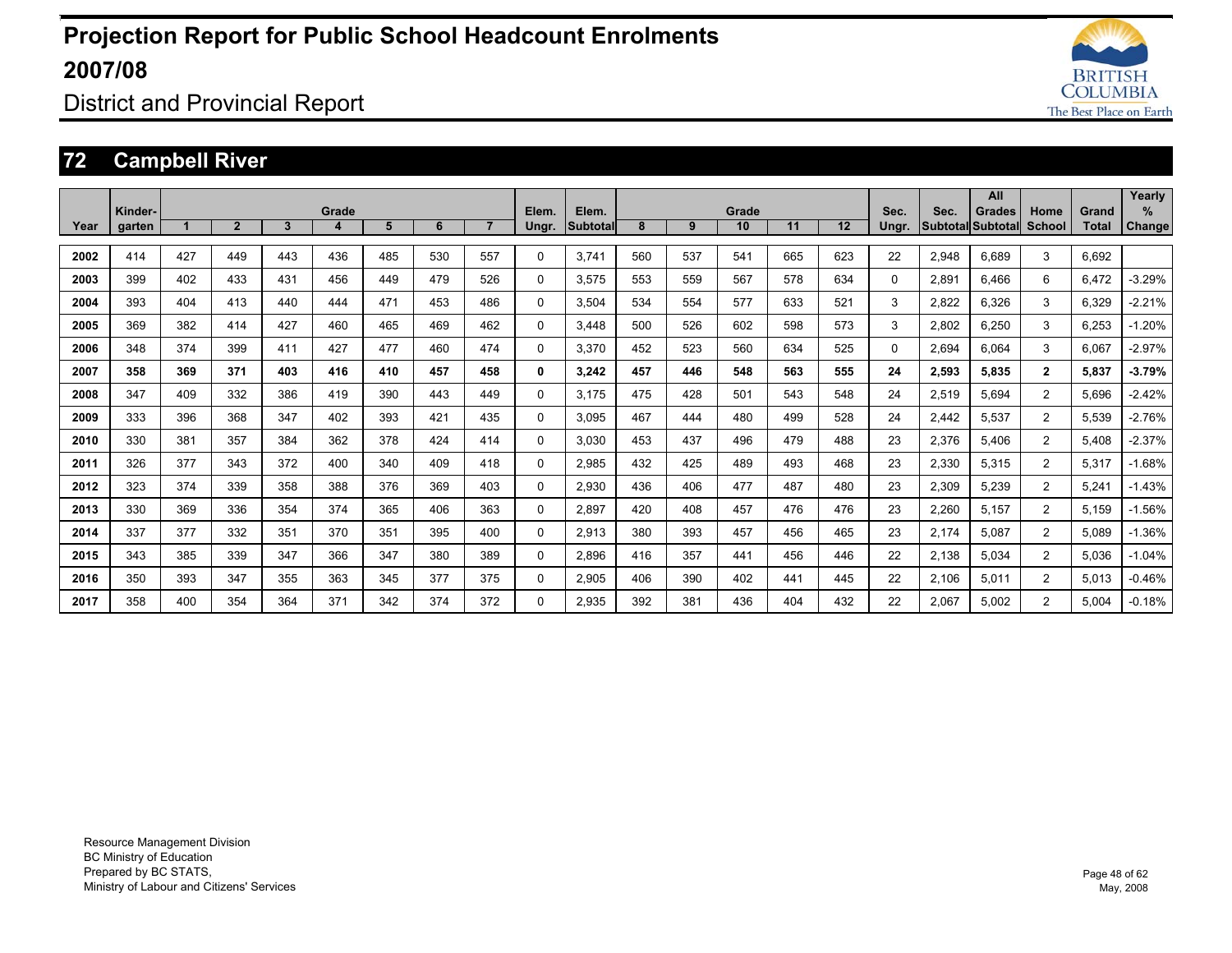

District and Provincial Report

### **73 Kamloops/Thompson**

|      |         |       |                |       |            |       |       |                |       |                 |       |       |             |       |       |       |       | All                                |                |                | Yearly              |
|------|---------|-------|----------------|-------|------------|-------|-------|----------------|-------|-----------------|-------|-------|-------------|-------|-------|-------|-------|------------------------------------|----------------|----------------|---------------------|
| Year | Kinder- |       | $\overline{2}$ | 3     | Grade<br>4 | 5     | 6     | $\overline{7}$ | Elem. | Elem.           | 8     | 9     | Grade<br>10 | 11    | 12    | Sec.  | Sec.  | <b>Grades</b><br>Subtotal Subtotal | Home<br>School | Grand<br>Total | %                   |
|      | garten  |       |                |       |            |       |       |                | Ungr. | <b>Subtotal</b> |       |       |             |       |       | Ungr. |       |                                    |                |                | Change <sup>'</sup> |
| 2002 | 1.015   | 1.065 | 1.125          | 1.136 | 1.188      | 1,210 | 1.254 | 1.303          | 66    | 9.362           | 1.389 | 1.393 | 1.450       | 1.432 | .298  | 70    | 7.032 | 16.394                             | $\overline{2}$ | 16.396         |                     |
| 2003 | 938     | 1.037 | 1.069          | 1.099 | 1.136      | 1.183 | 1.195 | 1.249          | 54    | 8.960           | 1.410 | 1.370 | 1.448       | 1.437 | 1.199 | 58    | 6.922 | 15.882                             | 4              | 15.886         | $-3.11%$            |
| 2004 | 892     | 1.001 | 1.018          | 1.095 | 1.109      | 1.140 | 1.181 | 1.191          | 54    | 8.681           | 1.404 | 1.431 | 1.406       | 1.464 | .218  | 75    | 6.998 | 15.679                             | 3              | 15.682         | $-1.28%$            |
| 2005 | 843     | 944   | 1.019          | .044  | 1.109      | 1.124 | 1.154 | 1.207          | 54    | 8.498           | 1,315 | 1.412 | 1.464       | 1.381 | .265  | 64    | 6.901 | 15.399                             | $\overline{2}$ | 15.401         | $-1.79%$            |
| 2006 | 862     | 862   | 953            | 1.034 | 1,047      | 1.119 | 1.119 | 1.157          | 60    | 8.213           | .286  | 1,321 | 1.467       | 1,332 | .234  | 62    | 6.702 | 14,915                             | 8              | 14.923         | $-3.10%$            |
| 2007 | 928     | 914   | 899            | 1.001 | 1,062      | 1,077 | 1,127 | 1.167          | 51    | 8,226           | 1,263 | 1,328 | 1,383       | 1.445 | 1,365 | 49    | 6,833 | 15,059                             | 5              | 15.064         | 0.94%               |
| 2008 | 924     | 937   | 878            | 937   | 1.024      | 1,061 | 1.076 | 1.160          | 50    | 8.047           | .241  | 1,326 | 1,321       | 1,395 | .365  | 49    | 6,697 | 14.744                             | 5              | 14.749         | $-2.09%$            |
| 2009 | 930     | 934   | 901            | 916   | 961        | 1,026 | 1.062 | 1.111          | 48    | 7.889           | 1.235 | 1,305 | 1,317       | 1,335 | 1,321 | 48    | 6,561 | 14,450                             | 5              | 14.455         | $-1.99%$            |
| 2010 | 929     | 941   | 900            | 940   | 941        | 965   | 1.028 | 1.098          | 47    | 7.789           | 1.186 | 1,301 | 1,298       | 1,332 | .269  | 48    | 6,434 | 14,223                             | 5              | 14,228         | $-1.57%$            |
| 2011 | 945     | 940   | 906            | 940   | 967        | 946   | 969   | 1.064          | 46    | 7.723           | 1.173 | 1,251 | 1,294       | 1,314 | .264  | 48    | 6,344 | 14.067                             | 5              | 14.072         | $-1.10%$            |
| 2012 | 944     | 958   | 906            | 948   | 967        | 972   | 952   | 1.004          | 46    | 7.697           | 1.138 | 1,238 | 1.249       | 1,310 | .249  | 48    | 6,232 | 13.929                             | 5              | 13.934         | $-0.98%$            |
| 2013 | 951     | 958   | 925            | 949   | 976        | 973   | 978   | 987            | 46    | 7.743           | 1.077 | 1.203 | 1,236       | .269  | 1,247 | 47    | 6,079 | 13,822                             | 5              | 13,827         | $-0.77%$            |
| 2014 | 968     | 966   | 927            | 969   | 979        | 983   | 981   | 1.015          | 46    | 7.834           | 1.059 | 1.141 | 1,203       | 1,256 | ,210  | 47    | 5,916 | 13.750                             | 5              | 13.755         | $-0.52%$            |
| 2015 | 982     | 983   | 934            | 972   | 999        | 985   | 991   | 1.018          | 47    | 7,911           | 1.087 | 1.122 | 1.143       | ,224  | 1.197 | 47    | 5,820 | 13.731                             | 5              | 13.736         | $-0.14%$            |
| 2016 | 999     | 997   | 951            | 980   | 1,002      | 1,005 | 993   | 1.029          | 47    | 8.003           | 1.091 | 1,150 | 1,124       | 1.168 | 1.168 | 46    | 5,747 | 13,750                             | 5              | 13,755         | 0.14%               |
| 2017 | 1.012   | 1.015 | 965            | 998   | 1.011      | 1.009 | 1.014 | 1.032          | 48    | 8.104           | 1.103 | 1.155 | 1.149       | 1.147 | 1.117 | 46    | 5.717 | 13.821                             | 5              | 13.826         | 0.52%               |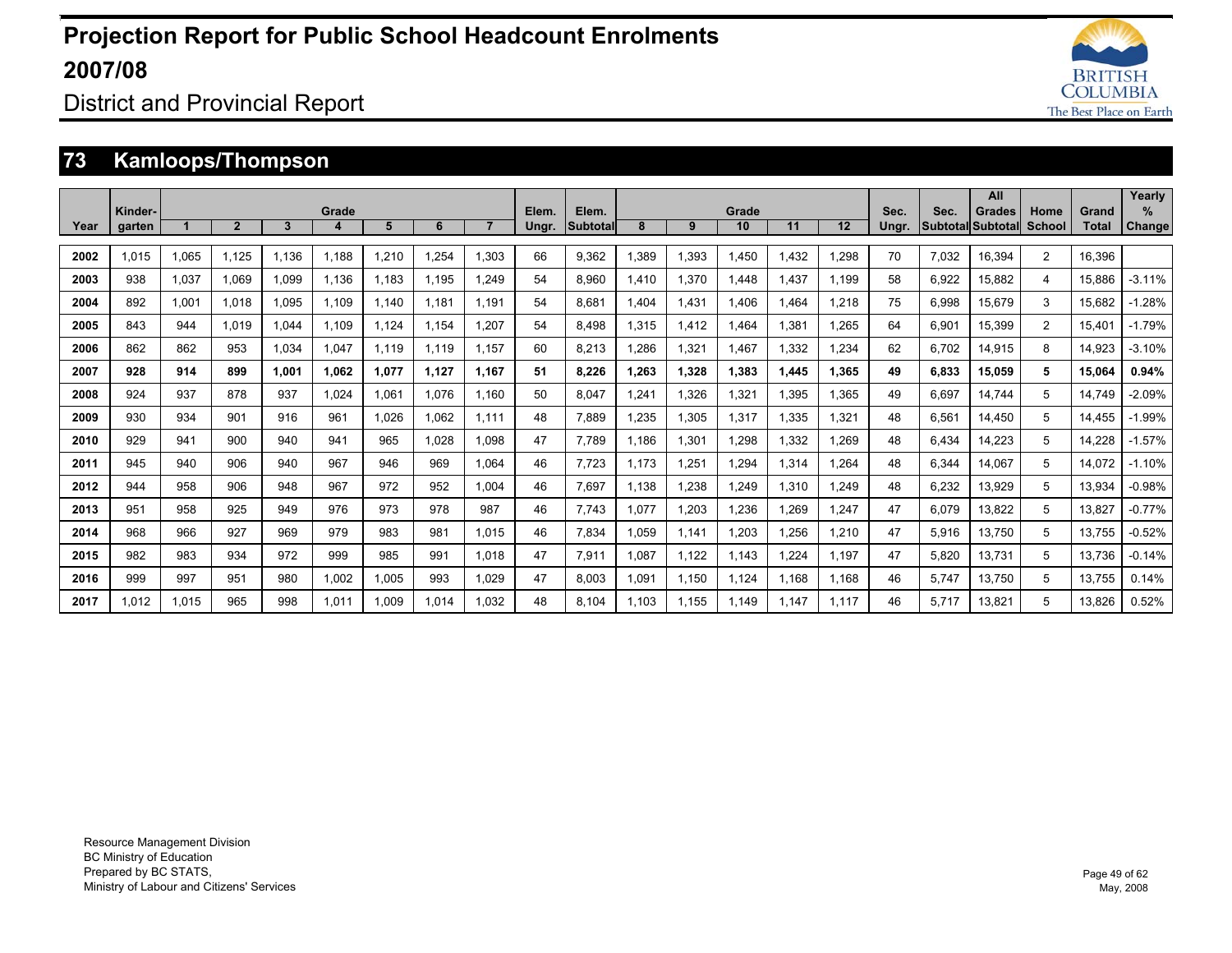

District and Provincial Report

#### **74 Gold Trail**

|      |         |     |                |     |       |     |     |                |              |                 |     |     |       |     |     |          |      | All                      |          |       | Yearly     |
|------|---------|-----|----------------|-----|-------|-----|-----|----------------|--------------|-----------------|-----|-----|-------|-----|-----|----------|------|--------------------------|----------|-------|------------|
|      | Kinder- |     |                |     | Grade |     |     |                | Elem.        | Elem.           |     |     | Grade |     |     | Sec.     | Sec. | <b>Grades</b>            | Home     | Grand | %          |
| Year | garten  |     | $\overline{2}$ | 3   | 4     | 5   | 6   | $\overline{7}$ | Ungr.        | <b>Subtotal</b> | 8   | 9   | 10    | 11  | 12  | Ungr.    |      | <b>Subtotal Subtotal</b> | School   | Total | Change     |
| 2002 | 162     | 152 | 157            | 173 | 164   | 163 | 184 | 176            | $\mathbf 0$  | 1,331           | 220 | 187 | 157   | 165 | 136 | 56       | 921  | 2,252                    | 0        | 2,252 |            |
| 2003 | 126     | 151 | 128            | 145 | 156   | 130 | 140 | 161            | $\mathbf 0$  | 1.137           | 182 | 203 | 180   | 154 | 111 | 35       | 865  | 2,002                    | 0        | 2,002 | $-11.10\%$ |
| 2004 | 107     | 121 | 126            | 119 | 128   | 147 | 121 | 142            | $\mathbf 0$  | 1,011           | 155 | 178 | 189   | 168 | 125 | 91       | 906  | 1.917                    | 0        | 1,917 | $-4.25%$   |
| 2005 | 93      | 105 | 113            | 126 | 120   | 126 | 142 | 116            | 0            | 941             | 157 | 169 | 193   | 191 | 139 | 103      | 952  | 1.893                    | 0        | 1.893 | $-1.25%$   |
| 2006 | 113     | 97  | 102            | 113 | 118   | 121 | 123 | 129            | 0            | 916             | 114 | 151 | 162   | 165 | 226 | 17       | 835  | 1.751                    | $\Omega$ | 1,751 | $-7.50%$   |
| 2007 | 92      | 101 | 89             | 105 | 111   | 125 | 117 | 119            | 0            | 859             | 145 | 137 | 162   | 136 | 253 | 0        | 833  | 1.692                    | 1        | 1.693 | $-3.31%$   |
| 2008 | 99      | 97  | 87             | 98  | 111   | 128 | 106 | 122            | $\mathbf 0$  | 848             | 139 | 129 | 155   | 125 | 236 | 0        | 784  | 1.632                    |          | 1.633 | $-3.54%$   |
| 2009 | 110     | 104 | 83             | 95  | 103   | 127 | 108 | 111            | $\mathbf{0}$ | 841             | 142 | 123 | 146   | 119 | 216 | 0        | 746  | 1.587                    |          | 1.588 | $-2.76%$   |
| 2010 | 108     | 116 | 89             | 91  | 101   | 118 | 108 | 113            | $\Omega$     | 844             | 129 | 126 | 139   | 113 | 206 | 0        | 713  | 1.557                    |          | 1.558 | $-1.89%$   |
| 2011 | 101     | 113 | 99             | 97  | 96    | 116 | 100 | 112            | $\mathbf 0$  | 834             | 131 | 115 | 141   | 107 | 195 | 0        | 689  | 1,523                    |          | 1,524 | $-2.18%$   |
| 2012 | 92      | 107 | 97             | 109 | 103   | 111 | 98  | 105            | 0            | 822             | 131 | 117 | 130   | 109 | 186 | 0        | 673  | 1.495                    |          | 1.496 | $-1.84%$   |
| 2013 | 89      | 97  | 91             | 107 | 114   | 118 | 94  | 102            | 0            | 812             | 122 | 116 | 132   | 100 | 188 | 0        | 658  | 1.470                    |          | 1.471 | $-1.67%$   |
| 2014 | 93      | 93  | 83             | 100 | 112   | 132 | 100 | 98             | $\Omega$     | 811             | 119 | 109 | 131   | 101 | 174 | 0        | 634  | 1.445                    |          | 1,446 | $-1.70%$   |
| 2015 | 98      | 97  | 80             | 91  | 106   | 129 | 111 | 104            | $\mathbf{0}$ | 816             | 114 | 106 | 123   | 101 | 175 | $\Omega$ | 619  | 1.435                    |          | 1,436 | $-0.69%$   |
| 2016 | 98      | 103 | 83             | 87  | 96    | 122 | 110 | 116            | $\mathbf{0}$ | 815             | 122 | 102 | 120   | 95  | 175 | $\Omega$ | 614  | 1,429                    |          | 1,430 | $-0.42%$   |
| 2017 | 97      | 103 | 88             | 91  | 92    | 110 | 103 | 114            | 0            | 798             | 135 | 108 | 115   | 93  | 166 | 0        | 617  | 1.415                    |          | 1.416 | $-0.98%$   |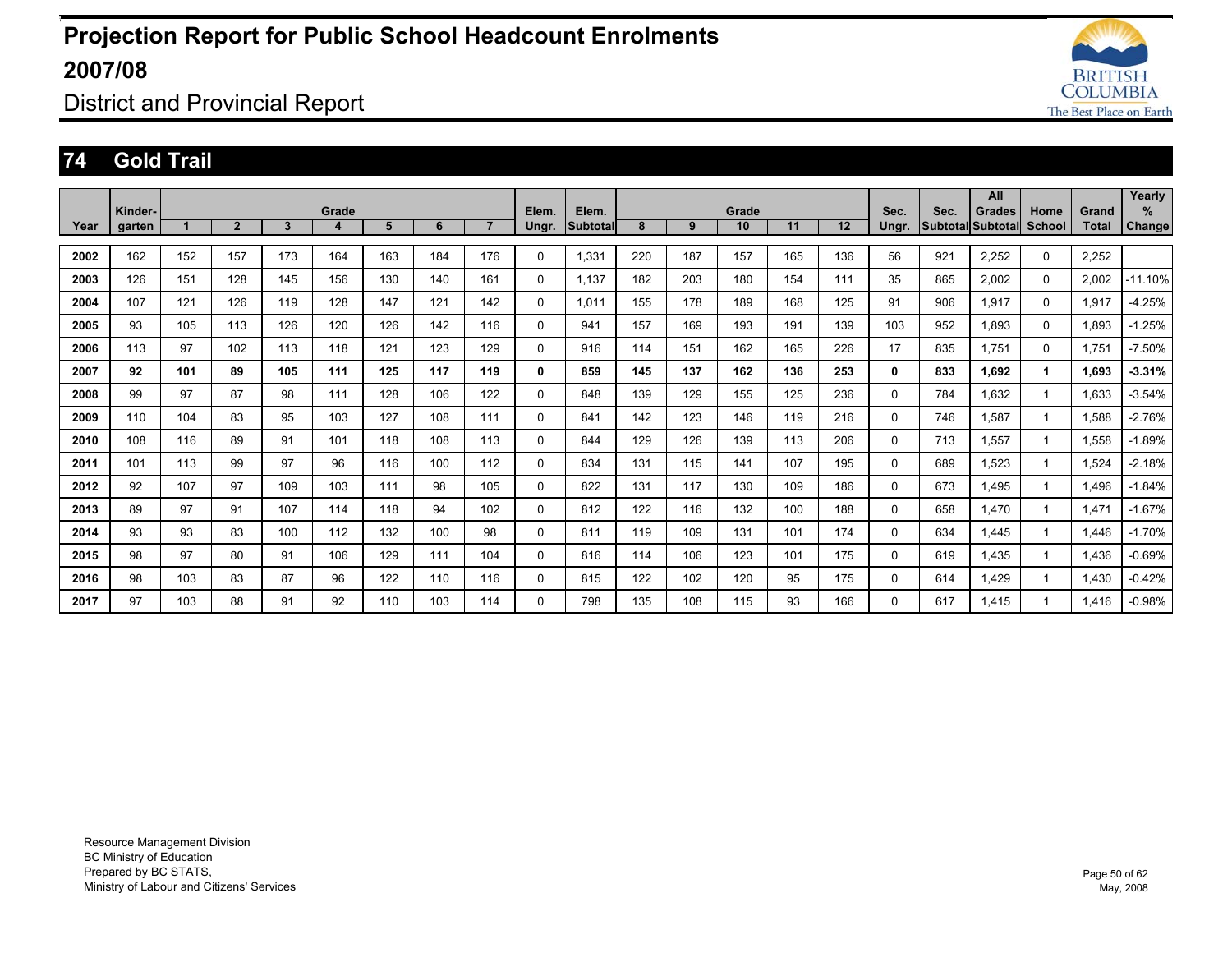

### District and Provincial Report

#### **75 Mission**

|      |         |     |                |     |       |     |     |                |       |                 |     |     |       |     |     |                |       | All               |                |              | Yearly        |
|------|---------|-----|----------------|-----|-------|-----|-----|----------------|-------|-----------------|-----|-----|-------|-----|-----|----------------|-------|-------------------|----------------|--------------|---------------|
|      | Kinder- |     |                |     | Grade |     | 6   | $\overline{7}$ | Elem. | Elem.           |     |     | Grade |     |     | Sec.           | Sec.  | Grades            | Home           | Grand        | $\%$          |
| Year | garten  |     | $\overline{2}$ | 3   | 4     | 5   |     |                | Ungr. | <b>Subtotal</b> | 8   | 9   | 10    | 11  | 12  | Ungr.          |       | Subtotal Subtotal | School         | <b>Total</b> | <b>Change</b> |
| 2002 | 458     | 533 | 517            | 530 | 557   | 633 | 608 | 600            | 0     | 4,436           | 605 | 602 | 608   | 645 | 470 | 15             | 2,945 | 7,381             | 6              | 7,387        |               |
| 2003 | 450     | 496 | 540            | 512 | 543   | 563 | 636 | 637            | 0     | 4,377           | 651 | 626 | 600   | 615 | 716 | 19             | 3,227 | 7,604             | 5              | 7.609        | 3.01%         |
| 2004 | 492     | 472 | 502            | 530 | 517   | 554 | 549 | 631            | 0     | 4,247           | 637 | 633 | 590   | 600 | 566 | $\overline{7}$ | 3,033 | 7,280             | $\overline{7}$ | 7.287        | $-4.23%$      |
| 2005 | 420     | 518 | 497            | 532 | 527   | 551 | 581 | 550            | 0     | 4.176           | 643 | 662 | 648   | 571 | 573 | 5              | 3,102 | 7,278             | 4              | 7,282        | $-0.07%$      |
| 2006 | 487     | 457 | 507            | 510 | 526   | 538 | 528 | 559            | 0     | 4.112           | 552 | 643 | 634   | 554 | 550 | 13             | 2,946 | 7,058             | 20             | 7.078        | $-2.80%$      |
| 2007 | 425     | 449 | 435            | 480 | 464   | 487 | 517 | 491            | 0     | 3.748           | 526 | 530 | 642   | 605 | 557 | 19             | 2,879 | 6.627             | 21             | 6.648        | $-6.08%$      |
| 2008 | 442     | 465 | 436            | 478 | 461   | 483 | 507 | 471            | 0     | 3.743           | 519 | 529 | 602   | 601 | 558 | 19             | 2.828 | 6.571             | 21             | 6.592        | $-0.84%$      |
| 2009 | 447     | 482 | 451            | 479 | 460   | 481 | 504 | 462            | 0     | 3.766           | 499 | 522 | 599   | 566 | 555 | 19             | 2.760 | 6.526             | 21             | 6.547        | $-0.68%$      |
| 2010 | 439     | 488 | 467            | 496 | 461   | 480 | 502 | 460            | 0     | 3.793           | 490 | 503 | 592   | 563 | 524 | 19             | 2.691 | 6.484             | 21             | 6.505        | $-0.64%$      |
| 2011 | 435     | 480 | 473            | 513 | 477   | 481 | 501 | 458            | 0     | 3.818           | 487 | 494 | 571   | 556 | 520 | 19             | 2.647 | 6.465             | 21             | 6.486        | $-0.29%$      |
| 2012 | 476     | 476 | 465            | 520 | 493   | 497 | 502 | 457            | 0     | 3.886           | 486 | 491 | 561   | 538 | 515 | 19             | 2,610 | 6.496             | 21             | 6.517        | 0.48%         |
| 2013 | 498     | 520 | 461            | 512 | 499   | 513 | 519 | 458            | 0     | 3.980           | 485 | 490 | 557   | 529 | 499 | 19             | 2,579 | 6.559             | 21             | 6.580        | 0.97%         |
| 2014 | 508     | 543 | 503            | 508 | 493   | 520 | 536 | 473            | 0     | 4.084           | 486 | 489 | 556   | 525 | 490 | 19             | 2,565 | 6,649             | 22             | 6,671        | 1.38%         |
| 2015 | 516     | 554 | 526            | 553 | 489   | 513 | 543 | 489            | 0     | 4,183           | 501 | 490 | 554   | 523 | 487 | 19             | 2,574 | 6.757             | 22             | 6.779        | 1.62%         |
| 2016 | 523     | 563 | 537            | 577 | 531   | 509 | 536 | 495            | 0     | 4.271           | 518 | 505 | 555   | 522 | 486 | 19             | 2.605 | 6.876             | 23             | 6.899        | 1.77%         |
| 2017 | 531     | 570 | 544            | 588 | 553   | 552 | 532 | 489            | 0     | 4.359           | 524 | 520 | 570   | 523 | 485 | 19             | 2,641 | 7.000             | 23             | 7.023        | 1.80%         |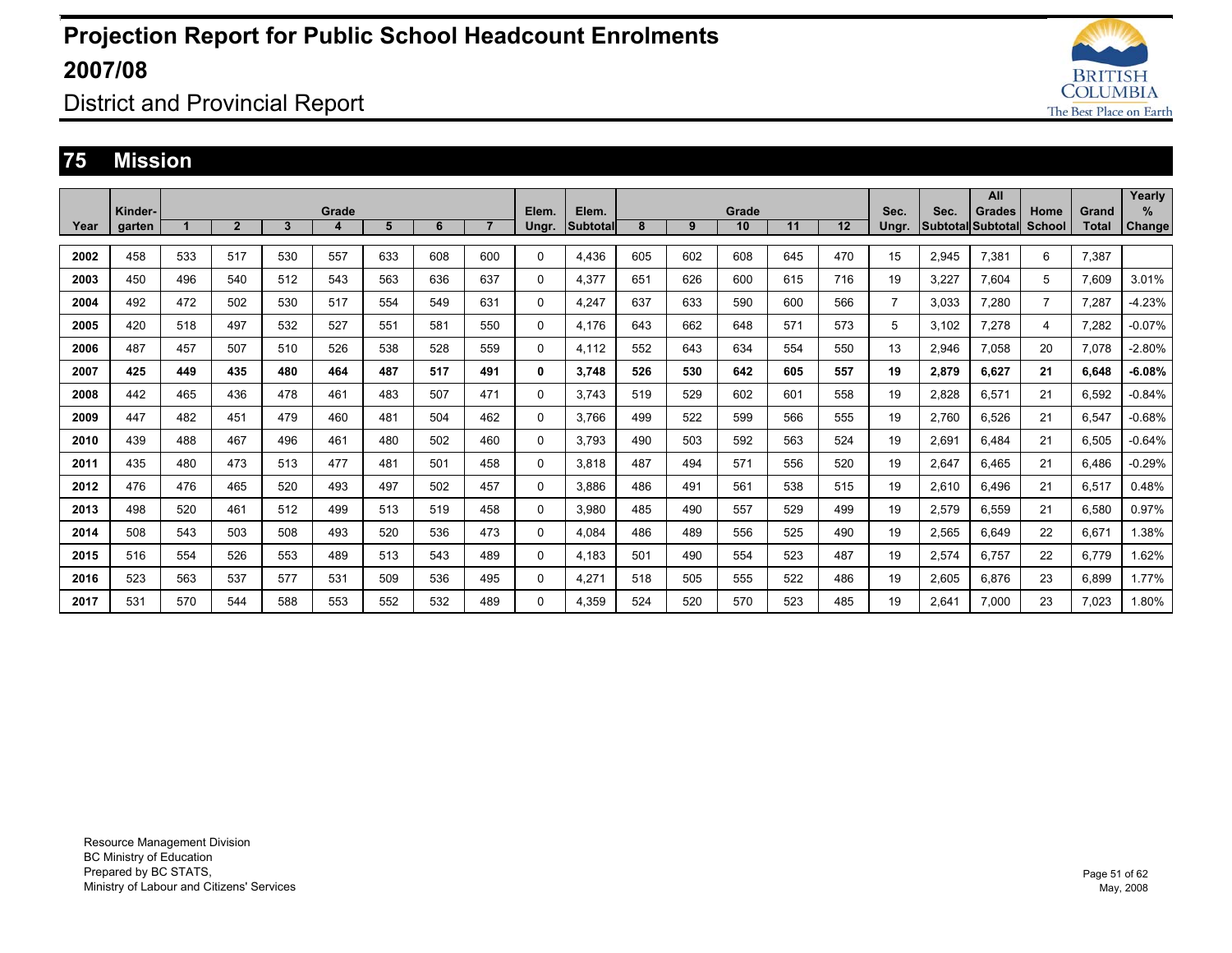

### District and Provincial Report

#### **78 Fraser - Cascade**

|      | Kinder- |     |              |              | Grade |     |     |                | Elem.        | Elem.           |     |     | Grade |     |     | Sec.     | Sec.  | All<br><b>Grades</b>     | Home     | Grand        | Yearly<br>% |
|------|---------|-----|--------------|--------------|-------|-----|-----|----------------|--------------|-----------------|-----|-----|-------|-----|-----|----------|-------|--------------------------|----------|--------------|-------------|
| Year | garten  |     | $\mathbf{2}$ | $\mathbf{3}$ | 4     | 5   | 6   | $\overline{7}$ | Ungr.        | <b>Subtotal</b> | 8   | 9   | 10    | 11  | 12  | Ungr.    |       | <b>Subtotal Subtotal</b> | School   | <b>Total</b> | Change      |
| 2002 | 119     | 155 | 152          | 159          | 158   | 207 | 169 | 225            | $\mathbf{0}$ | 1.344           | 204 | 208 | 181   | 186 | 210 | 0        | 989   | 2.333                    |          | 2,334        |             |
| 2003 | 122     | 144 | 162          | 172          | 172   | 171 | 211 | 186            | $\mathbf{0}$ | 1.340           | 231 | 202 | 201   | 184 | 167 | $\Omega$ | 985   | 2,325                    | $\Omega$ | 2,325        | $-0.39%$    |
| 2004 | 114     | 161 | 146          | 167          | 172   | 172 | 167 | 210            | $\Omega$     | 1.309           | 213 | 234 | 173   | 225 | 142 | 0        | 987   | 2,296                    | $\Omega$ | 2,296        | $-1.25%$    |
| 2005 | 119     | 124 | 166          | 140          | 172   | 175 | 165 | 180            | 0            | 1.241           | 223 | 199 | 217   | 196 | 179 | 0        | 1.014 | 2.255                    | 0        | 2,255        | $-1.79%$    |
| 2006 | 116     | 126 | 123          | 166          | 136   | 160 | 172 | 161            | $\mathbf 0$  | 1.160           | 198 | 216 | 181   | 204 | 147 | 0        | 946   | 2.106                    | 1        | 2.107        | $-6.56%$    |
| 2007 | 113     | 133 | 118          | 129          | 169   | 143 | 158 | 163            | 0            | 1.126           | 171 | 199 | 194   | 163 | 189 | 0        | 916   | 2.042                    | 0        | 2,042        | $-3.08%$    |
| 2008 | 115     | 138 | 124          | 117          | 159   | 143 | 163 | 145            | $\mathbf{0}$ | 1.104           | 176 | 195 | 183   | 156 | 202 | $\Omega$ | 912   | 2.016                    | $\Omega$ | 2,016        | $-1.27%$    |
| 2009 | 105     | 141 | 128          | 122          | 143   | 134 | 163 | 150            | $\mathbf{0}$ | 1.086           | 158 | 201 | 179   | 148 | 195 | $\Omega$ | 881   | 1.967                    | $\Omega$ | 1,967        | $-2.43%$    |
| 2010 | 113     | 128 | 130          | 126          | 150   | 122 | 154 | 150            | $\Omega$     | 1.073           | 163 | 181 | 185   | 144 | 184 | 0        | 857   | 1.930                    | $\Omega$ | 1,930        | $-1.88%$    |
| 2011 | 123     | 137 | 118          | 128          | 156   | 127 | 140 | 142            | 0            | 1.071           | 164 | 187 | 168   | 148 | 179 | 0        | 846   | 1.917                    | 0        | 1,917        | $-0.67%$    |
| 2012 | 114     | 150 | 126          | 116          | 157   | 132 | 146 | 130            | 0            | 1.071           | 155 | 187 | 172   | 136 | 184 | 0        | 834   | 1.905                    | 0        | 1,905        | $-0.63%$    |
| 2013 | 109     | 138 | 137          | 124          | 142   | 133 | 151 | 134            | $\mathbf 0$  | 1.068           | 141 | 176 | 172   | 138 | 169 | 0        | 796   | 1.864                    | 0        | 1,864        | $-2.15%$    |
| 2014 | 110     | 132 | 127          | 135          | 152   | 120 | 152 | 139            | $\Omega$     | 1,067           | 145 | 161 | 163   | 138 | 172 | 0        | 779   | 1.846                    | 0        | 1,846        | $-0.97%$    |
| 2015 | 110     | 133 | 121          | 125          | 166   | 128 | 138 | 141            | $\Omega$     | 1,062           | 150 | 165 | 149   | 132 | 172 | 0        | 768   | 1,830                    | $\Omega$ | 1,830        | $-0.87%$    |
| 2016 | 114     | 133 | 122          | 119          | 153   | 140 | 147 | 127            | $\Omega$     | 1,055           | 153 | 171 | 152   | 121 | 165 | 0        | 762   | 1,817                    | $\Omega$ | 1,817        | $-0.71%$    |
| 2017 | 116     | 137 | 122          | 120          | 146   | 129 | 160 | 136            | $\Omega$     | 1.066           | 138 | 175 | 157   | 123 | 151 | $\Omega$ | 744   | 1.810                    | 0        | 1.810        | $-0.39%$    |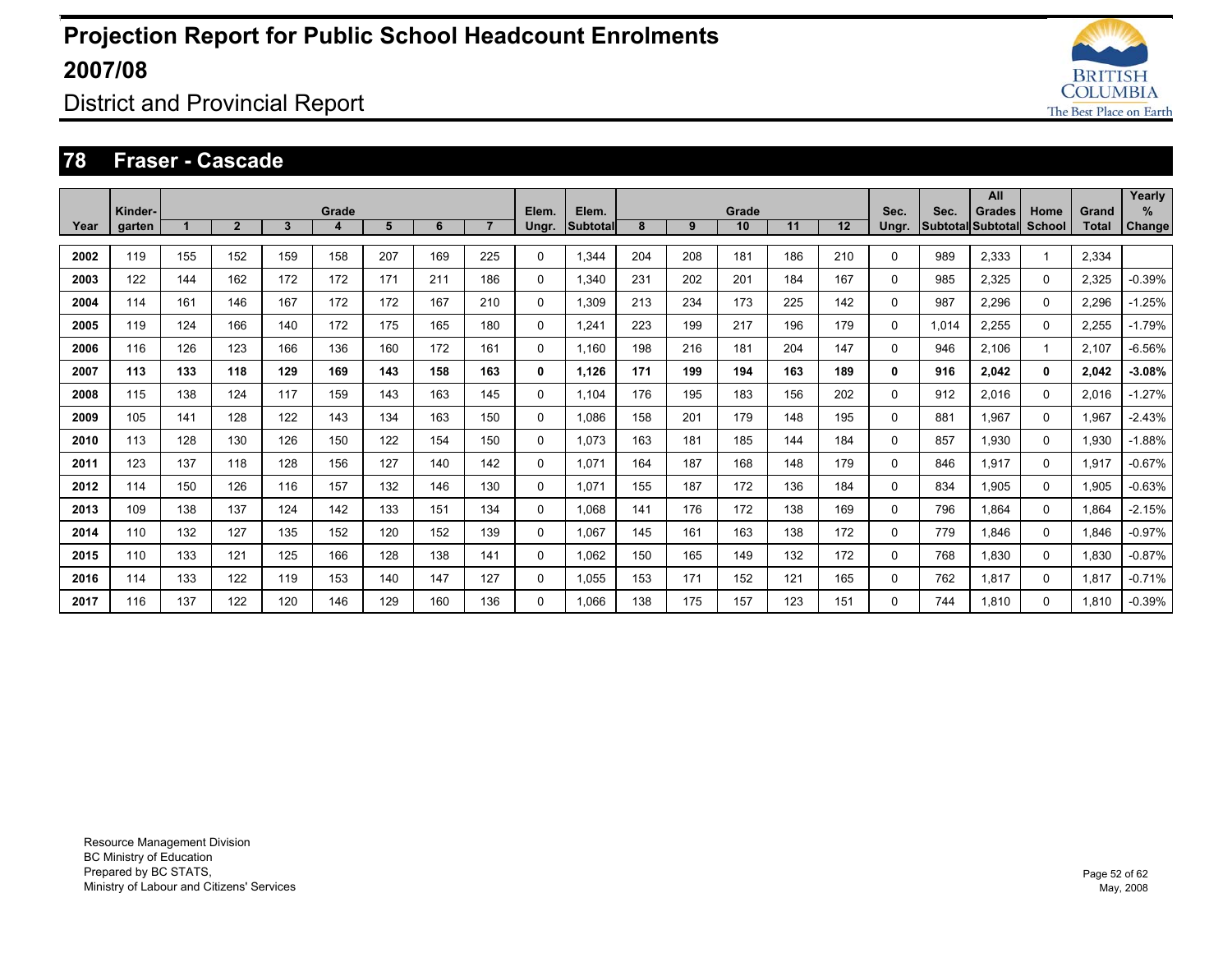

District and Provincial Report

### **79 Cowichan Valley**

|      |                   |     |                |              |            |     |     |                |                |                   |     |     |             |       |     |               |       | All                                       |                |                | Yearly             |
|------|-------------------|-----|----------------|--------------|------------|-----|-----|----------------|----------------|-------------------|-----|-----|-------------|-------|-----|---------------|-------|-------------------------------------------|----------------|----------------|--------------------|
| Year | Kinder-<br>garten |     | $\overline{2}$ | $\mathbf{3}$ | Grade<br>4 | 5   | 6   | $\overline{7}$ | Elem.<br>Ungr. | Elem.<br>Subtotal | 8   | 9   | Grade<br>10 | 11    | 12  | Sec.<br>Ungr. | Sec.  | <b>Grades</b><br><b>Subtotal Subtotal</b> | Home<br>School | Grand<br>Total | %<br><b>Change</b> |
| 2002 | 563               | 588 | 660            | 670          | 718        | 711 | 816 | 868            | 3              | 5,597             | 853 | 873 | 912         | 891   | 628 | 110           | 4,267 | 9.864                                     | $\overline{7}$ | 9.871          |                    |
|      |                   |     |                |              |            |     |     |                |                |                   |     |     |             |       |     |               |       |                                           |                |                |                    |
| 2003 | 553               | 598 | 614            | 675          | 695        | 744 | 718 | 835            | 3              | 5.435             | 889 | 946 | 1.029       | 829   | 662 | 11            | 4,366 | 9.801                                     |                | 9.802          | $-0.70%$           |
| 2004 | 525               | 589 | 615            | 628          | 672        | 718 | 756 | 730            | 5              | 5,238             | 861 | 936 | 887         | 1.021 | 622 | 126           | 4,453 | 9.691                                     | 2              | 9.693          | $-1.11%$           |
| 2005 | 539               | 551 | 603            | 636          | 645        | 689 | 736 | 762            | 8              | 5.169             | 741 | 844 | 968         | 935   | 761 | 113           | 4,362 | 9.531                                     |                | 9.532          | $-1.66%$           |
| 2006 | 498               | 569 | 544            | 624          | 635        | 654 | 692 | 722            | 4              | 4,942             | 740 | 772 | 907         | 962   | 673 | 96            | 4,150 | 9.092                                     | $\Omega$       | 9.092          | $-4.62%$           |
| 2007 | 503               | 535 | 581            | 563          | 646        | 618 | 646 | 695            | 5              | 4.792             | 719 | 762 | 855         | 897   | 742 | 49            | 4,024 | 8.816                                     | 1              | 8.817          | $-3.02%$           |
| 2008 | 522               | 525 | 546            | 558          | 639        | 621 | 617 | 666            | 5              | 4.699             | 716 | 758 | 810         | 827   | 715 | 49            | 3.875 | 8.574                                     |                | 8,575          | $-2.74%$           |
| 2009 | 519               | 545 | 535            | 526          | 634        | 615 | 620 | 636            | 5              | 4.635             | 686 | 754 | 803         | 784   | 659 | 48            | 3.734 | 8.369                                     |                | 8.370          | $-2.39%$           |
| 2010 | 541               | 542 | 556            | 515          | 599        | 611 | 613 | 639            | 5              | 4.621             | 657 | 724 | 799         | 776   | 625 | 47            | 3,628 | 8.249                                     |                | 8.250          | $-1.43%$           |
| 2011 | 542               | 564 | 552            | 534          | 587        | 576 | 609 | 633            | 5              | 4.602             | 660 | 694 | 769         | 772   | 619 | 47            | 3,561 | 8.163                                     |                | 8.164          | $-1.04%$           |
| 2012 | 541               | 564 | 574            | 531          | 607        | 564 | 575 | 628            | 5              | 4,589             | 653 | 696 | 738         | 745   | 616 | 46            | 3,494 | 8.083                                     |                | 8,084          | $-0.98%$           |
| 2013 | 527               | 563 | 575            | 551          | 603        | 584 | 563 | 594            | 5              | 4,565             | 649 | 689 | 739         | 716   | 595 | 46            | 3,434 | 7,999                                     |                | 8,000          | $-1.04%$           |
| 2014 | 537               | 549 | 574            | 552          | 626        | 581 | 582 | 582            | 5              | 4,588             | 614 | 685 | 730         | 716   | 573 | 46            | 3,364 | 7.952                                     |                | 7,953          | $-0.59%$           |
| 2015 | 548               | 560 | 561            | 553          | 629        | 604 | 580 | 601            | 5              | 4,641             | 602 | 650 | 726         | 708   | 572 | 45            | 3,303 | 7.944                                     |                | 7,945          | $-0.10%$           |
| 2016 | 558               | 571 | 570            | 539          | 627        | 605 | 602 | 599            | 5              | 4.676             | 620 | 636 | 691         | 704   | 566 | 45            | 3,262 | 7,938                                     |                | 7,939          | $-0.08%$           |
| 2017 | 565               | 580 | 581            | 548          | 612        | 603 | 603 | 620            | 5              | 4.717             | 618 | 655 | 676         | 672   | 563 | 45            | 3,229 | 7.946                                     |                | 7.947          | 0.10%              |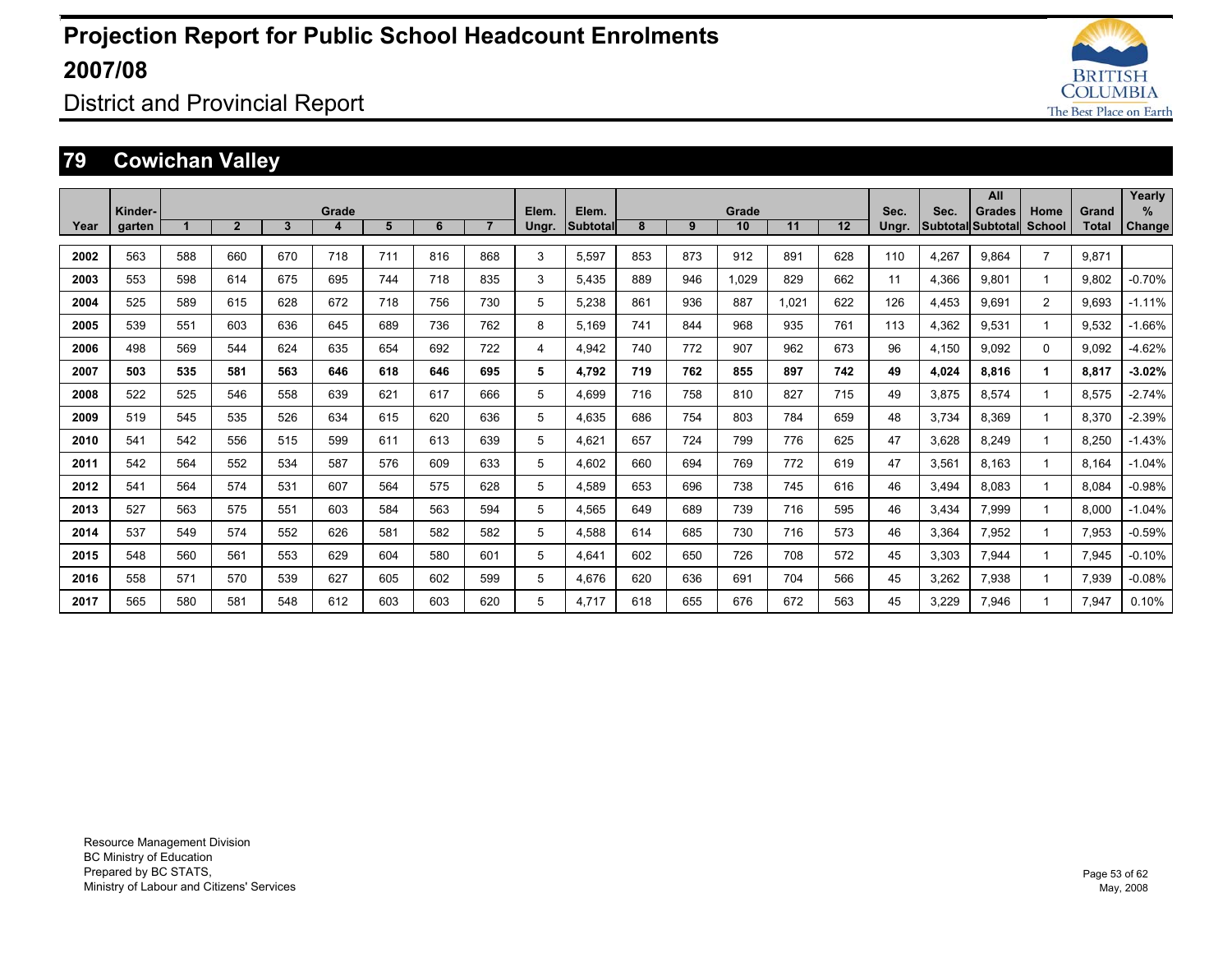

District and Provincial Report

#### **81 Fort Nelson**

|      | Kinder- |                      |                |     | Grade |     |     |                | Elem. | Elem.    |     |     | Grade |     |    | Sec.         | Sec. | All                                |                |                       | Yearly<br>% |
|------|---------|----------------------|----------------|-----|-------|-----|-----|----------------|-------|----------|-----|-----|-------|-----|----|--------------|------|------------------------------------|----------------|-----------------------|-------------|
| Year | garten  | $\blacktriangleleft$ | $\overline{2}$ | 3   | 4     | 5   | 6   | $\overline{7}$ | Ungr. | Subtotal | 8   | 9   | 10    | 11  | 12 | Ungr.        |      | <b>Grades</b><br>Subtotal Subtotal | Home<br>School | Grand<br><b>Total</b> | Change      |
| 2002 | 87      | 68                   | 90             | 103 | 86    | 105 | 78  | 86             | 0     | 703      | 109 | 93  | 98    | 99  | 79 | 19           | 497  | 1.200                              | $\overline{7}$ | 1,207                 |             |
| 2003 | 74      | 82                   | 74             | 90  | 110   | 85  | 104 | 77             | 0     | 696      | 101 | 113 | 86    | 114 | 79 | 21           | 514  | 1.210                              | 6              | 1.216                 | 0.75%       |
| 2004 | 78      | 82                   | 82             | 78  | 89    | 109 | 89  | 99             | 0     | 706      | 79  | 87  | 103   | 94  | 81 | 6            | 450  | 1.156                              | 6              | 1,162                 | $-4.44%$    |
| 2005 | 88      | 75                   | 79             | 86  | 79    | 94  | 99  | 91             | 0     | 691      | 88  | 70  | 79    | 96  | 73 | $\mathbf{1}$ | 407  | 1.098                              | 5              | 1.103                 | $-5.08%$    |
| 2006 | 60      | 82                   | 66             | 74  | 87    | 72  | 86  | 101            | 0     | 628      | 83  | 87  | 68    | 87  | 77 | 0            | 402  | 1.030                              | 5              | 1,035                 | $-6.17%$    |
| 2007 | 62      | 50                   | 67             | 62  | 69    | 80  | 68  | 76             | 0     | 534      | 87  | 76  | 88    | 66  | 81 | $\mathbf{0}$ | 398  | 932                                | 0              | 932                   | $-9.95%$    |
| 2008 | 65      | 50                   | 60             | 62  | 70    | 80  | 65  | 63             | 0     | 515      | 88  | 76  | 89    | 62  | 73 | 0            | 388  | 903                                | 0              | 903                   | $-3.11%$    |
| 2009 | 68      | 52                   | 60             | 55  | 71    | 82  | 65  | 58             | 0     | 511      | 73  | 77  | 90    | 62  | 68 | $\Omega$     | 370  | 881                                | $\Omega$       | 881                   | $-2.44%$    |
| 2010 | 68      | 53                   | 63             | 55  | 62    | 82  | 65  | 61             | 0     | 509      | 68  | 63  | 91    | 61  | 67 | 0            | 350  | 859                                | $\Omega$       | 859                   | $-2.50%$    |
| 2011 | 70      | 54                   | 65             | 58  | 63    | 73  | 65  | 58             | 0     | 506      | 66  | 58  | 76    | 61  | 67 | 0            | 328  | 834                                | $\mathbf 0$    | 834                   | $-2.91%$    |
| 2012 | 67      | 55                   | 66             | 60  | 67    | 75  | 58  | 59             | 0     | 507      | 67  | 57  | 72    | 50  | 68 | 0            | 314  | 821                                | 0              | 821                   | $-1.56%$    |
| 2013 | 65      | 52                   | 69             | 61  | 70    | 80  | 58  | 58             | 0     | 513      | 68  | 58  | 72    | 47  | 57 | 0            | 302  | 815                                | $\mathbf 0$    | 815                   | $-0.73%$    |
| 2014 | 66      | 51                   | 66             | 64  | 72    | 84  | 63  | 57             | 0     | 523      | 59  | 59  | 73    | 47  | 54 | 0            | 292  | 815                                | $\mathbf 0$    | 815                   | $0.00\%$    |
| 2015 | 66      | 51                   | 65             | 62  | 76    | 88  | 67  | 60             | 0     | 535      | 61  | 52  | 75    | 47  | 53 | 0            | 288  | 823                                | $\mathbf 0$    | 823                   | 0.98%       |
| 2016 | 65      | 52                   | 66             | 61  | 74    | 93  | 70  | 62             | 0     | 543      | 66  | 52  | 67    | 48  | 54 | 0            | 287  | 830                                | $\mathbf 0$    | 830                   | 0.85%       |
| 2017 | 62      | 50                   | 65             | 60  | 71    | 89  | 73  | 70             | 0     | 540      | 69  | 57  | 68    | 42  | 55 | $\Omega$     | 291  | 831                                | 0              | 831                   | 0.12%       |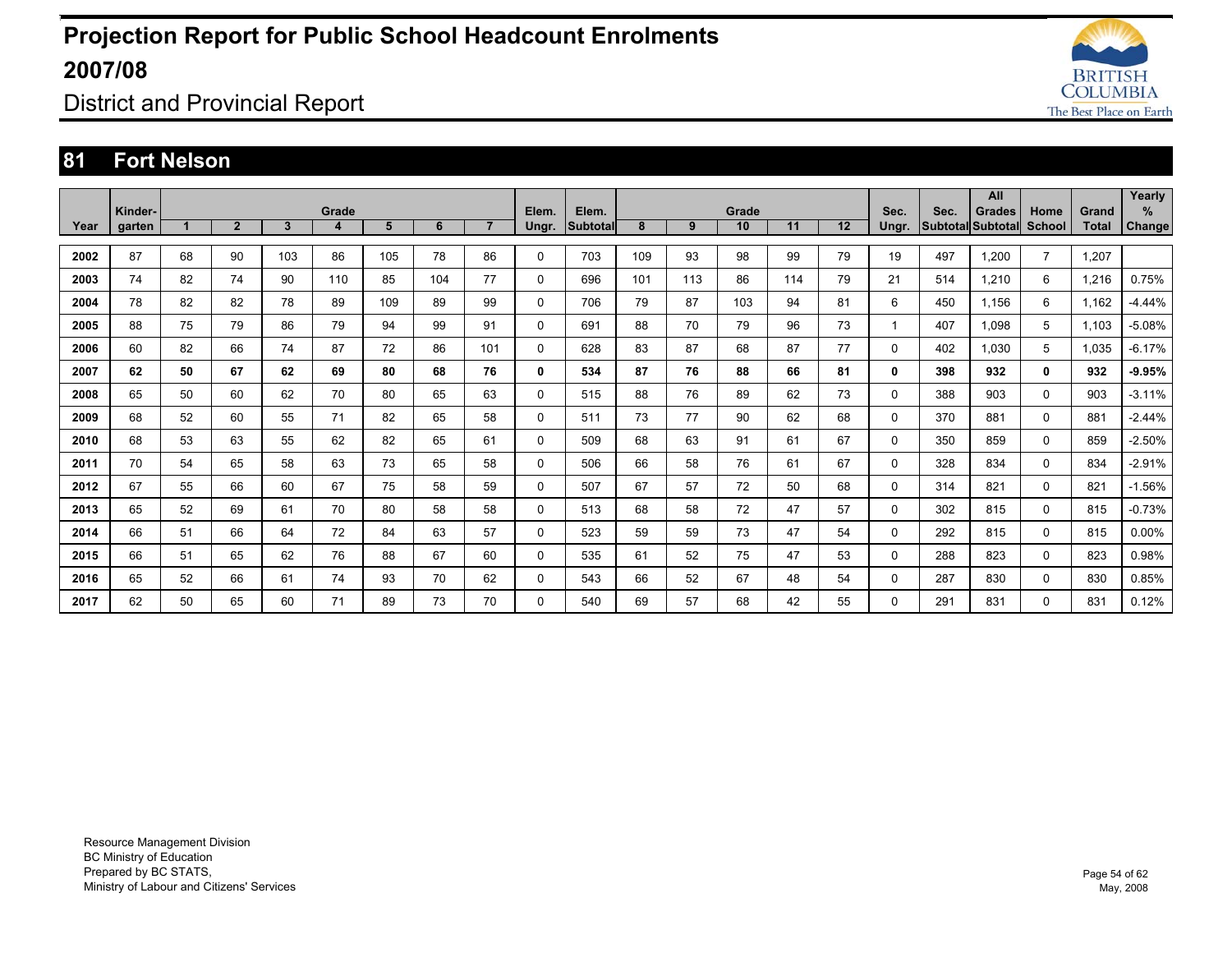

District and Provincial Report

#### **82 Coast Mountains**

|      |                   |     |              |              |            |     |     |                |                |                          |     |     | Grade |     |     |               |       | All                                |                |                | Yearly                |
|------|-------------------|-----|--------------|--------------|------------|-----|-----|----------------|----------------|--------------------------|-----|-----|-------|-----|-----|---------------|-------|------------------------------------|----------------|----------------|-----------------------|
| Year | Kinder-<br>garten |     | $\mathbf{2}$ | $\mathbf{3}$ | Grade<br>4 | 5   | 6   | $\overline{7}$ | Elem.<br>Ungr. | Elem.<br><b>Subtotal</b> | 8   | 9   | 10    | 11  | 12  | Sec.<br>Ungr. | Sec.  | Grades<br>Subtotal Subtotal School | Home           | Grand<br>Total | $\%$<br><b>Change</b> |
| 2002 | 390               | 441 | 416          | 468          | 438        | 473 | 511 | 479            | $\Omega$       | 3.616                    | 619 | 557 | 561   | 591 | 641 | 139           | 3.108 | 6.724                              | 9              | 6.733          |                       |
| 2003 | 346               | 371 | 425          | 396          | 461        | 428 | 460 | 506            | $\Omega$       | 3.393                    | 591 | 633 | 595   | 529 | 596 | 42            | 2,986 | 6,379                              | 4              | 6.383          | $-5.20%$              |
| 2004 | 329               | 357 | 362          | 407          | 389        | 445 | 421 | 447            | $\Omega$       | 3,157                    | 585 | 579 | 601   | 552 | 546 | 31            | 2,894 | 6,051                              | 4              | 6.055          | $-5.14%$              |
|      |                   |     |              |              |            |     |     |                |                |                          |     |     |       |     |     |               |       |                                    |                |                |                       |
| 2005 | 316               | 325 | 362          | 349          | 418        | 377 | 459 | 422            | 0              | 3.028                    | 522 | 588 | 604   | 531 | 523 | 83            | 2,851 | 5.879                              | $\overline{2}$ | 5.881          | $-2.87%$              |
| 2006 | 322               | 319 | 316          | 362          | 358        | 410 | 377 | 443            |                | 2.908                    | 496 | 526 | 620   | 525 | 531 | 88            | 2.786 | 5.694                              | 0              | 5.694          | $-3.18%$              |
| 2007 | 320               | 317 | 330          | 328          | 346        | 356 | 407 | 363            |                | 2.768                    | 540 | 492 | 547   | 679 | 604 | 44            | 2,906 | 5.674                              | 0              | 5.674          | $-0.35%$              |
| 2008 | 327               | 303 | 303          | 317          | 335        | 362 | 364 | 351            |                | 2,663                    | 534 | 486 | 511   | 636 | 587 | 43            | 2,797 | 5,460                              | 0              | 5.460          | $-3.77%$              |
| 2009 | 334               | 307 | 287          | 289          | 322        | 350 | 371 | 315            |                | 2.576                    | 518 | 481 | 503   | 594 | 550 | 43            | 2,689 | 5,265                              | 0              | 5,265          | $-3.57%$              |
| 2010 | 329               | 313 | 290          | 273          | 294        | 337 | 359 | 322            |                | 2.518                    | 467 | 468 | 499   | 586 | 516 | 42            | 2,578 | 5,096                              | 0              | 5,096          | $-3.21%$              |
| 2011 | 320               | 310 | 298          | 278          | 278        | 308 | 345 | 312            |                | 2.450                    | 476 | 422 | 486   | 580 | 507 | 41            | 2,512 | 4.962                              | 0              | 4,962          | $-2.63%$              |
| 2012 | 315               | 303 | 298          | 288          | 286        | 292 | 316 | 300            |                | 2.399                    | 461 | 429 | 440   | 566 | 503 | 40            | 2,439 | 4.838                              | 0              | 4.838          | $-2.50%$              |
| 2013 | 306               | 299 | 291          | 288          | 296        | 300 | 300 | 274            |                | 2,355                    | 443 | 416 | 446   | 516 | 493 | 39            | 2,353 | 4.708                              | 0              | 4.708          | $-2.69%$              |
| 2014 | 299               | 289 | 286          | 281          | 296        | 312 | 308 | 260            |                | 2,332                    | 406 | 402 | 432   | 521 | 450 | 39            | 2,250 | 4,582                              | 0              | 4,582          | $-2.68%$              |
| 2015 | 294               | 283 | 278          | 277          | 289        | 311 | 320 | 267            |                | 2,320                    | 386 | 369 | 418   | 506 | 453 | 38            | 2,170 | 4,490                              | 0              | 4,490          | $-2.01%$              |
| 2016 | 289               | 278 | 271          | 268          | 284        | 304 | 320 | 278            |                | 2,293                    | 396 | 350 | 386   | 491 | 442 | 37            | 2,102 | 4,395                              | 0              | 4,395          | $-2.12%$              |
| 2017 | 282               | 273 | 266          | 262          | 276        | 300 | 314 | 278            |                | 2.252                    | 411 | 359 | 367   | 455 | 430 | 37            | 2.059 | 4.311                              | $\Omega$       | 4,311          | $-1.91%$              |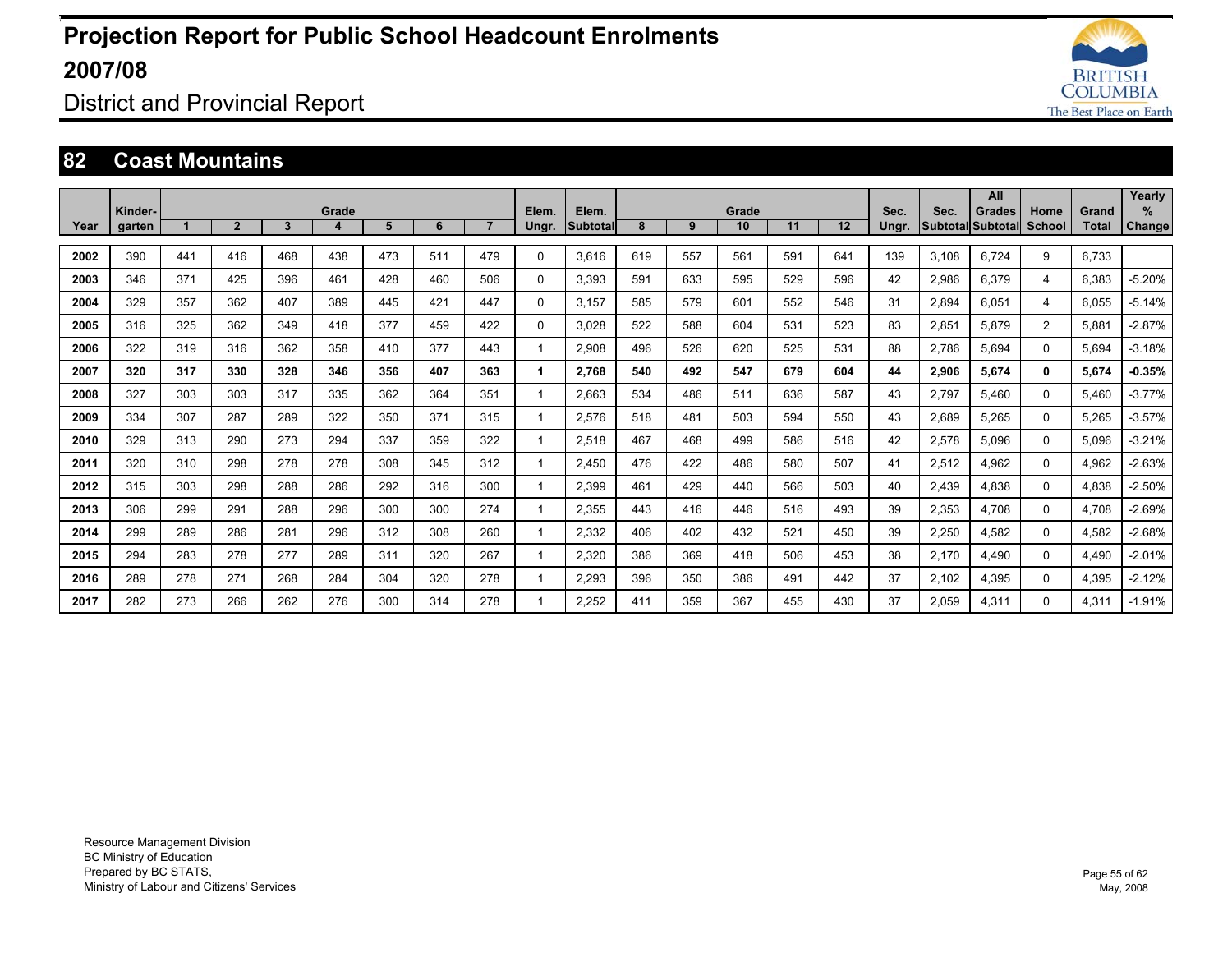

District and Provincial Report

### **83 North Okanagan - Shuswap**

|      |         |     |              |     |       |     |     |     |       |                 |     |     |       |     |     |       |       | All               |          |       | Yearly        |
|------|---------|-----|--------------|-----|-------|-----|-----|-----|-------|-----------------|-----|-----|-------|-----|-----|-------|-------|-------------------|----------|-------|---------------|
|      | Kinder- |     |              |     | Grade |     |     |     | Elem. | Elem.           |     |     | Grade |     |     | Sec.  | Sec.  | <b>Grades</b>     | Home     | Grand | %             |
| Year | garten  |     | $\mathbf{2}$ | 3   |       | 5   | 6   |     | Ungr. | <b>Subtotal</b> | 8   | 9   | 10    | 11  | 12  | Ungr. |       | Subtotal Subtotal | School   | Total | <b>Change</b> |
| 2002 | 438     | 466 | 525          | 565 | 598   | 605 | 675 | 677 | 0     | 4,549           | 681 | 708 | 709   | 694 | 886 | 59    | 3,737 | 8,286             | 5        | 8,291 |               |
| 2003 | 447     | 465 | 491          | 533 | 590   | 582 | 615 | 706 | 0     | 4.429           | 693 | 672 | 727   | 737 | 817 | 18    | 3,664 | 8.093             | 5        | 8.098 | $-2.33%$      |
| 2004 | 414     | 450 | 466          | 514 | 545   | 616 | 603 | 615 | 0     | 4,223           | 707 | 697 | 693   | 743 | 850 | 8     | 3,698 | 7,921             | 4        | 7,925 | $-2.14%$      |
| 2005 | 424     | 440 | 454          | 479 | 517   | 548 | 623 | 593 | 0     | 4.078           | 646 | 704 | 718   | 663 | 946 | 5     | 3.682 | 7.760             | $\Omega$ | 7.760 | $-2.08%$      |
| 2006 | 428     | 424 | 431          | 459 | 491   | 527 | 560 | 637 | 0     | 3,957           | 621 | 661 | 721   | 694 | 864 | 16    | 3,577 | 7.534             | 2        | 7,536 | $-2.89%$      |
| 2007 | 367     | 450 | 434          | 452 | 470   | 512 | 553 | 573 | 0     | 3.811           | 654 | 620 | 686   | 730 | 824 | 3     | 3,517 | 7.328             | 0        | 7,328 | $-2.76%$      |
| 2008 | 387     | 433 | 421          | 454 | 457   | 483 | 539 | 538 | 0     | 3,712           | 616 | 600 | 665   | 735 | 825 | 3     | 3,444 | 7.156             | $\Omega$ | 7,156 | $-2.35%$      |
| 2009 | 395     | 457 | 405          | 442 | 460   | 471 | 511 | 525 | 0     | 3.666           | 580 | 567 | 645   | 714 | 829 | 3     | 3,338 | 7.004             | $\Omega$ | 7.004 | $-2.12%$      |
| 2010 | 402     | 467 | 426          | 426 | 449   | 474 | 498 | 498 | 0     | 3.640           | 566 | 534 | 612   | 694 | 809 | 3     | 3,218 | 6.858             | 0        | 6.858 | $-2.08%$      |
| 2011 | 412     | 475 | 435          | 447 | 433   | 463 | 502 | 487 | 0     | 3.654           | 539 | 522 | 578   | 661 | 787 | 3     | 3,090 | 6.744             | $\Omega$ | 6.744 | $-1.66%$      |
| 2012 | 389     | 487 | 443          | 455 | 454   | 447 | 489 | 491 | 0     | 3,655           | 526 | 497 | 563   | 626 | 750 | 3     | 2,965 | 6.620             | 0        | 6.620 | $-1.84%$      |
| 2013 | 378     | 460 | 454          | 463 | 461   | 468 | 473 | 479 | 0     | 3,636           | 529 | 485 | 538   | 610 | 711 | 3     | 2,876 | 6,512             | $\Omega$ | 6,512 | $-1.63%$      |
| 2014 | 389     | 449 | 432          | 476 | 469   | 475 | 495 | 463 | 0     | 3.648           | 517 | 487 | 524   | 583 | 693 | 3     | 2,807 | 6.455             | $\Omega$ | 6,455 | $-0.88%$      |
| 2015 | 396     | 460 | 421          | 454 | 482   | 484 | 503 | 484 | 0     | 3,684           | 500 | 477 | 526   | 568 | 664 | 3     | 2,738 | 6,422             | $\Omega$ | 6,422 | $-0.51%$      |
| 2016 | 405     | 470 | 432          | 444 | 461   | 497 | 513 | 492 | 0     | 3.714           | 522 | 462 | 515   | 569 | 646 | 3     | 2,717 | 6.431             | $\Omega$ | 6.431 | 0.14%         |
| 2017 | 412     | 479 | 440          | 454 | 451   | 476 | 524 | 501 | 0     | 3.737           | 531 | 480 | 498   | 559 | 648 | 3     | 2.719 | 6.456             | $\Omega$ | 6.456 | 0.39%         |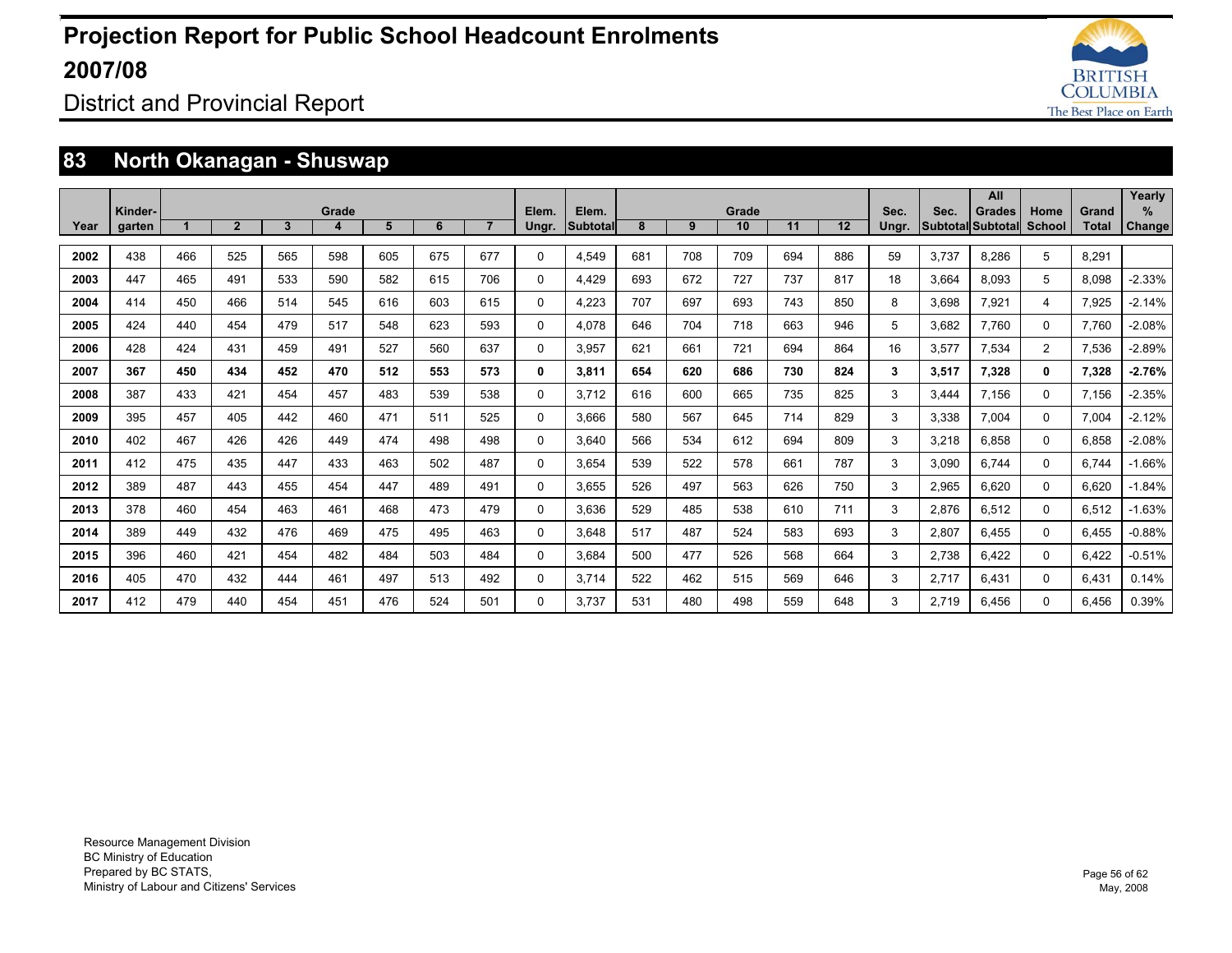

### District and Provincial Report

#### **84 Vancouver Island West**

| Year | Kinder-<br>garten |    | $\overline{2}$ | $\mathbf{3}$ | Grade<br>4 | 5  | 6  | $\overline{7}$ | Elem.<br>Ungr. | Elem.<br>Subtotal | 8  | 9  | Grade<br>10 | 11 | 12 | Sec.<br>Ungr. | Sec. | All<br><b>Grades</b><br>Subtotal Subtotal | Home<br>School | Grand<br><b>Total</b> | Yearly<br>%<br>Change |
|------|-------------------|----|----------------|--------------|------------|----|----|----------------|----------------|-------------------|----|----|-------------|----|----|---------------|------|-------------------------------------------|----------------|-----------------------|-----------------------|
| 2002 | 32                | 29 | 41             | 37           | 33         | 47 | 48 | 57             | 0              | 324               | 45 | 46 | 51          | 33 | 35 | 0             | 210  | 534                                       |                | 535                   |                       |
| 2003 | 33                | 40 | 30             | 41           | 37         | 30 | 50 | 48             | 0              | 309               | 56 | 41 | 37          | 52 | 33 | 0             | 219  | 528                                       | 0              | 528                   | $-1.31%$              |
| 2004 | 24                | 38 | 39             | 27           | 42         | 30 | 25 | 47             | 0              | 272               | 41 | 56 | 38          | 36 | 63 | 0             | 234  | 506                                       | 0              | 506                   | $-4.17%$              |
| 2005 | 22                | 35 | 34             | 35           | 22         | 39 | 36 | 23             | 0              | 246               | 48 | 42 | 50          | 32 | 48 | 0             | 220  | 466                                       | 4              | 470                   | $-7.11%$              |
| 2006 | 32                | 28 | 29             | 35           | 36         | 21 | 39 | 37             | $\Omega$       | 257               | 30 | 41 | 52          | 41 | 35 | -1            | 200  | 457                                       | 5              | 462                   | $-1.70%$              |
| 2007 | 32                | 36 | 28             | 31           | 36         | 37 | 27 | 37             | 0              | 264               | 42 | 28 | 47          | 45 | 59 | 1             | 222  | 486                                       | 0              | 486                   | 5.19%                 |
| 2008 | 34                | 40 | 27             | 29           | 35         | 45 | 25 | 28             | 0              | 263               | 39 | 29 | 42          | 46 | 63 | $\mathbf{1}$  | 220  | 483                                       | $\mathbf 0$    | 483                   | $-0.62%$              |
| 2009 | 33                | 43 | 30             | 28           | 33         | 44 | 31 | 27             | 0              | 269               | 29 | 27 | 43          | 41 | 65 | 1             | 206  | 475                                       | $\mathbf 0$    | 475                   | $-1.66%$              |
| 2010 | 30                | 43 | 33             | 32           | 32         | 41 | 31 | 32             | 0              | 274               | 29 | 21 | 40          | 41 | 58 | 1             | 190  | 464                                       | 0              | 464                   | $-2.32%$              |
| 2011 | 25                | 38 | 32             | 34           | 37         | 40 | 28 | 31             | 0              | 265               | 34 | 19 | 30          | 38 | 58 | -1            | 180  | 445                                       | $\mathbf 0$    | 445                   | $-4.09%$              |
| 2012 | 23                | 32 | 27             | 33           | 39         | 45 | 27 | 29             | 0              | 255               | 33 | 23 | 28          | 29 | 54 | 1             | 168  | 423                                       | $\Omega$       | 423                   | $-4.94%$              |
| 2013 | 27                | 28 | 23             | 28           | 37         | 48 | 31 | 28             | 0              | 250               | 30 | 23 | 34          | 27 | 42 |               | 157  | 407                                       | $\mathbf 0$    | 407                   | $-3.78%$              |
| 2014 | 25                | 34 | 21             | 24           | 32         | 46 | 33 | 32             | 0              | 247               | 30 | 21 | 34          | 33 | 38 | -1            | 157  | 404                                       | 0              | 404                   | $-0.74%$              |
| 2015 | 26                | 31 | 24             | 21           | 26         | 39 | 31 | 33             | 0              | 231               | 34 | 20 | 31          | 33 | 47 | 1             | 166  | 397                                       | 0              | 397                   | $-1.73%$              |
| 2016 | 24                | 32 | 22             | 24           | 23         | 32 | 27 | 32             | 0              | 216               | 36 | 23 | 30          | 30 | 47 |               | 167  | 383                                       | $\mathbf 0$    | 383                   | $-3.53%$              |
| 2017 | 24                | 30 | 23             | 23           | 27         | 28 | 22 | 27             | 0              | 204               | 34 | 25 | 34          | 29 | 43 |               | 166  | 370                                       | 0              | 370                   | $-3.39%$              |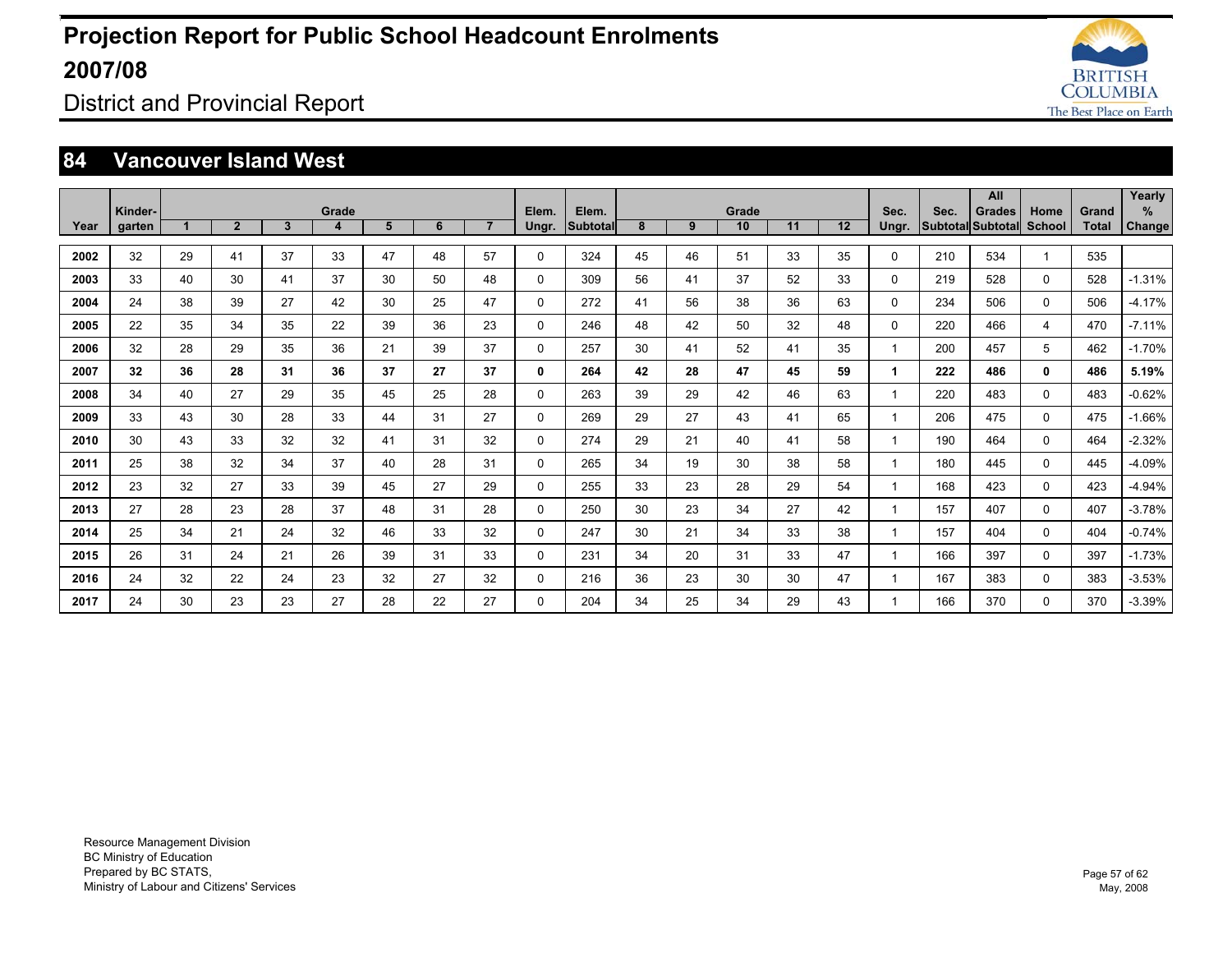

District and Provincial Report

#### **85 Vancouver Island North**

|      |         |     |                |     |       |     |     |                |          |                 |     |     |       |     |     |              |      | All               |                |              | Yearly   |
|------|---------|-----|----------------|-----|-------|-----|-----|----------------|----------|-----------------|-----|-----|-------|-----|-----|--------------|------|-------------------|----------------|--------------|----------|
|      | Kinder- |     |                |     | Grade |     |     |                | Elem.    | Elem.           |     |     | Grade |     |     | Sec.         | Sec. | <b>Grades</b>     | Home           | Grand        | %        |
| Year | garten  |     | $\overline{2}$ | 3   | 4     | 5   | 6   | $\overline{7}$ | Ungr.    | <b>Subtotal</b> | 8   | 9   | 10    | 11  | 12  | Ungr.        |      | Subtotal Subtotal | <b>School</b>  | <b>Total</b> | Change   |
| 2002 | 114     | 151 | 124            | 145 | 166   | 156 | 161 | 188            | 0        | 1.205           | 184 | 203 | 198   | 226 | 181 | $\Omega$     | 992  | 2.197             | $\overline{2}$ | 2.199        |          |
| 2003 | 96      | 107 | 140            | 130 | 121   | 151 | 151 | 149            | 0        | 1.045           | 192 | 168 | 184   | 189 | 185 | $\Omega$     | 918  | 1.963             | 3              | 1,966        | -10.60%  |
| 2004 | 107     | 100 | 105            | 130 | 120   | 121 | 148 | 143            | $\Omega$ | 974             | 165 | 198 | 169   | 185 | 173 | $\Omega$     | 890  | 1.864             | 2              | 1,866        | $-5.09%$ |
| 2005 | 95      | 111 | 101            | 110 | 126   | 120 | 118 | 143            | 0        | 924             | 157 | 181 | 206   | 158 | 157 | 0            | 859  | 1.783             | $\overline{2}$ | 1.785        | $-4.34%$ |
| 2006 | 105     | 100 | 108            | 104 | 105   | 122 | 116 | 114            | 0        | 874             | 159 | 159 | 176   | 206 | 113 | $\Omega$     | 813  | 1.687             | $\overline{2}$ | 1,689        | $-5.38%$ |
| 2007 | 102     | 113 | 104            | 106 | 99    | 107 | 131 | 111            | 0        | 873             | 136 | 150 | 167   | 189 | 140 | $\mathbf{0}$ | 782  | 1.655             | $\overline{2}$ | 1.657        | $-1.89%$ |
| 2008 | 96      | 103 | 107            | 100 | 101   | 107 | 124 | 118            | 0        | 856             | 129 | 141 | 161   | 167 | 134 | $\Omega$     | 732  | 1,588             | $\overline{2}$ | 1,590        | $-4.04%$ |
| 2009 | 114     | 97  | 97             | 103 | 95    | 110 | 124 | 112            | 0        | 852             | 137 | 133 | 151   | 160 | 118 | 0            | 699  | 1,551             | $\overline{2}$ | 1,553        | $-2.33%$ |
| 2010 | 114     | 114 | 91             | 93  | 98    | 103 | 127 | 112            | 0        | 852             | 130 | 142 | 144   | 151 | 113 | 0            | 680  | 1.532             | $\overline{2}$ | 1.534        | $-1.22%$ |
| 2011 | 103     | 115 | 108            | 88  | 90    | 106 | 119 | 115            | 0        | 844             | 130 | 135 | 151   | 143 | 107 | $\Omega$     | 666  | 1,510             | $\overline{2}$ | 1,512        | $-1.43%$ |
| 2012 | 103     | 103 | 108            | 103 | 84    | 97  | 123 | 108            | 0        | 829             | 134 | 135 | 144   | 150 | 101 | 0            | 664  | 1.493             | $\overline{2}$ | 1.495        | $-1.12%$ |
| 2013 | 95      | 104 | 97             | 104 | 99    | 91  | 113 | 112            | 0        | 815             | 126 | 139 | 145   | 144 | 106 | 0            | 660  | 1.475             | $\overline{2}$ | 1.477        | $-1.20%$ |
| 2014 | 93      | 95  | 98             | 94  | 100   | 108 | 106 | 103            | 0        | 797             | 130 | 131 | 148   | 144 | 102 | 0            | 655  | 1,452             | $\overline{2}$ | 1,454        | $-1.56%$ |
| 2015 | 92      | 94  | 90             | 95  | 90    | 109 | 125 | 96             | 0        | 791             | 120 | 134 | 141   | 148 | 102 | $\Omega$     | 645  | 1.436             | $\overline{2}$ | 1.438        | $-1.10%$ |
| 2016 | 91      | 93  | 89             | 87  | 91    | 98  | 127 | 114            | 0        | 790             | 113 | 124 | 144   | 140 | 104 | $\Omega$     | 625  | 1.415             | $\overline{2}$ | 1.417        | $-1.46%$ |
| 2017 | 89      | 92  | 88             | 86  | 84    | 100 | 115 | 116            | 0        | 770             | 134 | 118 | 133   | 143 | 99  | $\Omega$     | 627  | 1.397             | $\overline{2}$ | 1,399        | $-1.27%$ |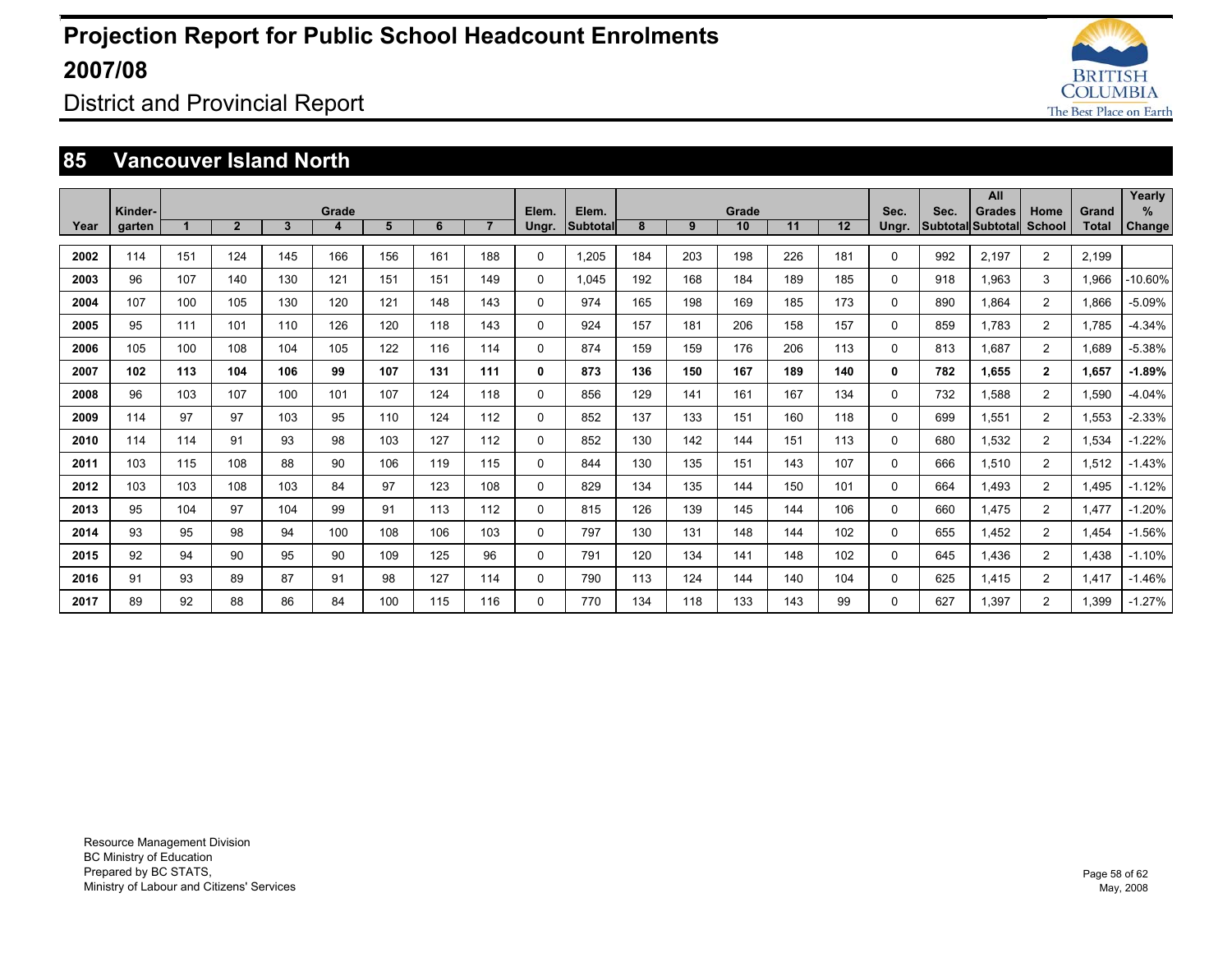

### District and Provincial Report

#### **87 Stikine**

|      | Kinder- |    |                |    | Grade |    |    |                | Elem.          | Elem.    |    |    | Grade |    |    | Sec.         | Sec. | All<br><b>Grades</b>     | Home        | Grand        | Yearly<br>%   |
|------|---------|----|----------------|----|-------|----|----|----------------|----------------|----------|----|----|-------|----|----|--------------|------|--------------------------|-------------|--------------|---------------|
| Year | garten  |    | $\overline{2}$ | 3  | 4     | 5  | 6  | $\overline{7}$ | Ungr.          | Subtotal | 8  | 9  | 10    | 11 | 12 | Ungr.        |      | <b>Subtotal Subtotal</b> | School      | <b>Total</b> | <b>Change</b> |
| 2002 | 31      | 15 | 32             | 21 | 25    | 21 | 22 | 29             | $\overline{2}$ | 198      | 35 | 26 | 23    | 22 | 39 | 0            | 145  | 343                      | 0           | 343          |               |
| 2003 | 21      | 23 | 16             | 32 | 19    | 20 | 24 | 20             | $\overline{2}$ | 177      | 24 | 41 | 20    | 19 | 33 | 5            | 142  | 319                      | 0           | 319          | $-7.00\%$     |
| 2004 | 19      | 19 | 24             | 16 | 29    | 17 | 18 | 21             | $\overline{2}$ | 165      | 30 | 17 | 27    | 15 | 25 | 4            | 118  | 283                      | $\mathbf 0$ | 283          | $-11.29%$     |
| 2005 | 30      | 20 | 26             | 22 | 16    | 30 | 19 | 18             |                | 182      | 22 | 19 | 30    | 19 | 28 | $\mathbf{1}$ | 119  | 301                      | 0           | 301          | 6.36%         |
| 2006 | 27      | 27 | 22             | 20 | 20    | 17 | 26 | 16             | $\overline{2}$ | 177      | 22 | 18 | 16    | 20 | 28 | 1            | 105  | 282                      | 0           | 282          | $-6.31%$      |
| 2007 | 21      | 26 | 27             | 20 | 22    | 19 | 12 | 23             | $\mathbf{2}$   | 172      | 21 | 18 | 26    | 13 | 33 | 3            | 114  | 286                      | 0           | 286          | 1.42%         |
| 2008 | 21      | 22 | 27             | 26 | 25    | 22 | 10 | 24             | $\overline{2}$ | 179      | 23 | 21 | 28    | 12 | 33 | 3            | 120  | 299                      | 0           | 299          | 4.55%         |
| 2009 | 20      | 22 | 23             | 25 | 33    | 25 | 11 | 20             | 2              | 181      | 25 | 23 | 32    | 12 | 30 | 3            | 125  | 306                      | 0           | 306          | 2.34%         |
| 2010 | 24      | 19 | 22             | 21 | 32    | 33 | 13 | 23             | $\overline{2}$ | 189      | 21 | 25 | 36    | 14 | 31 | 3            | 130  | 319                      | 0           | 319          | 4.25%         |
| 2011 | 22      | 23 | 19             | 20 | 26    | 32 | 17 | 26             | 3              | 188      | 24 | 21 | 38    | 16 | 35 | 3            | 137  | 325                      | 0           | 325          | 1.88%         |
| 2012 | 22      | 22 | 24             | 18 | 25    | 26 | 16 | 34             | 3              | 190      | 27 | 24 | 33    | 17 | 40 | 4            | 145  | 335                      | 0           | 335          | 3.08%         |
| 2013 | 21      | 22 | 22             | 22 | 22    | 26 | 14 | 34             | 3              | 186      | 35 | 27 | 37    | 15 | 42 | 4            | 160  | 346                      | 0           | 346          | 3.28%         |
| 2014 | 20      | 20 | 22             | 21 | 28    | 22 | 13 | 28             | $\overline{2}$ | 176      | 35 | 35 | 41    | 16 | 37 | 4            | 168  | 344                      | 0           | 344          | $-0.58%$      |
| 2015 | 19      | 19 | 20             | 21 | 27    | 28 | 12 | 27             | $\overline{2}$ | 175      | 29 | 35 | 53    | 18 | 41 | 4            | 180  | 355                      | 0           | 355          | 3.20%         |
| 2016 | 20      | 18 | 19             | 19 | 26    | 27 | 14 | 23             | $\overline{2}$ | 168      | 28 | 29 | 54    | 23 | 45 | 4            | 183  | 351                      | 0           | 351          | $-1.13%$      |
| 2017 | 19      | 19 | 18             | 17 | 23    | 26 | 14 | 29             | $\overline{2}$ | 167      | 24 | 28 | 46    | 23 | 58 | 5            | 184  | 351                      | 0           | 351          | $0.00\%$      |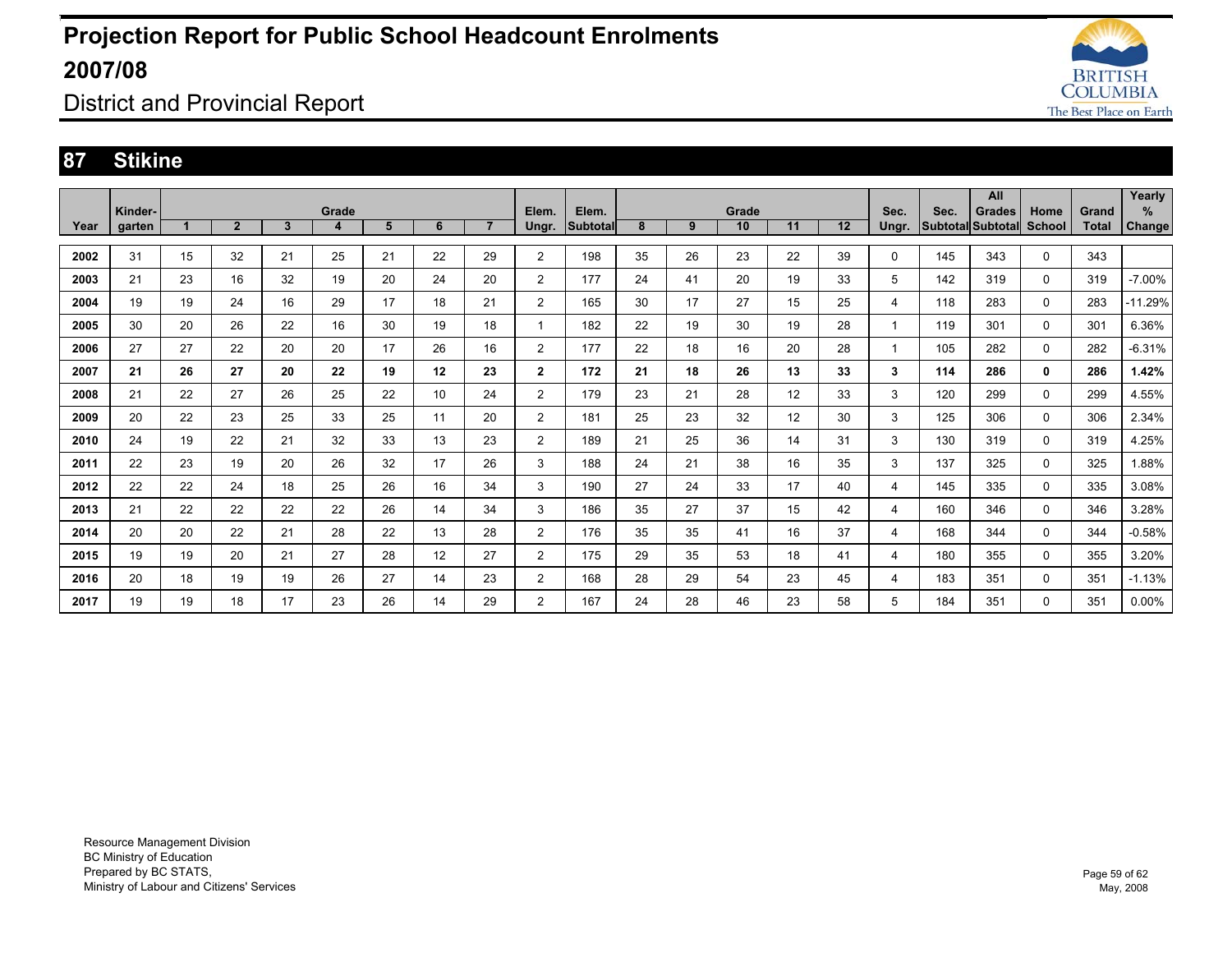

District and Provincial Report

#### **91 Nechako Lakes**

|      |         |       |              |              |     |     |     |                |          |                 |     |     |       |     |     |              |       | All               |          |              | Yearly        |
|------|---------|-------|--------------|--------------|-----|-----|-----|----------------|----------|-----------------|-----|-----|-------|-----|-----|--------------|-------|-------------------|----------|--------------|---------------|
|      | Kinder- | Grade |              |              |     |     |     |                | Elem.    | Elem.           |     |     | Grade |     |     | Sec.         | Sec.  | Grades            | Home     | Grand        | $\%$          |
| Year | garten  |       | $\mathbf{2}$ | $\mathbf{3}$ | 4   | 5   | 6   | $\overline{7}$ | Ungr.    | <b>Subtotal</b> | 8   | 9   | 10    | 11  | 12  | Ungr.        |       | Subtotal Subtotal | School   | <b>Total</b> | <b>Change</b> |
| 2002 | 367     | 393   | 342          | 393          | 379 | 394 | 371 | 399            | 0        | 3.038           | 422 | 411 | 400   | 392 | 379 | 14           | 2.018 | 5.056             | 0        | 5.056        |               |
| 2003 | 336     | 398   | 424          | 376          | 422 | 402 | 426 | 365            | 0        | 3.149           | 501 | 486 | 500   | 908 | 602 | 0            | 2,997 | 6.146             | 0        | 6.146        | 21.56%        |
| 2004 | 333     | 385   | 411          | 429          | 386 | 417 | 410 | 411            | 0        | 3,182           | 434 | 494 | 511   | 860 | 669 | $\mathbf{1}$ | 2,969 | 6.151             | 0        | 6,151        | 0.08%         |
| 2005 | 310     | 329   | 370          | 393          | 438 | 360 | 397 | 393            | 0        | 2.990           | 445 | 427 | 446   | 441 | 484 | $\Omega$     | 2,243 | 5.233             | 0        | 5.233        | -14.92%       |
| 2006 | 291     | 309   | 327          | 339          | 381 | 397 | 358 | 368            | 0        | 2.770           | 442 | 457 | 431   | 401 | 474 | 0            | 2,205 | 4,975             | 0        | 4,975        | $-4.93%$      |
| 2007 | 273     | 300   | 304          | 302          | 342 | 374 | 374 | 329            | 0        | 2.598           | 412 | 437 | 445   | 462 | 454 | 123          | 2,333 | 4.931             | 0        | 4.931        | $-0.88%$      |
| 2008 | 278     | 299   | 298          | 278          | 321 | 380 | 369 | 340            | 0        | 2,563           | 404 | 416 | 440   | 460 | 451 | 123          | 2,294 | 4,857             | 0        | 4,857        | $-1.50%$      |
| 2009 | 272     | 305   | 297          | 272          | 296 | 357 | 375 | 336            | 0        | 2,510           | 417 | 408 | 420   | 455 | 449 | 123          | 2,272 | 4.782             | 0        | 4,782        | $-1.54%$      |
| 2010 | 262     | 298   | 303          | 272          | 290 | 329 | 352 | 341            | 0        | 2.447           | 409 | 418 | 408   | 432 | 439 | 122          | 2,228 | 4.675             | 0        | 4.675        | $-2.24%$      |
| 2011 | 263     | 288   | 297          | 277          | 289 | 322 | 325 | 320            | 0        | 2,381           | 416 | 411 | 417   | 419 | 417 | 120          | 2,200 | 4,581             | 0        | 4,581        | $-2.01%$      |
| 2012 | 274     | 288   | 286          | 271          | 294 | 321 | 318 | 295            | 0        | 2.347           | 393 | 420 | 412   | 429 | 407 | 120          | 2.181 | 4.528             | 0        | 4.528        | $-1.16%$      |
| 2013 | 287     | 300   | 286          | 261          | 288 | 327 | 317 | 289            | 0        | 2,355           | 363 | 397 | 421   | 426 | 417 | 119          | 2.143 | 4.498             | 0        | 4,498        | $-0.66%$      |
| 2014 | 287     | 314   | 297          | 261          | 278 | 320 | 323 | 288            | 0        | 2,368           | 354 | 365 | 398   | 434 | 415 | 119          | 2,085 | 4,453             | $\Omega$ | 4,453        | $-1.00%$      |
| 2015 | 285     | 314   | 312          | 272          | 278 | 308 | 317 | 294            | 0        | 2.380           | 353 | 355 | 367   | 412 | 422 | 118          | 2,027 | 4.407             | 0        | 4.407        | $-1.03%$      |
| 2016 | 281     | 312   | 312          | 285          | 289 | 309 | 305 | 288            | $\Omega$ | 2,381           | 361 | 354 | 357   | 381 | 402 | 116          | 1,971 | 4,352             | 0        | 4,352        | $-1.25%$      |
| 2017 | 278     | 308   | 310          | 285          | 303 | 321 | 305 | 277            | 0        | 2.387           | 353 | 362 | 355   | 369 | 372 | 114          | 1.925 | 4.312             | 0        | 4.312        | $-0.92%$      |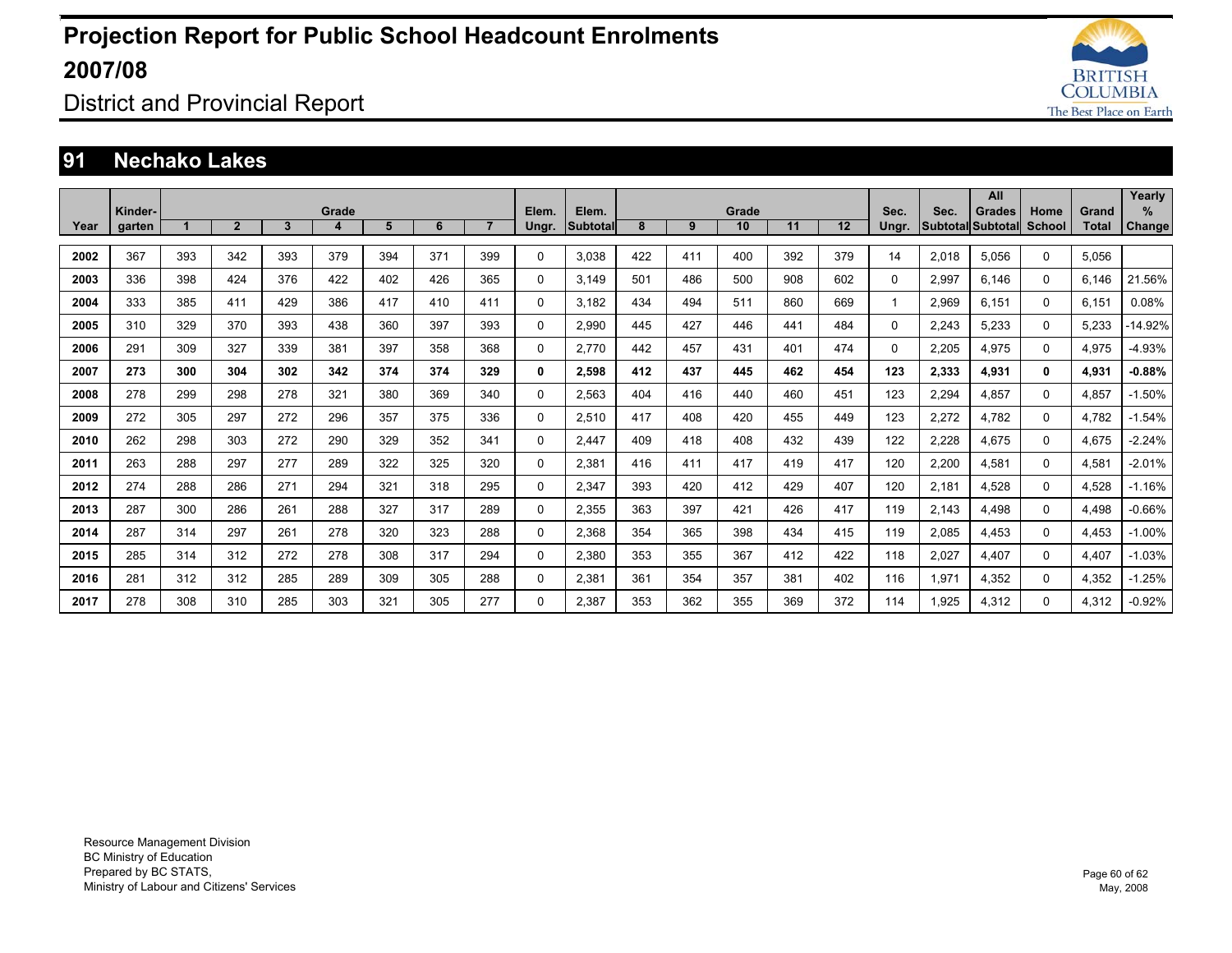

District and Provincial Report

### **92 Nisga'a**

|      |         |    |                |    |       |    |    |                |          |          |    |    |       |    |    |       |      | All                      |        |              | Yearly              |
|------|---------|----|----------------|----|-------|----|----|----------------|----------|----------|----|----|-------|----|----|-------|------|--------------------------|--------|--------------|---------------------|
|      | Kinder- |    |                |    | Grade |    |    |                | Elem.    | Elem.    |    |    | Grade |    |    | Sec.  | Sec. | <b>Grades</b>            | Home   | Grand        | ℅                   |
| Year | garten  |    | $\overline{2}$ | 3  | 4     | 5  | 6  | $\overline{7}$ | Ungr.    | Subtotal | 8  | 9  | 10    | 11 | 12 | Ungr. |      | <b>Subtotal Subtotal</b> | School | <b>Total</b> | Change <sup>1</sup> |
| 2002 | 34      | 29 | 36             | 29 | 36    | 40 | 43 | 40             | 9        | 296      | 33 | 40 | 36    | 29 | 20 | 30    | 188  | 484                      | 0      | 484          |                     |
| 2003 | 27      | 34 | 28             | 34 | 41    | 38 | 40 | 37             |          | 280      | 39 | 32 | 46    | 43 | 25 | 108   | 293  | 573                      | 0      | 573          | 18.39%              |
| 2004 | 25      | 26 | 31             | 29 | 32    | 44 | 38 | 48             | 0        | 273      | 37 | 43 | 34    | 43 | 39 | 130   | 326  | 599                      | 0      | 599          | 4.54%               |
| 2005 | 28      | 21 | 19             | 33 | 27    | 33 | 36 | 33             | 0        | 230      | 43 | 48 | 41    | 39 | 61 | 166   | 398  | 628                      | 1      | 629          | 5.01%               |
| 2006 | 29      | 28 | 18             | 18 | 31    | 31 | 35 | 36             | 0        | 226      | 31 | 42 | 40    | 47 | 45 | 105   | 310  | 536                      |        | 537          | $-14.63%$           |
| 2007 | 35      | 27 | 32             | 16 | 23    | 30 | 26 | 33             | 0        | 222      | 30 | 37 | 50    | 41 | 62 | 86    | 306  | 528                      | 0      | 528          | $-1.68%$            |
| 2008 | 28      | 32 | 32             | 24 | 18    | 29 | 27 | 31             | $\Omega$ | 221      | 31 | 34 | 55    | 38 | 60 | 86    | 304  | 525                      | 0      | 525          | $-0.57%$            |
| 2009 | 25      | 25 | 38             | 23 | 27    | 23 | 26 | 31             | 0        | 218      | 29 | 35 | 51    | 41 | 55 | 86    | 297  | 515                      | 0      | 515          | $-1.90%$            |
| 2010 | 25      | 23 | 30             | 28 | 26    | 34 | 20 | 31             | 0        | 217      | 29 | 33 | 52    | 39 | 60 | 86    | 299  | 516                      | 0      | 516          | 0.19%               |
| 2011 | 28      | 23 | 27             | 22 | 31    | 34 | 30 | 24             | $\Omega$ | 219      | 29 | 33 | 49    | 40 | 57 | 86    | 294  | 513                      | 0      | 513          | $-0.58%$            |
| 2012 | 38      | 25 | 27             | 20 | 25    | 40 | 30 | 35             | $\Omega$ | 240      | 22 | 33 | 50    | 37 | 58 | 87    | 287  | 527                      | 0      | 527          | 2.73%               |
| 2013 | 31      | 34 | 30             | 20 | 23    | 32 | 35 | 35             | $\Omega$ | 240      | 33 | 26 | 48    | 38 | 54 | 86    | 285  | 525                      | 0      | 525          | $-0.38%$            |
| 2014 | 31      | 28 | 40             | 22 | 22    | 29 | 28 | 42             | 0        | 242      | 33 | 37 | 39    | 37 | 55 | 87    | 288  | 530                      | 0      | 530          | 0.95%               |
| 2015 | 30      | 28 | 33             | 30 | 25    | 28 | 25 | 33             | 0        | 232      | 39 | 38 | 55    | 30 | 54 | 88    | 304  | 536                      | 0      | 536          | 1.13%               |
| 2016 | 28      | 27 | 33             | 24 | 34    | 31 | 25 | 30             | 0        | 232      | 31 | 45 | 56    | 42 | 44 | 91    | 309  | 541                      | 0      | 541          | 0.93%               |
| 2017 | 28      | 26 | 32             | 24 | 28    | 43 | 28 | 30             | 0        | 239      | 28 | 36 | 66    | 43 | 60 | 94    | 327  | 566                      | 0      | 566          | 4.62%               |